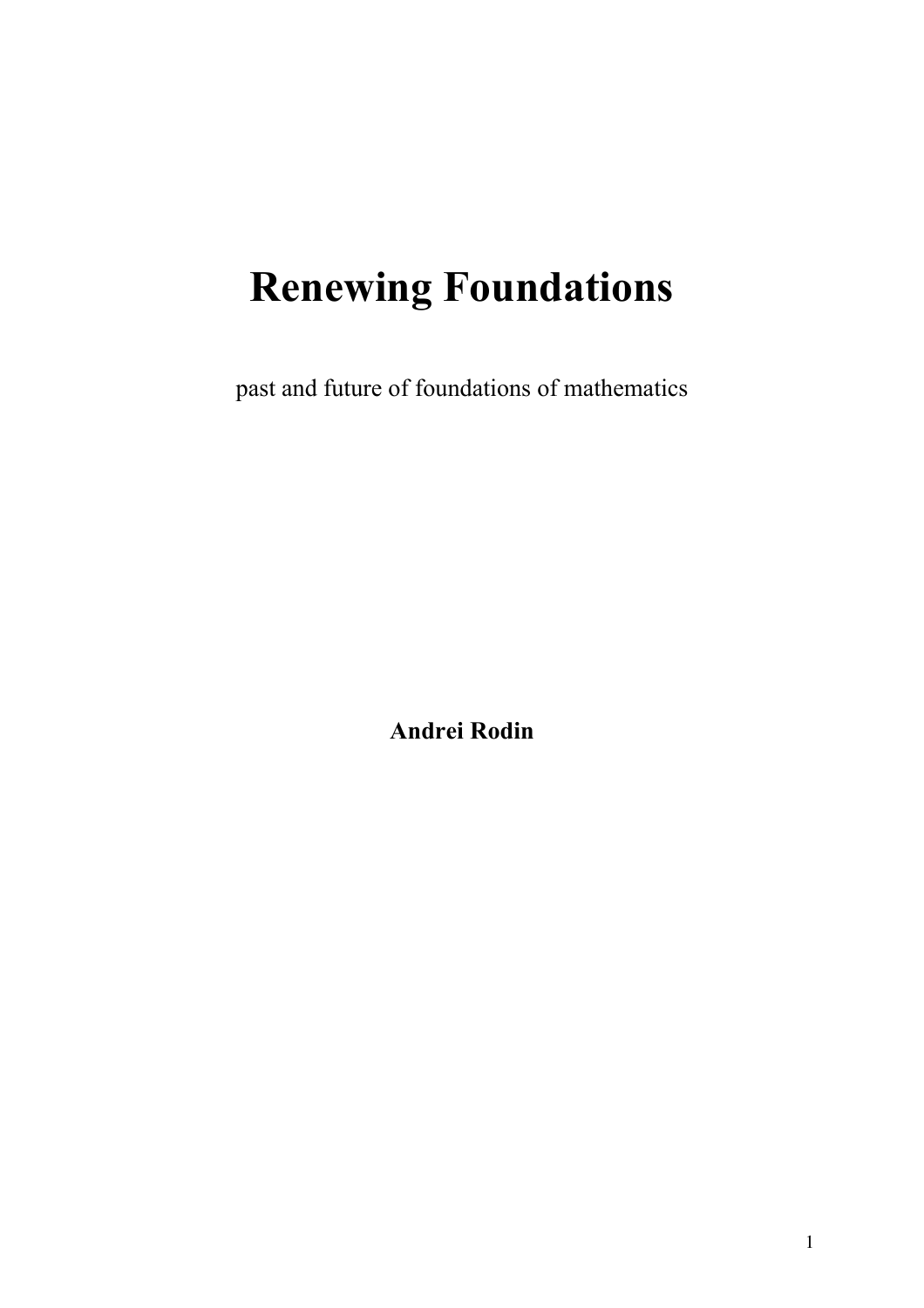### <span id="page-1-0"></span>Contents:

#### **[Introduction: progress of science and renewal of its foundations](#page-3-0)**  $\mathcal{G}$

- A) [Philosophy as a pre-science](#page-3-0)  $\overline{9}$
- B) [Architectural and biological metaphors of science; educational and conceptual foundations](#page-4-0)  $\sqrt{2}$
- C) [Systematic foundations; change and identity of scientific theories through time](#page-7-0)  $8$
- D) [Consensus in science and philosophy](#page-10-0)  $\{$
- E) [Philosophy as art of foundations](#page-12-0)  $\left[3\right]$
- F) [Plan of this book](#page-13-0)  $|4$

# **[Part I. The Past: a brief history of foundations](#page-16-0)**

### **[I.1. Episode One: Euclid's](#page-18-0)** *Elements*

### **[Section 1.1. Plato's philosophy of mathematics](#page-21-0)**

- A) [Basics](#page-21-0) 92
- B) [Intermediate status of mathematics](#page-22-0) 23
- C) [Quadrivium](#page-27-0) 28
- D) [Mathematical physics](#page-28-0)  $29$

### **[Section 1.2. Aristotle's philosophy of mathematics](#page-28-0)**

- A) [Nature of things and their form](#page-28-0)  $2<sup>9</sup>$
- B) [Mathematical abstraction](#page-29-0)  $\Diamond$
- C) [Mathematics, physics and logic: the Classical Model of Science](#page-36-0)  $\sqrt[3]{7}$

### **[Section 1.3. Euclid via Plato](#page-37-0)**

- A) [Definitions](#page-38-0)  $39$
- B) [Postulates and Axioms](#page-43-0)  $44$
- C) [Propositions: Problems and Theorems](#page-52-0)  $\overline{\mathcal{S}}$
- $--C1$ ) Problem  $\overline{59}$
- $---C2$ ) Theorem  $67$
- $---C3$ ) Problems and Theorems in Arithmetic  $73$
- [----C4\) Conclusion on Problems and Theorems](#page-73-0)  $\neg 4$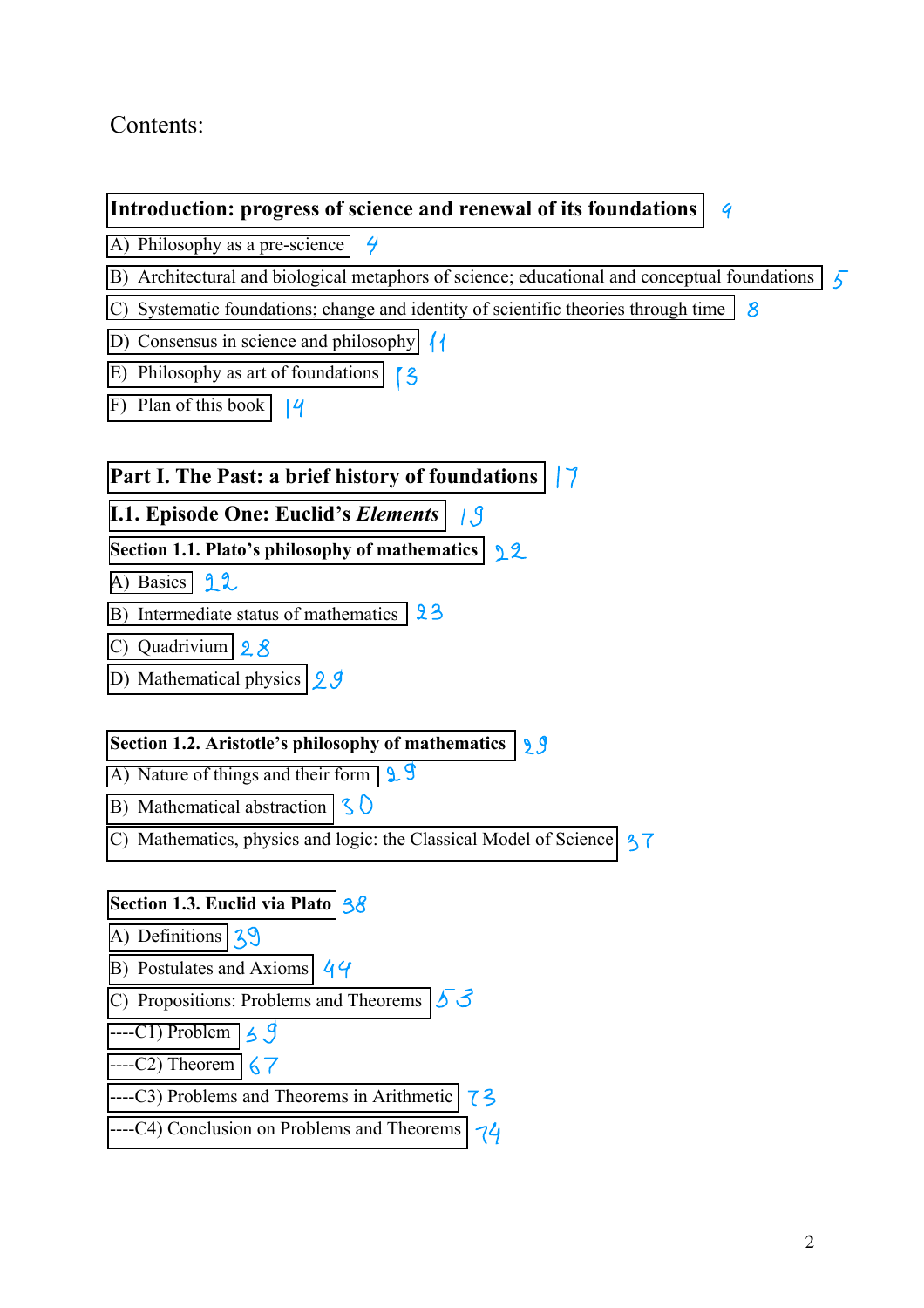# **[Section 1.4. Euclid via Aristotle](#page-74-0)**  $\overline{75}$

- A) [Definitions](#page-74-0)  $\overline{75}$
- B) [Postulates](#page-76-0)  $\overline{\zeta}$
- C) [Axioms](#page-79-0)  $80$
- D) [Propositions](#page-84-0)  $85$
- E) [Proportion, Metabasis and Universal Mathematics](#page-89-0)  $\mathcal{G}$

# **[Conclusion of Episode 1](#page-98-0)**

[Endnotes](#page-99-0) 100

**[Bibliography](#page-118-0)**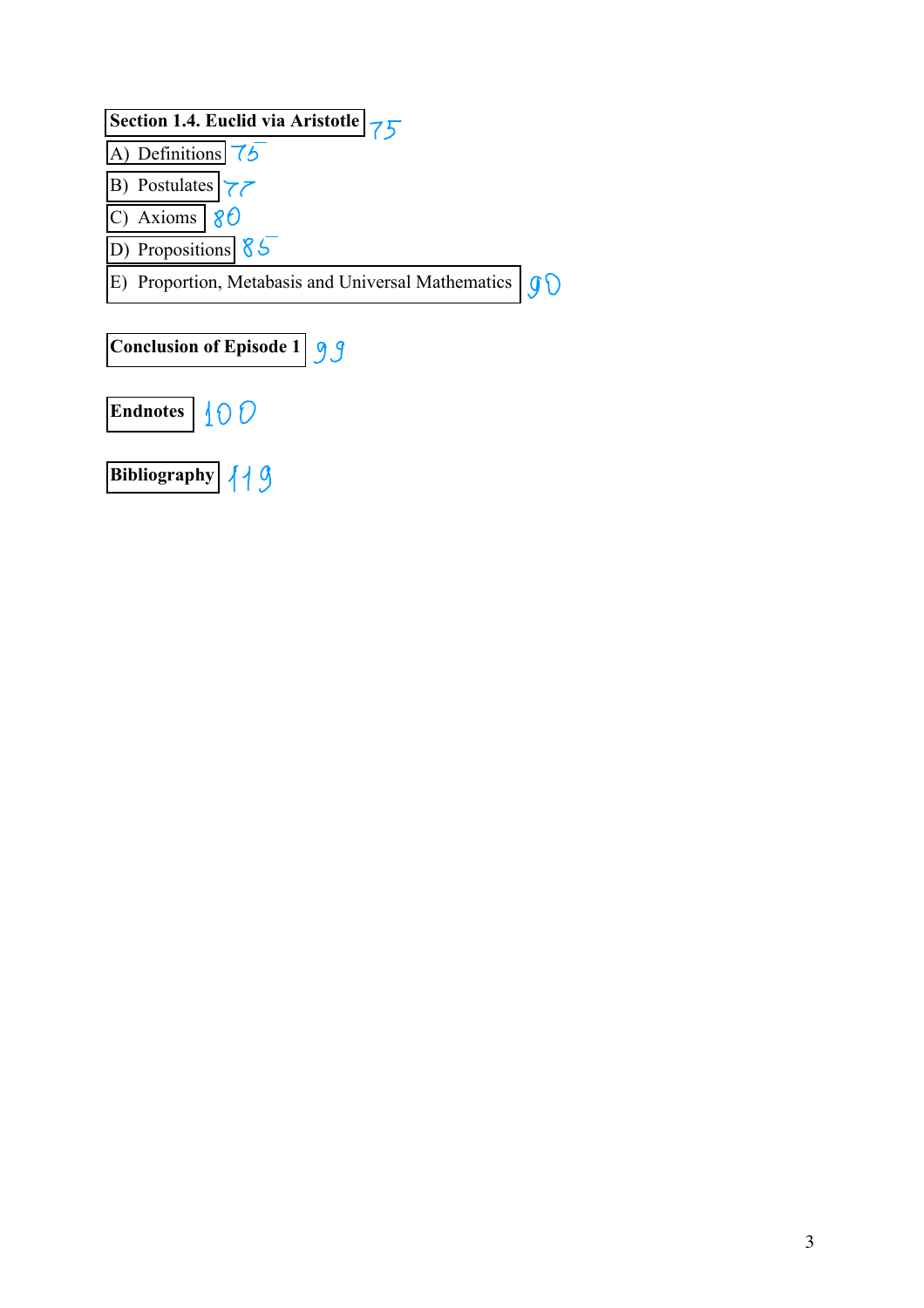# <span id="page-3-0"></span>[Introduction: progress of science and renewal of its foundations](#page-1-0)

### **[A\) Philosophy as pre-science](#page-1-0)**

Tracing back the history of a theoretical discipline one often discovers that at certain point in the past this discipline used to be a branch of philosophy. Aristotle's *Physics* is hardly even recognised by today's physicists as belonging to their discipline but it is still widely read at philosophy departments; psychology, political sciences and cosmology separated themselves from philosophy and constituted themselves as independent disciplines only in 20-th century [\(Note 1\).](#page-99-0) This observation suggests a view on philosophy as an immature science aiming at but never achieving the genuine scientific rigour. Many philosophers would contest this view arguing that common standards of scientific rigour shouldn't be applied for their discipline and that for this reason philosophers don't need to pursue anything like scientific rigour at all; some other would argue that philosophy already got a rigorous scientific method, to which every philosopher should now adhere.

Actually intellectual enterprises of quite different sorts are found presently on the market under the label of philosophy, and I don't feel myself in a position to judge which of them really deserve this name and which don't. These introductory remarks serve another purpose: to explain the reader what kind of enterprise I'm purporting in this book. Unlike aforementioned philosophers I am happy with the notion of philosophy as a pre-scientific theoretic activity closely linked to science itself; by science I mean here all branches of science without any exception. However to make my notion of philosophy more precise I need the following two reservations.

First, I disagree with the view that once a branch of science is well constituted as an autonomous discipline the preparatory activity which made this possible can be stopped or transformed into something else like popularisation of science. This is simply not how science works. Kuhn's picture of development of science, however imprecise, makes this point clear (see Kuhn1962). Kuhn distinguishes between *normal* science which develops sticking to well-established epistemic standards he calls *paradigms* and *scientific revolutions* consisting of drastic changes of the paradigms. The phenomenon of scientific revolutions shows that scientific disciplines are not established once and for all. They need to be re-established from time to time. Moreover, I believe that in case of a mature science this re-establishing activity is permanent and continuous rather than discreet and concentrated only in specific short periods, which Kuhn calls revolutions. The continuity of the re-establishing doesn't preclude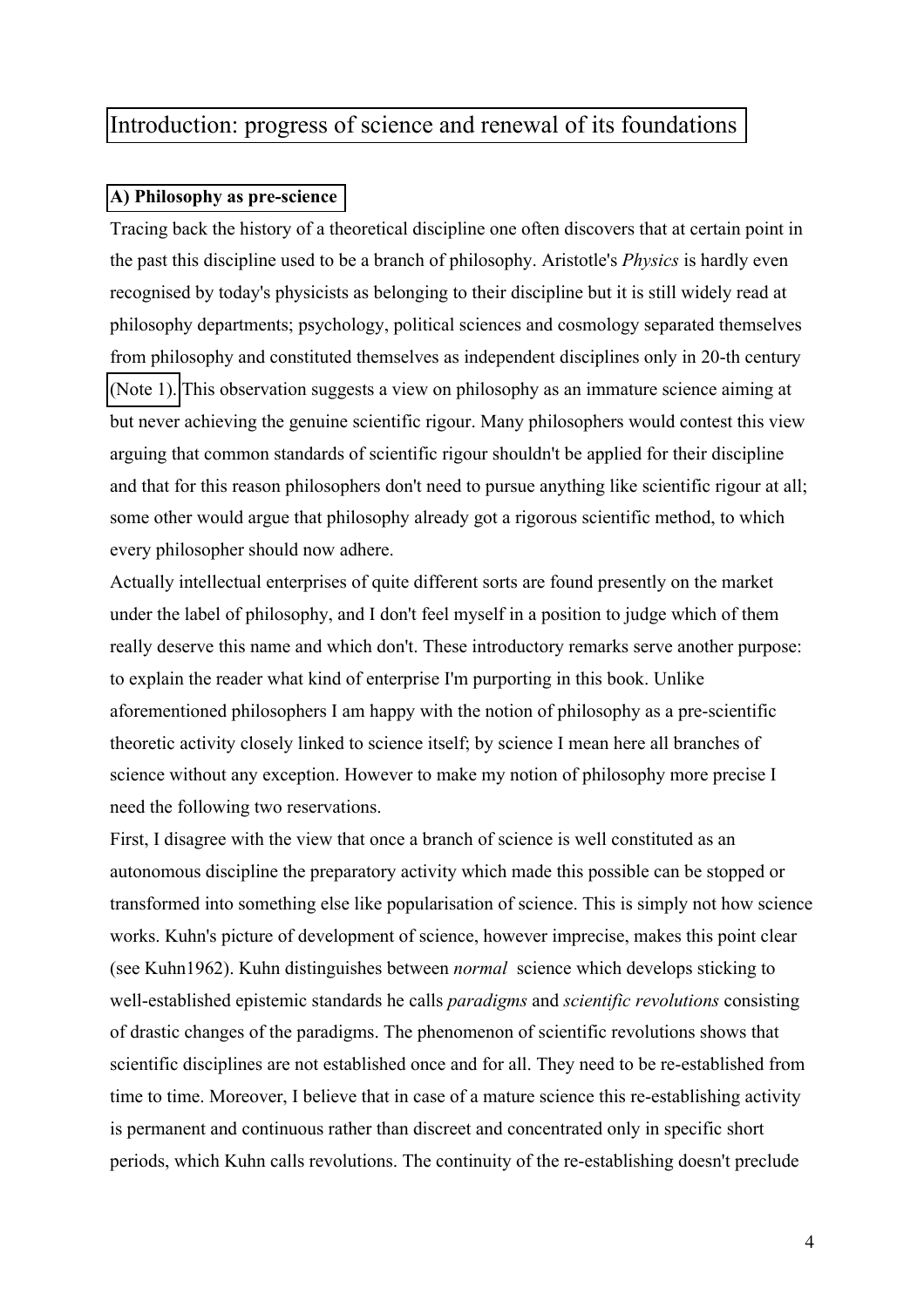<span id="page-4-0"></span>science from a cumulative growth as we shall shortly see. Philosophy (or rather the kind of philosophy I'm talking about here) is a technique or art of such re-establishing. Second, I am certainly *not* happy with the notion of philosophy as a room for all kind of disputable conjectures and revisionary proposals about scientific matters. Such a room cannot be anything like a theoretical discipline, and in spite of my liberal attitude I do count philosophy as a theoretical discipline. This is the reason why I adopt a further restriction, which delimits philosophical competence by *foundations* of science and doesn't allow philosophical arguments in other scientific contexts. To make a sense of it I need now to explain what I mean by foundations, and why taking care about foundations makes philosophy into a pre-science rather than into a particular branch of science.

## **[B\) Architectural and biological metaphors of science; educational and conceptual](#page-1-0) foundations**

The term "foundations" makes one to think about construction of a building. To construct a building one should prepare its foundation first. The rest of the construction crucially depends on this first step. The rest can be remade in case: a badly painted wall can be cleaned and painted anew. But a defect in the foundation may cause a crash of the whole building making it unrepairable. Looking for "firm foundations" for science (or any particular branch of science) people usually think about science as such an edifice. But in fact the architectural metaphor of science is very misleading when one looks at science in a wider historical perspective. Foundations of science unlike the foundation of a building don't remain untouched by later developments. At the same time significant changes in foundations don't necessarily cause drastic changes of the rest of a given discipline, as one might probably expect. In particular, significant changes of common views on foundations of mathematics occurring during the long history of this discipline didn't make any harm to the Pythagorean theorem which remains unchallenged since its early discovery. Although these foundational changes modified the precise *sense* of this theorem they didn't brake its identity. In many cases foundational changes in science (or at least efforts aiming at such changes) are even completely disregarded by working scientists as a matter of "philosophical interpretation" irrelevant to their work. Some philosophers may be happy with this situation which allows them to isolate foundations of discipline *X* from this discipline itself and exercise in their domain whatever they want without any danger of being ridiculed by specialists in *X*. I am not. The idea to detach foundations from what they are foundations of is, in my opinion, just as wrong as the view suggested by the architectural metaphor of science, according to which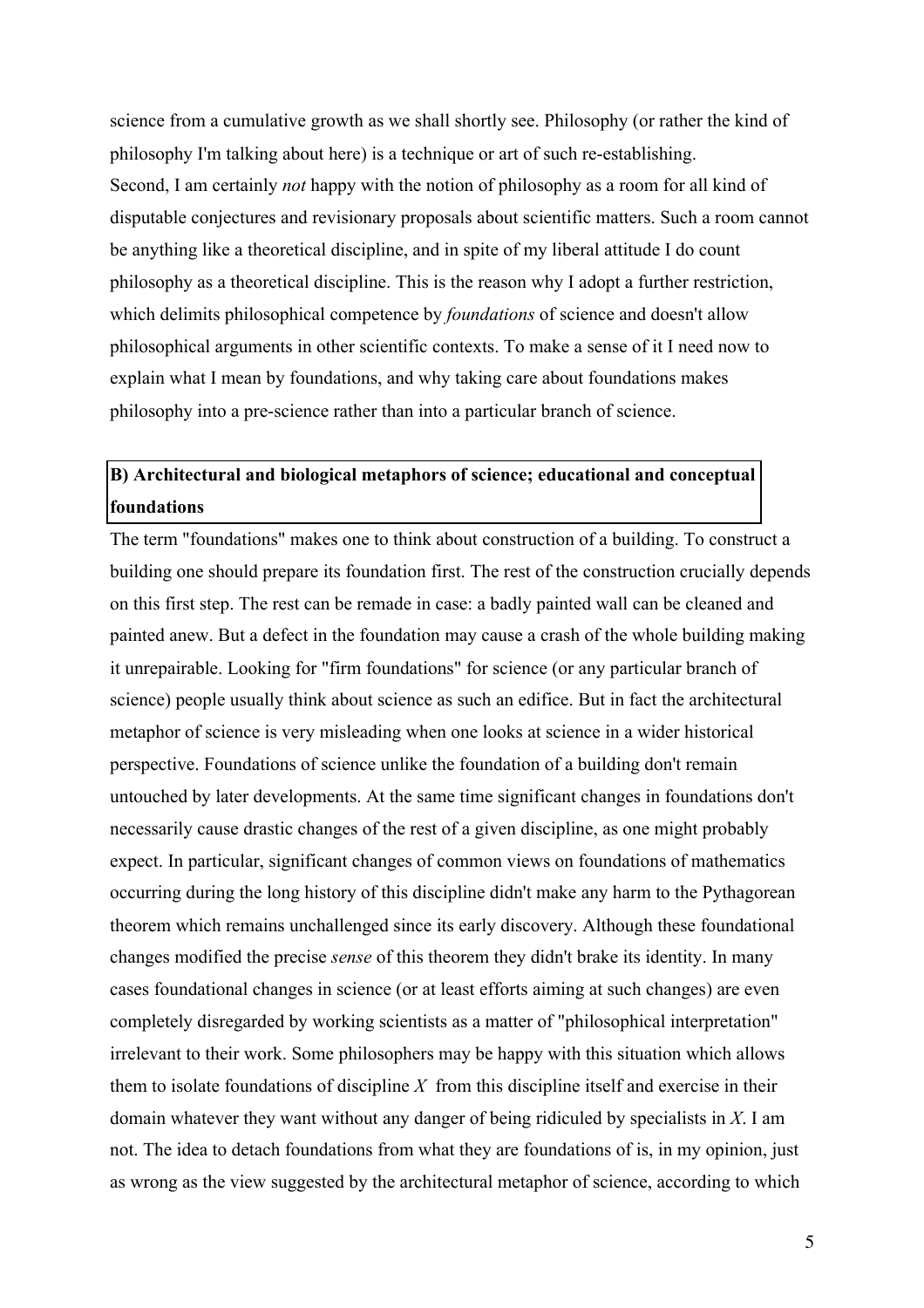philosophy is in a position to disprove any scientific result through a revision of its foundations.

As far as metaphors are concerned science can be better compared with a complex ecological system, which involves populations of different species and develops through continuous reproduction of organisms and underlying evolutionary change. This is slightly more than a mere metaphor because we humans *indeed* form a biological population living in its natural (and partly artificial) environment, and science is our human affair. Any individual knower starts learning science with its basics, that is, with foundations. So the need to "restart" science over and over again follows from the basic biological feature shared by humans with most of other animals, namely the fact that human populations endure through a continuous reproduction of mortal individuals. This educational aspect of foundations is essential and should be never completely forgotten even when one deals with more theoretical aspects of foundations. Thus the *first* notion of foundations I shall deal with in this book is the *educational* foundations by which I mean a first introduction into a given discipline. In this case it is particularly clear why philosophy qualifies as a pre-science: to begin doing science one should learn its foundations first. It is equally clear that educational foundations is a subject of permanent renewal, and that a renewal of educational foundations doesn't necessarily imply a renewal of the whole given discipline. However the educational aspect of foundations is not the only one I would like to take into consideration.

There is actually a sense in which any part of scientific knowledge undergoes repeated renewals also outside of educational contexts. I mean the fact that any theoretical construction, any idea and any established scientific fact endures through series of mental acts of *retention*. Such acts can be attributed both to individual minds and to scientific communities of various scales including the global one. [\(Note 2\)](#page-99-0) Only in simplest cases such a series of retentions reduces to a mechanical repetition of a given pattern; typically it has the character of progressive *understanding* which involves quite a complicated dynamics. [\(Note](#page-99-0) 3) However important for the business of science are written texts, which help fixing identity of various scientific contents, scientific knowledge is not copied in individual minds in anything like the same way in which one may copy texts. The idea that the bulk of existing knowledge can be written into a big book and then transferred to any interested reader stems from archaic practices having little to do with science. Science never canonised its texts in anything like the same way in which religions typically did this. In the individual mind retention is combined with what I shall call *proceeding* just like at higher levels of organisation of science the renewal of foundations is combined with accumulation of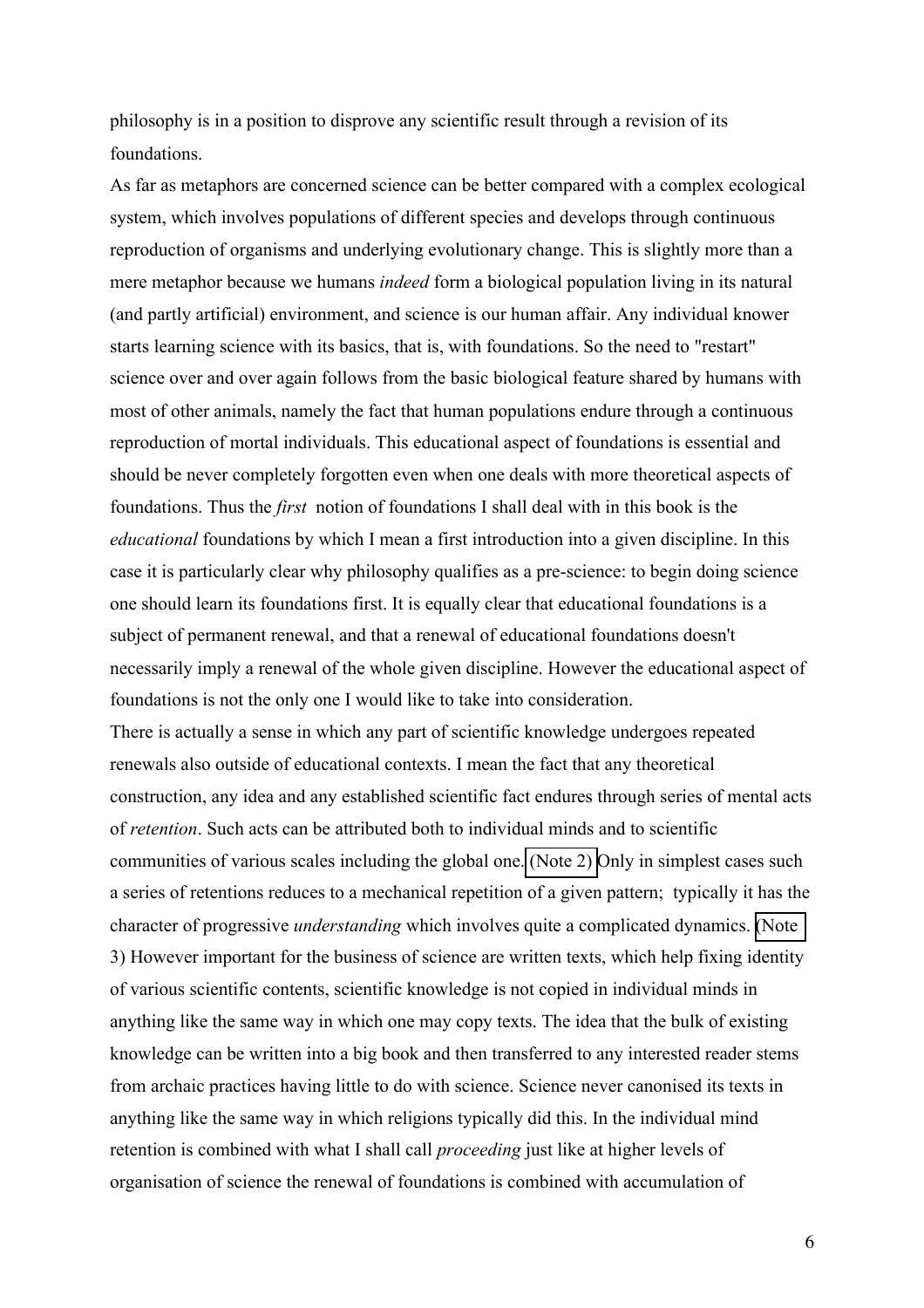knowledge. This can be clearly seen at the example of a mathematical theorem (or any justified proposition in any branch of science). The standard proof theory conceives of a theorem *T* as a proposition obtained from set of propositions  $P_1, \ldots, P_n$  called premises as a result of an operation called proof. So we have this picture:

$$
P_1, ..., P_n \qquad \qquad \text{---} \qquad \qquad T \tag{1}
$$

This analysis takes proceeding into account but leaves the retention out. Notice that unlike what the above picture suggests theorems are usually first announced and only then proved. In particular in Euclid's *Elements* each theorem is stated twice: just before and just after its proof. So Euclid makes explicit what is always involved in the usual practice of theoremproving: one starts with a meaningful proposition *T* [\(Note 4\)](#page-100-0) then performs an appropriate reasoning (which typically involves other propositions  $P_1$ ,...,  $P_n$  as premises), and finally concludes (again) with *T* . This circular process shown at the below diagram preserves *T'*s identity but changes its epistemic status:



This latter diagram makes retention explicit. But the retention of *what*? Euclid repeats his propositions twice word by word or nearly so. Thus a textual analysis misleads us showing only a trivial retention, i.e. a literal repetition of written symbols. Propositions or thoughts in Frege's sense are eternal things to which the notion of retention doesn't apply. So we cannot count on them either. The notion appropriate for our analysis seems to be that of *concept*. The claim that concepts undergo retention amounts to saying that they are not built once and for all but just like proofs are performed repeatedly in individual minds and in scientific communities of various scales. This recurrent process also typically involves a linear (cumulative) part: higher-order concepts are built on the basis of simpler ones. But since this linear process is supposed to be recurrent it always requires a "point of restart", which I shall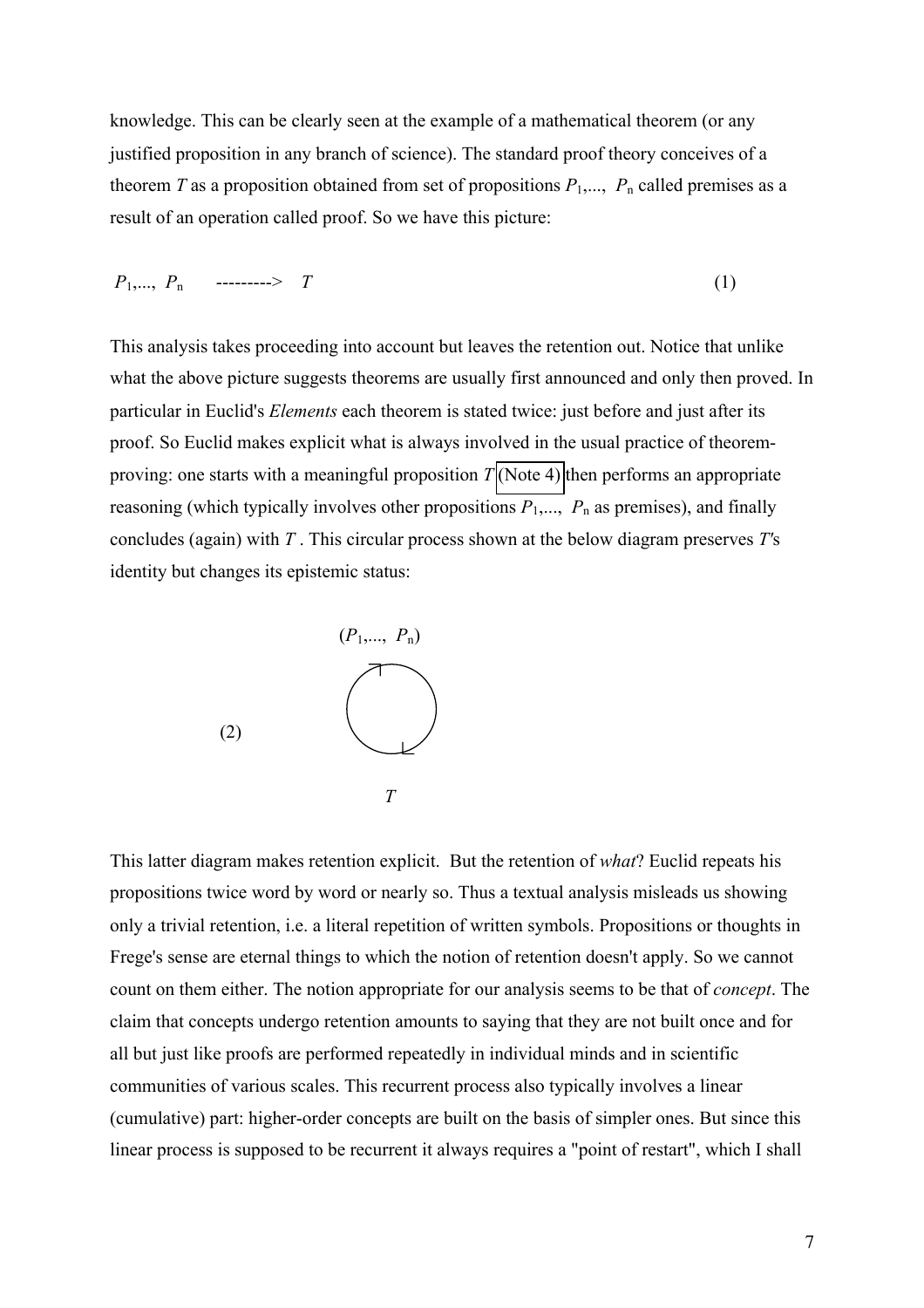<span id="page-7-0"></span>call *conceptual foundations*. Conceptual foundations is the *second* notion of foundations, which will be of my concern in this book.

Both notions of foundations just described - educational and conceptual - are equally derived from the observation that science develops in two principal ways: the progress and the renewal. This scheme applies not only to large historical scales where one may point to scientific revolutions as examples of the renewal but also to micro-scales as in the above example of a mathematical theorem where the renewal is called retention and the progress is called proceeding. The general notion of foundations as distinguished from the rest of scientific knowledge helps for making the progress and the renewal mutually compatible: one may think of foundations is the subject of renewal while the rest is the subject of progress. There is a derived sense in which the renewal of foundations implies the renewal of the rest, and in which the progress of the rest implies the progress of foundations. But in order to make the distinction sharper it is helpful to forget about this derived sense and assume that the principal bulk of scientific knowledge is a subject of pure progress (without any renewal) while foundations is a subject of pure renewal (without any progress). Although in the real history the progress and the renewal are always intertwined the suggested model provides a suitable general framework for relationships between philosophy and sciences. Clearly the renewal and the progress require efforts of different sorts. This justifies the notion of philosophy as an art of renewal. This also explains why philosophy cannot avoid to be parasitic on other sciences and why these other sciences cannot perform a sustainable progress without a philosophical ingredient.

### **[C\) Systematic foundations; change and identity of scientific theories through time](#page-1-0)**

Having in mind the "recurrent" model of science described above we can now more accurately interpret the traditional static picture, which presents science as a timeless system of disciplines, sub-disciplines and particular theories. This abstract notion of science reveals a feature of foundations which we have already mentioned talking about the architectural metaphor of science: unlike other parts of a given theory (or of a given discipline) foundations have a bearing on the *whole* of it. (A building having a defective foundation is *wholly* defective). This feature of foundations survives even when the metaphor is rejected. What is to be rejected is the view according to which one cannot possibly exchange foundations without destroying the rest. But even if one no longer thinks of science as an edifice one still observes that foundations matter for every part of what they found. One also observes that foundations typically determine how exactly a given theory (discipline) is divided into parts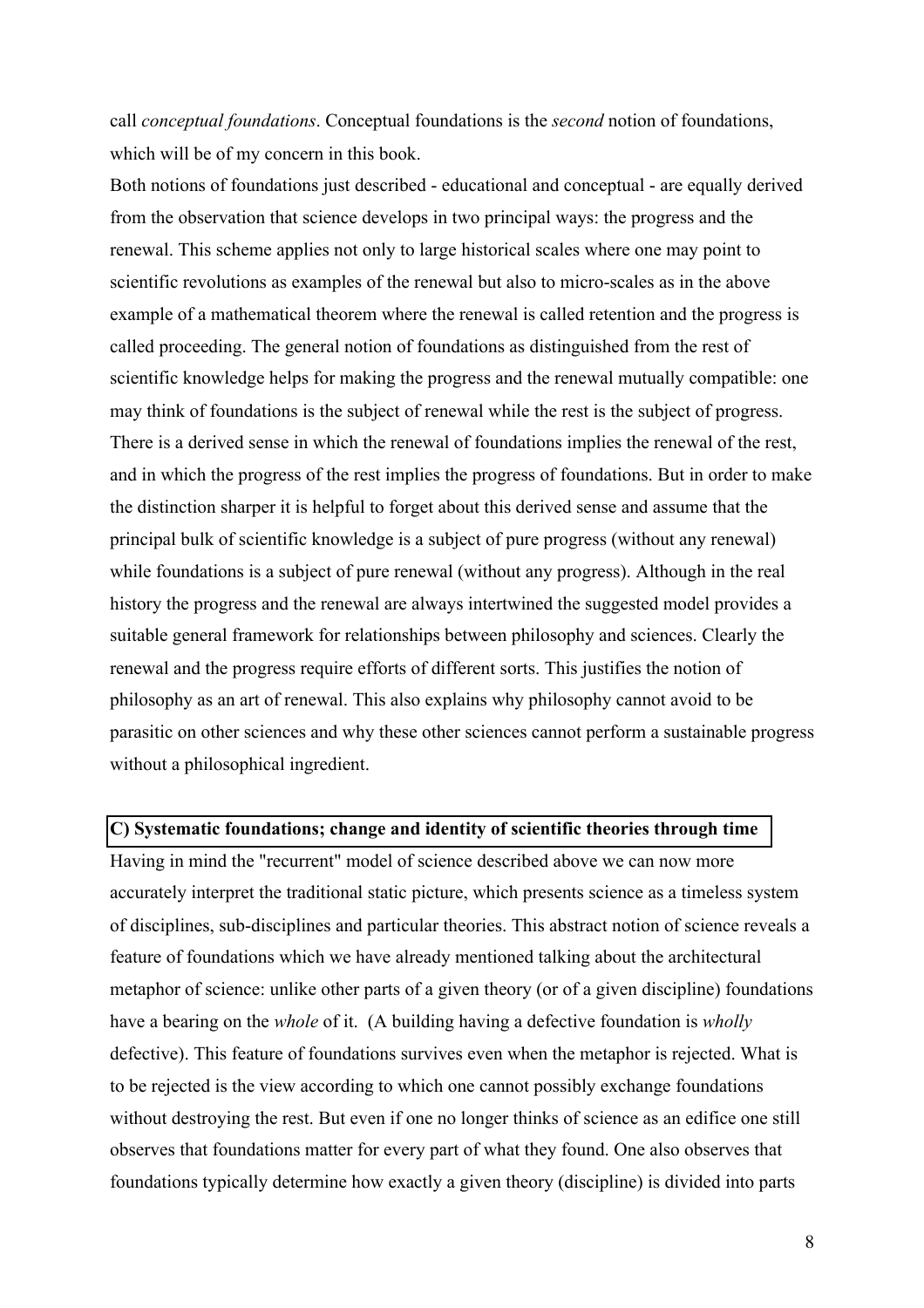(sub-disciplines), how these parts relate to each other, and what binds them into a whole. This is the sense in which foundations *organise*, *unify* and *identify* what they found. I shall refer to foundations conceived of in this latter sense as *systematic* foundations. This is the *third* notion of foundations, which will be studied in this book.

What the integrating function of systematic foundations has to do with renewal and retention as opposed to progress and proceeding? Before I explain this in general terms let me show that educational and conceptual foundations also perform this integrating role. Take mathematics as an example. All working mathematicians share a bulk of basic mathematical knowledge albeit none of them can today possess the *whole* bulk of mathematical knowledge. This core bulk of knowledge, which can be identified with educational foundations of mathematics, mathematicians learn at early stages of their professional education. This basic knowledge is not only indispensable for making research in any specific domain of mathematics but it also serves for communication between people working in different domains of mathematics. Thus (educational) foundations of mathematics integrate all working mathematicians into a single community and at the same time make mathematics distinguishable from other scientific disciplines. One can identify mathematics as such, i.e. as a whole, by pointing to its foundations. So foundations of mathematics make this discipline into a whole and determine its identity as a discipline. The fact that boundaries between mathematics and some other neighbouring disciplines are often vague and involve further distinctions like that between the pure and the applied mathematics doesn't change the principle point just made. Without a common background shared by all working mathematicians mathematics would split into a variety of practices having no systematic relation to each other and called by the common name only on the basis of a historical kinship and an apparent similarity. Mathematics would be then as disorganised as philosophy [\(Note](#page-100-0) 5).

A similar point can be made about conceptual foundations. Retention of mathematical concepts begins with fundamental concepts and then proceeds to more complex and more specific concepts. When people talk about building of concepts they refer to the latter aspect of this process. The fundamental concepts themselves are retended rather than rebuilt. The retention of fundamental concept is the point of restart, from which one can proceed in many different directions. This is, for example, how the concepts of set and structure are used in Bourbaki's Elements. In Bourbaki's setting mathematics is a science of structural sets. Different types of structures are studied by different branches of mathematics. The concepts of set and structure make mathematics into a single whole. So the fundamental concepts of set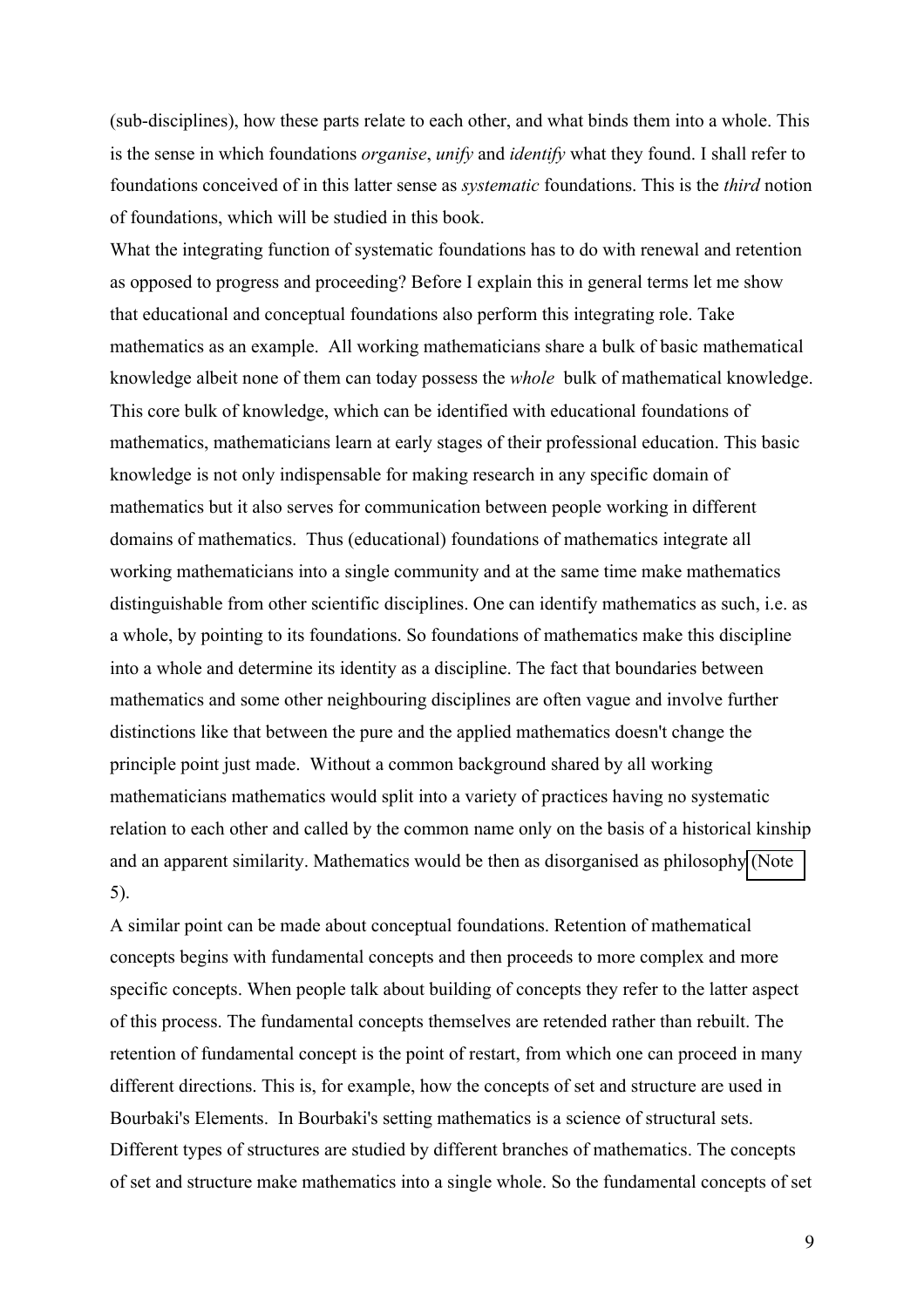and structure organise and unify mathematics in a particular way. Fundamental concepts of Euclid's mathematics work similarly but the way in which they organise and unify mathematics is different.

Systematic foundations are most closely related to the traditional architectural image of foundations, so in order to understand them in the context of foundational renewal we need a special effort. This effort concerns some general metaphysical issues, which I shall mention only briefly here postponing a more detailed discussion until the second part of this book. A traditional notion of change stemming from Aristotle assumes that a changing entity has a unchangeable core called its substance. The substance provides the identity of changing entity, which survives through the change. This notion allows one to think of development of science in terms of the architectural metaphor: while science grows and changes its identity is preserved with its unchangeable foundations. Another traditional metaphysical theory explains the notion of change away in terms of timeless momentary states. On this latter account the history of science reduces to a series of images, which are put together for some arbitrary reasons. This view is equally compatible with the architectural metaphor provided that this metaphor is applied to the timeless images of science one-by-one. None of these accounts suits my present purpose since each of them requires a timeless notion of foundations in some form. So my metaphysical choice will be different. First, I shall assume a notion of transformation, which is more general than the aforementioned traditional notion of change since it doesn't imply any preserved identity. Think of a dividing amoeba: it passes away when its two babies get born. This is a transformation but not a mere change. For it doesn't preserve the identity of the old amoeba. Second, I shall consider identity as a specific kind of transformation, which can be informally described as a repetition or renewal. The survival of an amoeba just like its division is a process, it is not given for free by a metaphysical necessity. But it is a process of a different sort, which I shall describe in what follows. On this proposed metaphysical view foundations of science don't change. My account shares this feature with the traditional accounts. But on my account the lack of change – in the precise sense of the term specified above – doesn't imply rigidity. Foundations, on my account, undergo a permanent transformation, which constitutes the identity of science or a particular branch of science. So renewing systematic foundations make (a branch of) science into an enduring whole. A knowledgeable reader can see that the proposed notion of identity as a transformation stems from the Category theory. However I have also an independent epistemological reason to put it forward.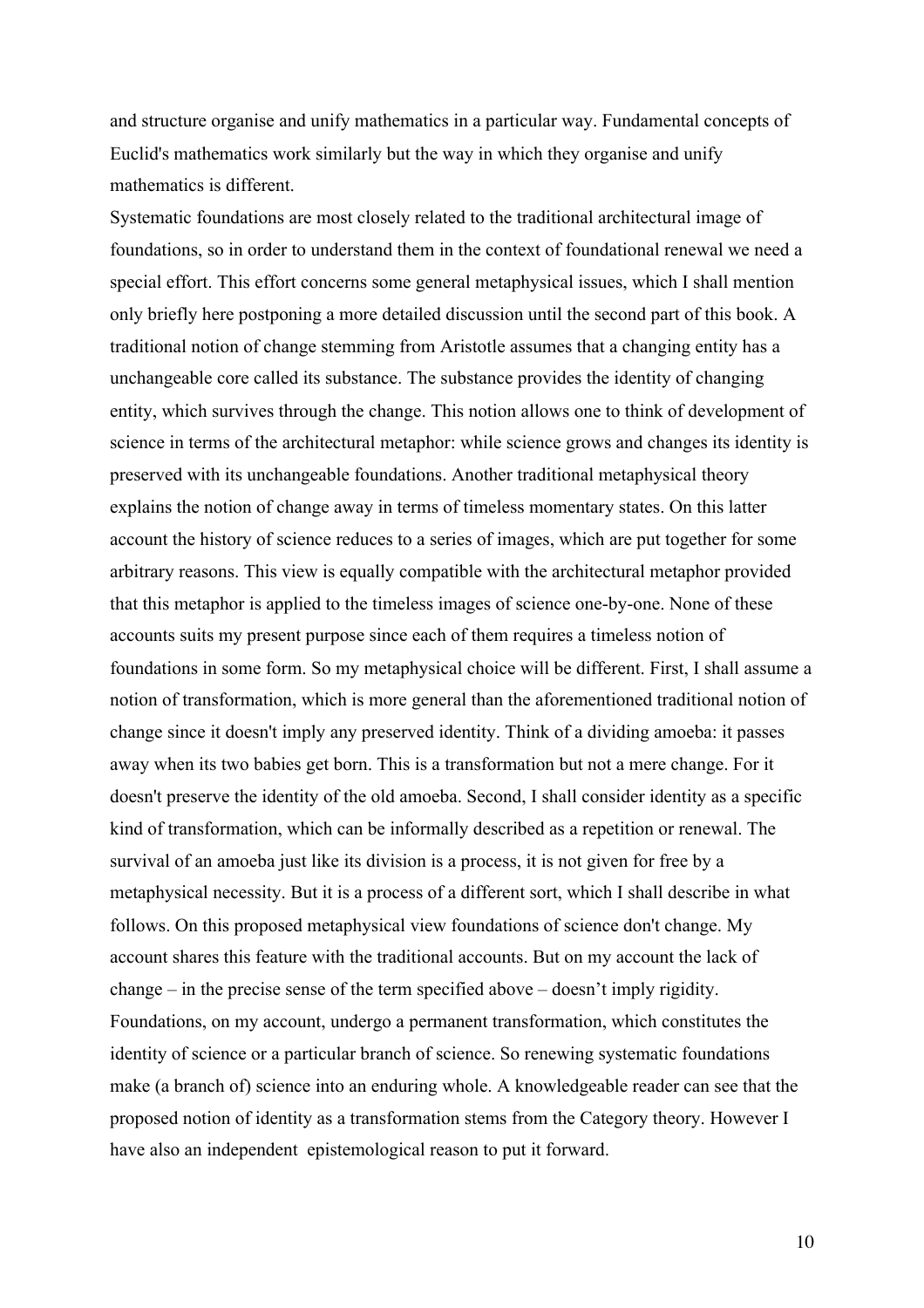<span id="page-10-0"></span>The way in which science constitutes its identity and preserves its through time and through its own evolution appears me fundamental for distinguishing science from various kinds of different science-like activities. As I have already stressed above there is a big difference between reproduction of a ungrounded belief in individual minds through repetition and dissemination of linguistic patterns expressing this belief and retention of mathematical theorem through its competent understanding, which always requires from an individual some critical attitude and an independent effort aiming at proof (or eventual disproof) of the given theorem. But theorems and particular beliefs are very simple epistemic entities which can reproduce but cannot change. (When one changes his or her beliefs this is the identity of the person's mind which is preserved while beliefs themselves don't change but are *exchanged* one for another. Theorems may change their appearance quite dramatically - I shall elaborate on this in the second part of this book - but this phenomenon I qualify as reproduction, not as a change in the precise sense explained above.) On the contrary, scientific theories and disciplines, on the one hand, as well as various non-scientific doctrines, in particular religious doctrines, on the other hand, do change and are usually supposed to do so: they are supposed to be progressively developed. The preserved identity underlying this change (development) is the identity of foundations of a given doctrine or scientific theory [\(Note 6\)](#page-100-0). Older epistemological accounts took it for granted that proper foundations must be "firm" and rigidly fixed. They identified the lack of change with some form of rigidity, eternity or timelessness. But so they missed the crucial point concerning *how* identities of foundations (and hence identities of doctrines and theories dependent on these foundations) are constituted. What I told above about beliefs and theorems applies to foundations: foundations preserve their identity differently dependently of what they are foundations of. If we are talking about foundations of a religious doctrine then a word-by -word reproduction of chosen sacred texts usually counts as an appropriate way of preserving the identity of this doctrine. But science, on the contrary, preserves its identity through a continuous revision of its foundations. To perform such revision is the principle job of philosophy.

### **[D\) Consensus in science and philosophy](#page-1-0)**

When I talk about the revision and renewal of foundations of science I don't assume that this job is done by the global community of thinkers working as a single mind in the universal historical time. Just like the very distinction between the past, the present and the future doesn't require any notion of universal cosmological or historical time but can be best made with the appeal to the individual experience, my talk of past, present and future foundations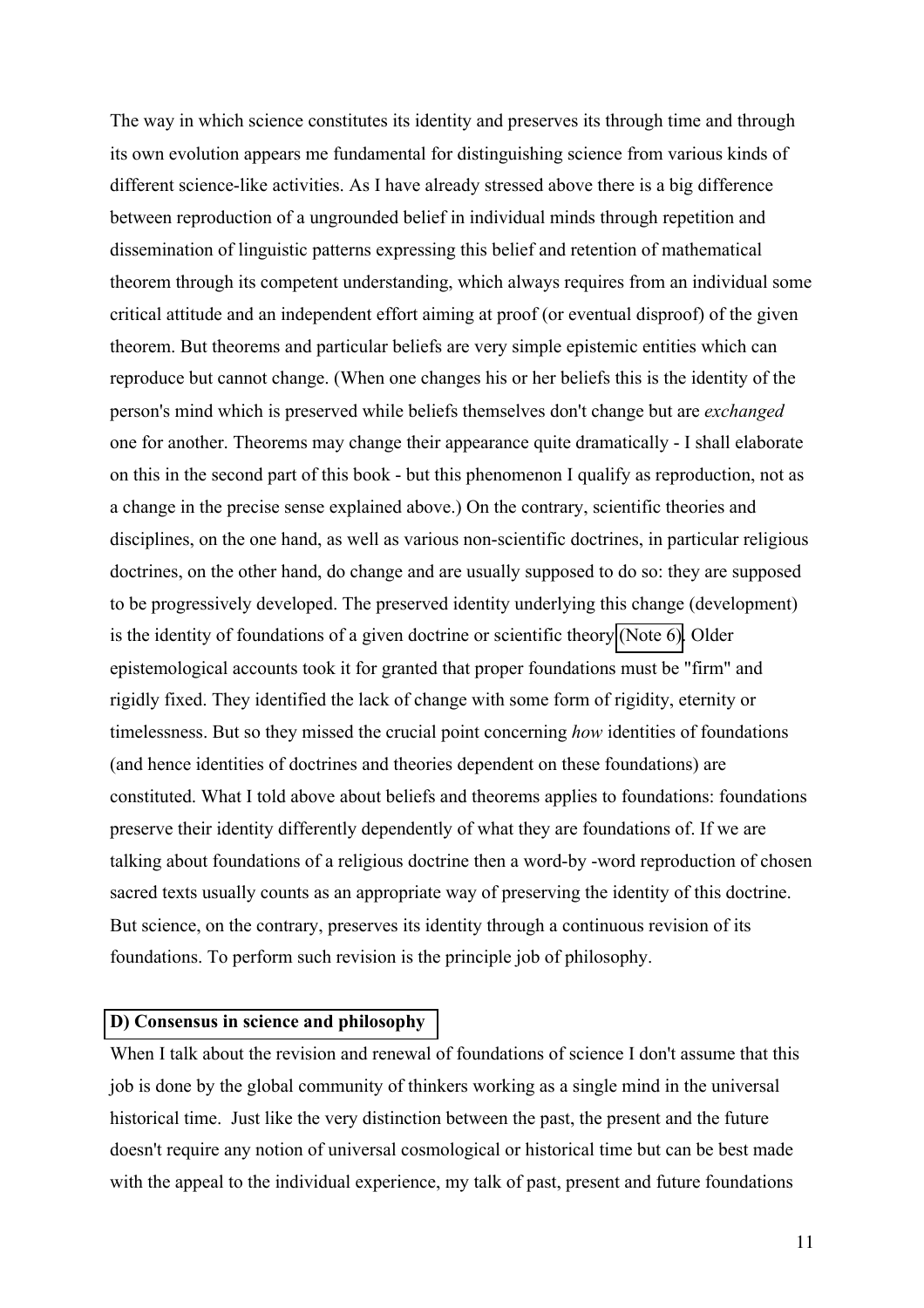doesn't refer to the global historical time either. Nevertheless I am not going to take a Cartesian line and describe my proposed revision of foundations as a strictly individual project. For it appears me too obvious that philosophy and science alike are collective affairs. There are however important differences between the two cases. Although science certainly encourages discussions between proponents of conflicting approaches and opinions any controversy about scientific matters is supposed to be finally resolved by achieving a consensus solution. Only consensus solutions gain the status of ready-made scientific knowledge, which is worth to be transmitted through education to further generations. If the scientific community doesn't manage to achieve consensus on some issue this issue can be finally disqualified as non-scientific. This is why the global scientific community can be described as the community of people sharing consensus views about the core scientific knowledge. [\(Note 7\) S](#page-100-0)o at least at the first approximation it is not unreasonable to think about science as a product of a single collective mind.

However this view is obviously inappropriate for philosophy. It is a historical fact that philosophers never achieved consensus during the long history of their discipline; they even hardly ever reached an agreement about what falls under the scope of their discipline and what doesn't. (I'm sure that many philosophers will disagree with my views on this matter.) Were a global philosophical consensus ever occur philosophy would change its usual profile dramatically. But I don't think that this is something to be desired let alone realistically expected. Philosophical communities are unified by shared problems rather than shared solutions. This does not mean that philosophical problems are never solved but this means that they are never solved *finally*, once and for all. Philosophers produce multiple conflicting solutions, which never become the matter of global consensus and always leave a room for revision. Although consensus plays a role in the life of philosophical community too this role is less important for constituting the identity of such community. Although there is a sense in which a philosophical community can be called a collective mind this collective mind is not built through a consensus.

One may argue that a solution of a given problem which is not *final* doesn't deserve to be called a solution at all. I don't think that this severe restriction is justified. One reason to take philosophical problems and their tentative solutions seriously is that such solutions contribute to foundations of science (including pure mathematics). As I have argued the lack of philosophical consensus about foundations of science doesn't prevent scientists from achieving consensus about scientific matters proper. In fact the situation is more involved because foundations concern *both* philosophy and science, and so at this point the two models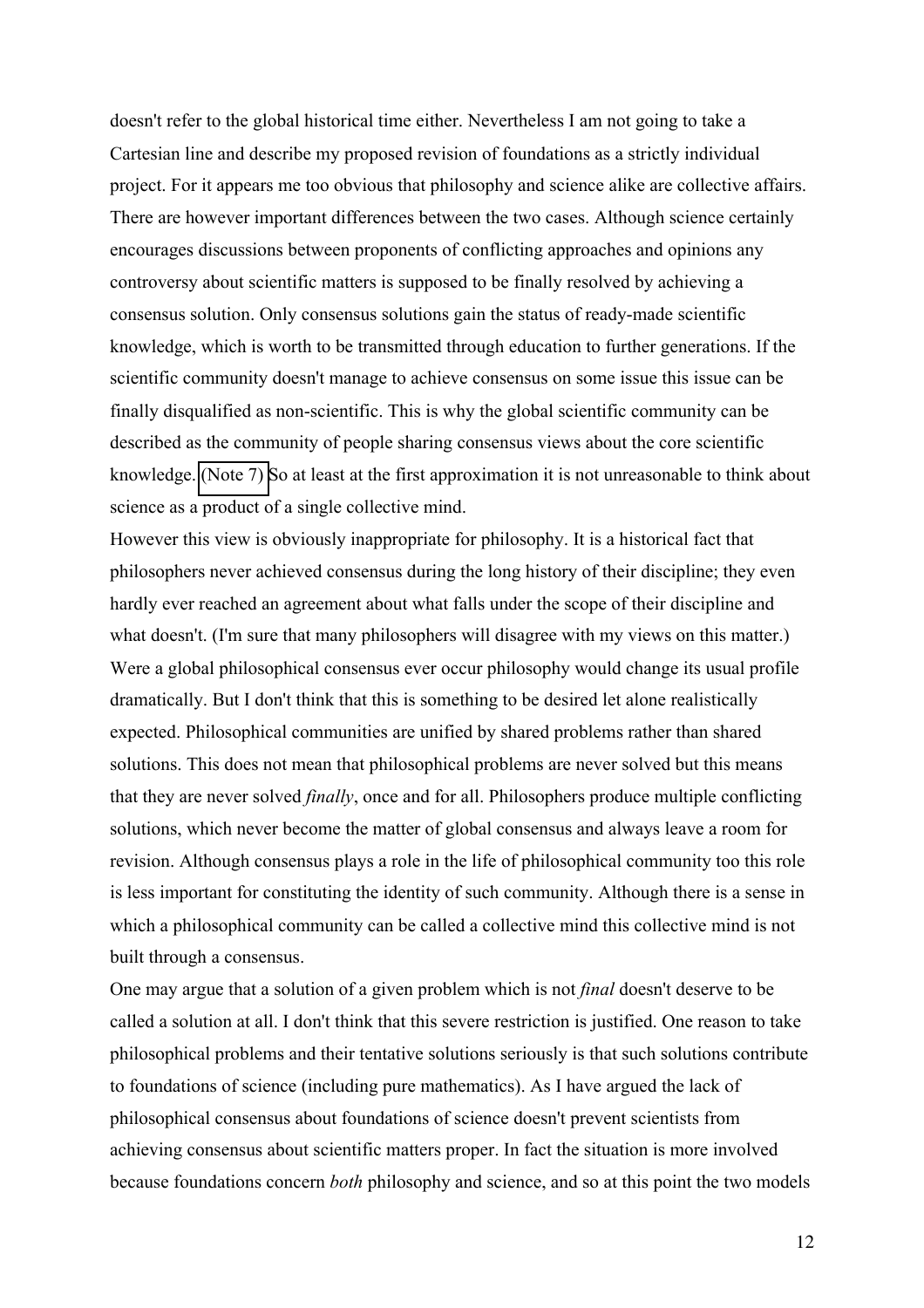<span id="page-12-0"></span>of intellectual activities - one appropriate for science and the other for philosophy - clash. On the philosophical side the issue of foundations remains as ever open. But on the scientific side certain foundations get widely accepted while some alternative proposals are left out of the mainstream. We can see this at the example of foundations of mathematics in the beginning of 20th century: while Hilbert's *Grundlagen der Geometrie* provided a widely accepted model of how a mathematical theory should look like and what kind of rigour it has to achieve, Brouwer's work on foundations of mathematics survived philosophically but didn't have any comparable effect on the mainstream mathematical research (see Episode 3). In order to treat this clash between science proper and philosophy one could distinguish between scientific and philosophical foundations. Although this distinction suggests itself in most of relevant contexts I don't think that it is really useful. For the differences between science and philosophy, which I stressed above, anyway keep these two kinds of intellectual activities apart while *foundations* of science as a *borderline* between the two domains allows them for fruitful interactions. So I don't see any advantage in dividing the border line between the two parties once again. Like in the case of political borders between countries it is more appropriate to think of foundations as a subject of joint responsibility of philosophy *and* science without trying to ignore further differences between them.

### **[E\) Philosophy as art of foundations](#page-1-0)**

Let me resume. Science is a subject of progress, that is, of a permanent growth. The progress requires a transmission of the ready-made scientific knowledge through generations; this is the way in which scientific knowledge endures through time. The transmission of scientific knowledge doesn't reduce to repetition of pre-existing patterns but has a character of permanent reconstruction, revision and renewal. So the talk of ready-made knowledge must be always taken with a pinch of salt. Like any other human institution science either develops or degenerates or both but cannot be simply preserved for long in a frozen condition. The progress and the renewal are two basic modes of development of any science. Although they are much interwoven the notion of *foundations* helps to keep them distinct: ideally, foundations are a subject of renewal but not of progress while the rest is a subject of progress but not of renewal. Saying that there is no progress in foundations doesn't mean that foundations remain rigidly fixed. A continuous renewal of foundations constitutes their identity; the specific character of this renewal (which can be described as *radical* ) determines our notion of science. The renewal of foundations of science is the principle business of a theoretical discipline called philosophy.

13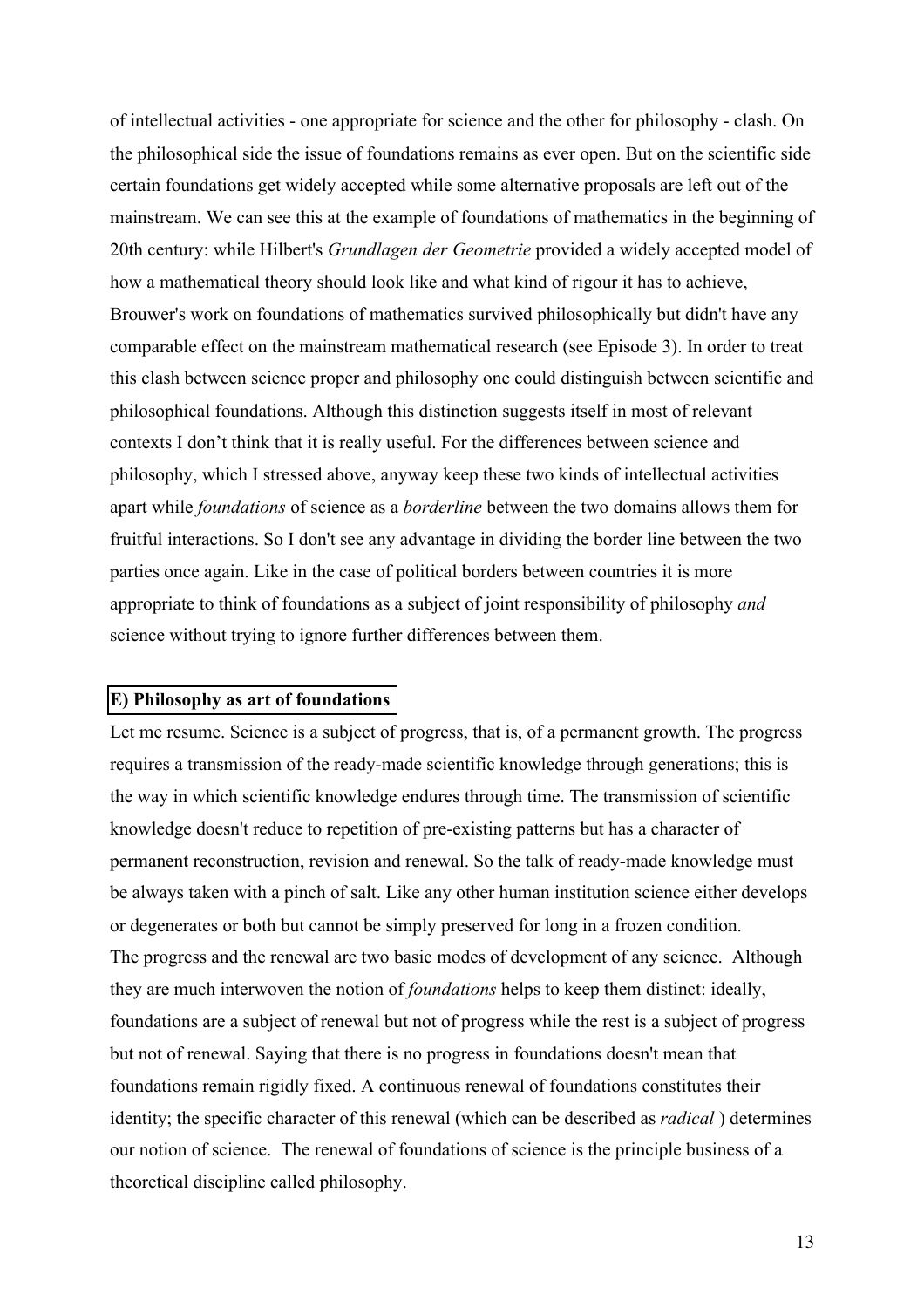<span id="page-13-0"></span>The above remarks explain why philosophy doesn't perform any visible progress during its history. Let me now explain why in spite of this fact philosophy contributes to the progress of science. Having no notion of foundations in hands and no special discipline taking care about foundations people would develop the whole of science through a continuous renewal rather than progress: new views would permanently replace older views, innovative trends would struggle with conservative ones like in any other domain of public opinion, but there would be no neutral background for measuring possible progress. But since one introduces the notion of foundations as a "point of renewal" the situation changes. Then the "mainstream science" deliberately leaves philosophical disagreements about its foundations out of its scope and achieves in its proper domain a reasonable consensus allowing one to describe the overall development of science as a continuing progress. The philosophical neutrality of science doesn't mean that scientists shouldn't care about philosophical issues but it means that they should very carefully distinguish between general philosophical and specific scientific arguments in each particular context. Although I promote a strong cooperation between philosophy and science I wholly approve on this requirement. Although this present book contains some mathematical material I definitely qualify it as philosophical, not as mathematical. Nevertheless I hope it can be useful for people studying mathematics, and particularly for those studying mathematical subjects treated in this book. Foundations present themselves in three well-distinguishable aspects: educational, conceptual and systematic. From the educational viewpoint foundations are basic contents of a given discipline from which one starts its learning. From the point of view of conceptual analysis foundations are primitive blocks out which develop all further theoretical constructions. Finally, from the systematic viewpoint foundations are specific contents binding other relevant contents into a whole (i.e. into a system) and thus providing scientific theories and disciplines with their proper identities. As we have seen these three aspects are closely related, so there is good reason to consider them together rather then apart.

### **[F\) Plan of this book](#page-1-0)**

The principle purpose of this book is to present and discuss foundations of mathematics using the notion of recurrent foundations described above. Since recurrent foundations are essentially dynamic and historically-laden I begin with a Brief History of the subject. The first historical part of the book is organised around four mathematical texts, which I use for dividing the history of mathematical foundations into four major Episodes. These texts are the following: Euclid's *Elements* written (or better to say composed) about 300 B.C., *Nouveaux*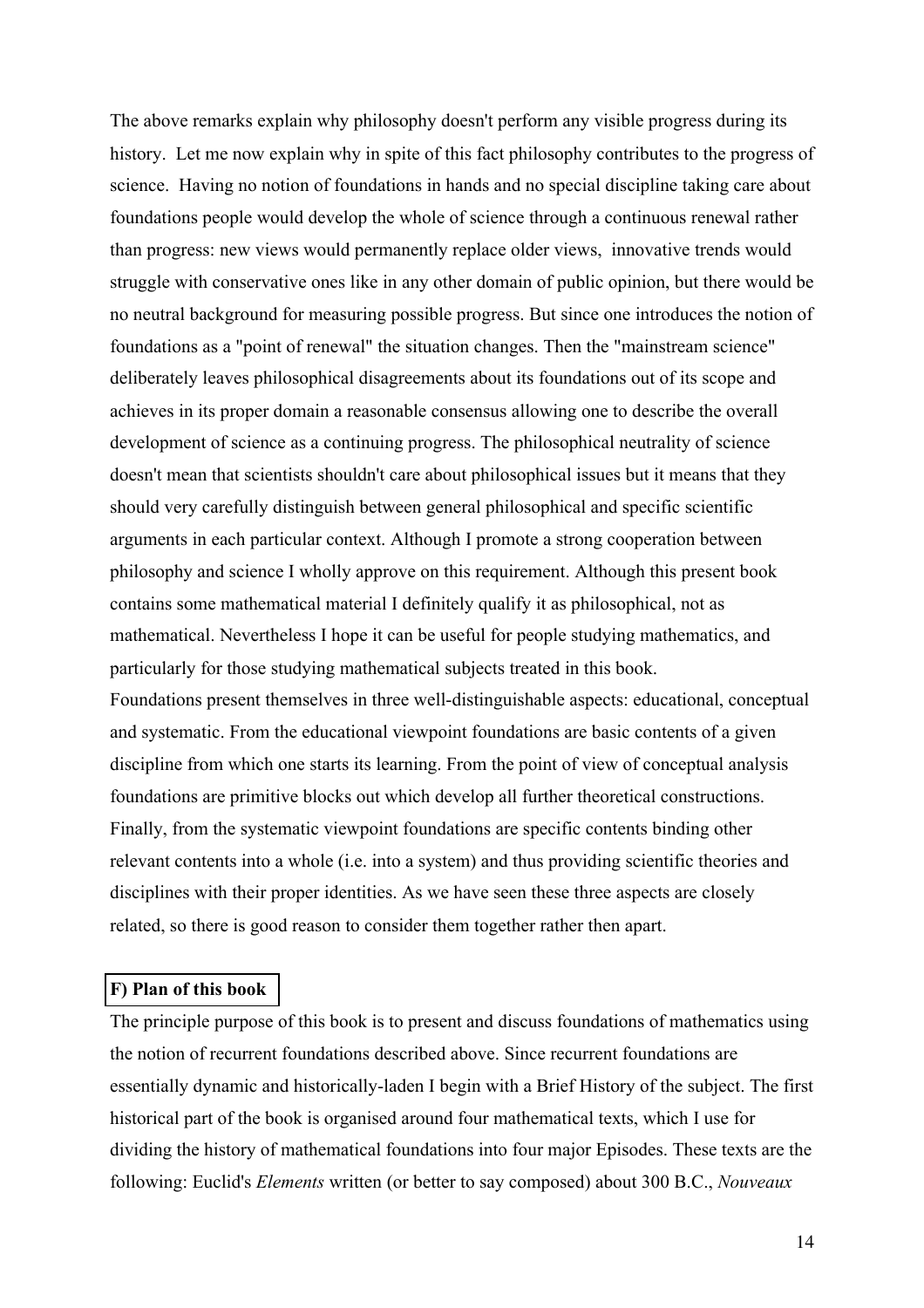*Elements de Geometrie* by Antoine Arnauld first published in 1667 , *Grundlagen der Geometrie* by David Hilbert first published in 1899, and the first volume of *the Elements of Mathematic* (sic!) by Nicolas Bourbaki first published in 1939. All the four works qualify as Foundations in the sense explained in this Introduction. There is a very simple historical connection between them: the latter three are written after the example of the first and in this sense belong to "Euclidean tradition" broadly conceived. However in all these cases following Euclid's example involves a radical departure from it, which stands in a sharp contrast with various attempts to "improve" or "correct" Euclid, which continued until the end of 19th century. This common feature of Arnauld's, Hilbert's and Bourbaki's works explains why I have chosen them for my story: they best show how foundations undergo and survive radical revision, which according to my view is the very essence of foundations. Since all the three works are purely mathematical while my task is mostly philosophical I shall provide in each case appropriate philosophical contexts. By "appropriate contexts" I mean here *historically* relevant contexts, which make explicit philosophical (i.e. pre-scientific) thinking behind each of the four versions of mathematical foundations. In the case of *Nouveaux Elements* by Arnauld, who was a Cartesian looking for application of Cartesian "method" in sciences, the identification of the wanted philosophical context is obvious; in the other two cases the task is more problematic but also realisable, as we shall see. Even if Euclid, Hilbert and Bourbaki unlike Arnauld didn't have any precise philosophical agenda in their minds their writings were involved in contemporary philosophical discussions, which provide us the needed context. As I have already stressed in the last paragraph of the Introduction my view on history of mathematical foundations is not supposed to grasp the whole subject. Although in addition to the principles sources just mentioned I shall touch upon some other (in particular, talking about Arnauld's *Elements* I cannot avoid considering Descartes' *Geometry* as well) my choice remain limited and guided by my specific purpose, which I reveal in the second part of this book.

While the First Part of this book treats the past the second part treats the future. In this second part I describe and put further forward the ongoing programme of *Categorical* foundations of mathematics, that is, foundations based on Category theory. It seems me evident that Category theory plays in today's mathematics the role similar to that played by Set theory about a century ago and deserves a philosophical treatment similar to that once given to Set theory. In what follows I shall systematically introduce basic concepts of Category theory, discuss their foundational significance and point to some consequences to some other areas of philosophy including philosophy of language and philosophy of science. This discussion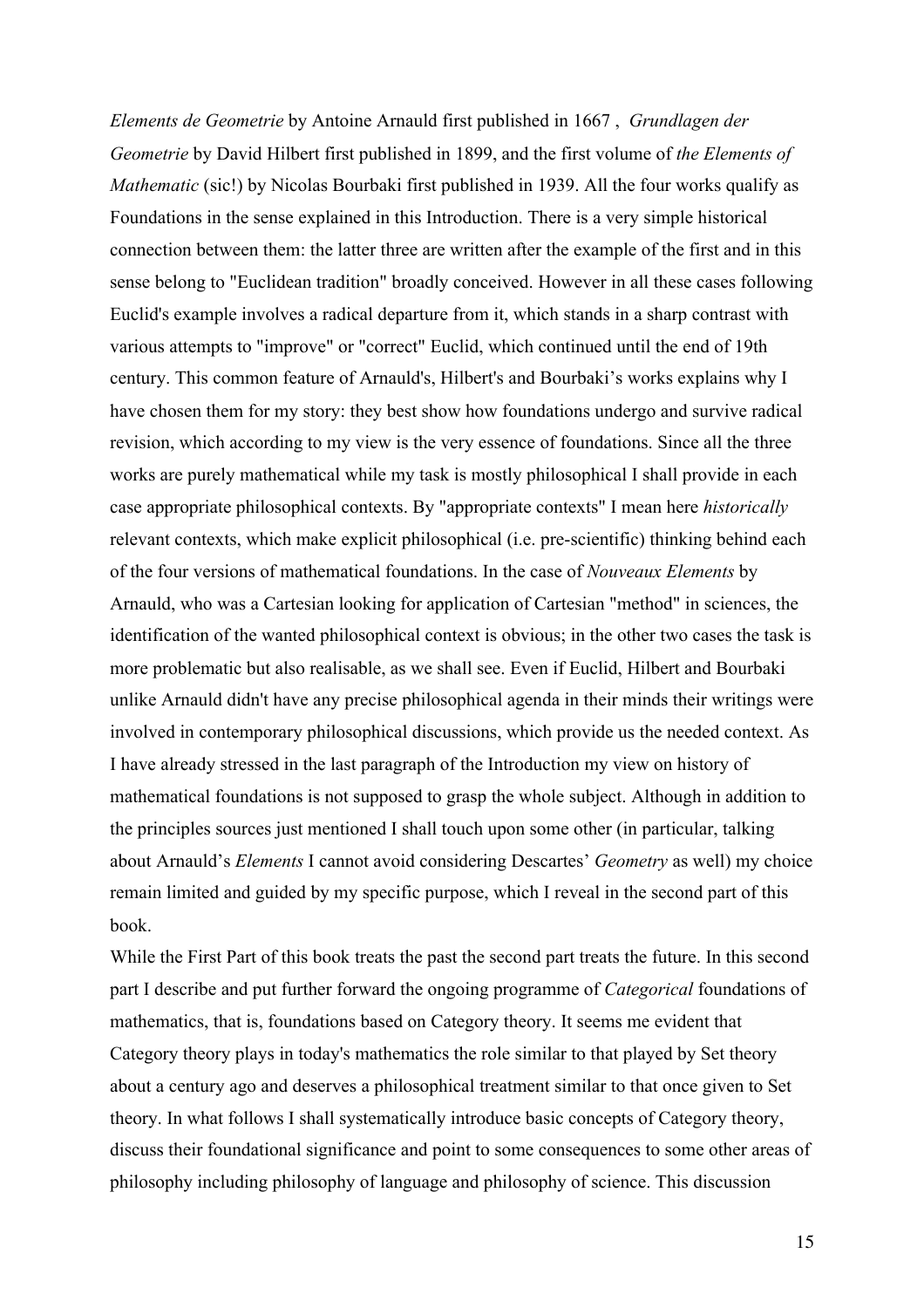involves a significant revision of current views concerning relationships between mathematics and logic, the role of mathematics in natural sciences and some others issues. I conclude with a discussion concerning the role of foundations in mathematical education and arguments in favour of historical approach.

The critical reader might say that this plan, which includes a historical discussion and discussion of prospective future of foundations lacks any systematic discussion of foundations *per se*. What this reader might look for is a systematic *presentation* of foundations of mathematics independent of any historical issues and of any wishful thinking about the future. To respond to this reader let me first make the following metaphysical claim without going to a longer argument: the *present* is *wholly* analysed into (memory about) the past and (anticipation of) the future without any remainder like Aristotle's timeless *now*, which could be identified with the present *per se*. What the present involves over and above the past and the future is a *synthesis* these two things, which is cancelled by the aforementioned analysis. True, only by remembering past foundations and anticipating future foundations one doesn't yet produce any *presentation* of foundations. However a proper synthesis of the two things can make it. To achieve such a synthesis is the principle aim of this book. Let me however stress again that talking about the past and the future I don't mean here the past and the future of the universal history. Although Category theory since its invention in the mid-20th century becomes progressively more important as a common language used in different domains of mathematics and my bet is that Categorical foundations will become more popular in the short historical future, strictly speaking, I talk only about one possible future, which I want to promote and contribute to making it real, but obviously cannot predict what is going to happen.

Anyway when we are talking about Category theory the above metaphysical generalities get a clear pragmatic meaning. What prevents Category theory from entering the mainstream philosophical discussion on foundations of mathematics is apparently not a mere lack of interest but rather the lack of understanding how the new agenda relates to older agendas, including those yet considered by many philosophers as having a potential for further development. As a result the minority of philosophers promoting Category theory often looks in eyes of their colleagues as a team of preachers of a new religion insensitive to arguments of others. Thus to introduce the issue of categorical foundations in a broader historicophilosophical context and establish in this way a true dialogue between categorical foundations and different foundational programmes seems me an important task, which I try to realise in this book. However useful "timeless" accounts on foundations (like Euclid's,

16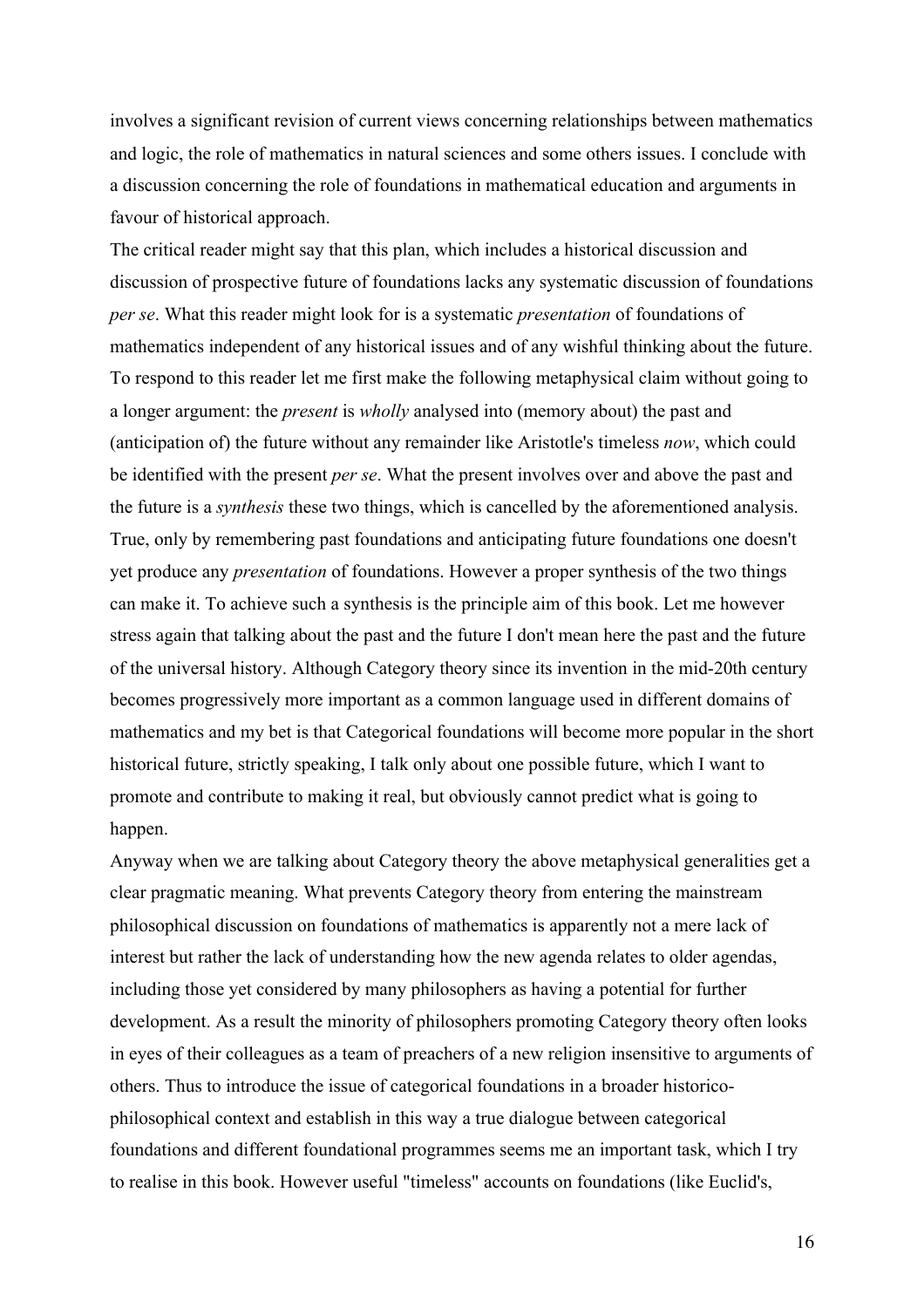<span id="page-16-0"></span>Hilbert's or, say, Russell's in his *Principles of Mathematics*) can be, I deliberately construe my account as heavily historically-laden. I believe that it is a historical blindness to bring into a serious philosophical discussion only a relatively recent past - say, only works written in 20th century - disregarding the rest as a barbarian pre-history or leaving it to pure historians who have no ambition to judge about today's state of affairs. Philosophy and mathematics are both old disciplines worth to be conceived in their historical integrity. Their further survival and their future shape crucially depend of how we today projecting this past history into the future. Surely one can simplify the task by cutting the past but the result will be poor: instead of endurable (i.e. revisable) foundations one will get at best just another intellectual fashion, which will parish soon without leaving any significant trace.

# **[Part I. The Past: a brief history of foundations](#page-1-0)**

Unlike physics, biology, psychology and many other sciences mathematics is at least as old as philosophy and arguably much older. It has emerged (as a practice if not as a science) in all known civilisations for obvious practical needs. It is amazing how mathematics managed to preserve its identity across all geographical and historical barriers since a very early period of the history of the humankind. Taking an old text which looks like a philosophical speculation a historian is often embarrassed by hermeneutic problems as to whether or not the given text can be indeed qualified as philosophical in anything like today's sense. But mathematical writings are usually identified as such easily (except only few interesting dubious cases). Whenever people count and calculate this uncontroversially qualifies as a piece of mathematics. For this reason mathematics has a longer history of co-existence and interaction with philosophy than do most of other sciences. The integral impact of this interaction is difficult to overestimate.

The lost history of mathematics written by Aristotle's pupil Eudemus of Rhodes (lived about 370-300 B.C.) and retold us by Proclus (5th century B.C.) in his *Commentary of The First Book of Euclid's Elements* (see Proclus 1873 and Proclus 1970) mentions among other early achievements of Greek mathematics Thales' (624-546 B.C.) proof of the fact that the diameter of a given circle cuts it into two equal halves. We know nearly to nothing about the argument offered by Thales but the very problem is telling. Having only very elementary geometrical notions like circle, square and fraction in hand one may put mathematically non-trivial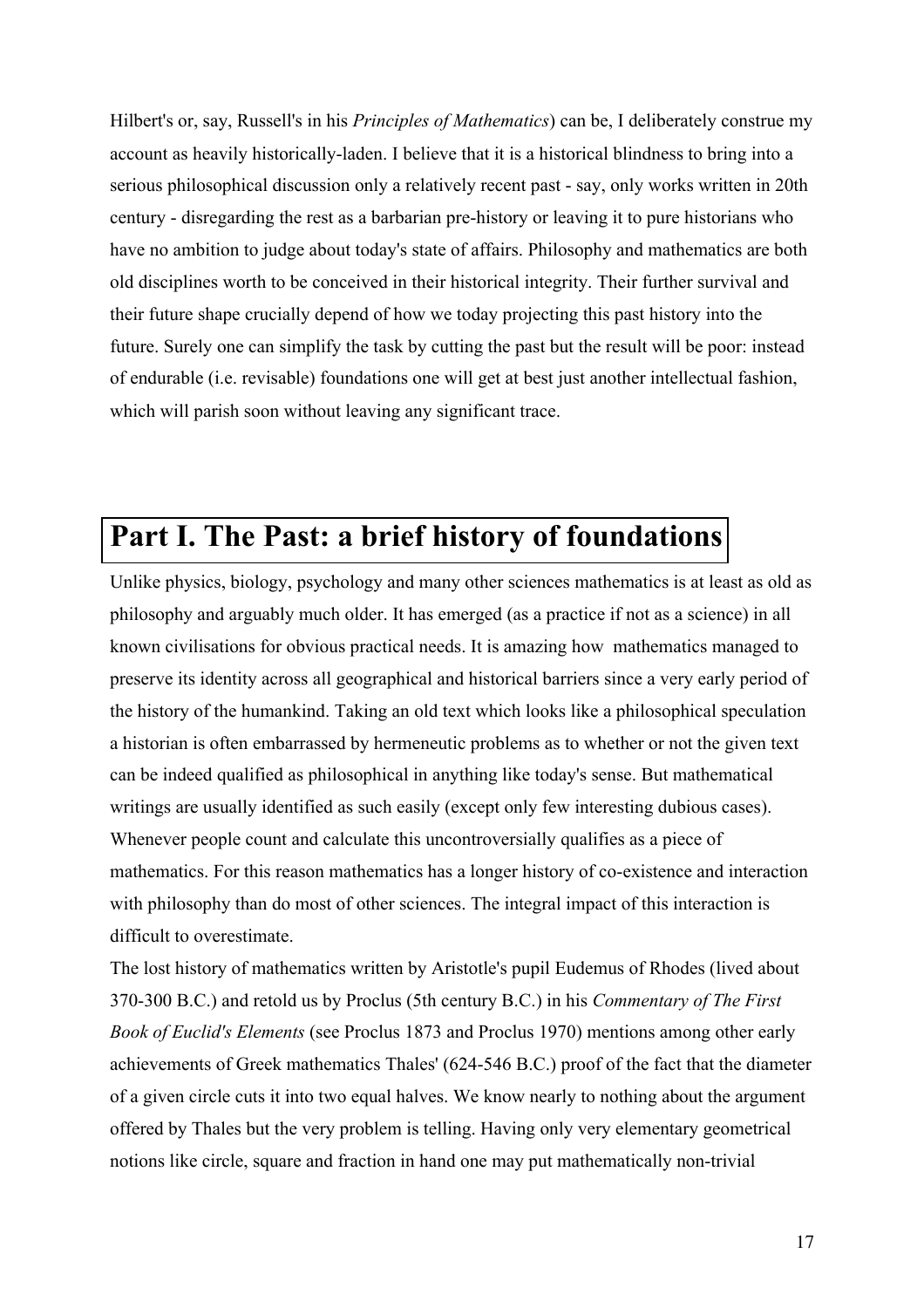questions like this one: Which part of a given square takes the circle inscribed in this square? But Thales' problem about the circle is not one of them. It is hard to imagine that many of early mathematicians really doubted that the proposition in question was true. Most likely Thales himself made it problematic and then suggested a proof. He questioned and revised what appeared to be obvious instead of "going further" as many others would do. This was a genuinely philosophical move (in the sense of the notion of philosophy described in the Introduction) albeit we may probably qualify today Thales' proof as mathematical. Actually this is one of earliest mathematical proofs we know about (even if we don't know *it*). It seems reasonable to suggest that the whole idea of proof, which revolutionised mathematics of the time, came out from this kind of philosophical inquiry about mathematics. That proofs also allow for a far-reaching *progress* in mathematics was likely realised only later. Another famous early Greek proof, that of incommensurability of the diagonal of a square with its side, which the tradition attributes to Pythagoras, is also interesting in the present context. This time the question was mathematically non-trivial. But the tradition tells us that Pythagoras and his school viewed the problem as heavily metaphysically-laden: the related metaphysical problem was, roughly, whether or not "everything is number"; throughout classical philosophical literature (noticeably in Plato) one finds numerous references to the incommensurability of the diagonal with the side of a square used for justification of the idea that mathematics involves two different "first elements" irreducible to each other: number and magnitude. Thus a tricky geometrical problem and its solution contributed to reasoning about foundations.

These and some other similar historical examples suggest that the birth of theoretical mathematics as opposed to earlier practices of calculations and land planning (the ancestor of theoretical geometry) is due to the contact between these older practices and philosophical thought. Obviously neither mathematics nor philosophy existed at the time as established disciplines. This is why it is pointless to ask whether Thales and Pythagoras were philosophers, mathematicians or physicists. However in a historically short period (of about two centuries) Greek philosophy-laden mathematics reached maturity and gained its autonomy from philosophy. Euclid's *Elements* (= *Foundations*), which date back to 4th century BC and comprise principle achievements of earlier Greek mathematics is beyond any doubt *the* most influential mathematical text ever written. It is still read as a sound mathematical (rather than philosophical) text and some parts of its content are still included into standard mathematical textbooks in only a slightly modernised form. This fact looks fairly striking if we compare Euclid's *Elements* with Aristotle's *Physics* , *History of Animals*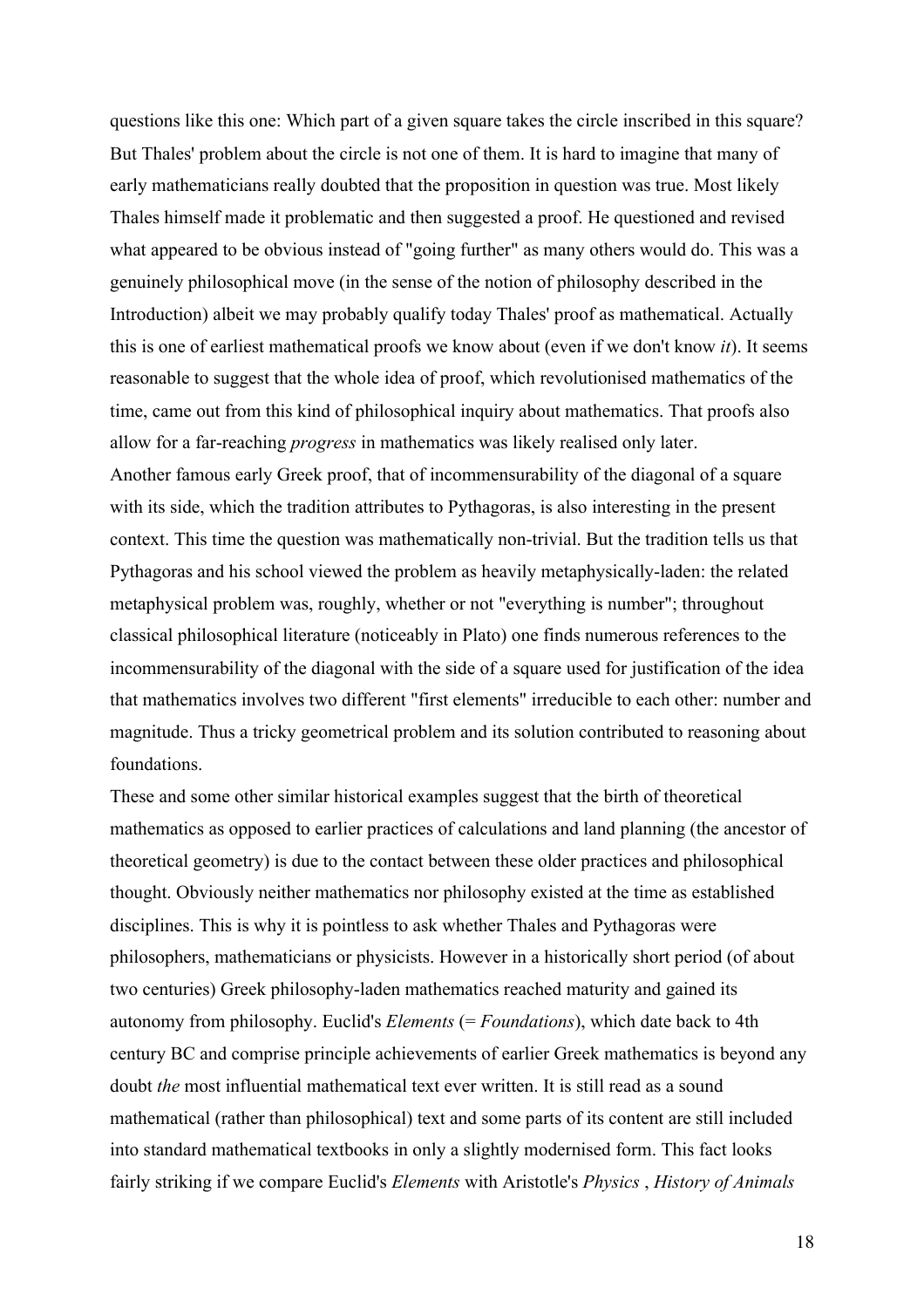<span id="page-18-0"></span>or any other historical scientific text dating back to about the same epoch. In the following section I shall discuss the Euclid's principle work with some more details.

# **[I.1. Episode One: Euclid's](#page-1-0)** *Elements*

First of all let's make it precise what historical document we are going now to discuss. This is less obvious than one might expect. Even if we leave apart the early history of the *Elements*, about which we anyway know very little, and look only at what has been published in Europe under the title of Euclid's *Elements* since the beginning of book printing (which covers a relatively small period of the 2300 years-long history of the document) we find a surprisingly diverse literature. Most of Euclid's publishers aimed at producing a sound mathematical textbook rather than an accurate reproduction of an older source. So they felt free to correct what they considered to be mistakes and flaws by providing new definitions, new axioms, new theorems and new proofs of old theorems, etc. They didn't even always feel obliged to preserve the principle composition of the source. This is moreover noticeable since many of Euclid's publishers like I. Barrow (edition of 1733 ) and C.L. Dodgson (also known under the name of Lewis Carrol, edition of 1875) took a conservative stand against new trends and produced their editions of the *Elements* as a secure alternative to new contemporary mathematical textbooks. So when they urged to return "back to Euclid" they meant the Euclid's spirit, not the Euclid's letter. The situation is even more involved since many old geometry textbooks, which don't mention Euclid's name in their titles, are still based on Euclid's *Elements*; this makes it apparently impossible to distinguish clearly between a modified version of the *Elements* and an original textbook based on the *Elements*. Comparing, for example, once popular *Elements of Geometry* first published by A. Tacquet in 1654 and the edition of Euclid's *Elements* (the first eight books thereof) published by M. Dechales 6 years later in 1660 it is difficult to say why the later work has Euclid's name in its title while the former doesn't. The difference between the two titles seems to be unrelated to the content of the two books although it might point to different intentions of their authors. When Tacquet's book was republished in 1725 (long after the authors death) it actually got Euclid's name on its cover! Thus stressing the long life of the *Elements* as a standard textbook one shouldn't forget that the identity of this ancient text until quite recently used to be understood very liberally.

Even if some earlier editors of Euclid's *Elements* like J. Keill (edition of 1754) sincerely tried to restore the old text rather than to improve upon it, the view on the *Elements* as a historical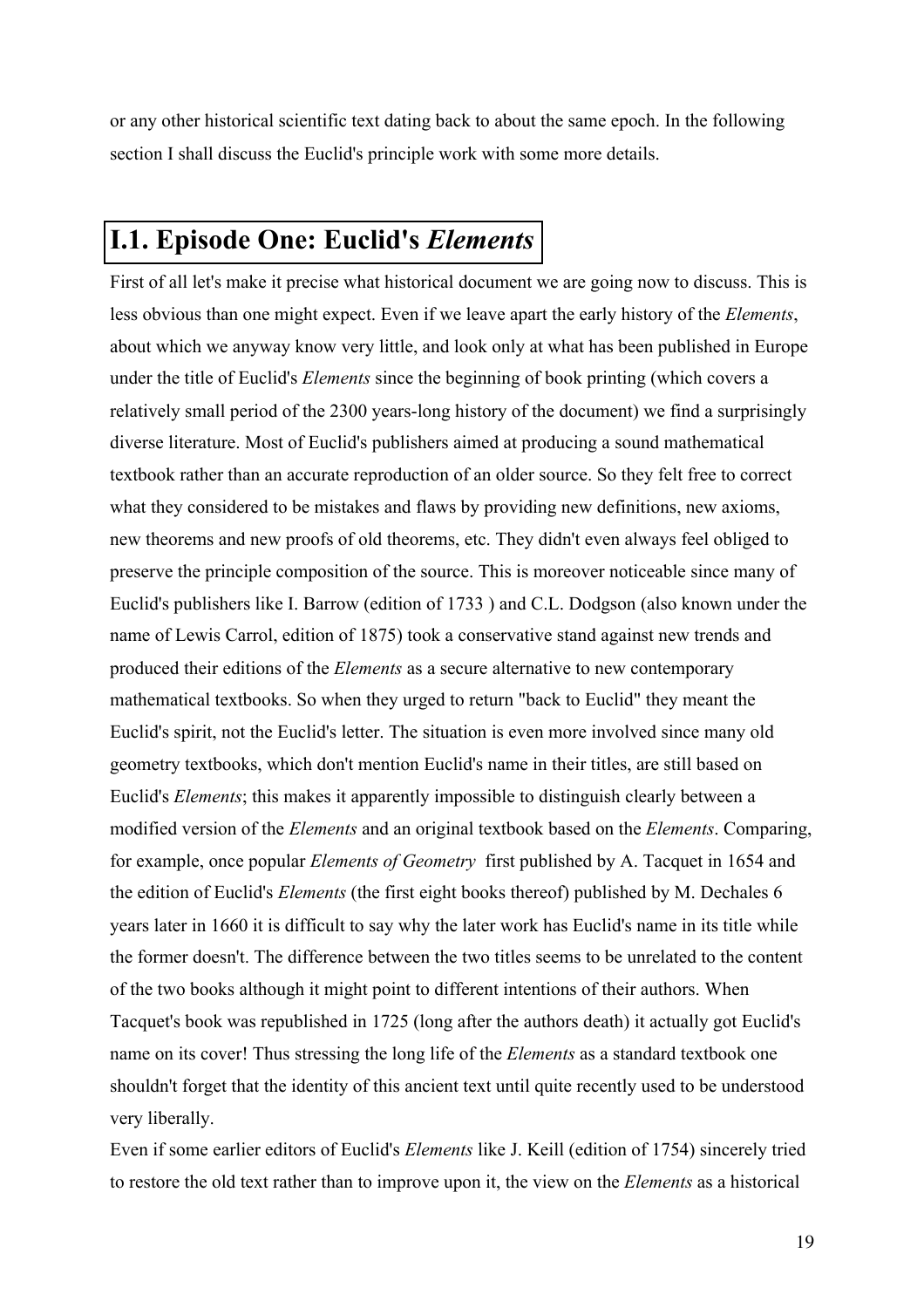document, which should be judged from a historical rather than a purely mathematical viewpoint and which for this reason requires a careful interpretation rather than remedies, is relatively recent. A great philological work aiming at fixing the *urtext* of the *Elements* through comparing available manuscripts and tracing their history back to lost earlier sources has been made in the end of 19th - beginning of 20th century by J.L. Heiberg and his assistant H. Menge. Noticeably these people were not mathematicians but historians and philologists. Their edition of the original text of the *Elements* (1883-1885) and its English translation by Th. Heath (1908), which follows Heiberg's urtext as closely as possible, until today remain standard references. All the later translations of the *Elements* into English and other modern languages equally rely on Heiberg's urtext and apply a similar translating standard. Modifications introduced into the *Elements* during the long history of this document shed a light on the history of foundations. But here I mention them for a different purpose, namely for comparing different treatments of the classical text. From a historian's point of view the way in which the *Elements* were usually treated until 20th century looks barbarian, since earlier editors of this document didn't properly distinguish between the original source from later amendments; often they didn't have this distinction in their minds at all. However in eyes of a mathematician having little or no interest to history this cavalry's attitude may look quite justified. Moreover he or she may argue that the historian's approach simply misses the genuine mathematical content of the *Elements* and instead pays too much attention to superficial details. A typical revisor of Euclid's *Elements* would say he doesn't *change* the mathematical content of this text but tries to express it in a better manner and correct Euclid's errors. It is easy to resolve this controversy by saying that historians and mathematicians have different research interests. In my view, however, it deserves a different solution. The notion of *recurrent foundations* described in the above Introduction partly justifies the traditional cavalry's approach of mathematicians to older sources and at the same time meets principle concerns of historians. For this notion takes the *revision* of foundations to be their essence. It removes foundations from a hypothetical timeless realm and brings them into the timely realm of human intellectual history; at the same time it wholly justifies the usual mathematicians' eagerness to modernisation and encourages one to think more seriously about the future than about the past. The permanent revision of Euclid's *Elements* during last few centuries shows that the notion of recurrent foundations has more traditional features than one might probably expect. However this example also highlights its non-traditional side. A naive Platonic view on mathematics suggests that improvements made on foundations bring them closer to a hypothetical perfect form. It seems that at least a part of Euclid's revisors had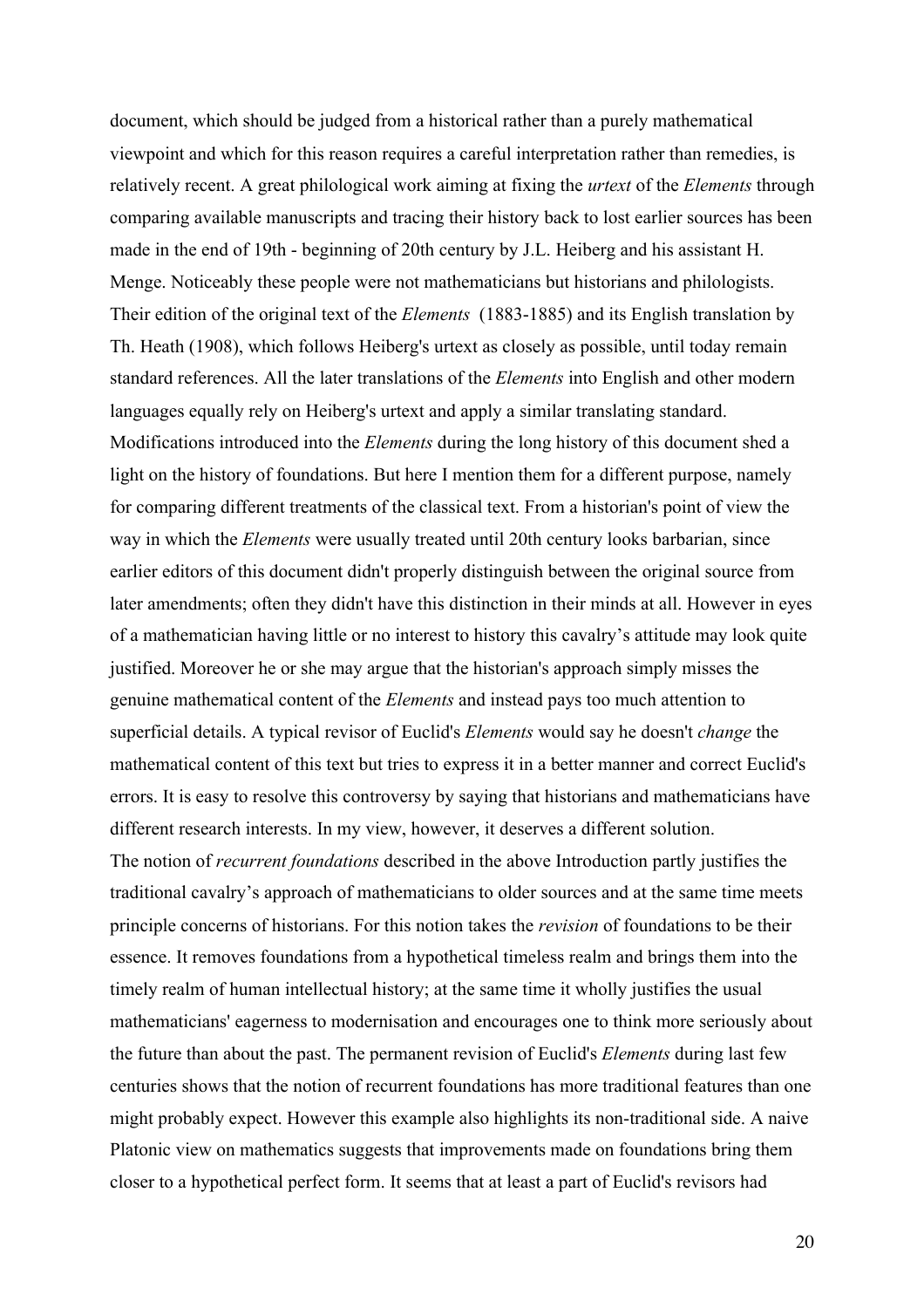something like this idea in their minds. But whether this notion of perfect foundations is conceived as a realistic goal or only as a regulative ideal it is obviously in odds with the notion of recurrent foundations explained above. So *this* aspect of the traditional view the notion of recurrent foundations doesn't approve. Actually I can see no *historical* reason to approve on it either. For in the real history foundations of mathematics never converged to a stable form. After all the attempts to find the best possible formulation of the mathematical content of Euclid's *Elements* this content is no longer seen today as satisfactory foundations [\(Note 8\)](#page-101-0). The post-Euclidean history of foundations doesn't demonstrate any global convergence either, as we shall shortly see.

Having the notion of recurrent foundations in mind I shall treat Euclid's *Element* as follows. I shall use Heiberg's urtext of the *Elements* and try to avoid its anachronistic interpretations as the common standard of historical research requires it. However I shall not try to reconstruct the outdated mathematics of the *Elements* on its own rights but choose for my analysis only those of its features which seem me relevant to foundations of mathematics today. It might sound paradoxical but such relevant features are mostly archaic features swept away by later modifications. In fact there is nothing paradoxical here. To extract from the *Elements* its purely mathematical (as distinguished from historical) content means basically to translate the theory of the *Elements* into the language of today's mathematics. As a result of this translation one gets a sound piece of elementary mathematics, which however no longer qualifies as foundations. At the same time the basic architecture of the *Elements* and some philosophical ideas *behind* the mathematics of the *Elements* may be still considered for a new use (in a properly modified form). As I have already mention the analysis of older mathematical foundations, which I am going to suggest, requires some historico-philosophical reconstructions. In the next two paragraphs I provide basics of philosophy of mathematics of Plato and Aristotle, which will provide us with two different views on the *Elements*. In addition to texts of the two classical philosophers just mentioned I shall extensively use the *Commentary on the First Book of Euclid's Elements* (hereafter referred as *Commentary*) written by Proclus in 5th century A.D. from a Neo-Platonic perspective. I opt for Plato and Aristotle for three obvious reasons. The first reason is their historical relevance: what mathematics discussed by these two philosophers can be identified with Euclid's mathematics with a degree of historical precision sufficient for our purpose. (Remind that the *Elements* is not a fully original work but a systematic presentation of earlier results.) The second reason is the impressive amount of available original writings, which allows for a sound reconstruction of views of these two authors.. The third reason is related to the second: the two authors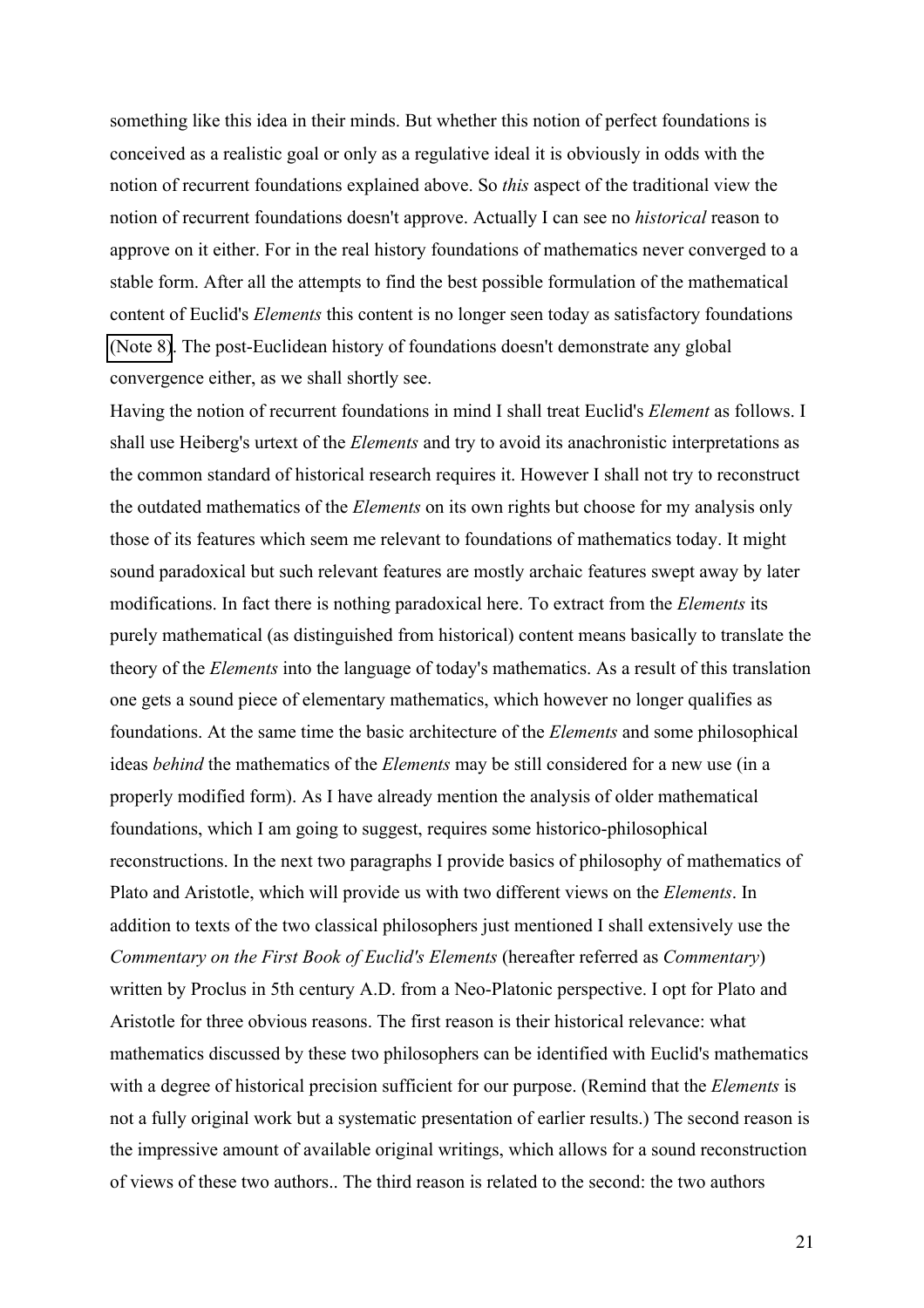<span id="page-21-0"></span>greatly influenced the following tradition. My view on Proclus, who lived about eight centuries later than Plato and Aristotle is different. I don't consider his *Commentary* as an authentic source of philosophy of mathematics of Euclid's epoch but rather see him as a colleague doing a job similar to my own. From a historical viewpoint Proclus' *Commentary* is very valuable because working on it this author had access to some important sources, which are no longer available. The limits of this book don't allow me to bring into this discussion further philosophical sources relevant to Euclid's mathematics. It also goes without saying the short historico-philosophical summaries found in this book shouldn't be considered as systematic presentations of philosophical views of the authors they mention.

### [Section 1.1. Plato's philosophy of mathematics](#page-1-0)

### **[A\) Basics](#page-1-0)**

According to Plato the "highest" and actually the only "true" science is *dialectics* (Plato's name for philosophy), which deals with eternal *ideas.* It is this eternal and immutable nature of *ideas*, which makes science possible and guaranties the eternity and the immutability of scientific truths. At the lowest epistemic level Plato places various kinds of practical knowledge and technical skills dealing with the ever-changing material world. This latter kind of knowledge is doomed to be ever-changing itself because such is its subject-matter. Epistemic capacities related to the two kinds of knowledge Plato calls, correspondingly, *reason* (dianoia) and *opinion* (doxa). From the ontological viewpoint the domains dealt with by dialectic and by the practical knowledge are distinguished as *Being* and *Becoming* . While the former domain is accessible only by the pure reason the latter is accessible through the sensual experience. The two domains are not independent: "becoming" material stuff *partakes* and *mimics* their corresponding ever existing ideas. Think about a potter who tries to achieve the best possible match between his material production and the ideal pattern he has in mind beforehand. Similarly the Demiurg of Plato's *Timaeos* makes up the material world looking at its pre-existing ideal prototype. This asymmetric relation between Being and Becoming provides a sense in which the former determines the later and, correspondingly, in which a pure theoretical reasoning about what there *is* (i.e. about ideas) supersedes any practical argument. [\(Note 9\)](#page-101-0)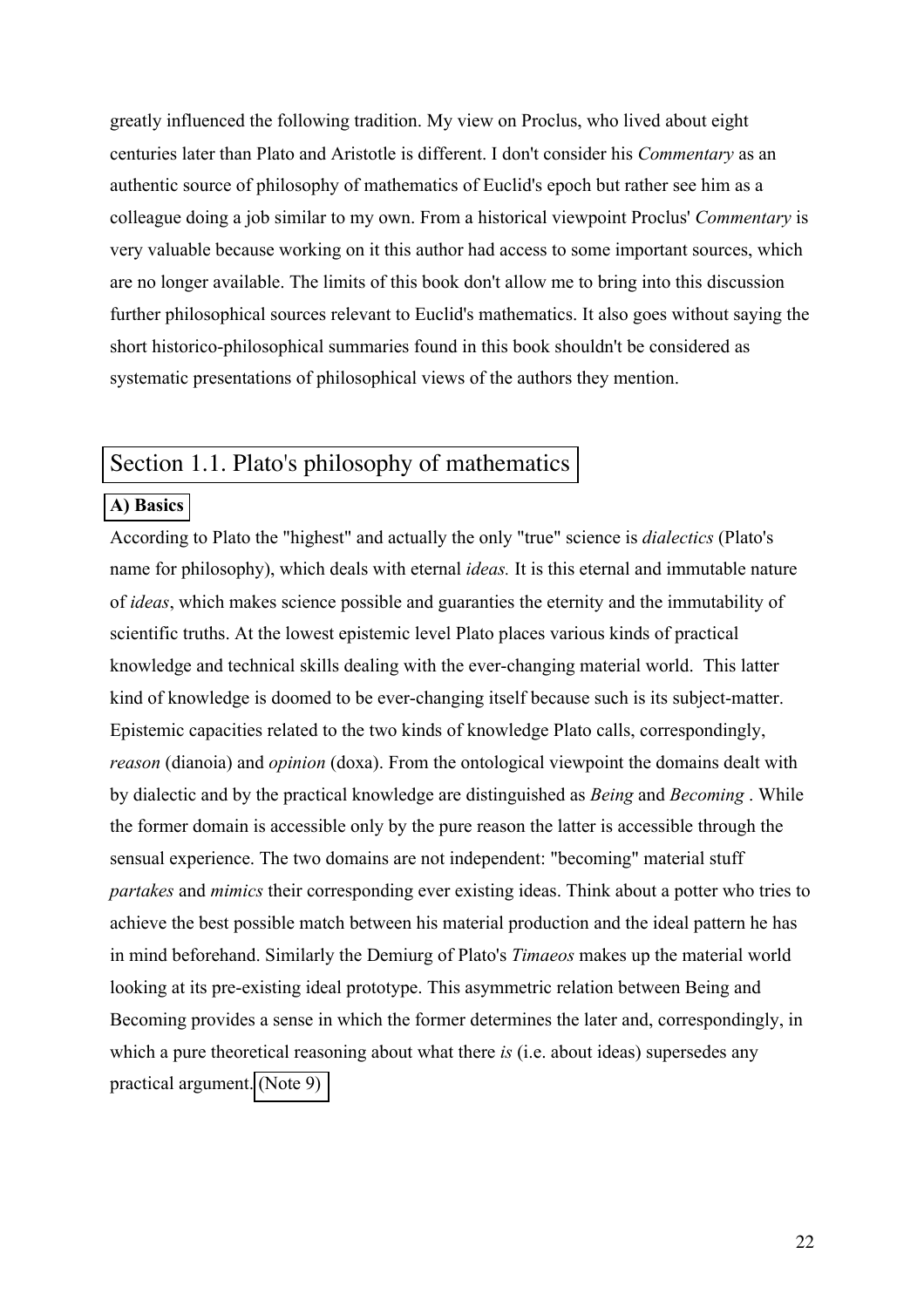### <span id="page-22-0"></span>**[B\) Intermediate status of mathematics](#page-1-0)**

Today's popular term *Mathematical Platonism* suggests that Plato viewed mathematics as a part of dialectics and took mathematical objects to be eternal ideas. However this is plainly wrong. In fact today's Mathematical Platonism has very little to do with Plato's own philosophy of mathematics and with the historical Platonism, i.e. philosophy developed in Platonic schools of late Antiquity [\(Note 10\).](#page-101-0) According to Plato mathematics doesn't enter into either of the two ontological domains (Being and Becoming) and for this reason cannot be straightforwardly qualified either as a science or as a practical skill. It appears to be *intermediate* between the two worlds. The fact that mathematics turns to be a problematic case doesn't make it less important for Plato but on the contrary makes it central for his thinking. Consider the following two passages.

### (Socrates talks to Gaucon)

"[ Socrates:] - Next proceed to consider the manner in which the sphere of the intellectual is to be divided.

### - In what manner?

- Thus: --There are two subdivisions, in the lower or which the soul uses the figures given by the former division as images; the enquiry can only be hypothetical, and instead of going upwards to a principle descends to the other end; in the higher of the two, the soul passes out of hypotheses, and goes up to a principle which is above hypotheses, making no use of images as in the former case, but proceeding only in and through the ideas themselves.

- I do not quite understand your meaning, he said.

- Then I will try again; you will understand me better when I have made some preliminary remarks. You are aware that students of geometry, arithmetic, and the kindred sciences assume the odd and the even and the figures and three kinds of angles and the like in their several branches of science; these are their hypotheses, which they and everybody are supposed to know, and therefore they do not deign to give any account of them either to themselves or others; but they begin with them, and go on until they arrive at last, and in a consistent manner, at their conclusion?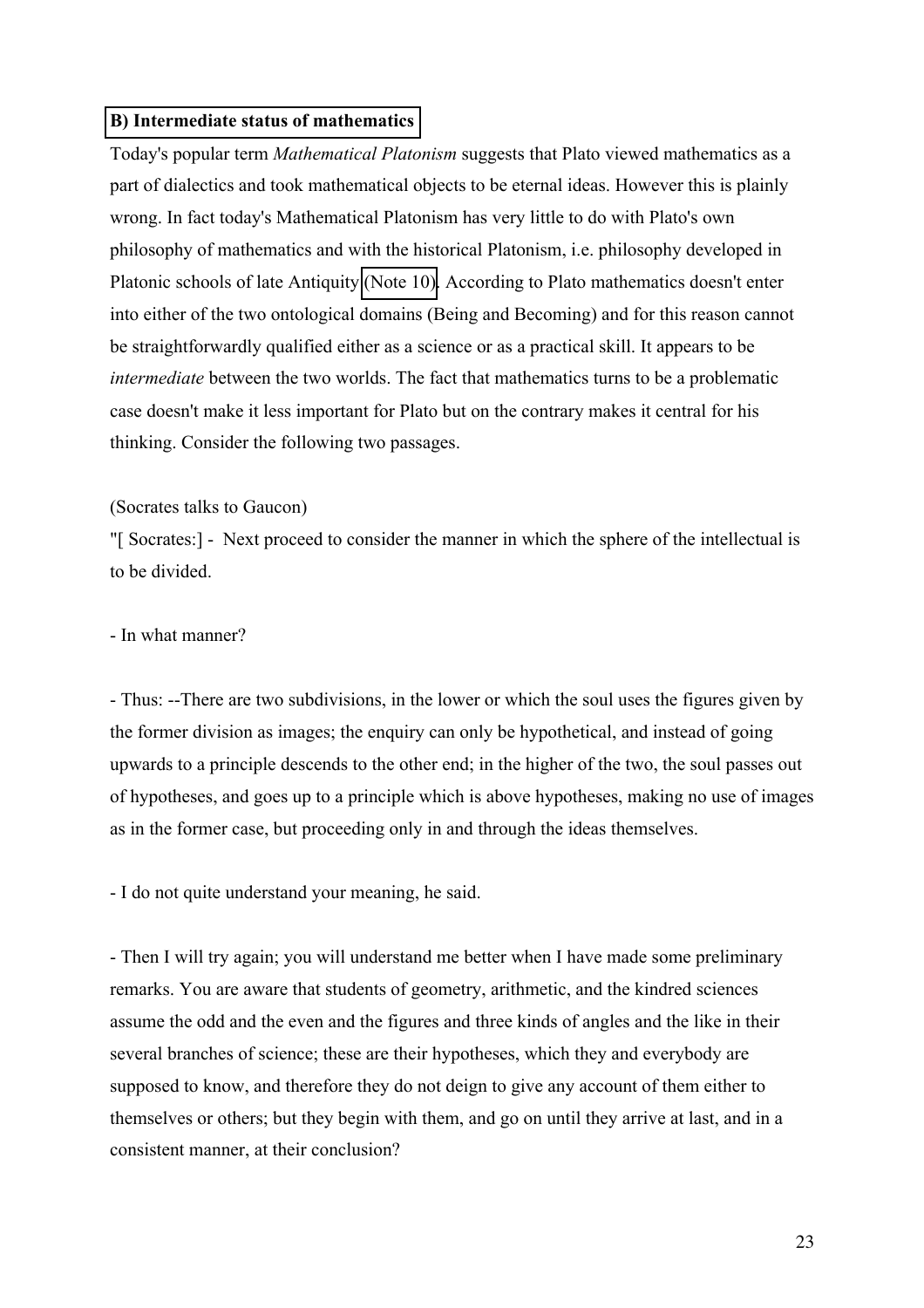### - Yes, he said, I know.

- And do you not know also that although they make use of the visible forms and reason about them, they are thinking not of these, but of the ideals which they resemble; not of the figures which they draw, but of the absolute square and the absolute diameter, and so on --the forms which they draw or make, and which have shadows and reflections in water of their own, are converted by them into images, but they are really seeking to behold the things themselves, which can only be seen with the eye of the mind?

### - That is true.

- And of this kind I spoke as the intelligible, although in the search after it the soul is compelled to use hypotheses; not ascending to a first principle, because she is unable to rise above the region of hypothesis, but employing the objects of which the shadows below are resemblances in their turn as images, they having in relation to the shadows and reflections of them a greater distinctness, and therefore a higher value.

- I understand, he said, that you are speaking of the province of geometry and the sister arts.

- And when I speak of the other division of the intelligible, you will understand me to speak of that other sort of knowledge which reason herself attains by the power of dialectic, using the hypotheses not as first principles, but only as hypotheses --that is to say, as steps and points of departure into a world which is above hypotheses, in order that she may soar beyond them to the first principle of the whole; and clinging to this and then to that which depends on this, by successive steps she descends again without the aid of any sensible object, from ideas, through ideas, and in ideas she ends.

- I understand you, he replied; not perfectly, for you seem to me to be describing a task which is really tremendous; but, at any rate, I understand you to say that knowledge and being, which the science of dialectic contemplates, are clearer than the notions of the arts, as they are termed, which proceed from hypotheses only: these are also contemplated by the understanding, and not by the senses: yet, because they start from hypotheses and do not ascend to a principle, those who contemplate them appear to you not to exercise the higher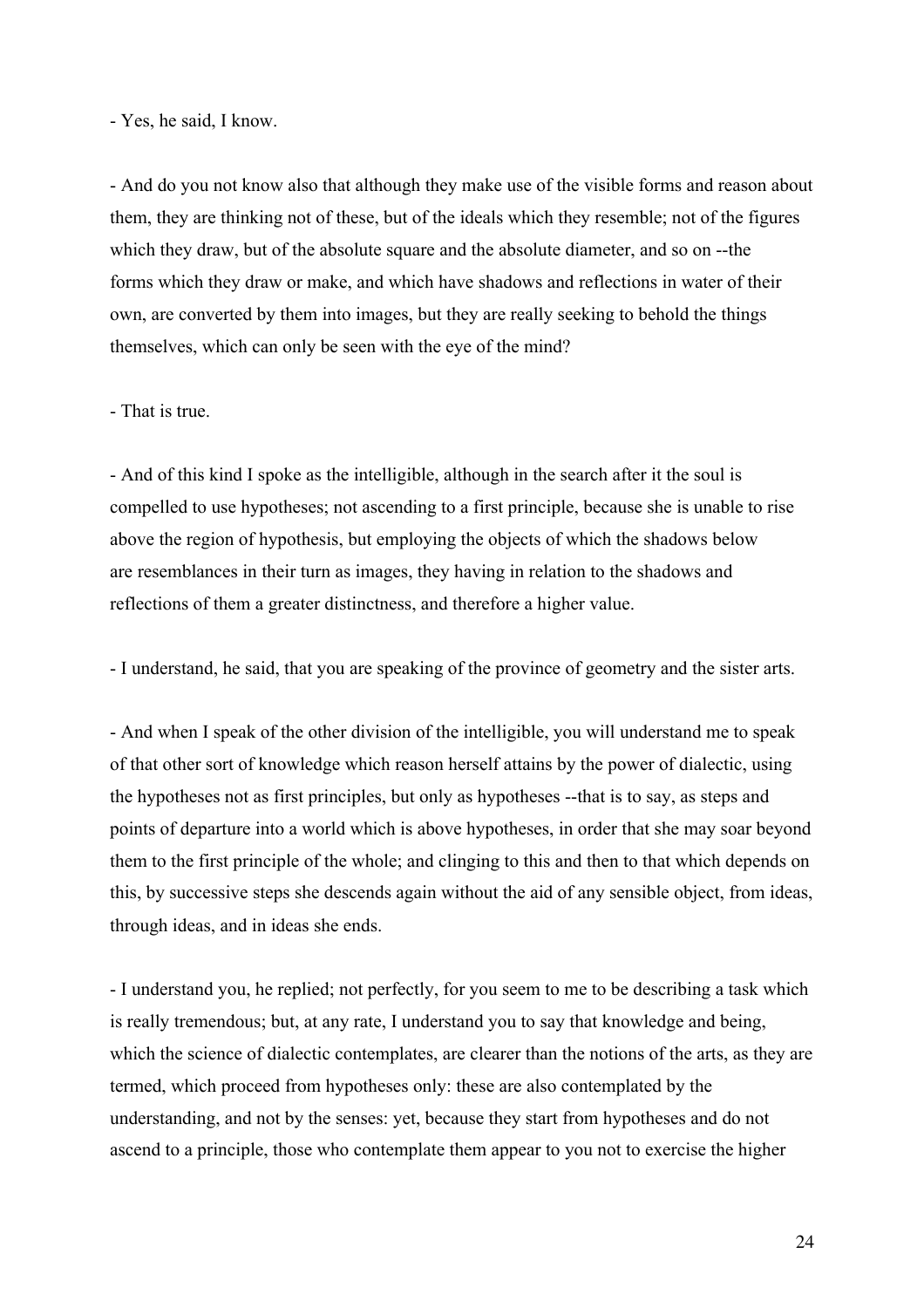reason upon them, although when a first principle is added to them they are cognizable by the higher reason. And the habit which is concerned with geometry and the cognate sciences I suppose that you would term understanding and not reason, as being intermediate between opinion and reason."

(*Rep.*, 510b-511d, B. Jowett's translation)

"[Socrates:] - <...> as to the mathematical sciences which, as we were saying, have some apprehension of true being --geometry and the like --they only dream about being, but never can they behold the waking reality so long as they leave the hypotheses which they use unexamined, and are unable to give an account of them. For when a man knows not his own first principle, and when the conclusion and intermediate steps are also constructed out of he knows not what, how can he imagine that such a fabric of convention can ever become science?

- Impossible, he said.

- Then dialectic, and dialectic alone, goes directly to the first principle and is the only science which does away with hypotheses in order to make her ground secure; the eye of the soul, which is literally buried in an outlandish slough, is by her gentle aid lifted upwards; and she uses as handmaids and helpers in the work of conversion, the sciences which we have been discussing. Custom terms them sciences, but they ought to have some other name, implying greater clearness than opinion and less clearness than science: and this, in our previous sketch, was called understanding. But why should we dispute about names when we have realities of such importance to consider?"

(*Rep.*, 533b-d, B. Jowett's translation)

There is a number of points to be made about these passages:

1) The principle difference between mathematics, on the one hand, and dialectics, on the other hand, concerns two different treatments of hypotheses. While mathematics takes appropriate hypotheses for granted and then "descends" to certain conclusions dialectics moves in the opposite direction and purports to "ascend" from given hypotheses to some absolute nonhypothetical principles and so to "do away" with the hypotheses.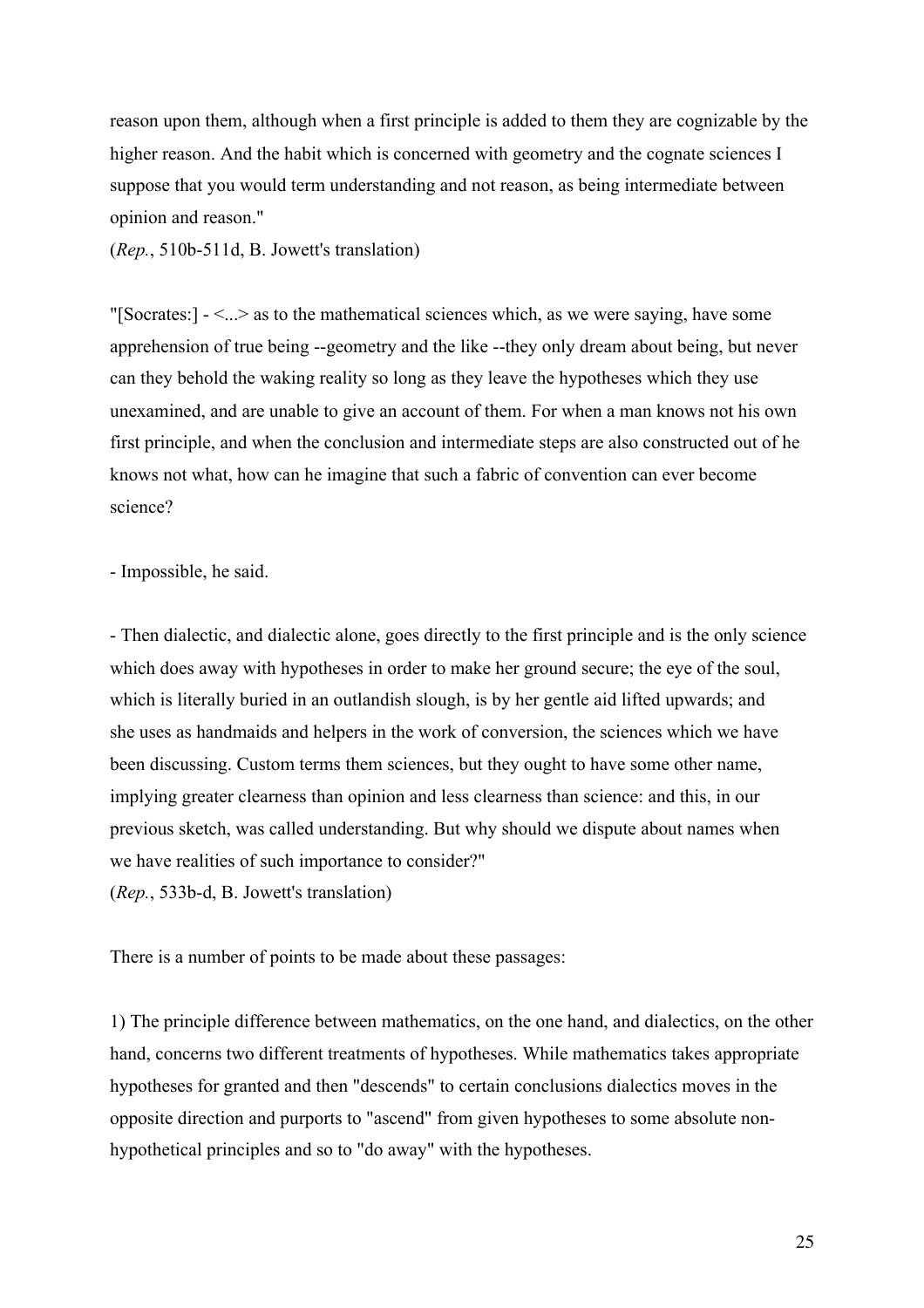As examples of hypotheses Plato mentions in the first quoted passage "the odd and the even and the figures and three kinds of angles and the like". This and other contexts found in Plato suggest that one shouldn't understand *hypotheses* mentioned by Plato as (or at least only as) certain *propositions* , i.e. some basic *truths*, taken for granted. Comparing Plato's examples with the content of Euclid's *Elements* one finds that Plato's *hypotheses* correspond to Euclid's Definition*s* rather than Axioms or Postulates. This shows that Plato's *hypotheses* can be better understood as basic concepts rather than basic propositions.

2) Plato distinguishes mathematics both from practical "arts" and from dialectics and relates mathematics to a special epistemic capacity of *understanding* (dianoia), which intermediates between dialectical *reason* and practical *opinion* [\(Note 11\).](#page-101-0) Remarkably this general scheme doesn't reserve any special room for natural science. See D) for a further discussion.

3) Dialectical reasoning is expressed in dialogues, and first of all in oral discussion rather written texts [\(Note 12\).](#page-102-0) This shows that Plato's eternal ideas are not supposed to be matched by fixed linguistic patterns. Thus "two times two equals four" wouldn't be for Plato an example of eternal truth about eternal entities as one might expect. Plato would qualify the "operational" aspect of "two times two equal four", that is, the notion of "producing" the number four by multiplication, as related to Becoming, and he would insist that this operational aspect is essential for mathematical thinking.

4) Notice Plato's critique of geometrical reasoning (or more precisely geometrical *understanding*) aimed against using *images*. This critique follows from a more general notion, according to which *opinion* relies entirely on senses, *reason* operates with pure ideas without any help of sensual representations while mathematical understanding in general and geometrical understanding in particular do something in between. Geometry demonstrates this double nature of mathematics in the most explicit form. Thus Plato's critique amounts to pushing mathematical understanding from the domain of opinion toward a dialectical pure reasoning.

It is amazing how this Platonic thinking about mathematical matters could survive through centuries in spite of the fact that Platonic philosophy for long lost its direct appeal. As we shall see a major concern of people working on foundations of mathematics in the end of 19th - beginning of 20th century was to get rid with any epistemic reliance on imagery and intuition. Although these people justified this move differently the resemblance is just too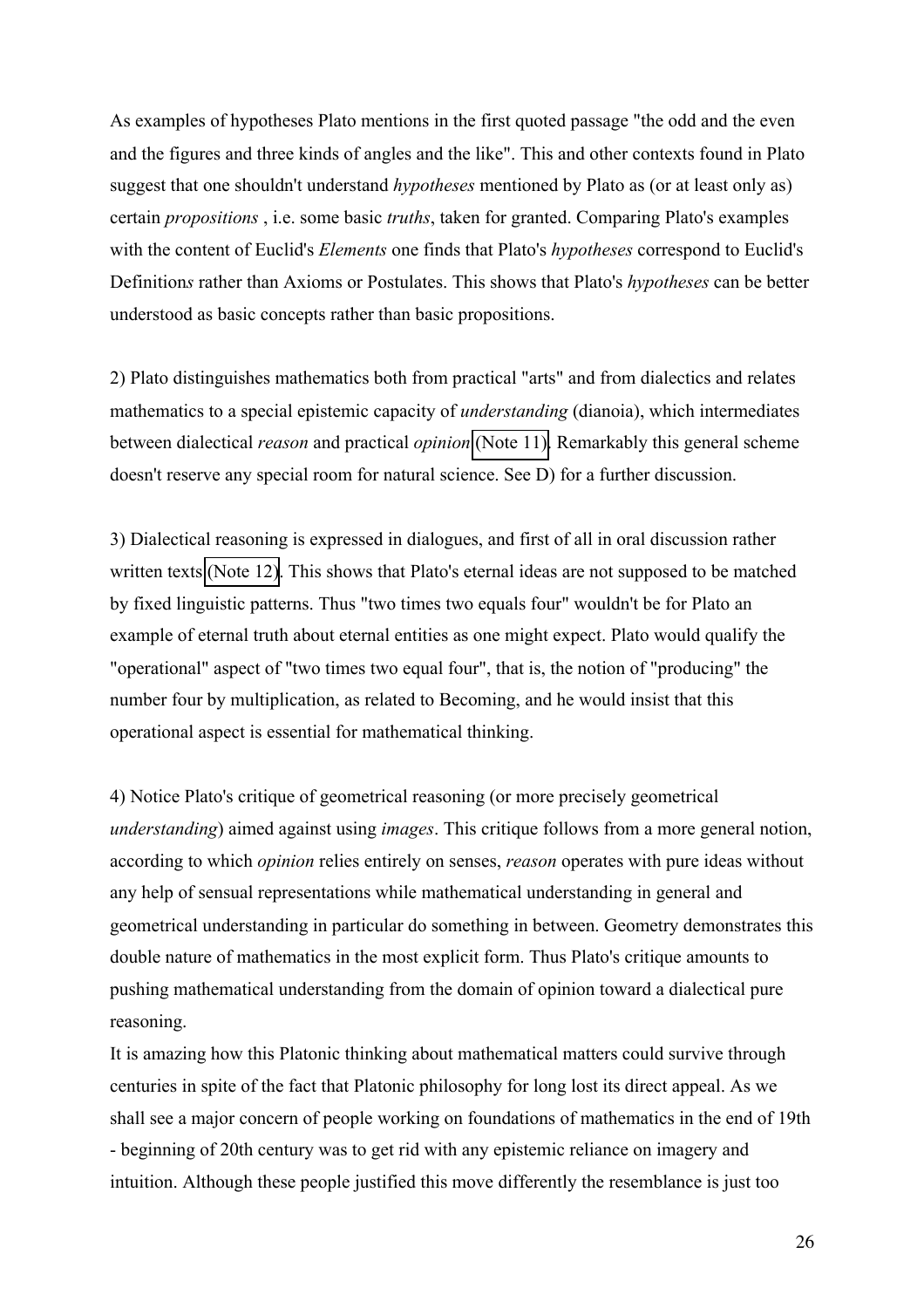striking to be explained by a mere coincidence. This is just one reason why a serious historical analysis of the impact of Platonism (by which I mean the long-term intellectual tradition originated from historical Plato but not a branch of philosophy of mathematics developed in Analytic tradition of 20th century) on mathematics is important.

5) As we have seen Plato's epistemological notions have precise ontological counterparts: *reason* corresponds to the domain of *ideas*, otherwise referred to as Being while *opinion* corresponds to material *Becoming*. Although one doesn't find in Plato's dialogues a systematic ontological account corresponding to mathematical *understanding*, that is, a systematic ontology of mathematical objects, it has been later developed in Plato's circle. Such ontology is referred to and severely criticised in Aristotle's *Metaphysics.* In particular, Aristotle describes the notion of "intellectual matter" which is a counterpart of sensual matter relevant to mathematical objects (see *Met.* 1031a).

Particularly interesting is the notion according to which mathematical objects unlike their ideal prototypes exist in an indefinite number of copies (*Met.* 987b). According to this account there is an indefinite number of copies of mathematical number 2 (i.e. an indefinitely many of such numbers) all of which correspond to the same *ideal* number 2. A related difference between ideal and usual mathematical numbers is that the former unlike the latter cannot be a subject of arithmetical operations; this in particular implies that ideal numbers unlike mathematical ones cannot be thought of as sums of units and so are "indivisible" (*Met.* 1081a-1082b). This shows that the intermediate nature of mathematical objects is indeed essential: if one follows Plato's advise and "ascends" from mathematical objects to their ideal prototypes one certainly stops doing mathematics!

Plato's view, according to which material and mathematical objects are "imperfect copies" of their ideas has interesting implications concerning the issue of identity of mathematical objects. There are multiple passages in Plato where he speaks of "*X* itself", "*X* (thought of) through itself" (kath'autoo) and "Idea of *X*" interchangeably or explains the latter through the former. For example in *Symposium* 210-211 Plato does this with the notion of Beauty, and in *Phedon* 96-103 with number 2 [\(Note 13\).](#page-102-0) I interpret these passages in the sense, which seems me straightforward: the notion of "being identical to itself" applies to ideas but not to material things, nor to mathematical objects. Material objects don't have identities at all (except of identities of their ideas): their mutual transformations form a Heraclitean flow where nothing ever remains the same [\(Note 14\).](#page-102-0) Now, taking into consideration the aforementioned hints from Aristotle's *Metaphysics*, it seems reasonable to treat the intermediate case of

27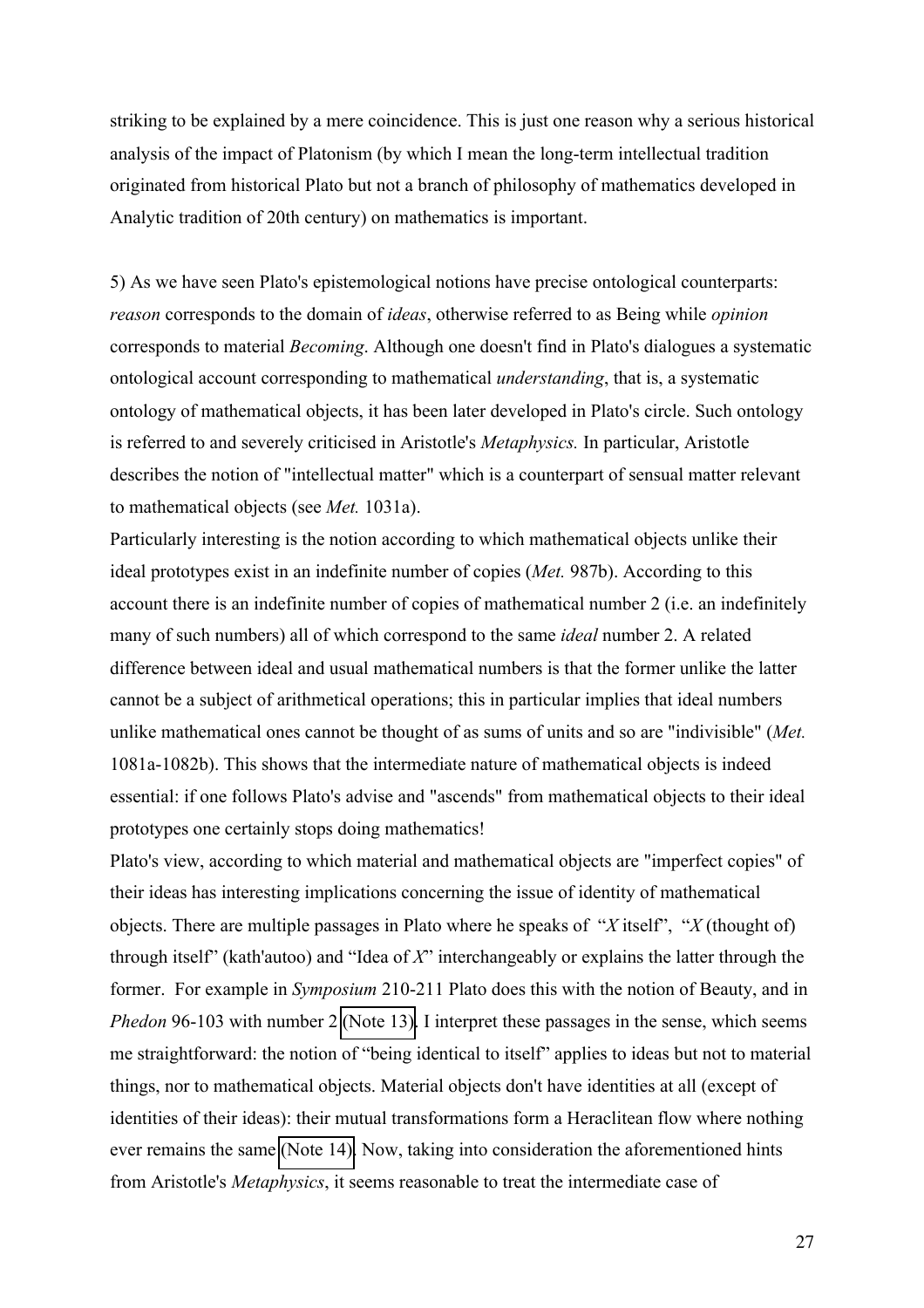<span id="page-27-0"></span>mathematical objects as follows: although these things don't allow for the strict identity they allow for its weaker version which is *equality*. In other words (on the Platonic account) mathematical objects are determined *up to equality* but not up to strict identity. On this account judgements of the form *A is B* , which describe how things *are*, are available only in dialectics, while mathematics provides judgements (if this name is still appropriate) of the form *A equals to B* .

#### **[C\) Quadrivium](#page-1-0)**

I conclude this brief sketch of Plato's philosophy of mathematics with Plato's classification of mathematical disciplines, which he provides in *Republic*, ch.7. Plato distinguishes four mathematical disciplines: arithmetic, geometry, music (by which he means a mathematical theory of musical harmony otherwise called *harmonics*) and astronomy. This quadruple (given the name of *Quadrivium* in the Scholastic tradition) is structured in the following way. Since *arithmetic* doesn't rely on images (let alone sensual perception) it is the closest to dialectics and hence the "highest" and the "purest" among the mathematical disciplines. *Geometry* is the next in the Platonic epistemic hierarchy. One way to justify this lower epistemic status of geometry with respect to arithmetic is to refer to its reliance to imagery. A different account of apparently the same issue is found in Aristotle's *Posterior Analytics* (Proclus in his *Commentary* attributes it to Pythagoreans): while the Unit is *the* basic concept (=foundation) of arithmetic *the* basic concept of geometry is Point, which can be described as a *positioned* (thetos) Unit (*An. Post.* 87a36). *Position* is conceived of here as a "degree of freedom", which makes mathematical reasoning (=understanding) less precise; it seems appropriate to describe this notion of *position* in the modern language as *spatial intuition*. Harmonics and astronomy, which Plato's calls "sisters", share in Quadrivium the same lower epistemic status. In modern terms one may describe them as two areas of *applied* mathematics, namely harmonics as applied arithmetic and astronomy as applied geometry. Plato is, of course, aware of the fact that material things, which are less noble than musical harmonies and celestial motions, also allow for a mathematical treatment. In *Republic* he stresses a practical utility of mathematics for affairs of the state. He grants the status of *sciences* only to harmonics and to astronomy (leaving now aside his reservation concerning dialectics) but not to any other "material application" of mathematics because these other applications aim at practical purposes and so leave one no chance to ascend to dialectics. Notice that geometry has in this Platonic hierarchy of mathematical sciences an intermediate position between arithmetic, on the one hand, and harmonics and astronomy (placed at the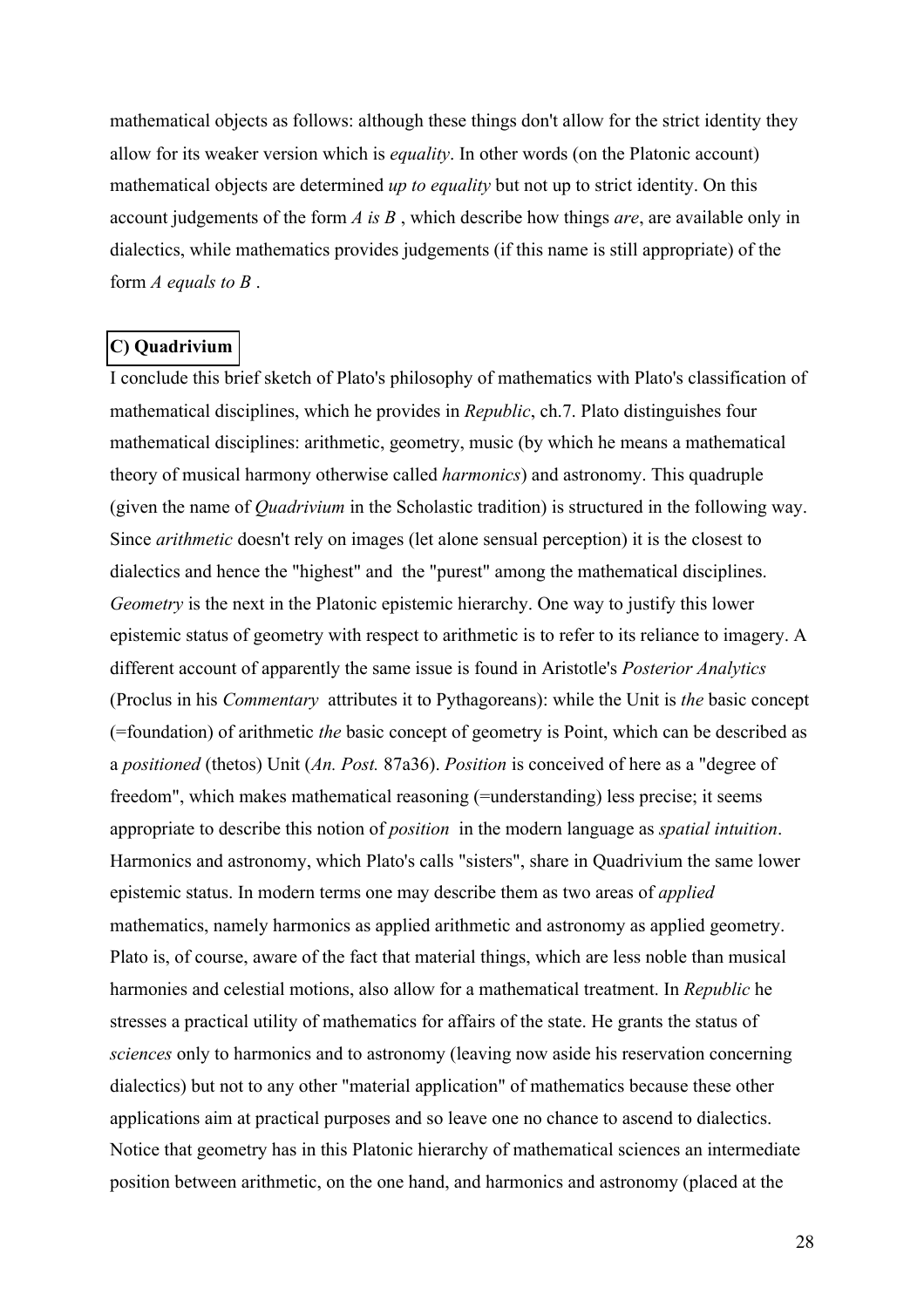<span id="page-28-0"></span>same epistemic level), on the other hand. Given the intermediate status of mathematics itself (with respect to dialectics and practical skill) the intermediate position of geometry makes it into the most *representative* (albeit not the *purest*) mathematical discipline. This is why to refer to mathematics in general Plato often says "geometry and the like".

### **[D\) Mathematical physics](#page-1-0)**

One may wonder if Plato finds a place in his epistemolgy to anything like natural science. An answer can be found in Plato's dialogue *Timaeos*. In this dialogue Timaeos who is described as "the most of an astronomer" among the participants presents them a piece of mathematical physics and cosmology. Using various mathematical considerations he tells a story of creation of the material universe on the basis of its ideal prototype. In particular Timaeos associates regular polyhedra with physical "first elements" (Fire, Air, Water and Earth) and explains, to give a funny example, the usual sensual effect of fire by the fact that the associated tetrahedron is more picky than other polyhedra. Timaeos' story once again shows that Plato doesn't identify mathematical objects with eternal ideas; in this dialogue he rather blurs the boundary between mathematics and physical world. Noticeably before telling his story Timaeos makes a strong reservation warning his listeners that what he is going to deliver is nothing but a "probable tale". He explains that this low esteem of the delivered mathematical speculation about physical matters has nothing to do with his personal modesty but has a more profound reason: the chosen subject matter in principle doesn't allow for a rigorous account [\(Note 15\)](#page-102-0). Although Plato's apparently enjoys Timaeos' mathematical tale his official view doesn't allow him to take it seriously.

### **[Section1.2. Aristotle's philosophy of mathematics](#page-1-0)**

### **[A\) Nature of things and their form](#page-1-0)**

Aristotle is the first philosopher in the Western tradition who made a systematic effort to built an intellectual history and find his own place in it. In the historical account provided by Aristotle in the beginning of his *Metaphysics* the author traces the development of philosophical thought from the legendary times of the "seven wisemen" up to Plato. Much of Aristotle's own views are presented as a critical reply to this earlier tradition. I shall mention here only few of lines of Aristotle's thinking, which diverge from Plato and Platonism. Leaving aside Plato's dialectic as a philosophical business, which has little to do with science in anything like today's sense, one can reasonably identify Plato's notion of science with his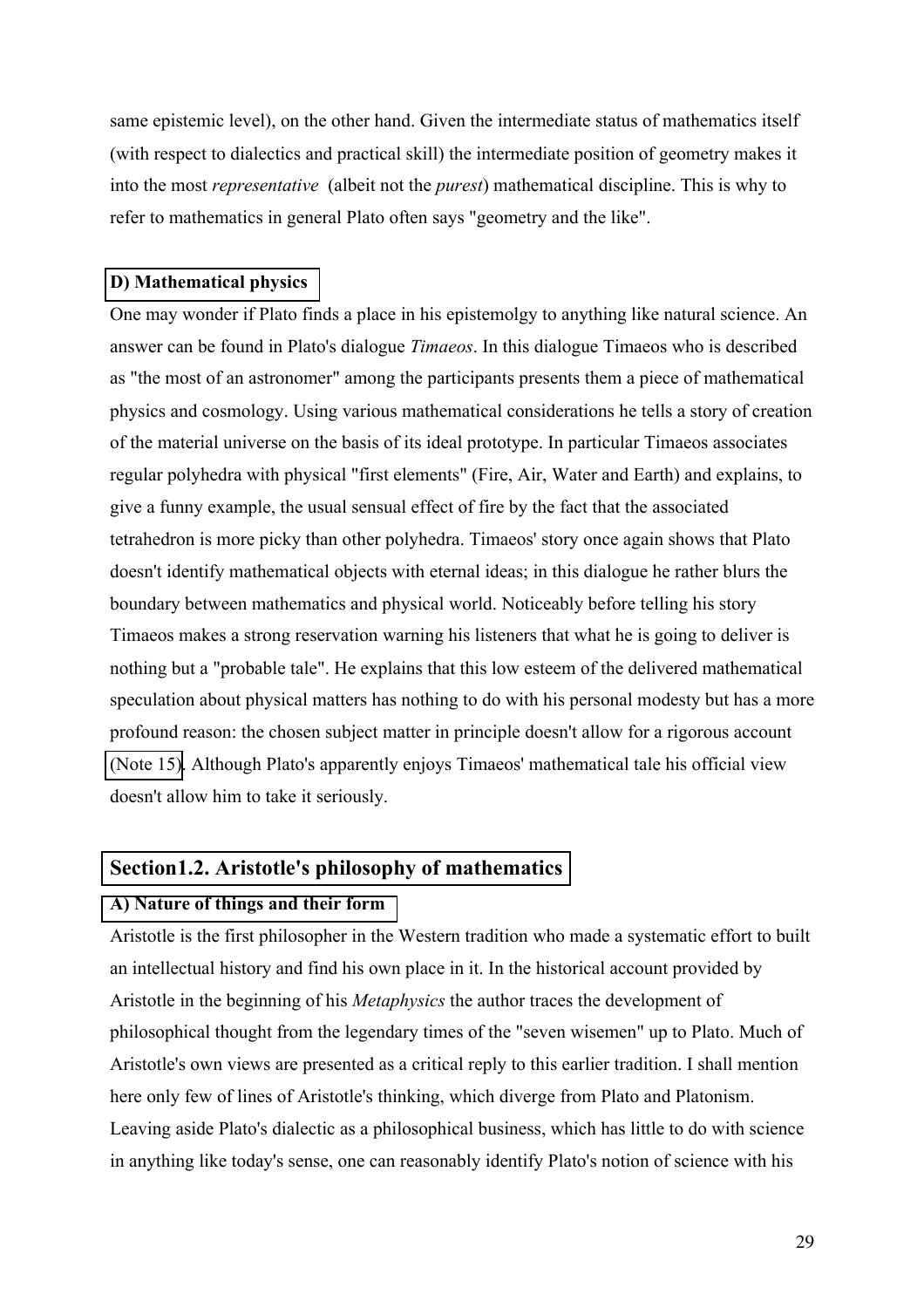<span id="page-29-0"></span>Quadrivium. On this account science reduces to pure and applied mathematics. Aristotle believes that this reduction is fundamentally erroneous because it misses what he calls (after some older thinkers) the *nature* (physis) of things. The following curious story told by Aristotle's *Physics* helps to understand his intuition.

"Antiphon points out that if you planted a bed and the rotting wood acquired the power of sending up a shoot, it would not be a bed that would come up, but wood - which shows that the arrangement in accordance with the rules of the art is merely an incidental attribute, whereas the real nature is the other, which, further, persists continuously through the process of making." (*Phys.* 193a12-17, translated by R.P. Hardie and R.K. Gaye)

Indeed, in spite of its aristocratic flavour one finds behind Plato's philosophy the intuition of a craftsman who has a definite idea of what he wants to make but never manages to realise his task perfectly. The visible world on Plato's account is a craftsman's work: remind the Demiurg from *Timaeos*. Aristotle, on the contrary, stresses the differences between natural and artificial things and argues that the former are far more powerful than the latter. The geometrical form of bed artificially given to a piece of wood unlike the proper *nature* of the wood has no reproductive power. So the funny observation due to Antiphon in Aristotle's eyes is an evidence against Platonic way of thinking, which would treat the wood as a passive matter and the geometrical form of the bed as a reflection of eternal ideas. It turns out that nature survives the form through the perpetual reproduction.

This difference between Plato's and Aristotle's views has far-reaching epistemological consequences, as we shall now see. In particular, it leads Aristotle to a very different understanding of mathematics.

### **[B\) Mathematical abstraction](#page-1-0)**

To counter Plato's argument according to which one cannot possibly *reason* about sensible physical things Aristotle says the following:

"[C]learly it is possible that there should also be both propositions and demonstrations about sensible magnitudes, not however *qua* sensible but *qua* possessed of certain definite qualities. For as there are many propositions about things merely considered as in motion, apart from what each such thing is and from their accidents, and as it is not therefore necessary that there should be either a mobile separate from sensibles, or a distinct mobile entity in the sensibles,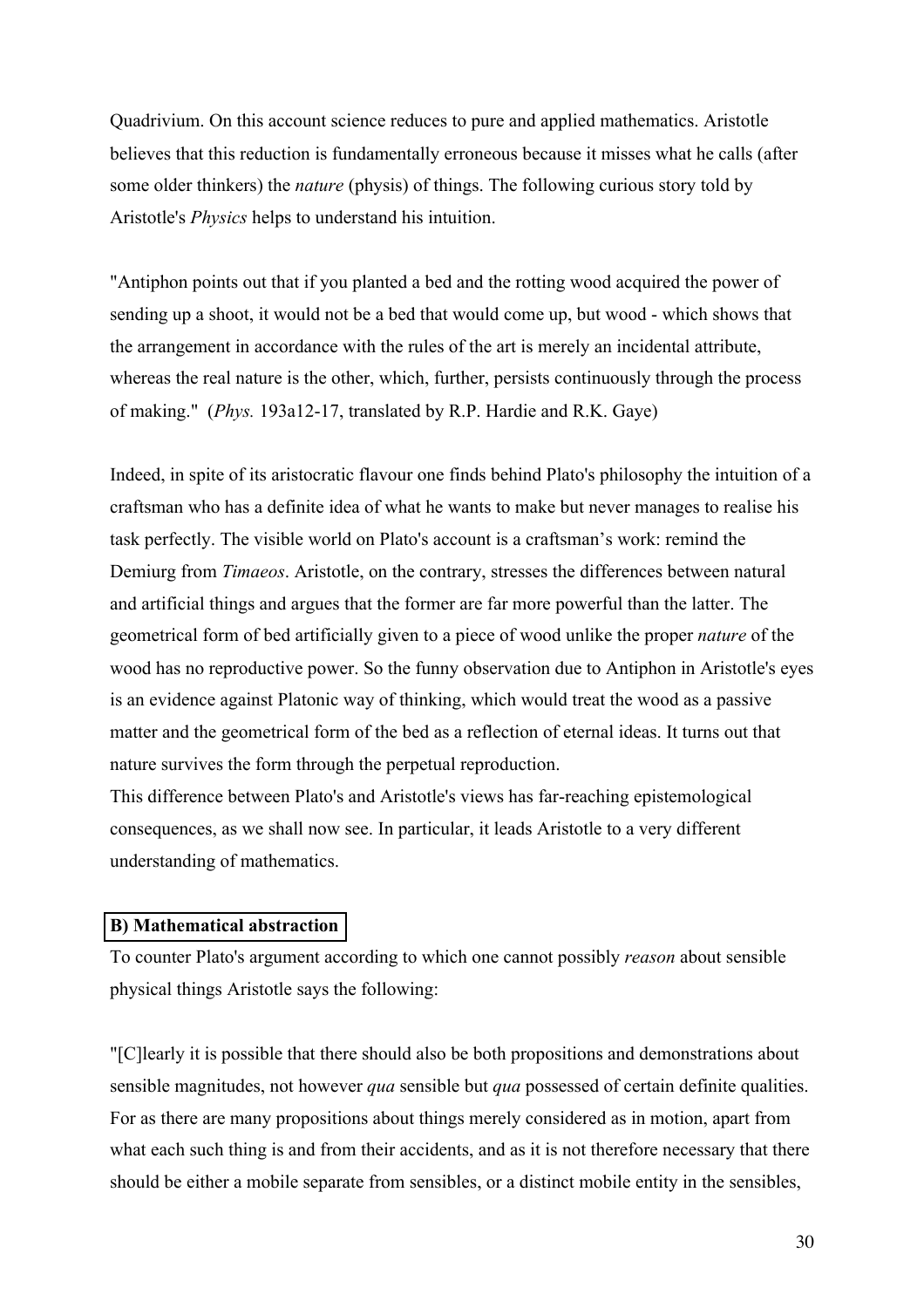so too in the case of mobiles there will be propositions and sciences, which treat them however not *qua* mobile but only *qua* bodies, or again only *qua* planes, or only *qua* lines, or *qua* divisibles, or *qua* indivisibles having position, or only *qua* indivisibles. Thus since it is true to say without qualification that not only things which are separable but also things which are inseparable exist (for instance, that mobiles exist), it is true also to say without qualification that the objects of mathematics exist, and with the character ascribed to them by mathematicians. And as it is true to say of the other sciences too, without qualification, that they deal with such and such a subject - not with what is accidental to it (e.g. not with the pale, if the healthy thing is pale, and the science has the healthy as its subject), but with that which is the subject of each science - with the healthy if it treats its object *qua* healthy, with man if *qua* man: - so too is it with geometry; if its subjects happen to be sensible, though it does not treat them *qua* sensible, the mathematical sciences will not for that reason be sciences of sensibles - nor, on the other hand, of other things separate from sensibles. Many properties attach to things in virtue of their own nature as possessed of each such character; e.g. there are attributes peculiar to the animal *qua* female or *qua* male (yet there is no 'female' nor 'male' separate from animals); so that there are also attributes which belong to things merely as lengths or as planes. And in proportion as we are dealing with things which are prior in reason and simpler, our knowledge has more accuracy, i.e. simplicity. Therefore a science which abstracts from spatial magnitude is more precise than one which takes it into account; and a science is most precise if it abstracts from movement, but if it takes account of movement, it is most precise if it deals with the primary movement, for this is the simplest; and of this again uniform movement is the simplest form.  $\langle ... \rangle$ 

**Each question will be best investigated in this way - by setting up by an act of separation what is not separate, as the arithmetician and the geometer do**. For a man *qua* man is one indivisible thing; and the arithmetician supposed one indivisible thing, and then considered whether any attribute belongs to a man *qua* indivisible. But the geometer treats him neither *qua* man nor *qua* indivisible, but as a solid. For evidently the properties which would have belonged to him even if perchance he had not been indivisible, can belong to him even apart from these attributes. Thus, then, geometers speak correctly; they talk about existing things, and their subjects do exist." (*Met*. 1077b16 - 1078a30, Ross' translation, corrected, bold mine)

There are several points to be made about this passage.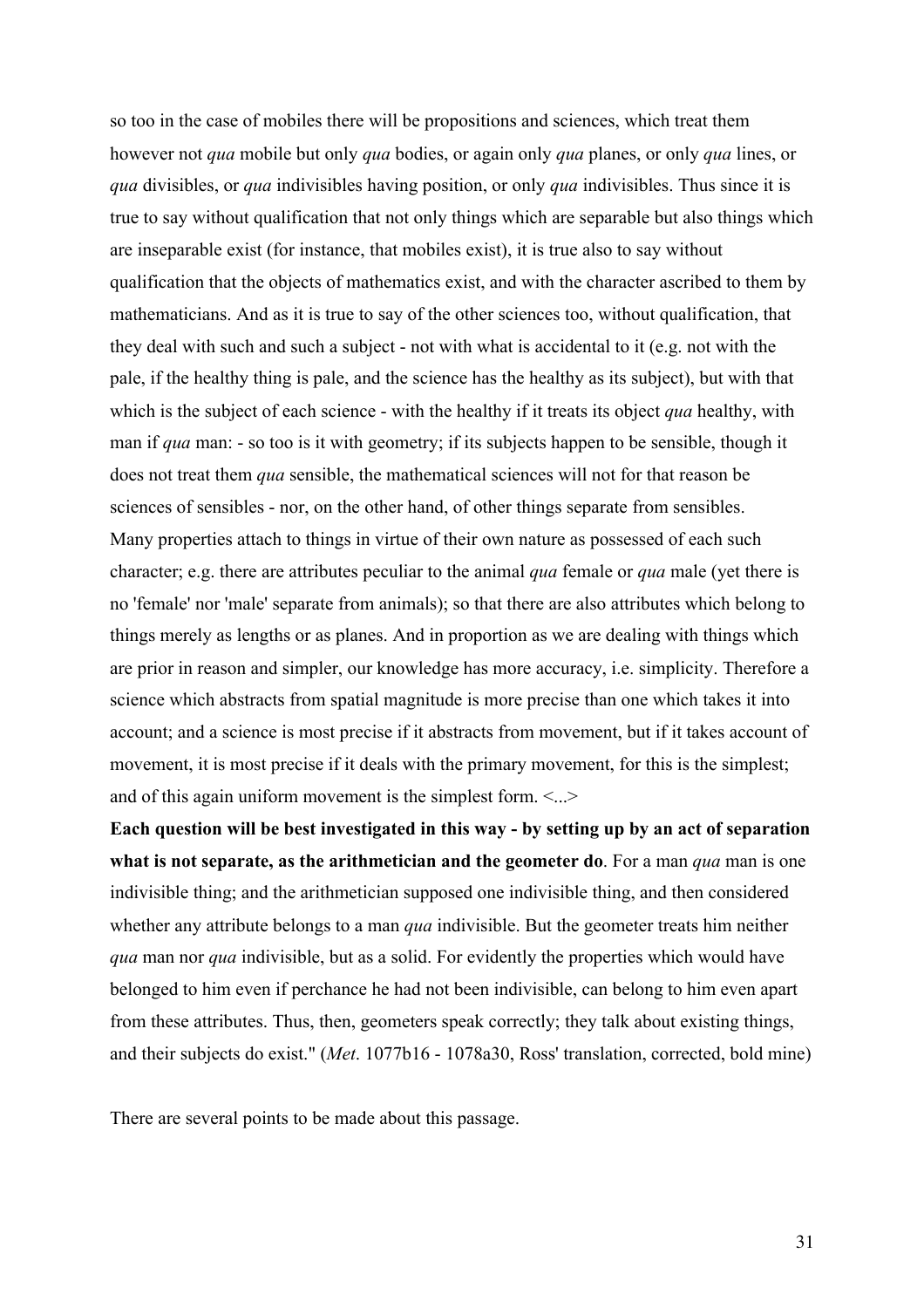1) Unlike Plato Aristotle doesn't assume that epistemic boundaries between different branches of knowledge (and between different types of knowledge) reflect ontological distinctions between different kinds of entities. He doesn't assume that the subject-matter of any given branch of knowledge constitutes a "separate" ontological domain [\(Note 16\).](#page-102-0) The mere fact that mathematicians successfully reason about numbers and magnitudes doesn't mean for Aristotle that numbers and magnitudes should be taken ontologically seriously. At the same it is not Aristotle's aim to disqualify the mathematicians' talk as merely fictious. Aristotle doesn't try to refute the realism of mathematicians about numbers and magnitudes but tries to make it less naive and more sound. He doesn't say that claims to the effect that numbers and magnitudes *exist* are plainly false but says that these claims are true *only* provided the meaning of "exist" is properly specified in the given context.

The idea that the verb "exist" has multiple context-dependent meanings is a cornerstone of Aristotle's philosophy. In the Platonic vein Aristotle distinguishes between the *prior* sense of "exist" (namely, exist as a *substance*) and a plethora of *secondary* senses of this verb. This theory is systematically presented by Aristotle in his *Categories*. As we shall shortly see the kind of existence, which Aristotle grants to mathematical objects is *not* prior. So there is a sense in which mathematical objects exist and there is a different sense in which they don't exist. Everything depends on the sense of "exist" taken into the account.

2) In various contexts (but not in the above passage) Aristotle distinguishes between things prior *for us* (hemin proteron) and things prior *by nature* (physei proteron). Here is an example. *For us* the notion of solid body is prior - in the sense that we acquire it in the early childhood through the uneducated sensual experience - while the notions of surface, line and point are acquired later through mathematical education. But *by nature* the ("real") order of things is the opposite: moving points generate lines, moving lines generate surfaces and moving surfaces generate solids. This is why in mathematical theories, which are supposed to represent the natural order of things adequately, points and lines are introduced before solids (like in the *Elements*). The order in which we *learn* about these things, i.e. the epistemological order, doesn't correspond to the ontological order in which these things naturally emerge. The above example shows that the opposition *for us* versus *by nature* remains well compatible with Platonism. So in this case Aristotle uses new words to tell us the old Platonic story rather than proposes something really new. But Aristotle's opposition *prior in reason* versus *prior in essence* (proteron too logoo / proteron the ousia) referred to in the above passage (in the locution "... as we are dealing with things which are prior in reason and simple ...") definitely

32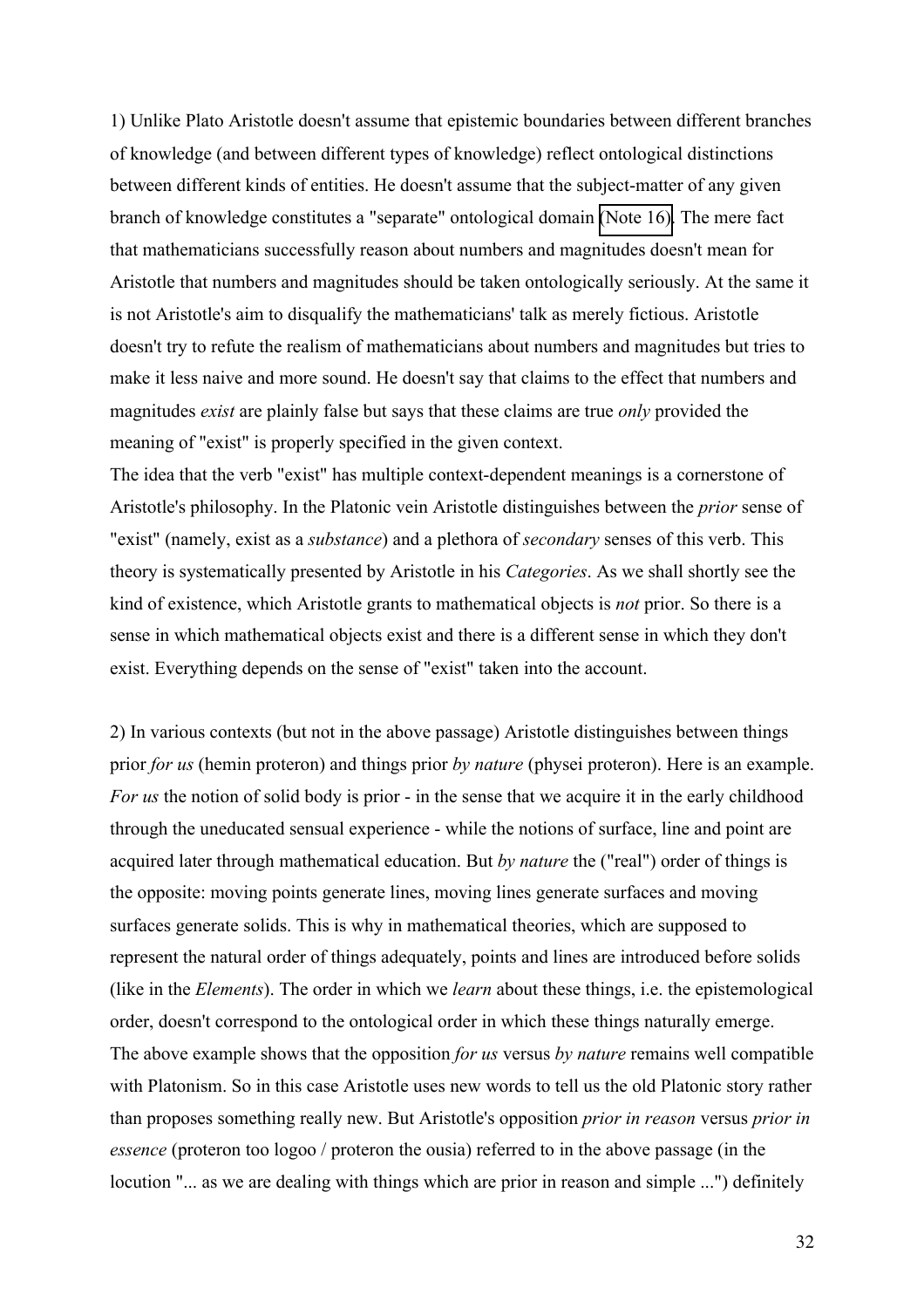goes beyond Platonism. Like the former opposition this latter opposition differentiates between what we *know* about things (or how we *reason* about them) and how things really *are* (i.e. their essence) [\(Note 17\)](#page-103-0). This new way to distinguish between epistemological and ontological priority brakes with fundamental principles of Plato's philosophy. For it challenges the fundamental Platonic assumption according to which conceptual beauty, simplicity, coherence, precision and related qualities of *reasoning* are the best available evidences of what there is. As Aristotle puts it boldly in one place "not all things which are prior in reason are also prior in essence" (all'ou panta hosa too logoo protera kai the ousia protera: *Met.* 1077b1-2, my translation). Aristotle's message to Plato, Platonics and other funs of pure mathematics seems to be here the following: However clear, precise and beautiful your beloved mathematical theories might be they may fail to account for anything real; this is why pure mathematics provides no privileged access to what there is.

In the analysis of concrete examples the two pairs of oppositions (*for us* versus *by nature* and *in reasoning* versus *in essence*) lead to different results. In particular, it turns out that the order of generation of geometrical concepts (point --> line --> surface --> solid) corresponds to the order of "natural reasoning" but not to the *essential* order of things, i.e. not to the relevant ontological order. This essential order is reversed; in fact it coincides with the naive epistemological order *for us*: solid bodies are ontologically prior while surfaces, lines and points are ontologically dependent (i.e. their existence depends on that of bodies). For "we have no experience of anything that can be put together out of lines ot planes or points" (*Met.* 1077a34-35, Ross' translation). Aristotle's motivation behind this argument seems to be again physical (or rather biological): only bodies can be *animated* , i.e. can be living creatures [\(Note 18\).](#page-103-0) Thus from this new perspective the theoretical order of concepts found in mathematics is no longer seen as an adequate presentation of the natural order of real things.

3) Let us now see what kind of existence Aristotle grants to mathematical objects. It is an *abstract* existence. Aristotle's notion of abstraction has two principle components. The first component is Aristotle's notion according to which any thing *A* , which has a certain feature *B*, can be conceived of *qua B* disregarding all of its other features. This epistemic operation is widely used by Aristotle in very different contexts. For example in *Metaphysics* Aristotle describes the subject-matter of his *first philosophy* (which today we call *ontology*) as *being qua being* (on he on). This means that the subject-matter of this science includes everything that there is *but* conceived only in the aspect of its existence disregarding anything else. This *qua*-operation, for which Aristotle has no special name, should not be confused with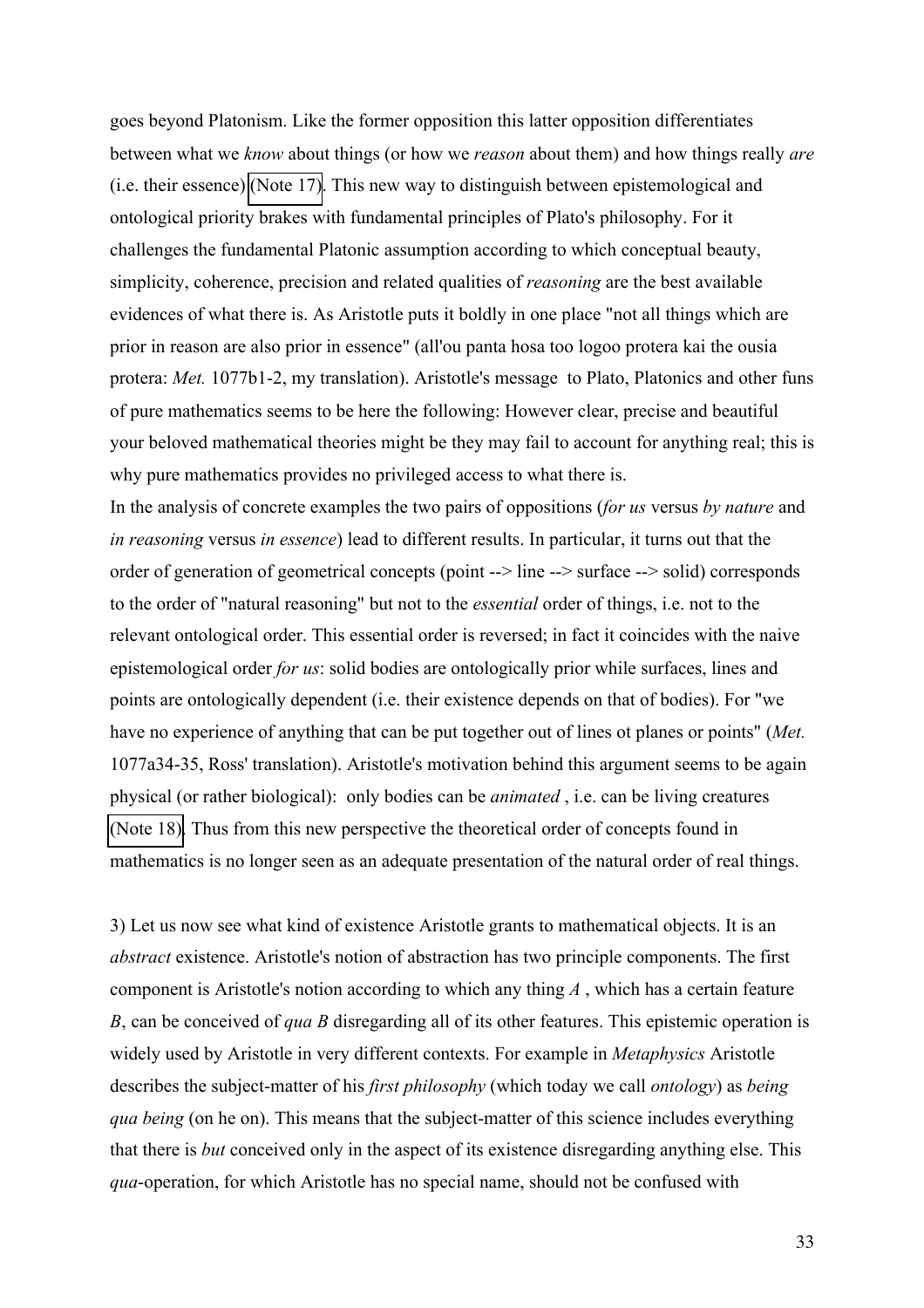abstraction. *First philosophy* in Aristotle's understanding, is *not* an abstract science, i.e. its subject-matter is not abstract. (In fact this is the *only* science, which is not abstract in this sense as we shall now see.) For Aristotle's notion abstraction involves a further step: after taking *A qua B* one "separates" *B* and conceives of *B* on its own rights as if *B* were a selfstanding entity. Aristotle describes this step somewhat paradoxically as "setting up by an act of separation what is not separate". This further step can be also described as *hypostatisation*, which amounts to thinking of specific features of things distinguished with the *qua*-operation *as if* they were full-fledged self-standing entities. Aristotle's view, if I understand him correctly, is that this kind of thinking is excusable for a mathematician (and any scientist dealing with abstractions) but not for a philosopher, who pursues real thing[s \(Note 19\)](#page-103-0). So, in Aristotle's view, it is up to philosopher rather than mathematician to explain what mathematics is *really* about.

4) *Mathematical* abstraction amounts to (i) taking things *qua* numbers (in arithmetic) or *qua* magnitudes (in geometry), *qua* moving points (in astronomy), etc, and (ii) hypostatisation of these features. There is a remarkable trade between precision and abstraction, stressed by Aristotle in the above passage. The more abstract is a given subject matter (i.e. the less is the number of features simultaneously taken into consideration) the more precise is the corresponding theory. This explains, in particular, why (and in which sense) arithmetic is more precise than geometry. However on Aristotle's account the more abstract implies the less real. Thus unlike Plato Aristotle doesn't think of theoretical precision as a direct evidence of truth about what there is. He rather thinks of it as one specific epistemic criterion competing with other epistemic criteria, which are equally important. It is easy to built a very precise theory about a very abstract subject-matter (i.e. about a subject matter, which comprises only very few features of real things) but such a theory will be of a little epistemic value because of its exceeding abstractness.

Aristotle's epistemological views on mathematics imply a new account of relationships between different mathematical disciplines, which turns Platonic Quadrivium upside down. Remind that in the Quadrivium the science of *astronomy* is given the lowest possible grade, which it shares with the science of *harmonics*. Aristotle, on the contrary, sees astronomy as a science, which achieves the best balance between mathematical precision and physical substantiality. This makes astronomy, by Aristotle's word "most akin to philosophy". As explains Aristotle "this science speculates about substance, which is perceptible but eternal, while the other mathematical sciences, i.e. arithmetic and geometry, treat of no substance"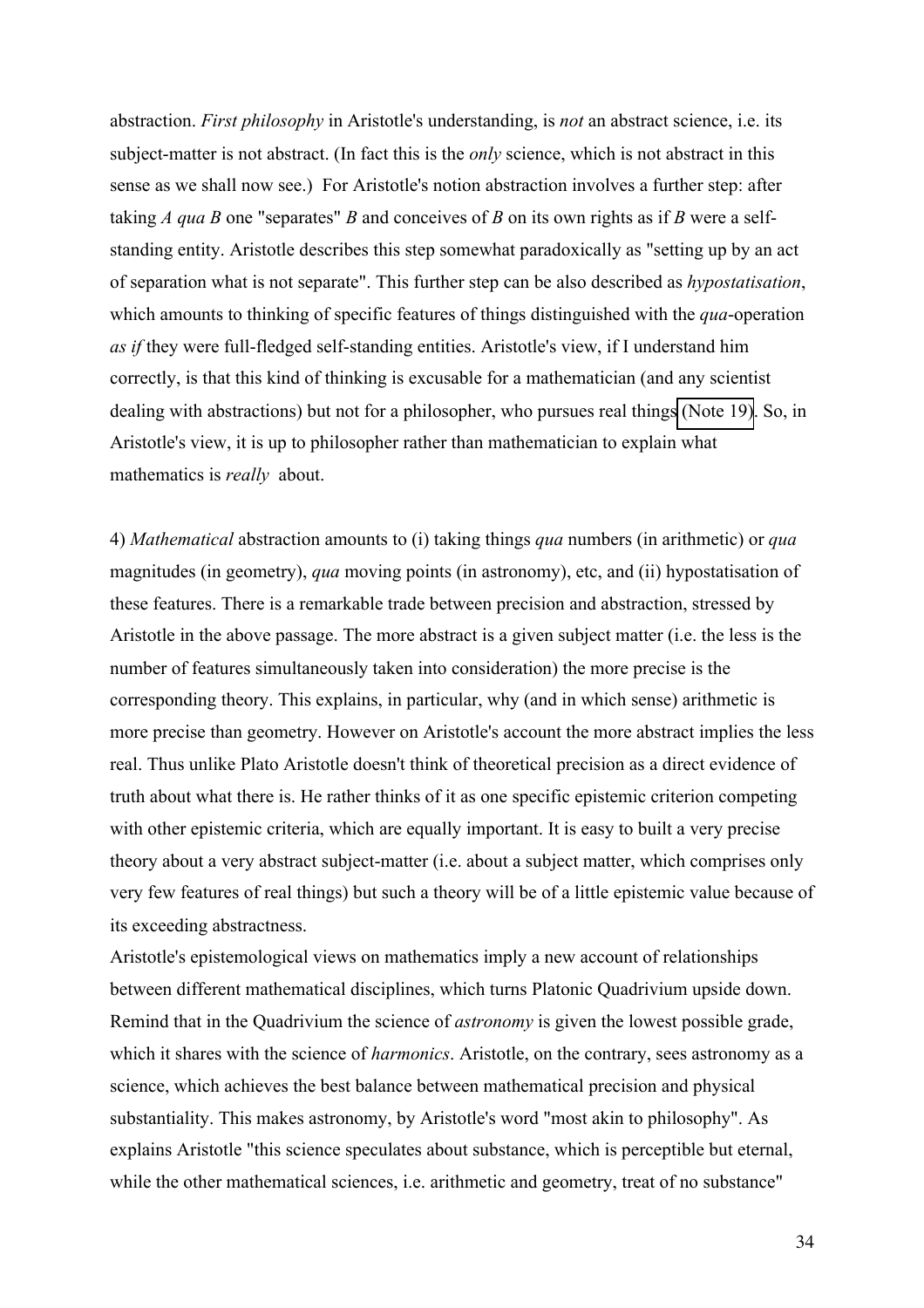(*Met*. 1073b5-7, Ross' translation). This is, of course, a polemic exaggeration. For, on the one hand, Aristotle's theory of abstraction still grants a limited substantiality to numbers and geometrical magnitudes (i.e. to subject-matters of arithmetic and geometry). And, on the other hand, it provides a sense in which the subject-matter of astronomy also qualifies as abstract. So the difference stressed by Aristotle in the above quote is rather a matter of degree. Nevertheless Aristotle's message seems to be clear: it is wrong to evaluate the epistemic value of a given theory taking into account only its precision, its substantiality must be also taken into the account. Judged by this double criterion astronomy gets a higher rank than geometry and arithmetic. Celestial bodies turn to be "more real" than numbers and geometrical magnitudes (we shall shortly see more precisely why).

5) It must be stressed that Aristotle's notion of abstraction is *not* specific for mathematics but provides a universal epistemic mechanism of constitution of the subject-matter of any special science. Notice, in particular, the example of *the healthy* in the above passage. Aristotle goes as far as claiming that abstraction (i.e. "setting up by an act of separation what is not separate") is *the* way in which "each question will be best investigated" - and this obviously concerns *not* only mathematical questions. This is why the subject-matter of astronomy is also abstract: although celestial bodies are perceivable astronomy studies them not *qua* perceivable but *qua* moving and *qua* geometrical. Aristotle doesn't make it what distinguishes *mathematical* abstraction from different kinds of abstraction except saying that arithmetic treats things *qua* numbers, while geometry treats them *qua* magnitudes (and more specifically - *qua* lines and *qua* planes).

6) Although Aristotle approves on abstraction as an epistemic operation, which facilitates a scientific investigation, he warns us about its possible misuse. Consider Aristotle's example of *male* and *female* mentioned in the above passage. It may be developed in the following way. One can reasonably constitute a research area like *female studies* provided that it will study only *human* females or only female individuals of some other particular species. But the notion of *general* female studies, which is a science about females of all biological species, is absurd. This is in spite of the fact that the general notion of female makes a perfect sense and applies across the species. Such generality doesn't allow one to abstract the property of being a female from the underlying species and make it into a subject matter of a special research. Studying females *in general* one should still properly distinguish between their *genera* (in this case - biological species) and avoid any uncontrolled switching between the genera. Such

35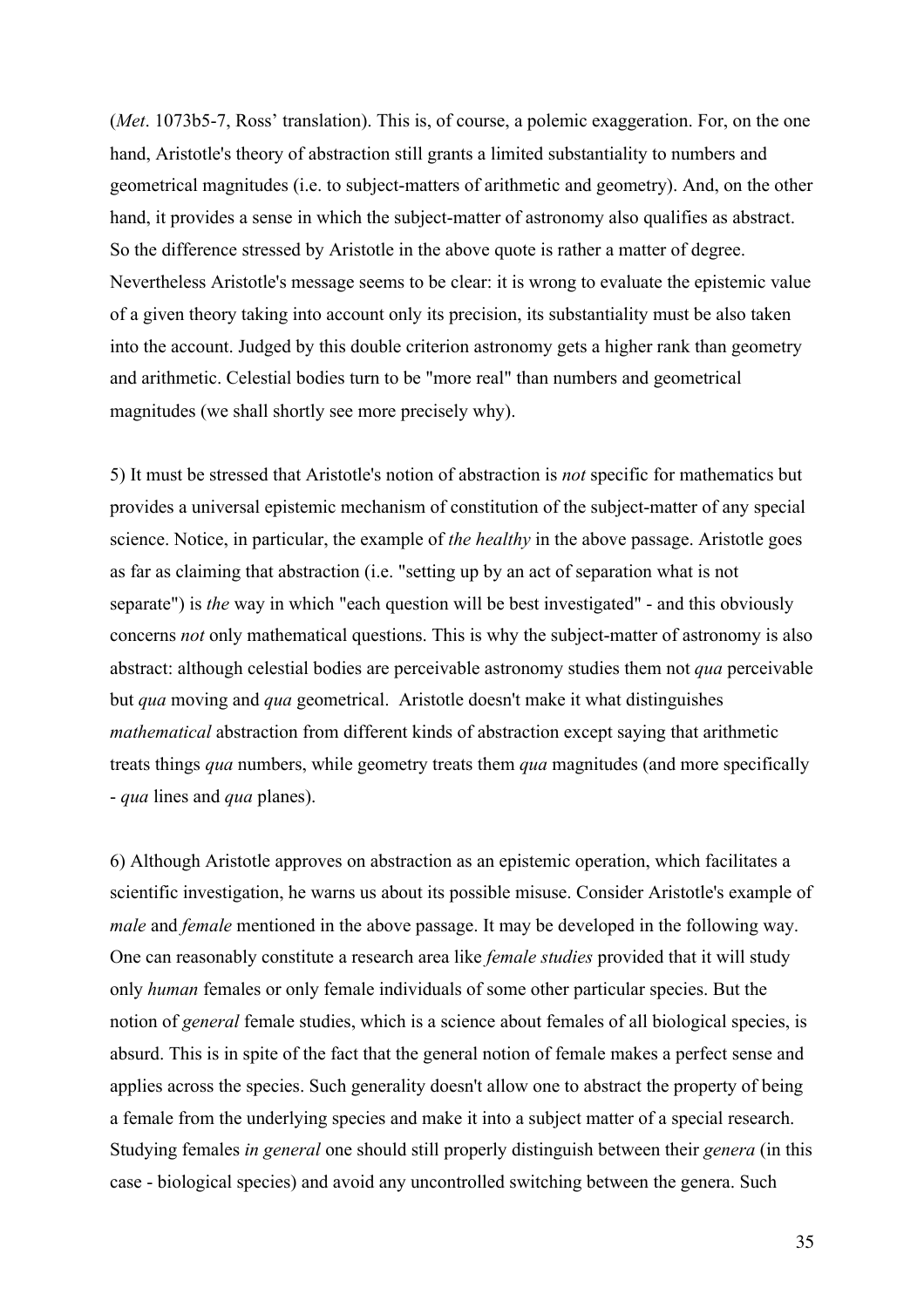erroneous switching prohibited by Aristotle is known after him under the name of *metabasis*. I shall say more about Aristotle's notion of generality in 1.4E.

Even if Aristotle tries to justify what mathematicians are doing in their domain rather than dismiss the mathematical way of thinking he apparently has a suspicion that mathematics works like the general female studies just described. Why indeed one cannot abstract the property of being female and study it on its own rights but can abstract and study the property of being in such-and-such number or have such-and-such magnitude? What makes the difference? Aristotle doesn't give any definite answer to this question. His strategy is not to distinguish between appropriate and inappropriate abstraction on some general methodological grounds but rather always control abstraction through ontological considerations. As far as one properly distinguishes between what exists in the *primary* sense and what exists only in a *secondary* sense as a hypostasised property abstraction remains well-controlled. Mathematics may be just as unsound as the general female studies but it is harmless unless one takes numbers and magnitudes ontologically too seriously. What really approves on mathematics is astronomy, harmonics and similar disciplines (we may call them all by the modern name of *mathematical physics*), which take into their account not only mathematical properties of things but also these very things (substances) from which the mathematical properties are abstracted. This doesn't mean that mathematical physics unlike pure mathematics has a direct access to things but this means that mathematical physics has a mechanism of ontological control, which the pure mathematics lacks. While a pure mathematician typically doesn't care about sensible things behind his beloved mathematical abstractions an astronomer always has these sensible objects in his sight. While a pure mathematician can forget about abstraction and study mathematical objects *as if* they were real for an astronomer the mathematical (and physical) abstraction is a part of his job. In *this* sense astronomy is closer to philosophy than geometry and arithmetic as Aristotle states this. (Remind that on Plato's view it s arithmetic, which is the closest.)

The Aristotelian project of mathematical physics just outlined sounds very modern. In Aristotle's own works it remained underdeveloped: the above reconstruction is based almost exclusively on what Aristotle says about astronomy in his *Metaphysics* and *Posterior Analytics*. Aristotle principle means to control abstraction is different: in his view the most effective ontological control is provided not by the mathematical physics but by the *first philosophy* (i.e. ontology and metaphysics)*.*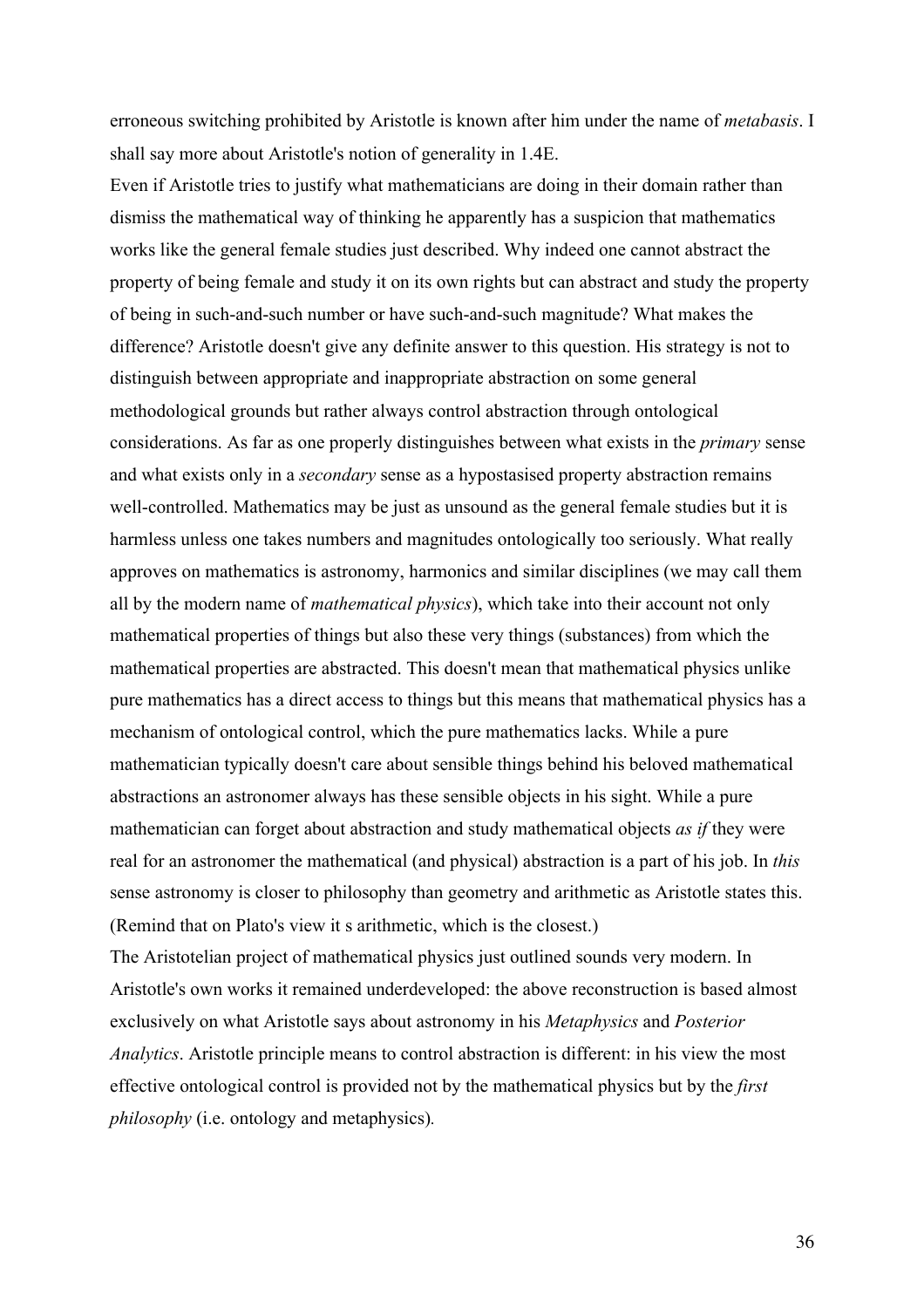#### **[C\) Mathematics, physics and logic: The Classical Model of Science](#page-1-0)**

Although the notion of mathematical physics described above seems to be perfectly adequate to Aristotle's epistemological assumptions he apparently couldn't point to any other science except astronomy as a concrete realisation of this idea [\(Note 20\).](#page-103-0) His principle epistemological project is different: to invent and justify a general notion of science such that physics and mathematics could be seen as its two special cases. Since mathematics in Aristotle's time was already well-developed while the contemporary physics could be hardly qualified as a theory in anything like the same sense (remind that Plato viewed it as a mixture of mythological tales and practical techniques) this Aristotle's project can be also described as an attempt to establish physics as a science on its own rights. To realise this ambitious project Aristotle invents and develops two new disciplines (in addition to physics). The first is his *first philosophy*, which can be described as a science of everything provided that the *everything* is viewed *only* in the aspect of its existence. This science distinguishes between abstract and *primary* entities, between substances and their essential (and accidental) properties, etc. The second discipline Aristotle calls *analytics*; it has two different parts, which roughly correspond to the content of the *Prior Analytics* and the content of the *Posterior Analytics*. The first part is known today under the name of *logic* (first used by Stoics) while the second can be identified as *epistemology*, i.e. a general theory of science. *First philosophy* and *analytics* are closely related: a part of their content, which today we qualify as logical (for example, the law of non-contradiction) Aristotle qualifies as ontological, i.e. as a description of how things generally *are*. Aristotle's ontology, logic and epistemology found in his *Metaphysics* and the two *Analytics* provide a general framework for doing physics, mathematics and any other science. It can be roughly described as follows: a) Every particular science accounts for a certain domain of being and claims certain truths (true propositions) about entities belonging to this domain of being.

b) Scientific truths are divided into two classes: first (fundamental) truths taken for granted and secondary (derived) truths.

c) Derived truths are obtained from fundamental truths through logical inference. Fundamental truths are taken as premises of inferences and derived truths are obtained as conclusions of inferences.

d) Logical inferences are governed by laws of logic, which reflect general ontological principles and are universal for all sciences.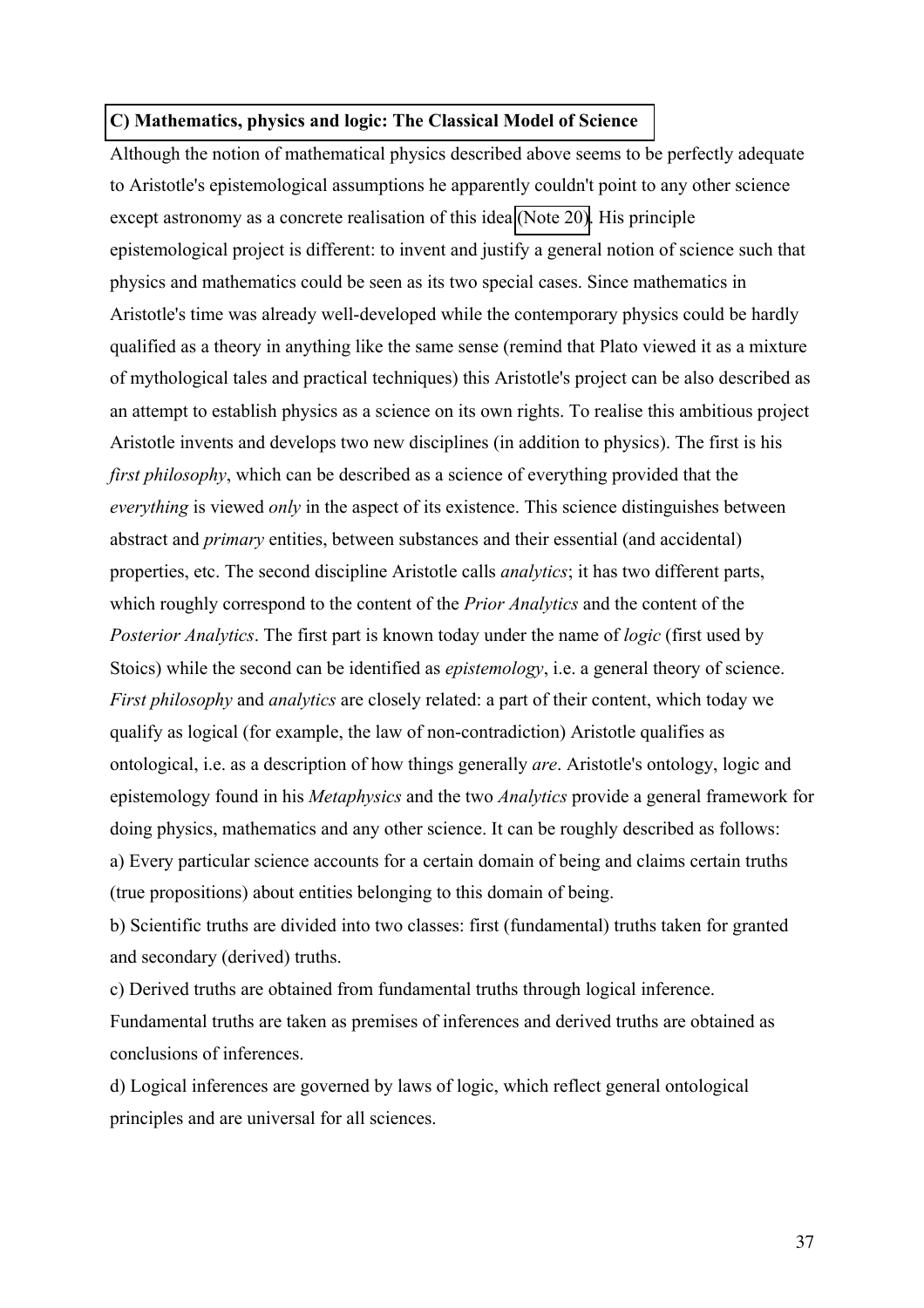This model of science called in (Jong, R., Betti, A., forthcoming) *Classical* had a great influence throughout the history. It remains quite influential until today (in spite of the fact that today people don't usually understand by logic the old-fashioned Aristotelian syllogistics). It is moreover important to see that the above model of science is not unique. We have already seen that Platonism offers a very different view on science in general and on mathematics in particular. Curiously the philosophical view usually called today *Mathematical Platonism* , according to which mathematical objects exist beforehand rather than are created by mathematical activities, derives from the Aristotelian views on mathematics rather than from the Platonic views. For the Aristotelian views unlike the Platonic views leave no room for the idea that mathematical objects generate and develop; on the Aristotelian view they (in an appropriate sense) always exist. True, according to Aristotle, mathematical objects exist only *qua* abstract entities and this is not what today's Mathematical Platonists usually have in mind. However this part of the story has little or no impact on the mathematics itself: the Aristotelian model of science is universal and doesn't depend on the ontological status of entities studied by this or that science. So mathematicians, on the Aristotle's account, have no other choice but to take the existence of mathematical objects for granted and leave it to philosophers to specify the ontological status of mathematical objects. The Platonic notion of generation has, on the contrary, precise mathematical counterparts, as we shall now see.

### **[Section1.3. Euclid via Plato](#page-1-0)**

Plato's philosophy of mathematics outlined in I.1.1 turns to be impressively coherent with the content of Euclid's *Elements*. I don't think that this fact means that Euclid, about whom we know near to nothing, was a convinced Platonic and tried to implement Plato's philosophical doctrine in his mathematical work. It seems me more likely that it was rather Plato who developed a good deal of his philosophy through a critical reflection upon his contemporary mathematical tradition, which Euclid later inherited. In any event my aim here is not to develop a historical speculation about mutual influences of philosophy and mathematics in Antiquity but to understand the *Elements* properly. For obvious reason I cannot (and need not) analyse here the content of this work in full; I shall not even try to provide here a survey of this content. I shall discuss instead only some architectonic principles of the *Elements* , which in my view are relevant to the today's discussion on foundations of mathematics.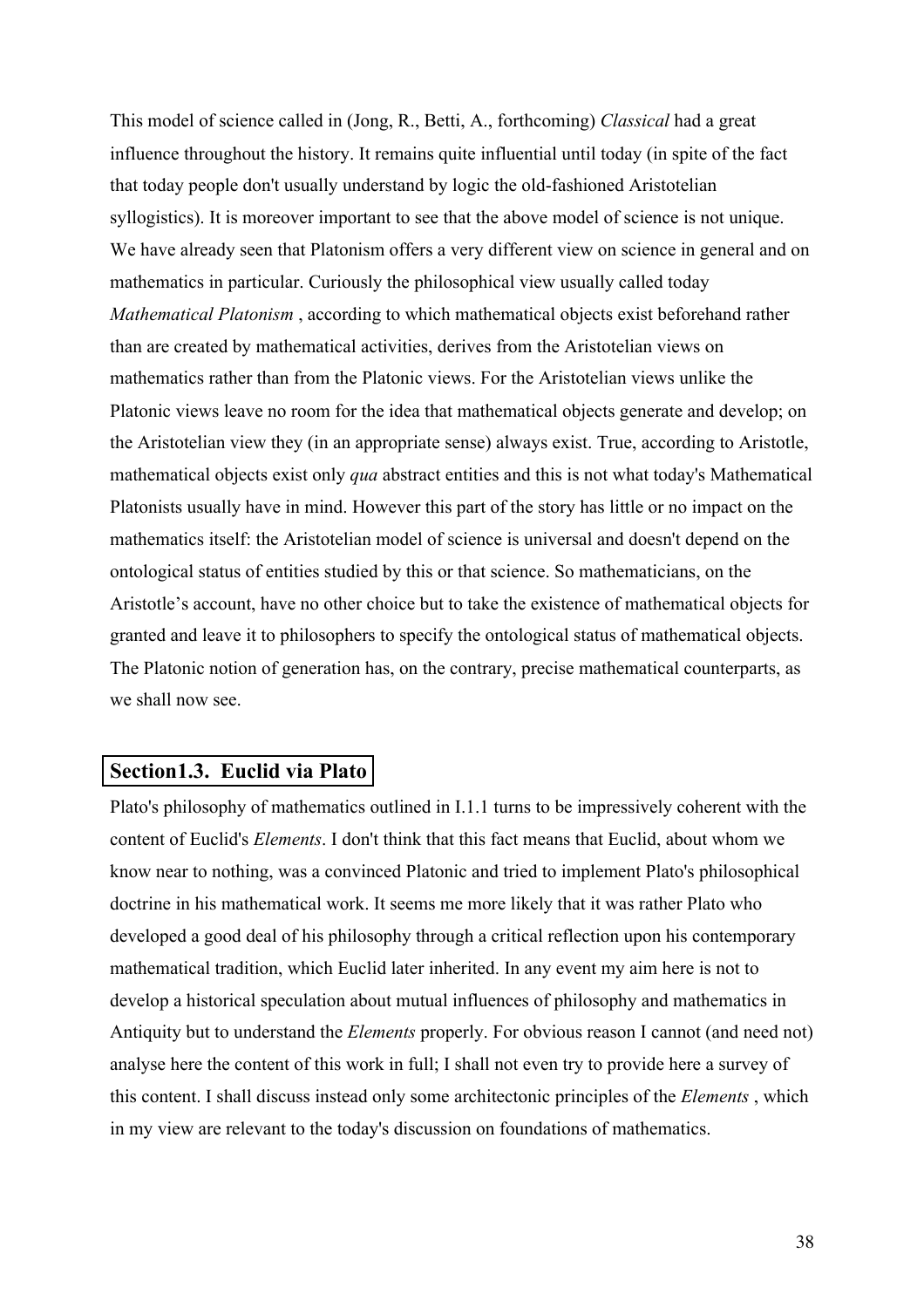The *Elements* are foundations of mathematics but they also have foundations of their own, which I shall call *fundamentals* [\(Note 21\)](#page-104-0). I mean Definitions, Postulates and Axioms, which have a bearing onto all the following Propositions and play a major role in organising the content of the *Elements* into a coherent whole. In what follows I shall analyse these three kinds of fundamentals one after another and then discuss some general issues concerning Propositions.

### **[A\) Definitions](#page-1-0)**

The *Elements* consist of 13 Books, which contain in total 128 Definitions. Each Book starts with a relevant list of Definitions except Books 8, 9, 12 and 13, which use only Definitions from the preceding Books. Book 10 has two additional lists of Definitions introduced in the middle. Here are basic Euclid's geometrical ( Book 1) and arithmetical (Book 7) Definitions (hereafter I use the recent translation of Euclid's *Elements* by Richard Fitzpatrick):

Definitions of Book 1:

D1.1. A point is that of which there is no part.

D1.2. And a line is a length without breadth.

D1.3. And the extremities of a line are points.

D1.4. A straight-line is whatever lies evenly with points upon itself.

D1.5. And a surface is that which has length and breadth alone.

D1.6. And the extremities of a surface are lines.

D1.7. A plane surface is whatever lies evenly with straight-lines upon itself.

D1.8. And a plane angle is the inclination of the lines, when two lines in a plane meet one another, and are not laid down straight-on with respect to one another.

D1.9. And when the lines containing the angle are straight then the angle is called rectilinear.

D1.10. And when a straight-line stood upon (another) straight-line makes adjacent angles (which are) equal to one another, each of the equal angles is a right-angle, and the former straight-line is called perpendicular to that upon which it stands.

D1.11. An obtuse angle is greater than a right-angle.

D1.12. And an acute angle is less than a right-angle.

D1.13. A boundary is that which is the extremity of something.

D1.14. A figure is that which is contained by some boundary or boundaries.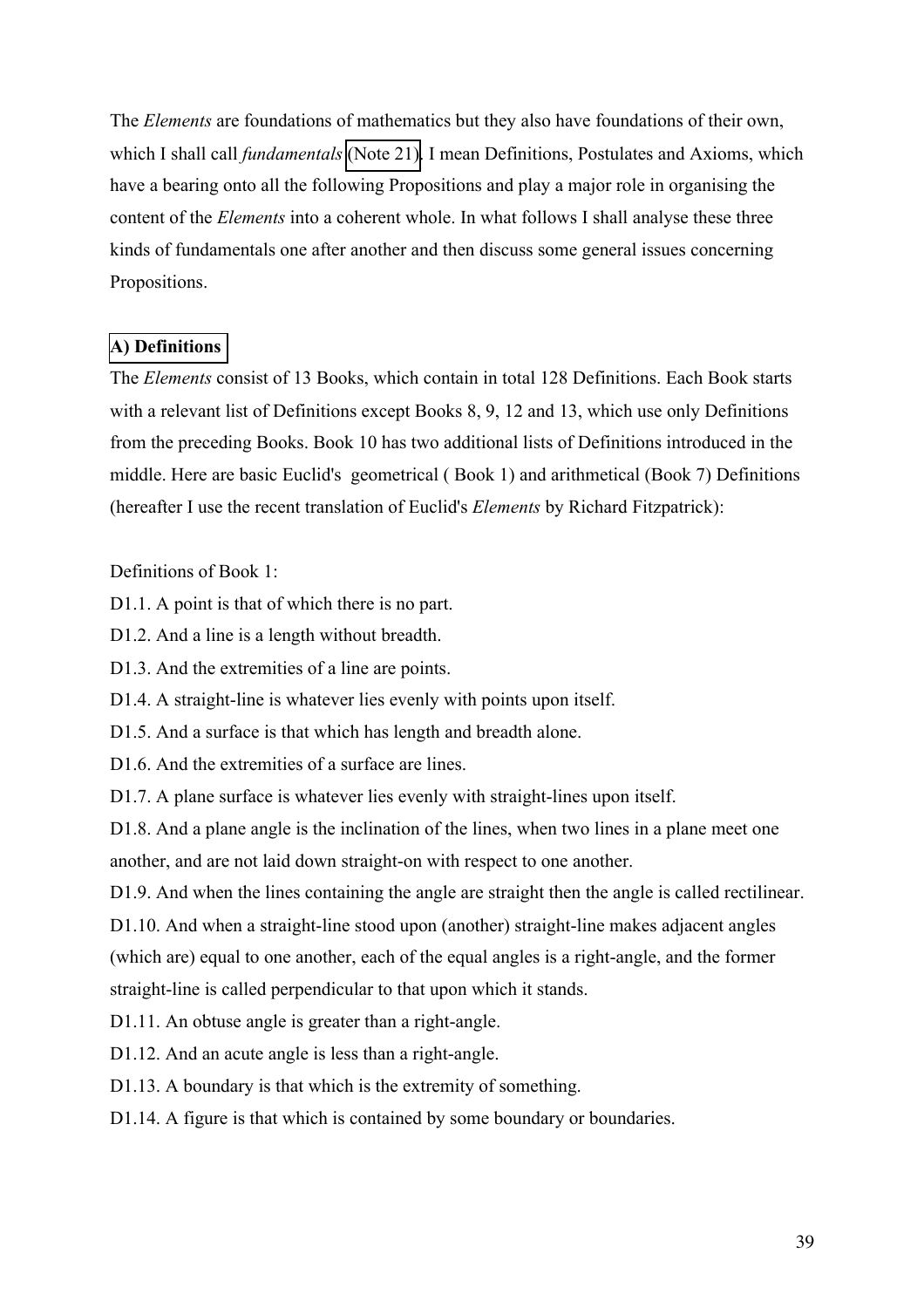D1.15. A circle is a plane figure contained by a single line [which is called a circumference], (such that) all of the straight-lines radiating towards [the circumference] from a single point lying inside the figure are equal to one another.

D1.16. And the point is called the center of the circle.

D1.17. And a diameter of the circle is any straight-line being drawn through the center, which is brought to an end in each direction by the circumference of the circle. And any such (straight-line) cuts the circle in half.

D1.18. And a semi-circle is the figure contained by the diameter and the circumference it cuts off. And the center of the semi-circle is the same (point) as (the center of) the circle.

D1.19. Rectilinear figures are those figures contained by straight-lines: trilateral figures being contained by three straight-lines, quadrilateral by four, and multilateral by more than four. D1.20. And of the trilateral figures: an equilateral triangle is that having three equal sides, an isosceles (triangle) that having only two equal sides, and a scalene (triangle) that having three unequal sides.

D1.21. And further of the trilateral figures: (a) a right-angled triangle is that having a rightangle, (b) an obtuse-angled (triangle) that having an obtuse angle, and (c) an acute-angled (triangle) that having three acute angles.

D1.22. And of the quadrilateral figures: (a) a square is that which is right-angled and equilateral, (b) a rectangle that which is right-angled but not equilateral, (c) a rhombus that which is equilateral but not right-angled, and (d) a rhomboid that having opposite sides and angles equal to one an other which is neither right-angled nor equilateral. And (e) let quadrilateral figures besides these be called trapezia.

D1.23. Parallel lines are straight-lines which, being in the same plane, and being produced to infinity in each direction, meet with one another in neither (of these directions).

Definitions of Book 7:

D7.1. A unit (or monad) is (that) according to which each existing (thing) is said (to be) one.

D7.2. And a number (is) a multitude composed of units (monads).

D7.3. A number is part of a(nother) number, the lesser of the greater, when it measures the greater.

D7.4. But (the lesser is) parts (of the greater) when it does not measure it.

D7.5. And the greater (number is) a multiple of the lesser when it is measured by the lesser.

D7.6. An even number is one (which can be) divided in half.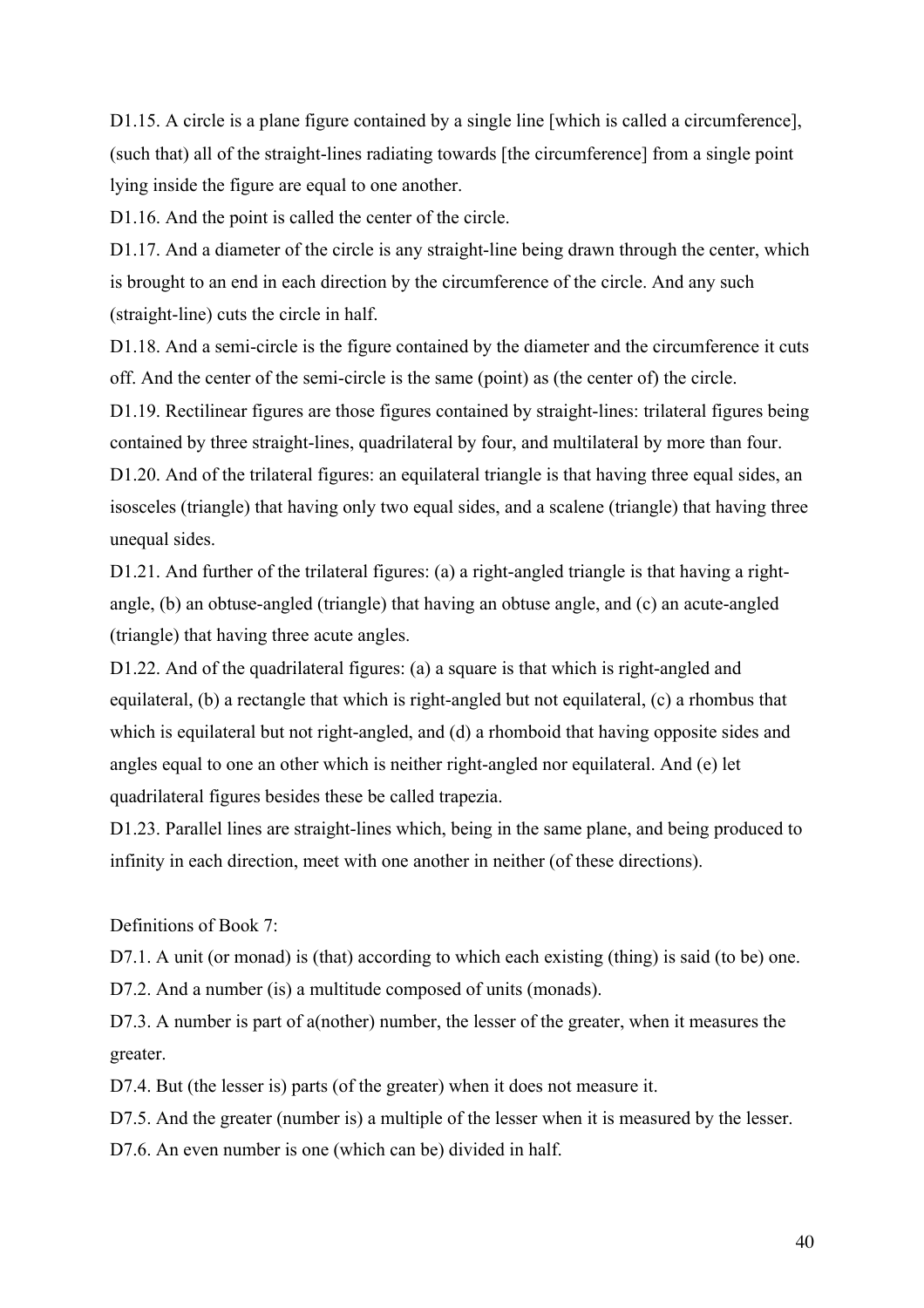D7.7. And an odd number is one (which can) not (be) divided in half, or which differs from an even number by a unit.

D7.8. An even-times-even number is one (which is) measured by an even number according to an even number.

D7.9. And an even-times-odd number is one (which is) measured by an even number according to an odd number.

D7.10. And an odd-times-odd number is one (which is) measured by an odd number according to an odd number.

D7.11. A prime number is one (which is) measured by a unit alone.

D7.12. Numbers prime to one another are those (which are) measured by a unit alone as a common measure.

D7.13. A composite number is one (which is) measured by some number.

D7.14. And numbers composite to one another are those (which are) measured by some number as a common measure.

D7.15. A number is said to multiply a(nother) number when the (number being) multiplied is added (to itself) as many times as there are units in the former (number), and (thereby) some (other number) is produced.

D7.16. And when two numbers multiplying one another make some (other number) then the (number so) created is called plane, and its sides (are) the numbers which multiply one another.

D7.17. And when three numbers multiplying one another make some (other number) then the (number so) created is (called) solid, and its sides (are) the numbers which multiply one another.

D7.18. A square number is an equal times an equal, or (a plane number) contained by two equal numbers.

D7.19. And a cube (number) is an equal times an equal times an equal, or (a solid number) contained by three equal numbers.

D7.20. Numbers are proportional when the first is the same multiple, or the same part, or the same parts, of the second that the third (is) of the fourth.

D7.21. Similar plane and solid numbers are those having proportional sides.

D7.22. A perfect number is that which is equal to its own parts  $[=$  equal to the sum of its factors].

These Definitions can be classified into the following three types.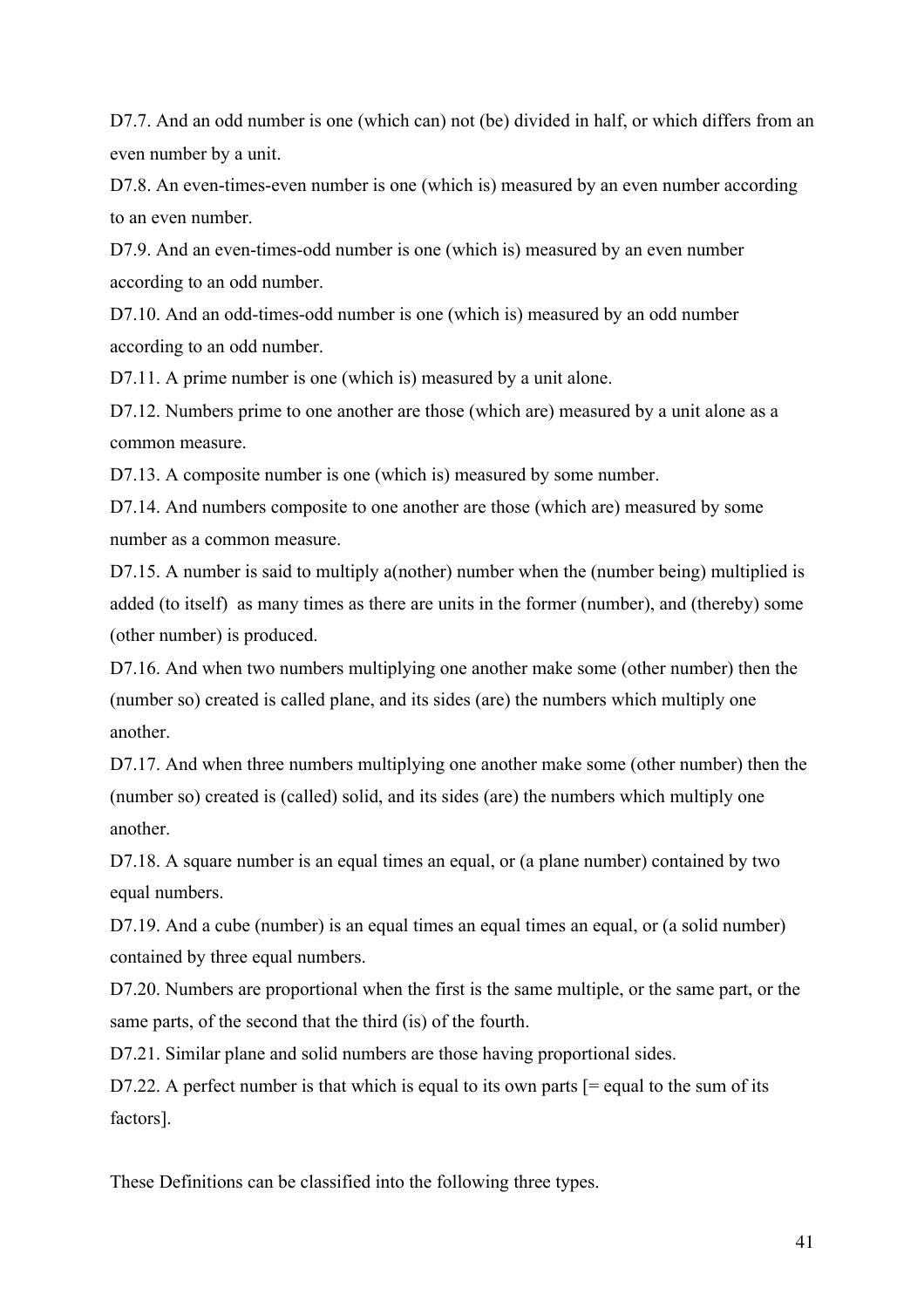(i) "Technical" Definitions like D1.11, D1.23 and D7.22. A technical Definition specifies the intended meaning of a special mathematical term. These Definitions look like today's mathematical definitions and for this reason seem unproblematic.

(ii) "Philosophical" Definitions like D1.1 and D7.1. Definitions of this kind unlike Definitions of the former kind cannot be "used" in following mathematical proofs in anything like the usual sense.

(iii) Definitions, which look like technical but are not used in the following proofs. This, in particular, is the case of D1.22: terms *rhombus* and *rhomboid* nowhere appear in the *Elements* except this definition itself. Instead Euclid uses the notion of *parallelogrammic area* (first time in Proposition P1.34) or *parallelogram* without trying to define it (so apparently he takes this name as self-explaining).

I leave it to the reader to sort out the above list into the three suggested categories (minding dubious cases like D1.13 - D1.14) and discuss here from a Platonic perspective only a more general issue concerning the role of definitions in the *Elements*.

The question "what is *X*", to which a definition of *X* provides an answer, is a basic question asked in Plato's dialectics. For example, in *Symposium* Plato looks for "true" definition of Eros, in *Protagoras* - of virility, etc. According to Aristotle (*Met.* 1078b) Plato was actually the inventor of the method of definition employing appropriate genus and species. Taking this into consideration one may look at Euclid's mathematical definitions as a way to meet concerns about mathematical "hypotheses", which Plato expresses in his *Republic* (see the above quote), by applying the dialectical method of definition within mathematics. As I showed elsewhere (Rodin 2003) definitions of Book 1 (with an exception of D1.23) indeed form a precise Platonic hierarchy, which well explains the order of the definitions and the choice of their definienda. Here I shall demonstrate this only at the particular example of D<sub>1.22</sub> in which Euclid classifies triangles.

This classification looks usual but in fact it slightly differs from the one we normally use today: on Euclid's account an equilateral (regular) triangle is *not* a special case of isosceles triangle and an isosceles triangle is *not* a special case of scalene triangle; in Euclid the three classes of triangles are disjoint. Euclid's three kinds of triangles are ordered by the "degree of regularity", not by their generality. For a suggestive analogy think about a potter classifying his pottery into the three categories: perfectly good, slightly distorted and heavily distorted. The today's usual convention according to which a regular triangle *is* isosceles would likely sound for Euclid as a sheer contradiction. D1.22 provides an example of Platonic hierarchical ordering, where further elements are conceived of as distorted images of preceding elements: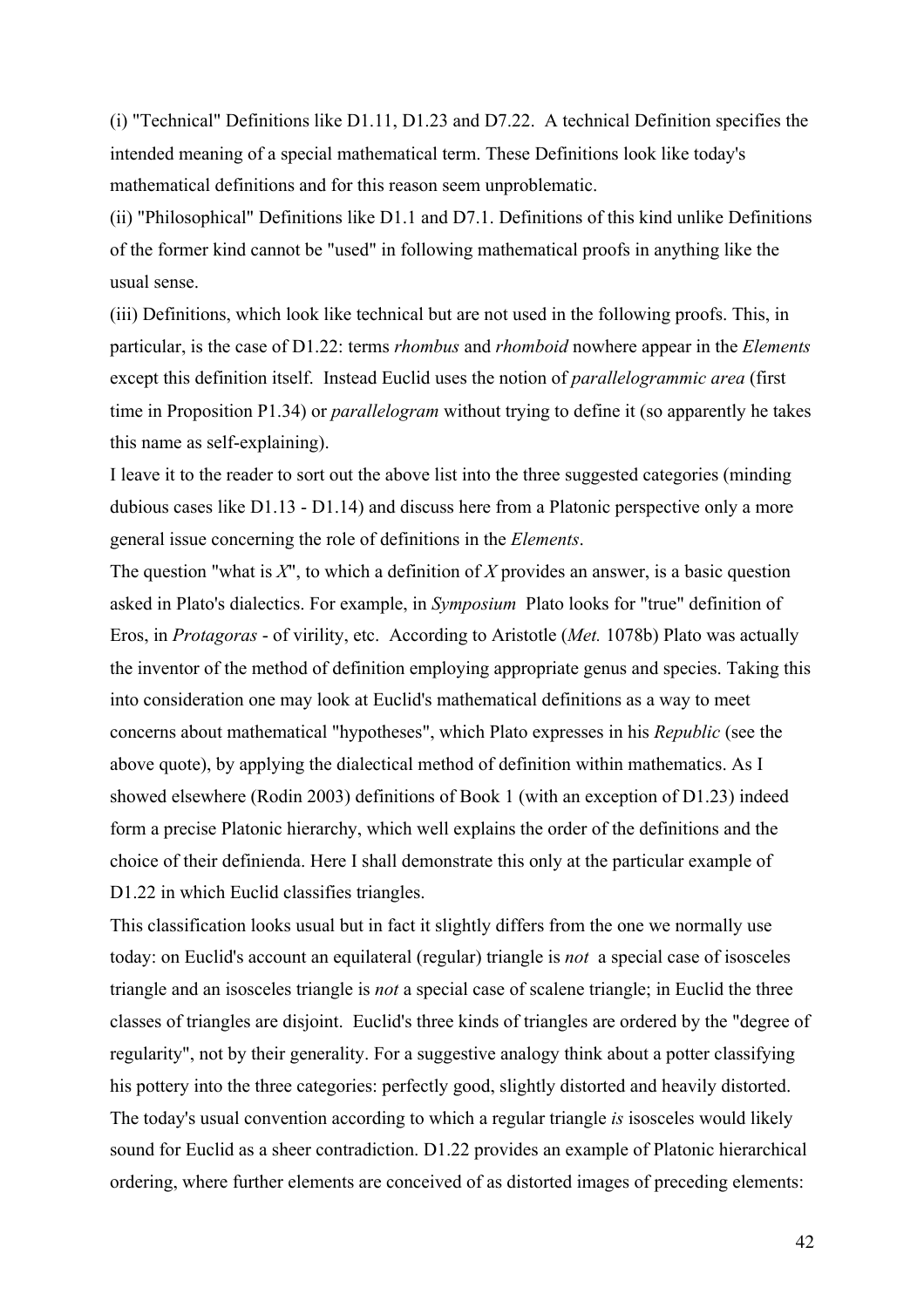

### Fig. 1

The regular triangle in D1.22 is a *generic figure*, which generates the other two kinds of triangles through a progressive distortion. This specific generic principle underlies most of Euclid's definitions. The basic *geometrical* generator in the theory of the *Elements* is *point* (D1.1) while the basic *arithmetical* generator is *monad* or *unit* (D7.1). (Beware that by D7.1 and D7.2 the unit is *not* itself a number.) Given the aforementioned Platonic notion of point as a "positioned monad" one may consider the monad as a generator of the whole mathematical universe.

As we have seen the Platonic view on definitions doesn't reduce them to auxiliary devices serving for conjecturing and proof of propositions like we usually do this today. On the Platonic view mathematical definitions – and systems of definitions - are thought of as selfsustained pieces of mathematical knowledge. And actually this older view much better squares with Euclid's Definitions than the modern view. In particular, it explains why many of Euclid's definitions are left in the *Elements* without any further treatment [\(Note 22\).](#page-104-0) As we shall see in 1.4A Aristotle's view on the role of definition is quite different.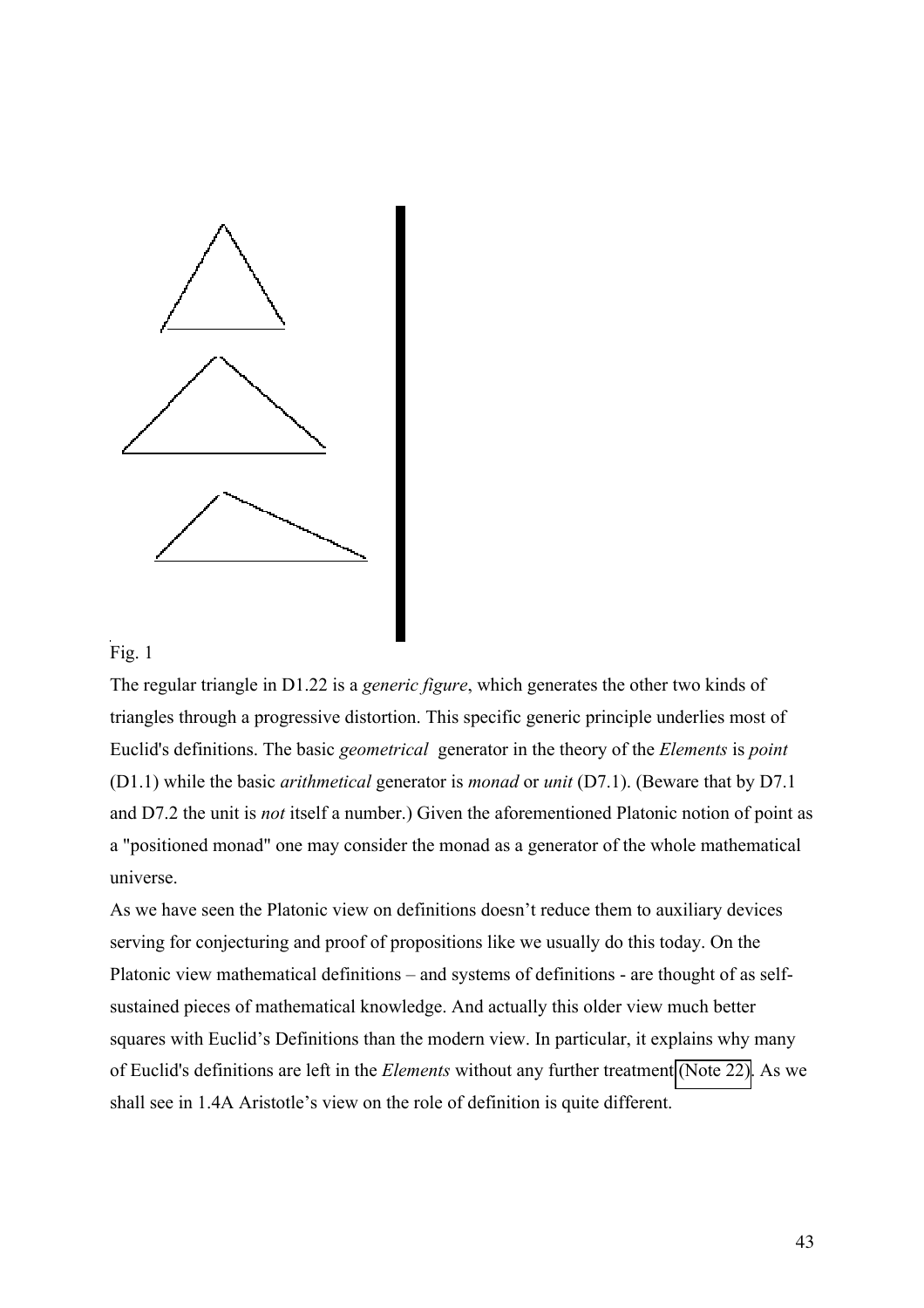#### **[B\) Postulates and Axioms](#page-1-0)**

Unlike the case of Definitions, which are spread over the 13 Books of the *Elements*, this treatise contains a unique list of Postulates and a unique list of Axioms; both lists are placed one after the other in the beginning of the Book 1. The main purpose of this section is to make clear the difference between Postulates and Axioms, which has been largely forgotten in modern mathematics but is quite important in Euclid. In the second part of this book I shall argue that this forgotten distinction is relevant to the today's discussion on foundations. Here are the Postulates:

P1. Let it have been postulated to draw a straight-line from any point to any point.

P2. And to produce a finite straight-line continuously in a straight-line.

P3. And to draw a circle with any center and radius.

P4. And that all right-angles are equal to one another.

P5. And that if a straight-line falling across two (other) straight-lines makes internal angles on the same side (of itself whose sum is) less than two right-angles, then, being produced to infinity, the two (other) straight-lines meet on that side (of the original straight-line) that the (sum of the internal angles) is less than two right-angle (and do not meet on the other side).

Postulates P1-P3 describe the well-known rules of "construction by ruler and compass" [\(Note](#page-104-0) 23). The point I want to emphasise is that *prima facie* these Postulates are not propositions. They are not *truths* taken here for granted. They are not things to be evaluated as "true" or "false". If these three Postulates can be qualified as assertions at all they assert the following: it is *postulated*, (literally: *asked for*) to perform such-and-such *operation*. P1 requires to draw a (segment of) straight line between two given points, P2 requires to extend a given straight segment indefinitely beyond any of its two endpoints and P3 requires to draw a circle using a given straight segment. What these Postulates allow one to take for granted are these very operations described by verbs in the infinitive form. Clearly an operation is not something that can be evaluated as true or false.

The two key points allowing one to make a Platonic sense of P1-P3 are (i) Platonic fundamental ontological distinction between Being and Becoming and (ii) Platonic doctrine about the intermediate status of mathematics. As Proclus explains it in length in his *Commentary* mathematics in general and geometry in particular has this double, almost paradoxical nature: it partly belongs to the domain of Becoming (or Generation) and partly to the domain of Being. Although these two aspects of geometry cannot be separated from each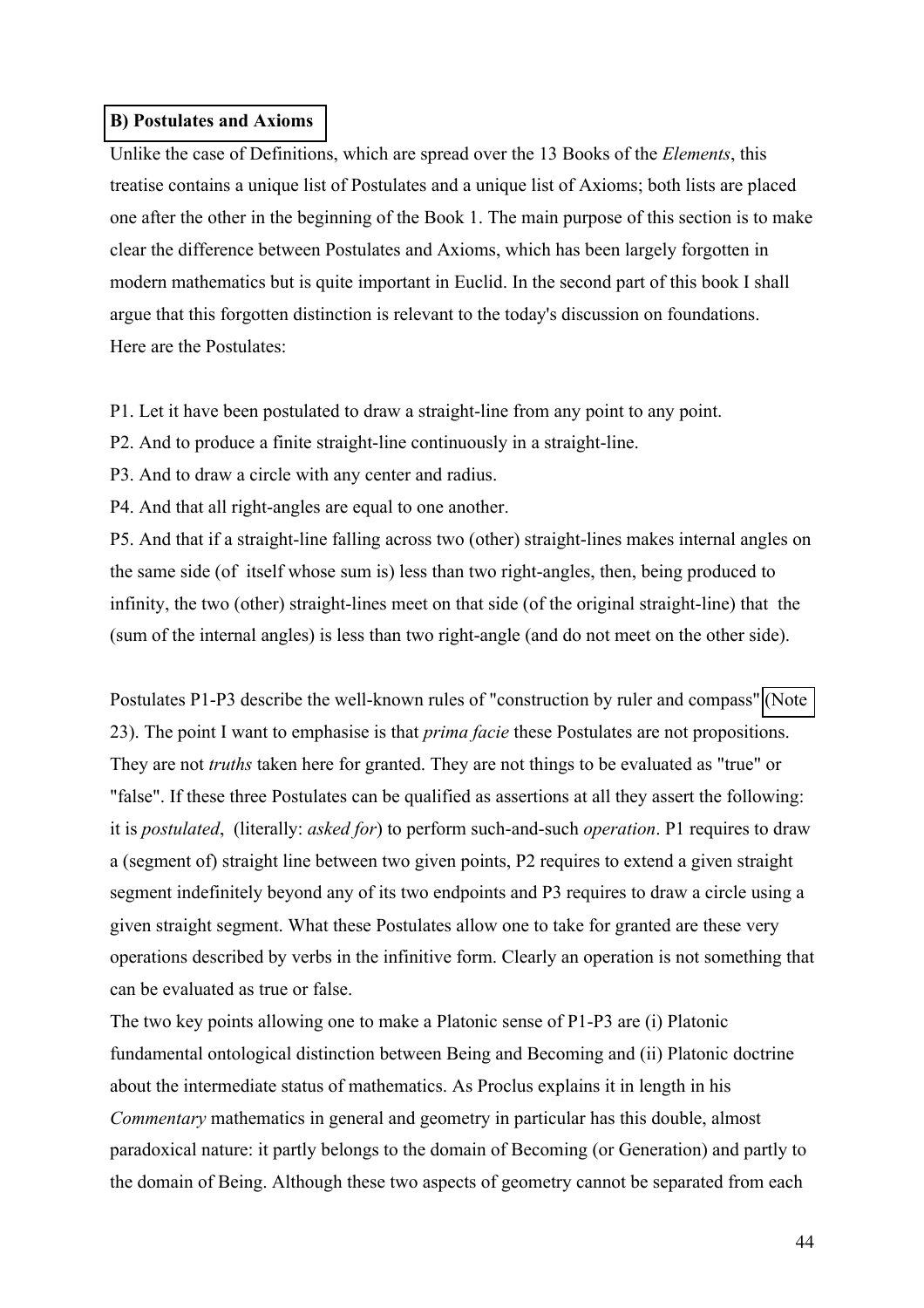other one can nevertheless distinguish between Postulates as principles of "geometrical Becoming" (geometrical generation) and Axioms as principles of "geometrical Being". Any assertion that something *is* the case makes sense *only* if it concerns Being but not Becoming. Only such assertions can be evaluated as true or false. Postulates 1-3 describe what and how geometrical objects *generate* but not what and how they *are*. Thus Platonic philosophy of mathematics allows for making sense of P1-P3 without paraphrasing them into propositions. The reader may notice that P4 and P5 have a different character. P4 says that all right angles (see D1.10) *are* equal. The case of P5 is dubious. In principle P5 can be interpreted like P1-P3 as a description of an operation, namely of the construction of the intersection point of the two straight lines in question. However it reads more naturally (and more literally) as a description of a property of a ready-made construction rather than description of the operation bringing this construction about [\(Note 24\).](#page-104-0)

Proclus resolves the difficulty of Platonic interpretation of Euclid's Postulates by claiming that P4 and P5 don't really qualify as Postulates and must be proven as theorems. He offers the reader a proof of P4 borrowed from "other commentators". This obvious proof is based on superposition and relies on Axioms 4,5; arguably it meets Euclid's usual standard of rigor. For P5 Proclus proposes his own proof, which is obviously mistaken [\(Note 25\)](#page-105-0). It may be argued that Proclus simply cheats when he denies to qualify P4 and to P5 as postulates. But I don't think that this argument is justified. In the given case Proclus acts as a critic but not only as a commentator. He doesn't cheat against his source but make a suggestion of how to improve on it.

P1-P3 make more mathematically precise basic Platonic generic principles, which we already found in Definitions. Think of *point* as *the* fundamental generator of our geometrical universe. This unique Platonic "ideal point" is indistinguishable from a pure ideal unit. Then put some "geometrical matter" in it. This geometrical matter allows for distinguishing between *different* points. In other words (more appropriate to the Platonic way of thinking) - it allows points to be many. This multiplication of points can be conceived of in two different (mutually dependent) ways. First, one may boldly introduce (after Pythagoreans) the notion of "position" and claim that points differ by their positions. Second, one may think of change of point's position in terms of continuous motion. This gives one the notion of line as a trajectory of point moving from one fixed position to another (cf. D1.2, D1.3). To get P1 one should now choose among all possible trajectories the straight one. The fundamental Platonic assumption according to which any variety of things belonging to the same genus always contains a generator turns to be helpful again: think of a curvilinear motion as a disturbed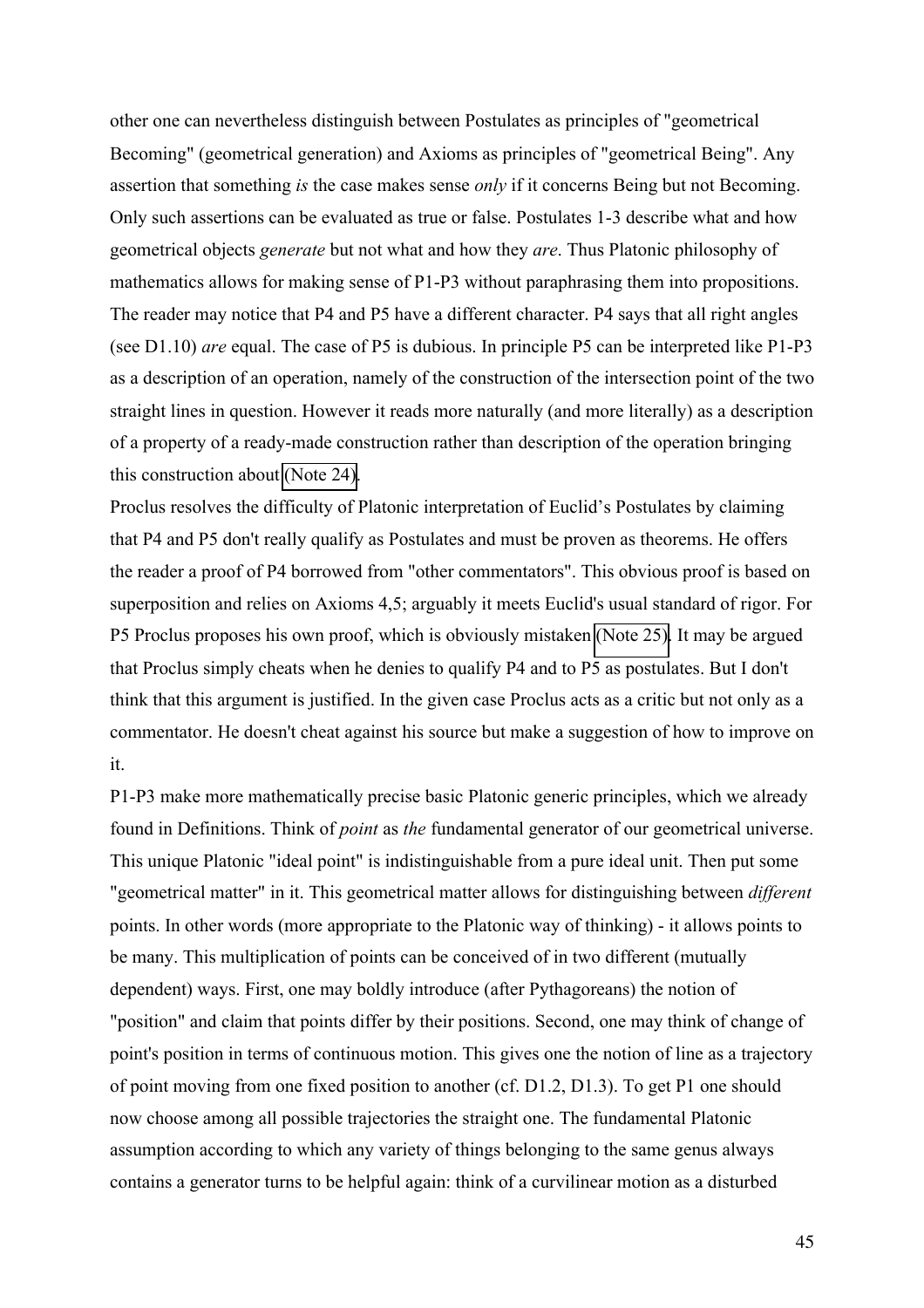rectilinear motion. Even if the principle of inertia just stated is anachronistic we can see that it perfectly squares with the Platonic way of concept-building [\(Note 26\).](#page-105-0)



Fig.2

P2 follows from the idea to continue the rectilinear motion of a mobile point inertially instead of stopping at the previously decided position:



Fig.3

Finally P3 performs an alternative scenario which unlike P2 doesn't lead to infinite construction. Instead of continuing the rectilinear motion one turns the mobile point around the fix point and so gets a circle.



Fig.4

One finds in Proclus' *Commentary* a version of the same dialectics [\(Note 27\)](#page-105-0). In the case of circle (P3 and D1.15, 16) it involves fundamental Neo-Platonic categories of Unity (monhe) represented here by the generic fix point, Progress (proodos) represented by the radius and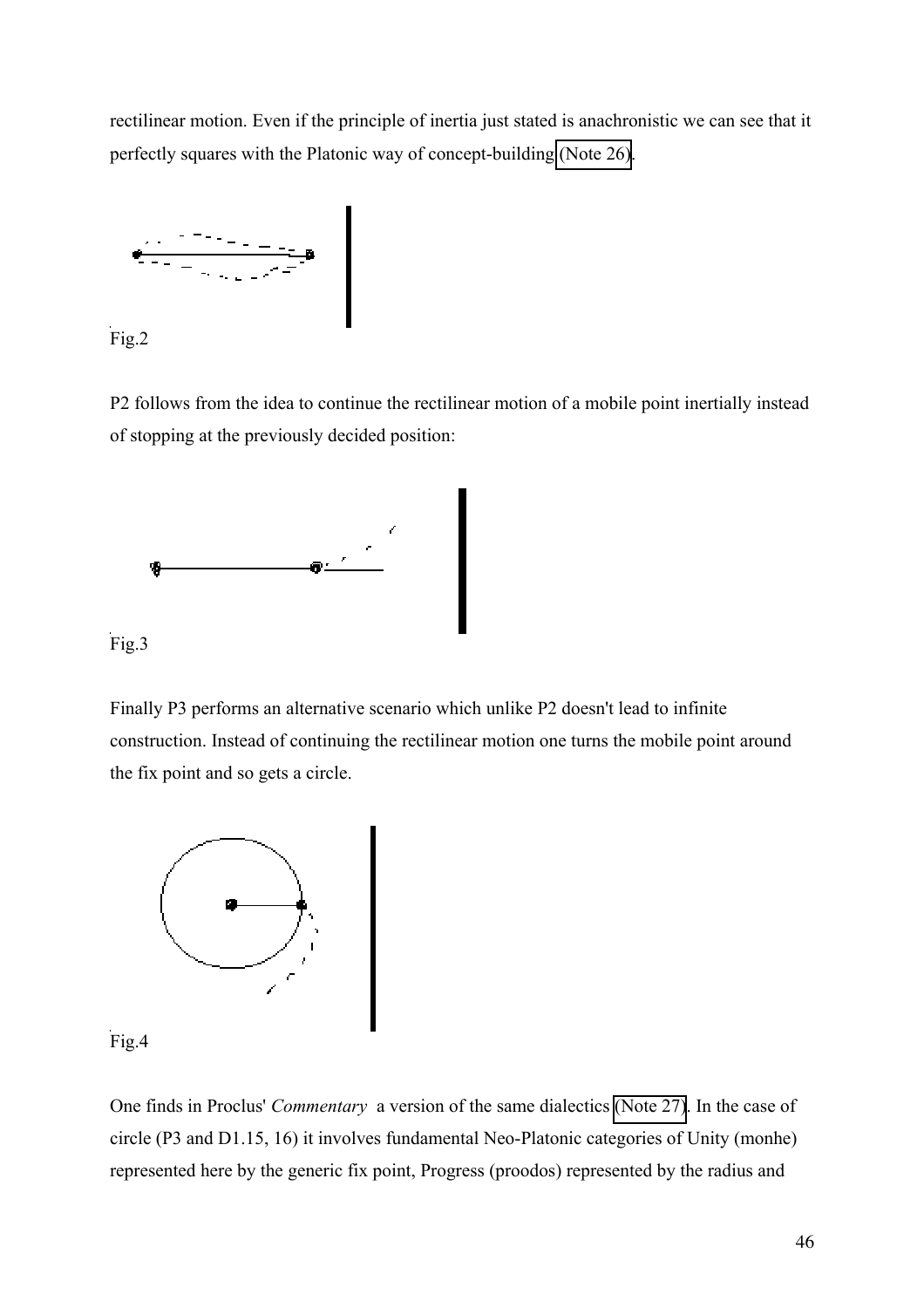Return (epistrofhe) represented by the circumference. It is not my aim here to get deep into it. Instead I would like to stress that my interest to this issue is not purely historical. Notions of generator and genericity are abundant in today's mathematics. They can be precisely defined in many different settings including a category-theoretic one. In the second part of this book I shall show that the notion of genericity plays in new category-theoretic foundations a more important role than in standard set-theoretic foundations.

Let's now consider Axioms of the *Elements*. Euclid calls them *Common notions* (koinai ennoiai) but their identification as Axioms (axiomata) is clearly documented by Aristotle (see 1.4C below) and so is uncontroversial. Here they are:

A1. Things equal to the same thing are also equal to one another.

A2. And if equal things are added to equal things then the wholes are equal.

A3. And if equal things are subtracted from equal things then the remainders are equal.

A4. And things coinciding with one another are equal to one another.

A5. And the whole [is] greater than the part.

As we see unlike Postulates (or more precisely - unlike P1-P3) Axioms are propositions. From a Platonic viewpoint this is related to the fact that unlike Postulates Axioms describe mathematical Being (rather than Becoming). Syntactically the relevance of Axioms to Being is expressed by the fact that each Axiom contain the word *are* or *is* [\(Note 28\).](#page-105-0) However Euclid's Axioms account for the "intermediate" *mathematical* Being, not for Being *simpliciter*. This is why A1-A4 involve not the basic non-qualified copula *is* but the specific "mathematical copula" *is equal to*. (See I.1.1B5 above where we discuss a Platonic interpretation of the notion of *equality*.) Taking into consideration that A5 immediately implies that *the whole is* not *equal to the part* we can claim that (under Platonic interpretation) the main purpose of Euclid's Axioms is to specify the notion of equality, which is a mathematical substitute of the notion of identity. Since equality is the basic distinguishing feature of mathematical Being as distinguished from Being *simpliciter* the Axioms tell us in general terms what the whole science of mathematics is about. In fact they say even more than that since they also tell us something about how mathematical Being relates to Being *simpliciter*.

A1 is the only axiom in the list, which involves the notion of identity in an explicit form: notice the word "same" used in this axiom. The interplay between identity and equality made explicit by A1 is worth a special analysis. Observe that identity is stronger than equality in the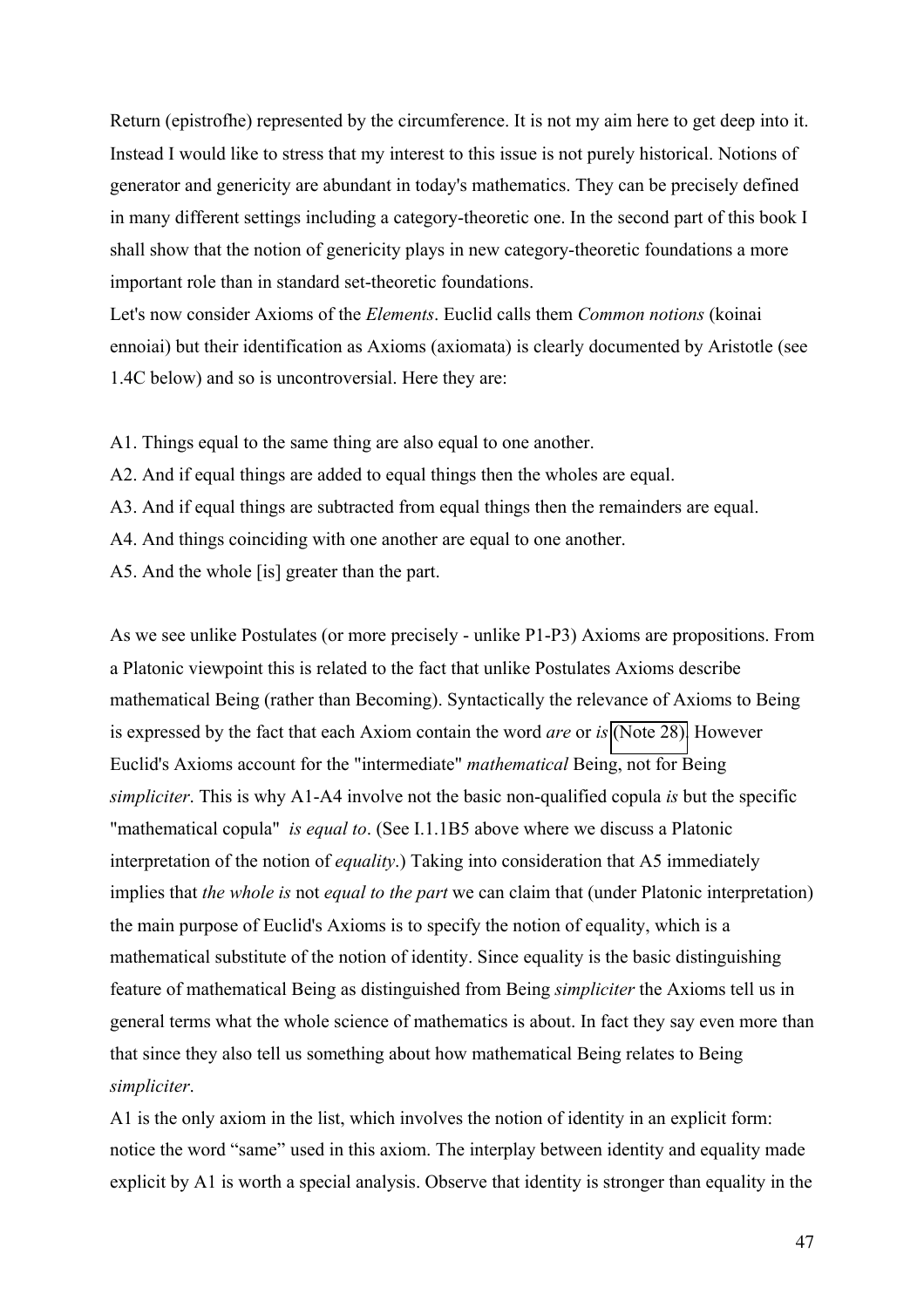following obvious sense: identical things are equal but equal things are generally not identical. (This is why by exchanging identity and equality in A1 one gets a false statement: things identical to equal things are identical.) Having this in mind one may think of A1 as a description of what happens when identity is weakened up to equality. Consider things *a*, *b*, *c*, ... equal to self-identical thing  $I : a = I, b = I, c = I, ...$  In Platonic terms this construction can be described as splitting of self-identical idea *I* into an indefinite number of mathematical "copies". A1 states that this splitting is uniform in the following sense: all the obtained copies turn to be mutually equal. This allows to think of the copies as defined "up to equality" rather than up to identity [\(Note 29\).](#page-106-0)

Now observe that A2-A4 involve such notions as addition, subtraction and "putting into coincidence", which obviously belong to mathematical Becoming. Moreover taken at their face value these notions may also belong to the domain of sensual material experience (beware that addition and subtraction mentioned in A2 and A3 don't necessarily mean addition and subtraction of numbers). That is why they are so telling for people doing mathematics at all levels and in all ages. But A2-A4 put precise conditions under which these operations qualify as mathematical; each of these conditions involves the notion of equality. In this sense we can say that A2-A4 delimit the boundary between the domain of pure mathematics and the domain of sensual experience. Remarkably A2-A4 don't involve the notion of identity. Euclid doesn't say instead of A2

If equal things are added to the same thing then the wholes are equal or

If the same thing is added to equal things then the wholes are equal or

If the same thing is added to the same thing the whole is the same.

For the operation of addition (or "putting together") makes an obvious sense only in the domain of copies. Indeed we have no problems with the meaning of  $a + b = c$  when  $a, b, c$ exist in an indefinite number of copies. In this case the addition of *a* and *b* doesn't affect *a* and *b* themselves: one gets a new entity *c* and still keeps a stock of copies of *a* and *b*, which can be eventually used for making up new copies of *c* or for some other purpose. It is less clear what happens when *a*, *b*, *c* are unique. Do *a* and *b* survive the addition and continue to exist as parts of *c* or they get destroyed by this operation? I shall not explore here this controversial metaphysical question but only mention that the standard Platonic answer to it is in negative: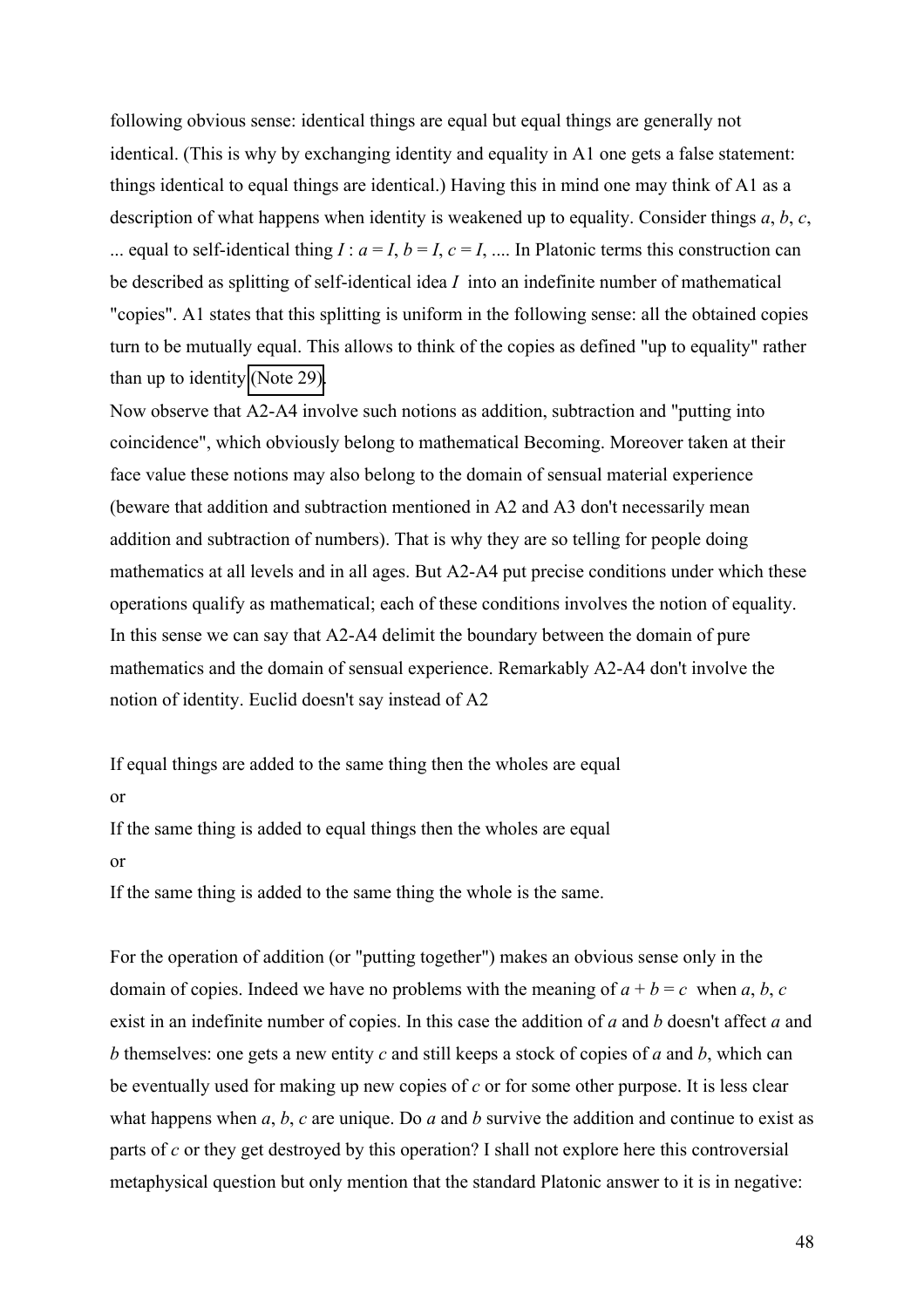self-identical entities, i.e. *ideas*, are indivisible; moreover they cannot be a subject of any operation like addition, subtraction and the like. Thus from a Platonic viewpoint the fact that Euclid avoid the notion of identity talking about operations is quite justified. Let me now provide more concrete details, which show that the above Platonic reading of Euclid's Axioms is indeed well-grounded. A remarkable feature of Euclid's Axioms is that these Axioms don't mention explicitly any specific mathematical object but talk only about abstract "things". An analogy with Hilbert's *Foundations of Geometry* of 1899, where this latter author similarly refers to "systems of things" (see I.3 below), is tempting but rather misleading. While Hilbert's axiomatic theory of geometry is supposed to be *modelled* in a certain theoretic domain (or domains) Euclid's Axioms are supposed to be universal truths about mathematical objects. Remind that mathematical objects considered by Euclid are of two basic kinds: arithmetical objects (numbers) and geometrical objects. This provides one of two traditional explanations of Euclid's term *Common Notions*: arithmetic and geometry share Axioms in common. (The other traditional explanation, which in my view is less plausible, refers to the fact that the Axioms are allegedly supposed to be commonly known and commonly granted.) Let's now consider how A1-A5 work in arithmetic and geometry. As I have already mentioned the crucial notion involved into Euclid's Axioms is that of equality. In case of numbers we can take it (provisionally) for granted. Similarly we can take for granted elementary arithmetical operations like addition and subtraction. So at least at the first approximation the arithmetical meaning of A1-A3 is unproblematic. The question about an arithmetical meaning of A4 (if any) is, on the contrary, the most difficult. Another word for the notion of *coincidence* involved into this axiom is *congruence* (this latter term stems from the standard Latin translation of Euclid's "ta farmozonta ep allhla" by "quae inter se congruunt"). Today this term has a geometrical meaning, which is roughly the same as Euclid's (see below) and a number of more specific mathematical meanings (including arithmetical), none of which is suitable for interpreting A4. Thus in order to claim that A4 applies to arithmetic one needs to suggest an appropriate notion of congruence (coincidence) of numbers. D7.2 turns to be helpful for this end: this definition shows that Euclid's notion of number is actually not quite the same as today's. The definiendum of D7.2 can be translated into the modern terms as *finite set* of units (provided, of course, that we use the most naive notion of set possible) [\(Note 30\).](#page-106-0) By congruence of numbers so conceived Euclid and his contemporaries might mean one-to-one correspondence between their units (elements of finite sets). This is moreover likely given the quasi-geometrical way in which Euclid treats numbers in arithmetical Books of his *Elements*: he systematically represents units by segments of

49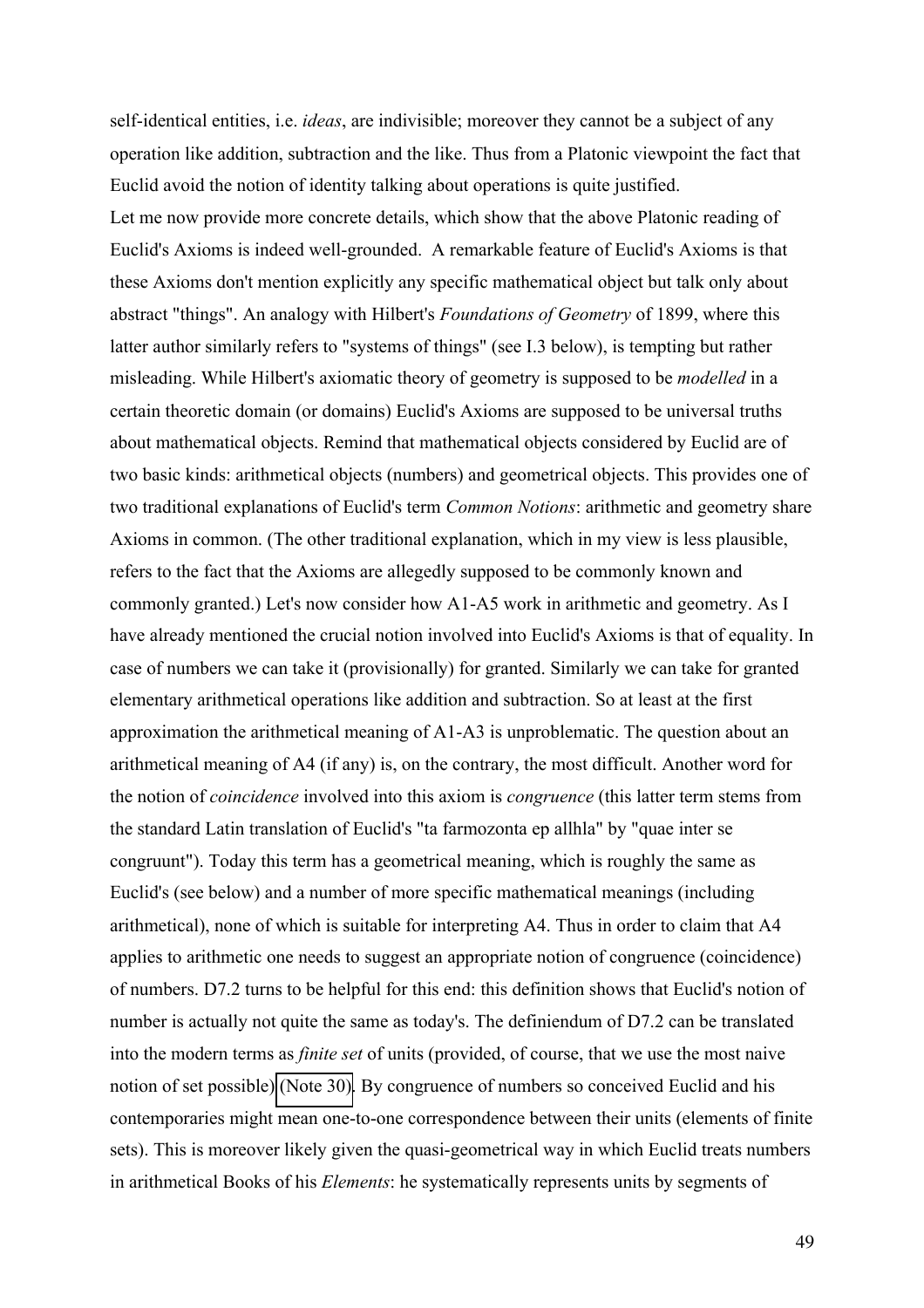straight line and numbers by bigger segments composed of unit segments. Under this representation the arithmetical operation of subtraction requires the mutual application of straight lines [\(Note 31\).](#page-106-0) Although the case of coincidence (congruence) is nowhere revoked by Euclid in this context it remains an obvious possibility. Proclus definitely considers A4 as universal (i.e. applicable both in geometry and arithmetic) on equal footing with other Euclid's axiom although he doesn't explain its arithmetical meaning [\(Note 32\).](#page-107-0) Apparently he takes the arithmetical meaning of A4 to be obvious. The suggested interpretation of the definiendum of D7.2 as a finite set also sheds a light on A5. The part/whole relation doesn't seem to be immediately applicable to the modern notion of number. But it does so when after Euclid one thinks of numbers as sets of units. Beware that talking about parts Euclid always means *proper* parts. Notice also D7.3, which explicitly defines the notion of *part* in the case of numbers. This definition provides the term *part* with a more restrictive meaning than one could expect. What Euclid calls a *part* of a given number is sometimes called today an *aliquote* part. However this restriction doesn't make A5 false in the domain of numbers. Let me now clarify the geometrical meaning of Euclid's axioms. The notion of congruence in this case can be taken for granted. But beware that on Euclid's account the case of congruent geometrical objects is nothing but a special case of *equal* geometrical objects. In order to see what Euclid means by equality of geometrical objects one needs to consider how A2-A3 are used in his geometrical proofs. In the case of straight segments the meaning of addition and subtraction is obvious but Euclid also applies these operations to other kinds of geometrical objects, noticeably to rectilinear figures, i.e. polygons. For the sum *A*+*B* of two given polygons *A*, *B* Euclid takes a polygon resulted from application of *A*, *B* side-by-side; subtraction is taken to be the reverse operation. Notice that results of both operations are not defined uniquely up to congruence: there are many ways in which one of the two given polygons can be applied to the other. However according to A2 all polygons *A*+*B* are *equal*. Thus Euclid's *equality* of geometrical objects doesn't imply their *congruence* although according to A4 the converse is (obviously) the case. In modern terms Euclid's *equality* best translates as *equicomposability*: *A* and *B* are said to be equicomposable when they both can be cut into the same (up to congruence) disjoint parts or in other words - when *B* can be obtained from *A* trough a re-arrangement of its parts. Since polygons are equicomposable if and only if they have the same *area* Euclid's theory of polygons found in Book 1 of the *Elements* is often interpreted as a theory of areas [\(Note 33\).](#page-108-0) This modern reading, however, assumes a very different setting in which geometrical objects are put into correspondence with real numbers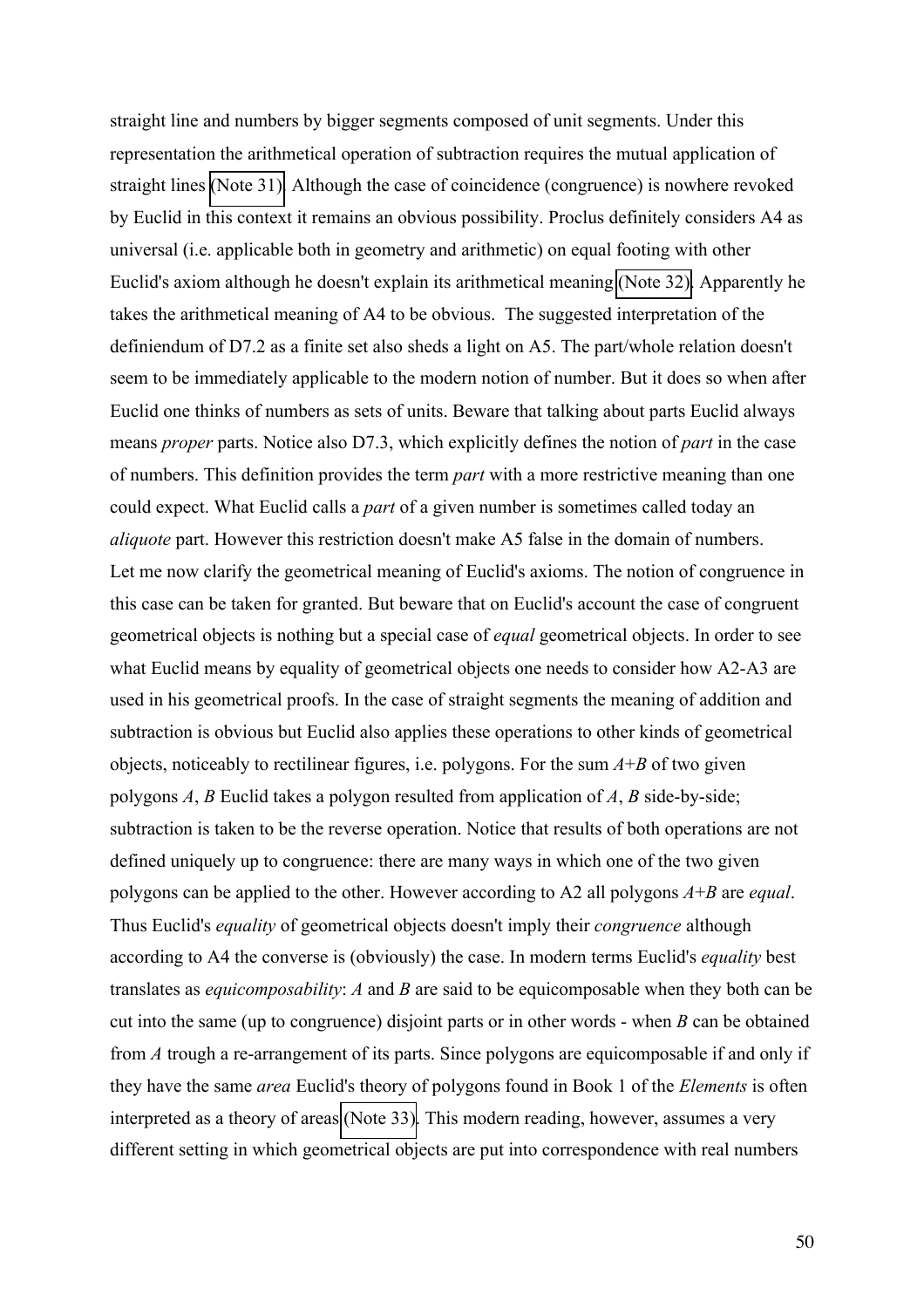called their measures while Euclid's notion of equality applies to geometrical objects directly [\(Note 34\).](#page-108-0)

We see that although the five Axioms of the *Elements* apply both to geometry and arithmetic meanings of basic terms involved into the Axioms depend on a given domain of application. In geometry and arithmetic (as these disciplines are presented in the *Elements*) *equality*, *addition*, *subtraction*, *congruence*, *whole* and *part* are understood differently, so one may reasonably wonder if there is any sense at all in which these notions can be grasped in abstraction from this or that specific subject-matter. This question opens an important issue in the early philosophy of mathematics, which concerns so-called *universal mathematics* (also known under its Latin name of *mathesis universalis*). I shall postpone a discussion on universal mathematics until the next section and conclude this section with few general remarks about Euclid's Postulates and Axioms.

1) We have seen that the Axioms provide a very general framework for doing mathematics, which can be compared with a *logical* framework (see 1.4C below). Although this framework doesn't apply outside of mathematics, the Platonic notion according to which mathematics is distinguished by its epistemic status rather than by its specific subject-matter, allows one to call this framework universal in a strong sense. However in the *Elements* this general framework doesn't have a form of a mathematical theory on its own rights. To develop any branch of arithmetic or geometry Euclid needs additional principles introduced through Definitions and Postulates; such additional principles provide a *subject-matter* for any particular branch of mathematics. Unlike Axioms these additional principles are *not* basic *truths* from which one may obtain further truths; they are rather primitive constructions with the help of which one may perform further constructions.

2) P4 and P5 look dubious not only because of their *content* but also because of their epistemic *form*. P4 is arguably provable from other principles (without P5) - and hence is superfluous. But P5 makes a real problem. The project of developing geometry on the double foundations, which comprise five very general Axioms, on the one hand, and three generic operations described by P1-P3, on the other hand, doesn't work as it should work from a Platonic viewpoint. It works only up to certain point which delimits what (after Bolyai) is still sometimes called *Absolute geometry* , i.e. the part of Euclid's theory independent of P5. Attempts to prove P5 as a theorem on the basis of the rest of Axioms and Postulates (and perhaps some additional fundamental principles) was a major driving force of the long-term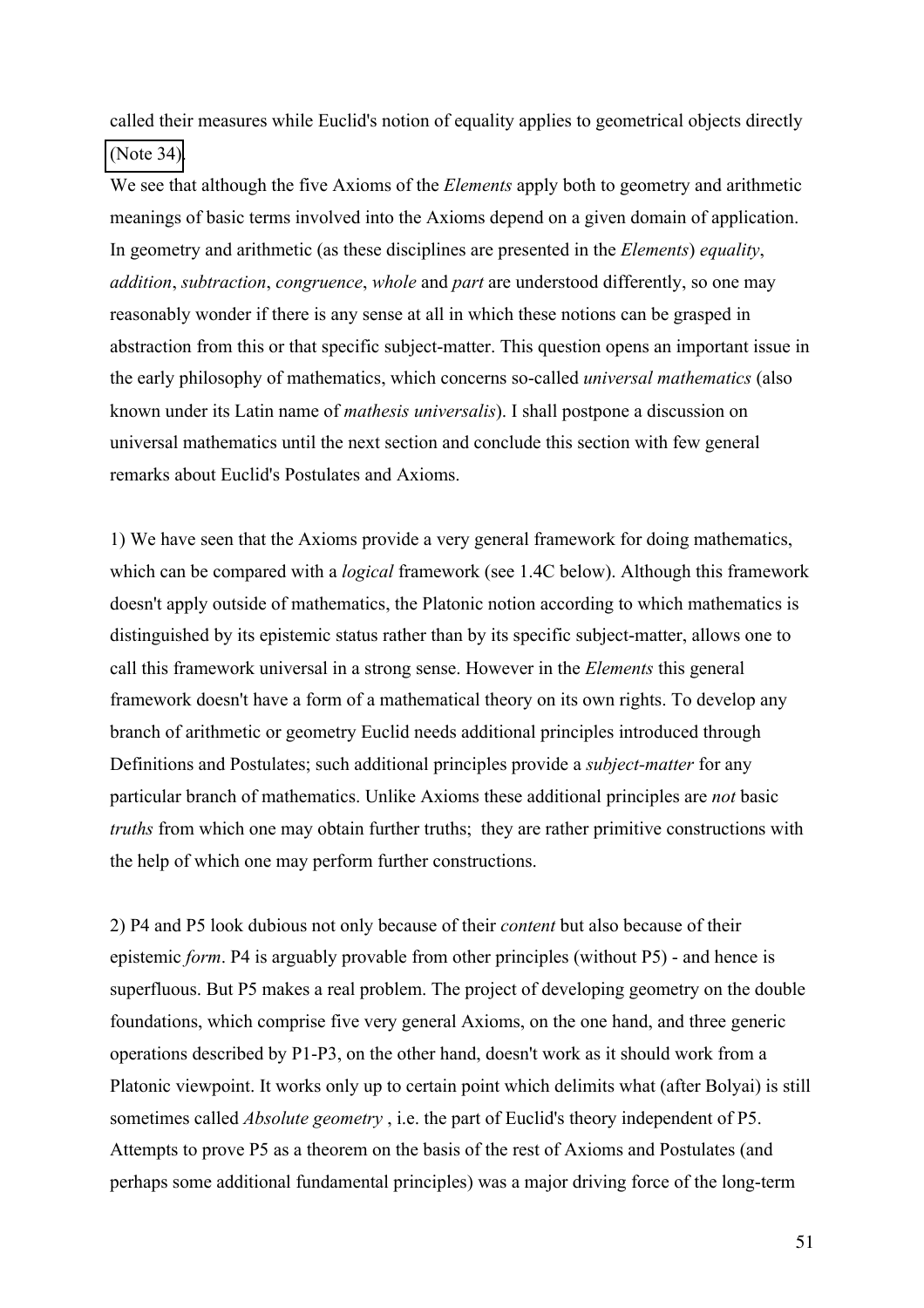history of geometry until the second half of 19th century when geometry and the whole of mathematics changed its shape dramatically (see Episode 3 below).

3) Leaving now the problem of P4-P5 apart we can specify a more general sense in which Euclid's foundations prove insufficient from a Platonic viewpoint. P1-P3 are supposed to generate all of the available geometrical content. However the idea to identify the geometrical content with the geometrical universe generated by P1-P3 (i.e. constructed by ruler and compass) doesn't go through. One obvious problem is that basic geometrical definitions of Book 1 cover much more than P1-P3 generate. Consider, for example, D1.2 (general definition of line which covers all possible curves) and D1.14 (plane figure). So the geometrical universe RC (for ruler and compass) generated by P1-P3 is only a minor part of the larger geometrical universe G described by Definitions. In order to tackle this problem a Platonic could stress the special status of RC and claim, in particular, that only "perfect" lines like straight lines and circumferences allow for a more precise mathematical treatment while other kinds of curves don't [\(Note 35\).](#page-109-0) However this strategy in fact doesn't fully work either. For similar problems arise within RC itself. Euclid's fundamentals easily allow one to construct a square and then double it. They equally allow for building a cube but not for doubling a cube. This latter fact has been firmly established only in 19th century. Ancient geometers were unaware of it and tried hard to solve the problem (known as *Delian* problem) by ruler and compass. They obtained a number of interesting solutions, which required different instruments, but didn't achieve what they aimed at. Plato rejected such "mechanical" solution on philosophical grounds [\(Note 36\).](#page-109-0) However one didn't need to be a convinced Platonic to opt for the rejection. Since P1-P3 belonged to the core of foundations of geometry of the time no Greek geometer could possibly consider mechanical solutions of Delian problem as satisfactory without a radical revision of foundations of his science. But as a matter of historical fact the needed revision didn't take place until 17th century B.C. (see Episode 2 below).

This example shows two important things: (i) that a mathematical problem, which seems to be quite specific or even purely technical, can undermine foundations and (ii) that a revision of foundations can significantly contribute to mathematical progress even if this progress is measured merely in terms of problem-solving. The question of whether or not Delian and other similar problems undermine Plato's philosophy of mathematics requires a more nuanced answer. It is clear that this philosophy cannot provide a sound explanation of why a square can be easily doubled by ruler and compass but a cube, on the contrary, cannot. In this sense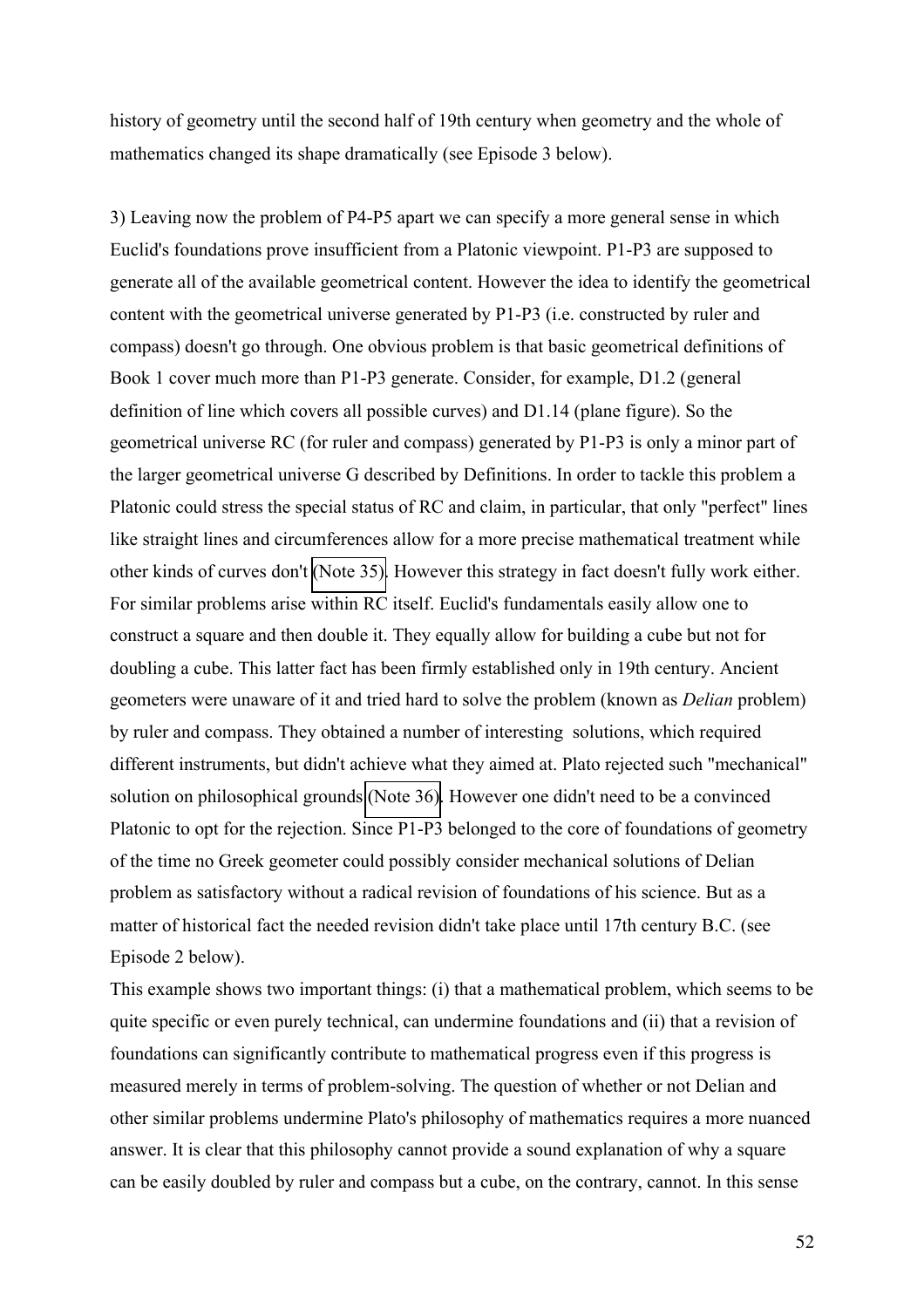the impossibility of the desired solution makes for Platonism a real problem. However one doesn't necessarily need to dismantle the whole of Platonism to fix it. One may argue instead that circle and straight line turn to be wrong generators and look for better ones without changing basic philosophical principles behind mathematical theories.

4) Noticeably there is no *arithmetical* Postulates in the *Elements* although one can easily conceive of them. Consider, for example, these:

To compose a number from its given units (compare D7.2)

To compose a given number with a given unit (alternatively: Given a number to construct the following number)

Given two numbers to construct their sum

The notion of arithmetical Postulate seems me moreover reasonable (I mean reasonable by Euclid's own standard) since Euclid's arithmetical Propositions just like his geometrical Propositions have a part, which can be described as *construction* (in a precise sense of the term, which I shall explain in the next section). Euclid certainly uses these and some other basic operations in his arithmetic but he doesn't stipulate them as Postulates. I shall suggest a possible explanation of this puzzle in 1.3C3 below.

#### **[C\) Propositions: Problems and Theorems](#page-1-0)**

Editors of the *Elements* traditionally give the name of *Propositions* to numbered blocks of text, which constitute the principle content of the *Elements*. Unlike the case of Definitions, Postulates and Axioms the title "Propositions" doesn't appear in the original text. This relatively late terminological invention looks particularly controversial given the today's standard meaning of the term "proposition" stemming from Frege and Russell as a sentence having a definite truth-value. For we shall shortly see that Euclid's Propositions generally don't qualify as propositions in this later sense. Following the established tradition I shall use the term "Proposition" referring to the *Elements* in the usual way but I warn the reader that this term describes here only a textual feature and says nothing about the content. In what follows I shall denote by "E*m*.*n*" *n*-th Propositions of *m*-th Book of the *Elements.*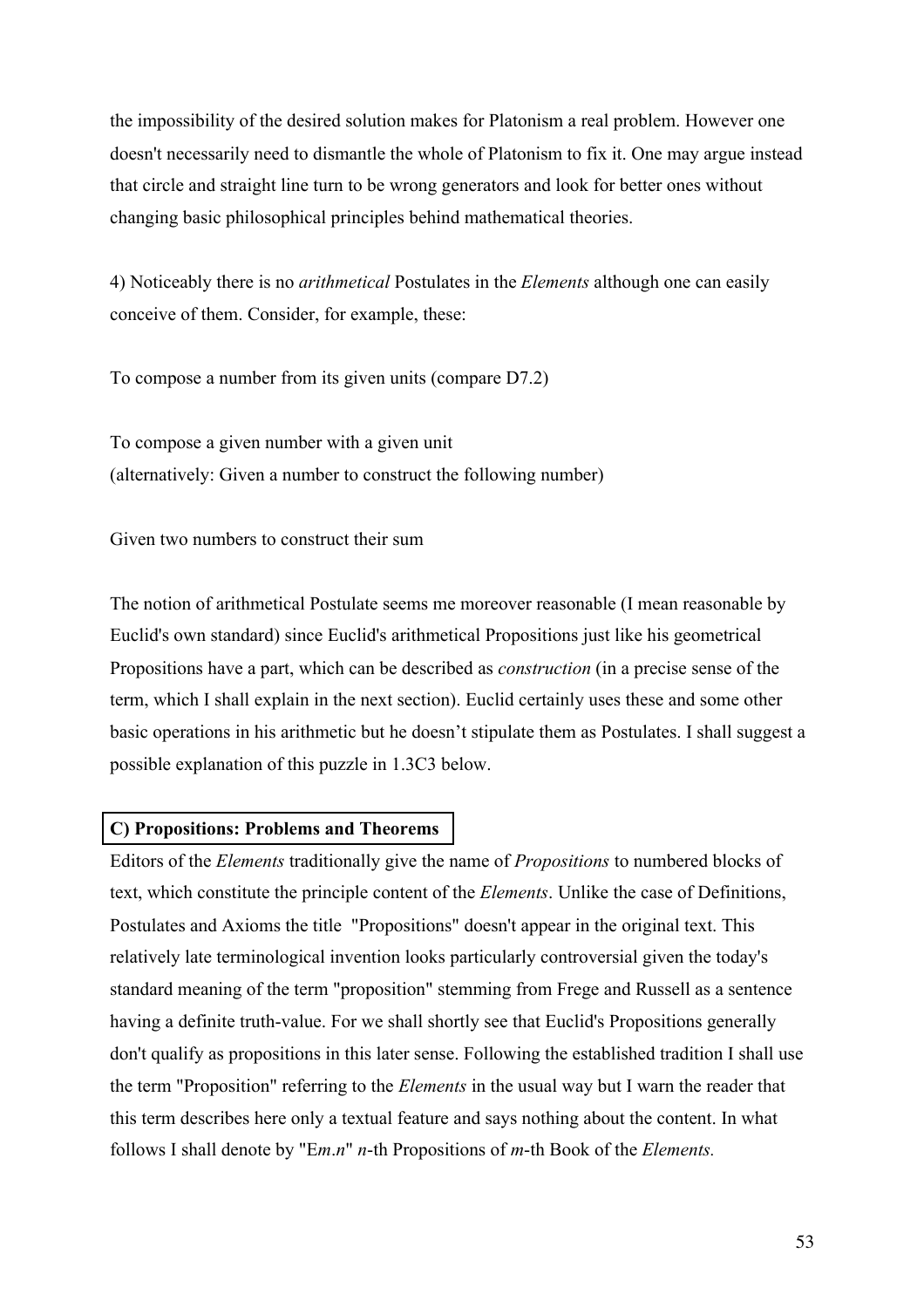A plausible reason why Euclid and Greek mathematics avoid to use any general name in this case could be this: Euclid's Propositions are of two quite different kinds: some of them are Problems while some other are Theorems. Although these latter terms don't appear in the *Elements* either they were widely used already in the Plato's circle. Proclus describes the distinction between Problems and Theorems several times in his *Commentary*. Below is one such passages. It begins with a more general epistemological point, which I include in the quote for clarity:

"Science as a whole has two parts: in one it occupies itself with immediate premises, while in the other it treats systematically the things that can be demonstrated or constructed from these first principles, or in general are consequences of them. Again this second part, in geometry, is devided into the working out of problems and the discovery of theorems. It calls "problems" propositions whose aim is to produce, bring into view, or construct what in a sense doesn't exist, and "theorems" those whose purpose is to see, identify, and demonstrate the existence and non-existence of an attribute. Problems require us to construct a figure, or set it at a place, or apply it to another, or fit it upon or bring it into contact with another, and the like; Theorems endeavour to grasp firmly and bind fast by demonstration the attributes and inherent properties belonging to the objects that are the subject-matter of geometry." (*Commentary* 200.20-201.14, Morrow's translation)

I should warn the reader that Morrow's English translation of Proclus' *Commentary*, which I use here, is strongly modernising: in particular, there is no counterpart in the Proclus' text for the word "proposition" used by the translator; Proclus doesn't say in fact that Problems "require" us to do something. I deliberately use here this modernised translation without trying to correct it to begin with because I think that the proposed modernisation is rather advantageous for the first reading. After doing some necessary hermeneutic work I shall propose a more literal translation, which will provide a closer grasp on Proclus' thinking. The difference between the two kinds of Propositions is made quite explicit in the *Elements*: Problems always end up with the words "[what] it was required to do" ("oper edei poihesai" or in Latin translations "quod erat faciendum") while Theorems always end up with the words "what it was required to show" ("oper edei deixai" or in Latin "quod erat demonstrandum") [\(Note 37\)](#page-109-0). In what follows I shall point to another textual criterion of a similar type. Even if the word "problem" in this context has a meaning, which is more specific than the colloquial one, the distinction between Problems and Theorems in the *Elements* appears to be clear: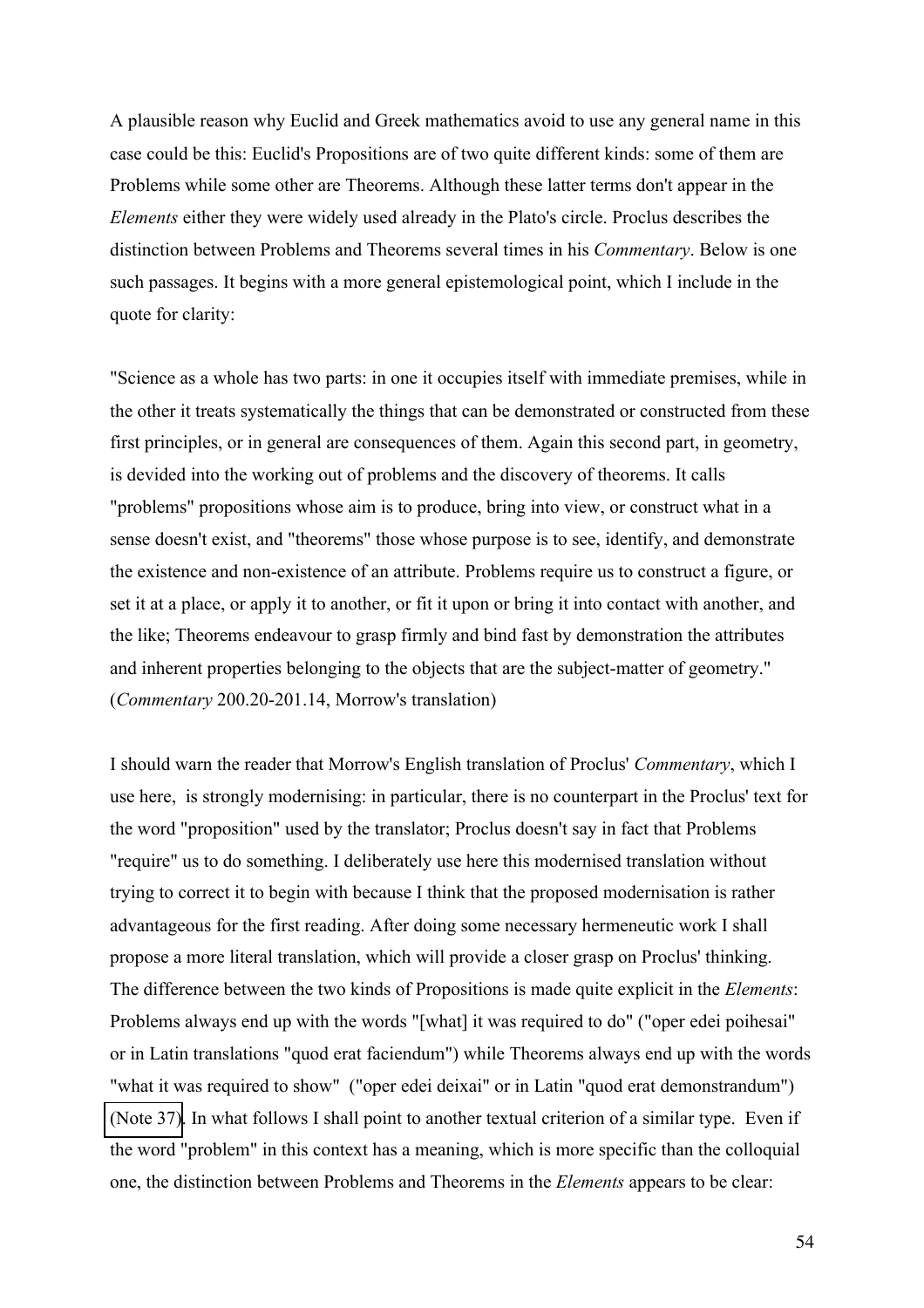Problems realise geometrical constructions with certain desired properties while Theorems establish some non-trivial properties of given geometrical constructions. One can remember this from the school: pupils are asked either to construct something, i.e. to solve a Problem, or to prove something, i.e. prove a Theorem. What remains unclear is how Euclid combines the two kinds of Propositions into a single theory. One might expect that Euclid's Theorems establish facts concerning geometrical constructions, which are realised in the preceding Problems. One could then describe this situation as follows: Problems grant the *existence* of geometrical construction while Theorems treat their further properties (see Backer 1957). However the order of Propositions in the *Elements* doesn't meet this expectation. The first Proposition of the *Elements*, namely Problem E1.1, shows how to construct an equilateral triangle by the ruler and the compass but one doesn't find in the *Elements* any Theorem establishing a property of the equilateral triangle. The first Theorem of the *Elements* E1.4 establishes a property of general triangles, which are not built beforehand (except the special case treated by E1.1). The following Theorem E1.5 treats an isosceles triangle, which is not built beforehand either. The reader can easily check that these immediate examples are anything but exceptional.

Let me now show that Proclus' Platonic analysis allows for a better understanding of the role of Problems and Theorems in Euclid's mathematics. Before I shall discuss differences between the two kinds of Propositions I shall stress their similarities. From the modern viewpoint the fact that there are profound similarities between Problems and Theorems is perhaps more surprising than the fact that there are differences. For a (solution of a) Problem looks like a particular *method* of geometrical construction while a Theorem is a proved mathematical *truth*. So it is not immediately clear how such different things can be taken on equal footing and put into one and the same category of Propositions. However Euclid's Problems and Theorems indeed share a common structure, which represents a fundamental pattern of Euclid's reasoning. Says Proclus:

"Every Problem and every Theorem that is furnished with all its parts should contain the following elements: [i] an *enunciation*, [ii] an *exposition*, [iii] a *specification*, [iv] a *construction*, [v] a *proof*, and [vi] a *conclusion*. Of these *enunciation* states what is given and what is being sought from it, a perfect *enunciation* consists of both these parts. The *exposition* takes separately what is given and prepares it in advance for use in the investigation. The *specification* takes separately the thing that is sought and makes clear precisely what it is. The *construction* adds what is lacking in the given for finding what is sought. The *proof* draws the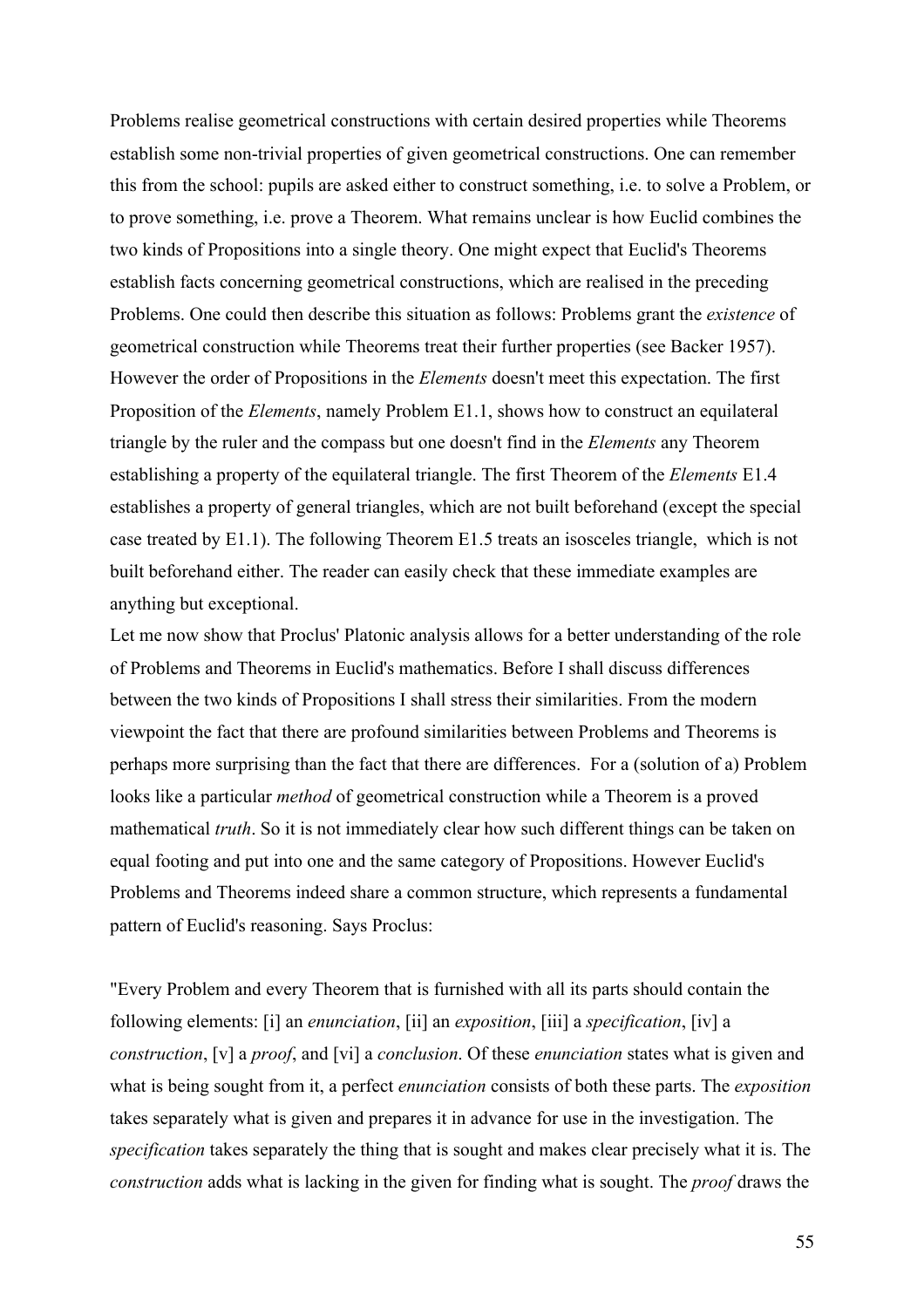proposed inference by reasoning scientifically from the propositions that have been admitted. The *conclusion* reverts to the *enunciation*, confirming what has been proved." (*Commentary*, 203.1-15, Morrow's translation) [\(Note 38\)](#page-109-0)

Before I shall try to clarify what Proclus tells us here let's consider two examples: Problem E1.1 (Proclus' own example) and Theorem E1.5. This is how the six aforementioned parts are identified in these two cases:

# **Proposition E1.1 (Problem)**:

"[*enunciation*] To construct an equilateral triangle on a given finite straight-line.

[*exposition*] Let AB be the given finite straight-line.

# [*specification*]

So it is required to construct an equilateral triangle on the straight-line AB.



Fig.5

# [*construction*]

Let the circle BCD with center A and radius AB have been drawn [Post. 3], and again let the circle ACE with center radius BA have been drawn. And let the straight-lines CA and CB have been joined from the point C, where the circles cut one another to the points A and B (respectively).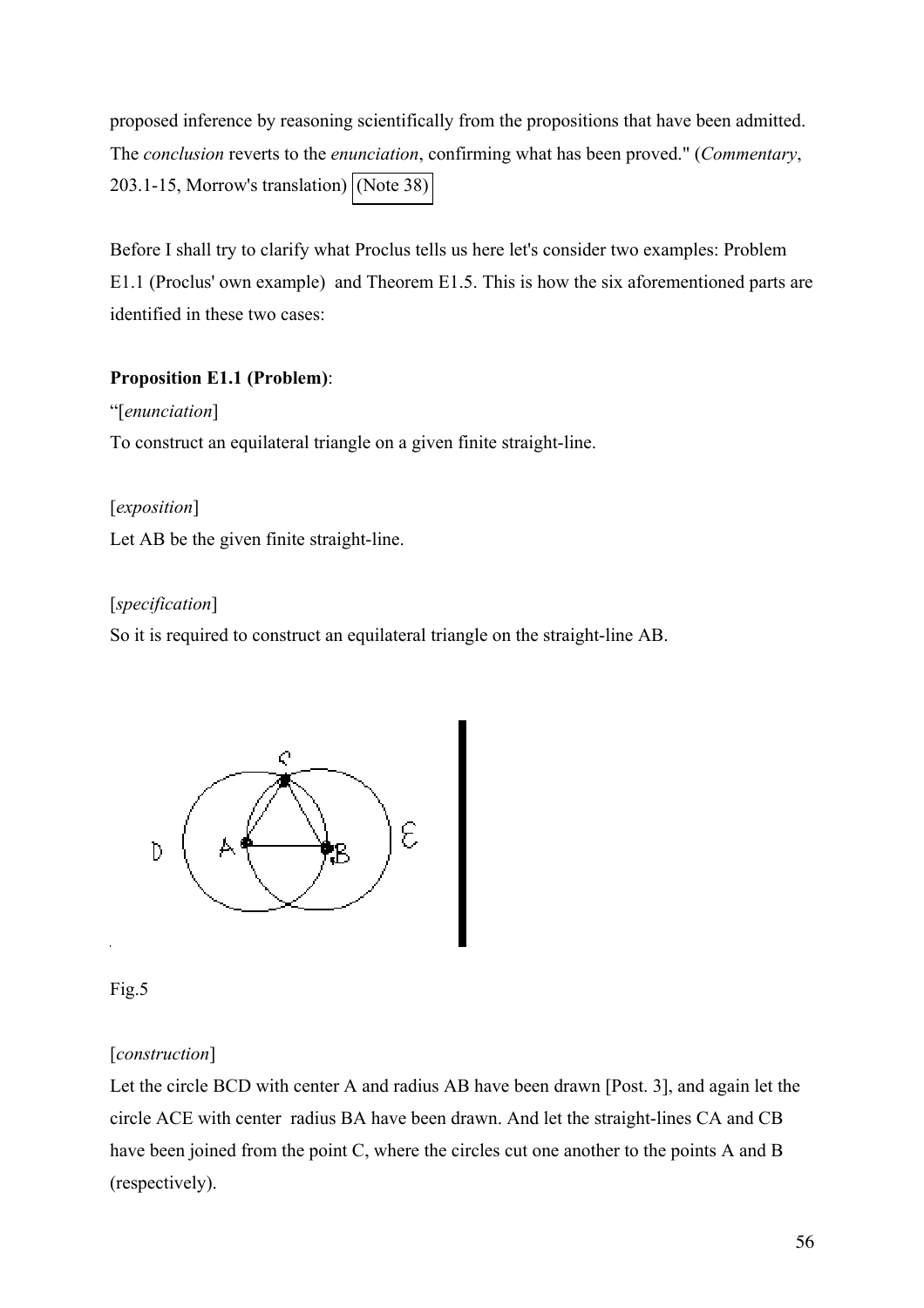# [*proof*]

And since the point A is the center of the circle CDB, AC is equal to AB . Again, since the point B is the center of the circle CAE, BC is equal to BA. But CA was also shown (to be) equal to AB. Thus, CA and CB are each equal to AB. But things equal to the same thing are also equal to one another . Thus, CA is also equal to CB. Thus, the three (straight lines) CA, AB, and BC are equal to one another.

# [*conclusion*]

Thus, the triangle ABC is equilateral, and has been constructed on the given finite straightline AB. (Which is) the very thing it was required to do."

# **Proposition E1.5 (Theorem):**

### "[*enunciation*]

For isosceles triangles, the angles at the base are equal to one another, and if the equal sides are produced then the angles under the base will be equal to one another.

# [*exposition*]

Let ABC be an isosceles triangle having the side AB equal to the side AC, and let the straightlines BD and CE have been produced in a straight-line with AB and AC (respectively).

# [*specification*]

I say that the angle ABC is equal to ACB, and (angle) CBD to BCE.

# [*construction*]

For let the point F have been taken somewhere on BD, and let AG have been cut off from the greater AE equal to the lesser AF . Also, let the straight lines FC and GB have been joined.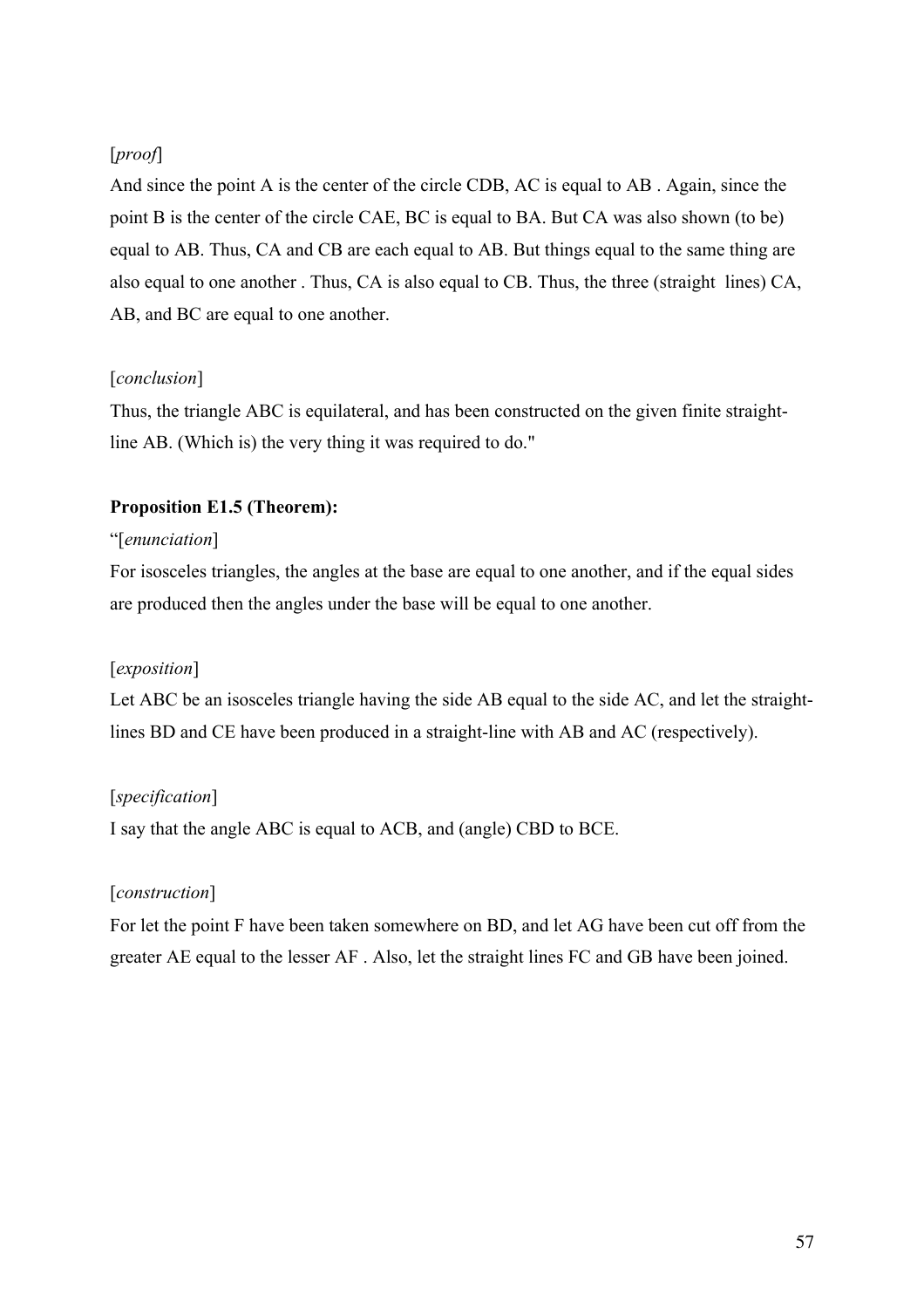



### [*proof*]

In fact, since AF is equal to AG, and AB to AC, the two (straight-lines) FA, AC are equal to the two (straight lines) GA, AB, respectively. They also encompass a common angle FAG. Thus, the base FC is equal to the base GB, and the triangle AFC will be equal to the triangle AGB, and the remaining angles subtended by the equal sides will be equal to the corresponding remaining angles. (That is) ACF to ABG, and AFC to AGB. And since the whole of AF is equal to the whole of AG, within which AB is equal to AC, the remainder BF is thus equal to the remainder CG. But FC was also shown (to be) equal to GB. So the two (straight lines) BF, FC are equal to the two (straight lines) CG, GB, respectively, and the angle BFC (is) equal to the angle CGB, and the base BC is common to them. Thus the triangle BFC will be equal to the triangle CGB, and the remaining angles subtended by the equal sides will be equal to the corresponding remaining angles. Thus, FBC is equal to GCB, and BCF to CBG. Therefore, since the whole angle ABG was shown (to be) equal to the whole angle ACF, within which CBG is equal to BCF, the remainder ABC is thus equal to the remainder ACB . And they are at the base of triangle ABC. And FBC was also shown (to be) equal to GCB. And they are under the base.

### [*conclusion*]

Thus, for isosceles triangles, the angles at the base are equal to one another, and if the equal sides are produced then the angles under the base will be equal to one another. (Which is) the very thing it was required to show."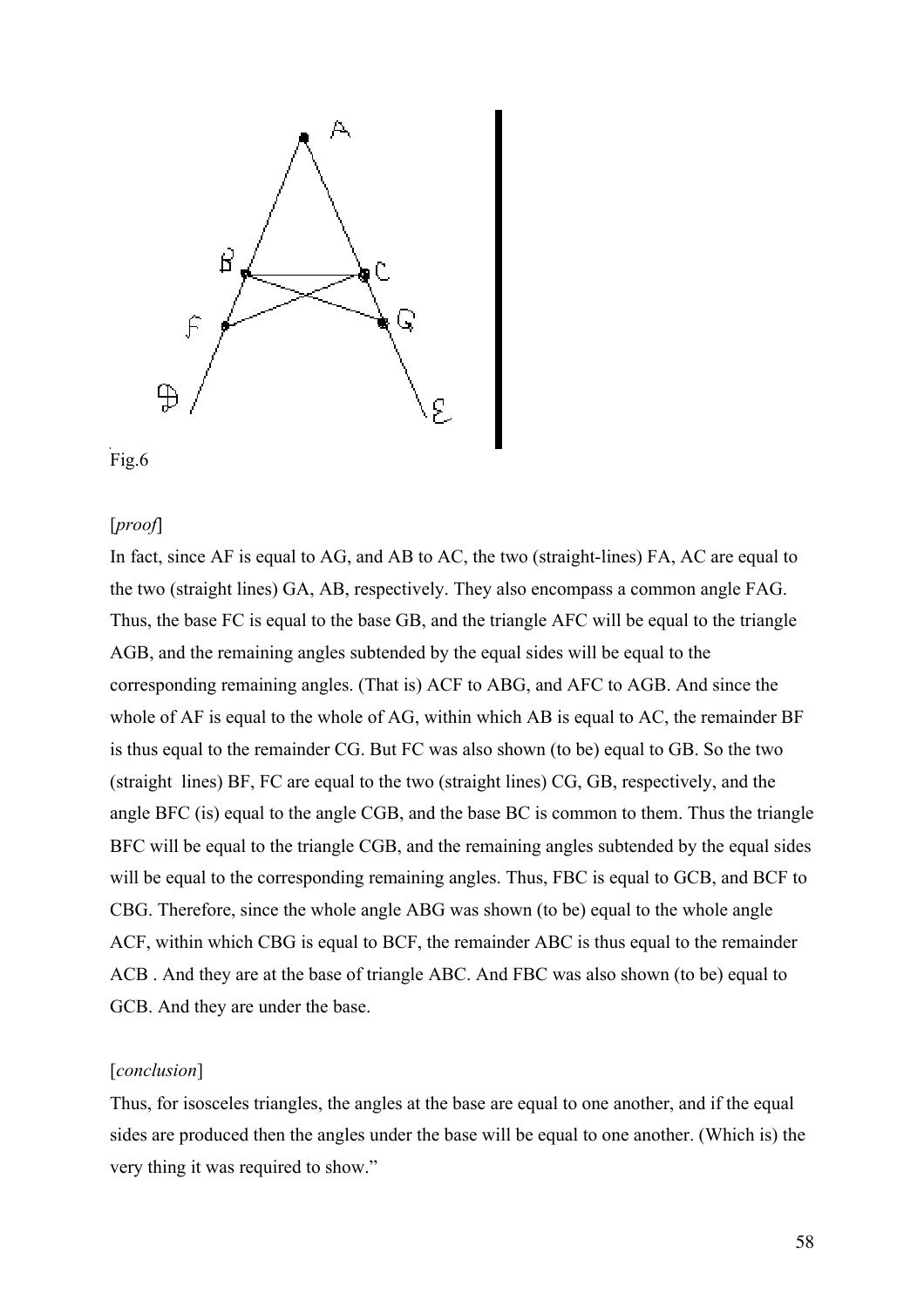As we see this Proclus' analysis of a Proposition (a Problem and a Theorem) into six parts applies to Euclid's text immediately without paraphrasing. The above partitioning of E1.1 is made by Proclus himself (*Commentary*, 208.1-210.16). The partitioning of E1.5 is mine but there is hardly any possible controversy about it. The reader can check it independently that this six-part structure is present and easily identifiable in most of Euclid's Propositions including arithmetical Propositions [\(Note 39\).](#page-109-0)

I shall now generalise upon the two above examples considering them more precisely one after the other.

#### **[C1\) Problem](#page-1-0)**

*Enunciation* of a given geometrical problem is usually read today as a requirement to make a construction with certain desired properties. But the original text makes this interpretation unconvincing since in Greek the infinitive form of a verb (*to construct* and the like) normally doesn't imply any deontic modality [\(Note 40\).](#page-110-0) More significant is the fact that *enunciations* of Problems have the same grammatical form as Postulates P1-P3 . This fact shows that the usual reading of Postualtes as stipulated truths (see 1.3C below) and the usual reading of *enunciations* of Problems as requirements are hardly compatible with each other: the original text strongly suggests that these locutions should be interpreted uniformly. The principle difference between a Postulate and a Problem is just this: a Postulate (at least one of the first three Postulates) grants some basic construction while a Problem treats some more complicated construction. That is why a Problem doesn't reduce to its *enunciation* just like a Theorem doesn't reduce to its *enunciation*. Euclid explains us in E1.1 how to construct an equilateral triangle but doesn't explain in P1 how to produce a straight line: the latter construction unlike the former is taken for granted. However this important difference doesn't concern the meaning of a given *enunciation* itself. The *enunciation* of E1.5 "For isosceles triangles, the angles at the base are equal to one another" comes with an epistemic requirement according to which it should be proved but not simply taken for granted. But this *enunciation* is not itself a requirement of any sort. I claim that *enunciations* of Euclid's Problems should be understood similarly. "To construct an equilateral triangle on a given finite straight-line" is not by itself a requirement but a description of an operation. This description is sufficient for understanding of *what* this operation does but not sufficient for understanding *how* it does it. Similarly the *enunciation* of E1.5 is sufficient for understanding *what* is claimed here to be the case but not sufficient for understanding *why* this claim is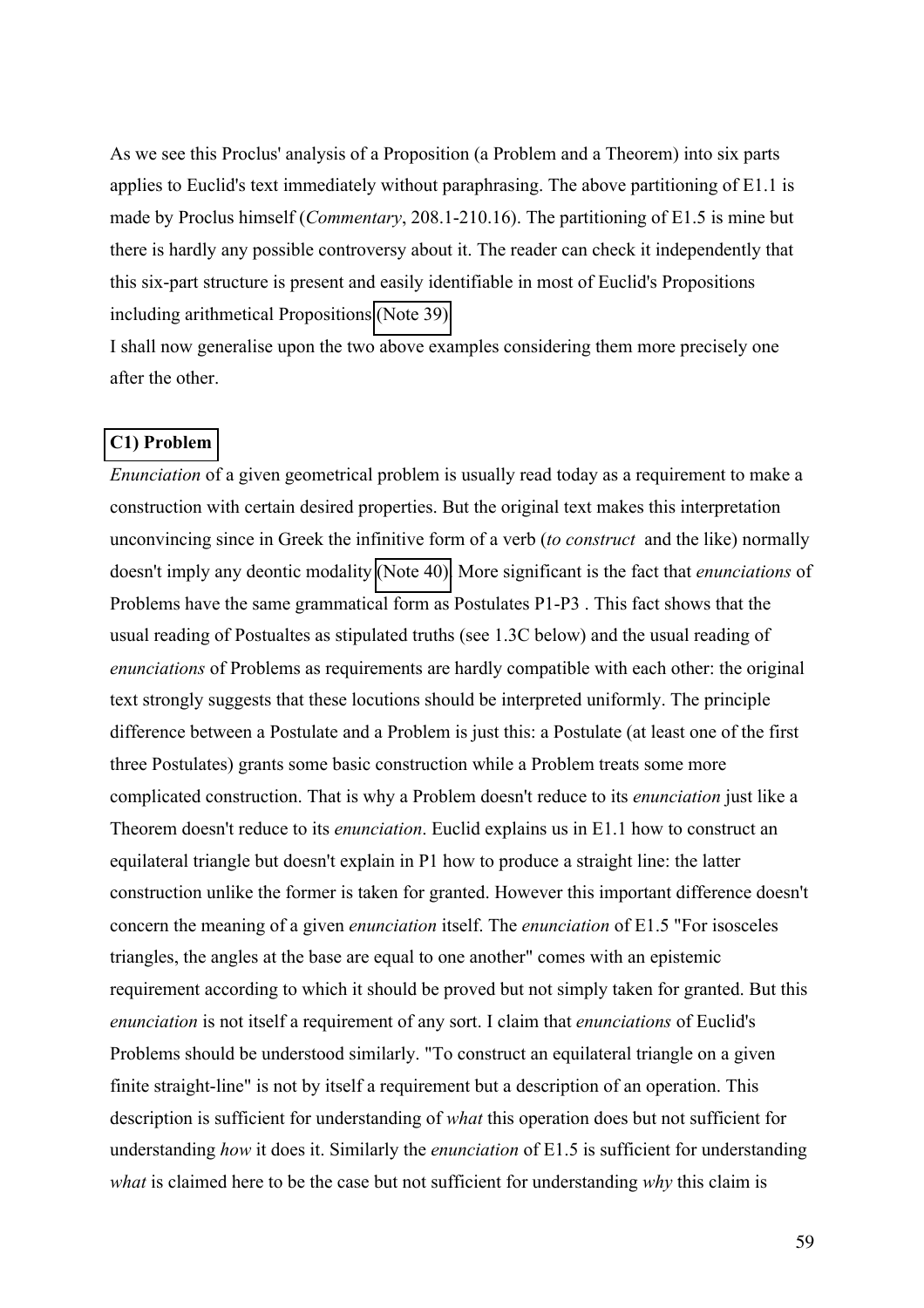justified. *How* and *why* are indeed required but these epistemic requirements shouldn't be confused with *what* the two *enunciations* tell us. People hardly ever make this confusion in the case of a Theorem but in the case of a Problem the confusion is common. By correcting it we gain the desired uniform reading of Problems and Postulates. *Enunciations* of Problems just like Postulates (at least P1-P3) describe constructive operations. The only difference between them is that the latter are fundamentals while the former are not. A brief look at the Proclus' quote concerning the distinction between Problems and Theorems in its original form fully confirms this interpretation: unlike the translator (Morrow) the author (Proclus) doesn't describe Problems and Theorems in terms of aims and purposes. Here is my modified version of this translation:

"Science as a whole has two parts: in one it occupies itself with immediate enunciations, while in the other it treats systematically the things that can be demonstrated or constructed from these first principles, or in general are consequences of them. In the geometrical reasoning this second part is again divided into solving problems and finding theorems. The name "problem" is appropriate where what in a sense doesn't exist is produced, set, brought into view and arranged, while the name "theorem" is appropriate where something that is attributed or not attributed is seen, known and proved. The former [have to do with] generation, setting, application, ascription, inscription, insertion, touching and the like; the latter [have to do with] properties and essential attributes of geometrical objects, which are grasped and firmly bound by demonstration." (*Commentary*, 200.20-201.14, Morrow's translation, corrected) [\(Note 41\)](#page-110-0)

Notice that in the first sentence of this passage Proclus uses the same word "protasis" (*enunciation*) [\(Note 42\),](#page-110-0) which he uses for the first element of a Problem or a Theorem. By *immediate enunciations* he clearly mean here both Axioms and Theorems - notice that in the second half of the sentence he mentions both proofs and constructions. This justifies the reading of Postulates as self-standing *enunciations* of the same type as the *enunciations* of Problems. For a better understanding of the above quote it is helpful to remind some Platonic generalities. When Proclus says that geometrical constructions "in a sense don't exist" this should hardly be understood in the sense that these things are first wholly absent and then brought into the existence by a constructive procedure. One should rather think about Platonic basic ontological distinction between Being and Becoming (Generation). Because of its "intermediate" ontological status any geometrical object has both these aspects: it can be considered both as generated and as eternally existent. I shall call these two aspects *generic*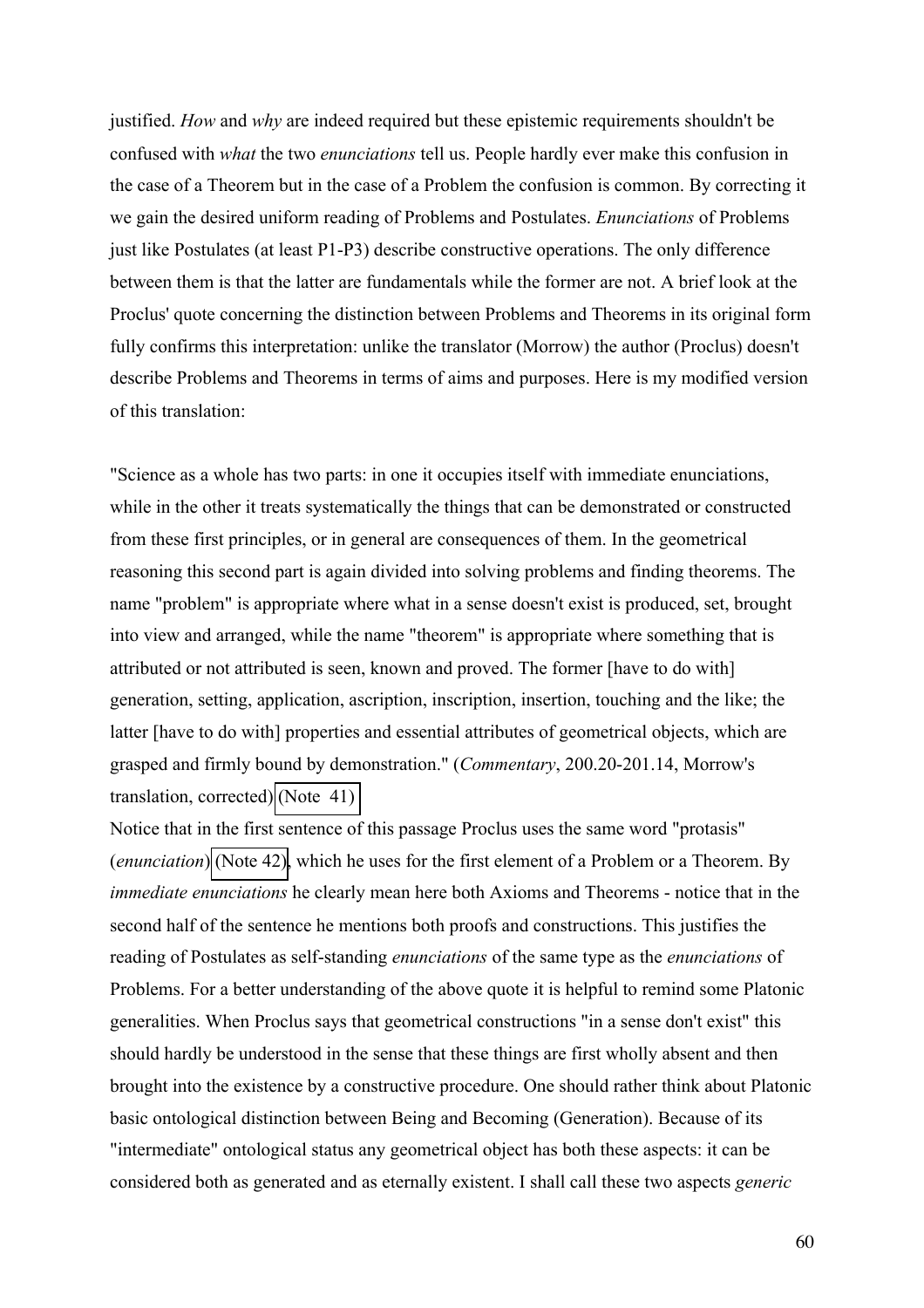and *ontic* correspondingly. To put it roughly, Problems provide the former and Theorems the latter view onto the same geometrical subject-matter. When one considers a geometrical object as generated then this object "in a sense doesn't exist". But in a different sense this object always exists.

The *enunciation* of a given Theorem is a proposition in the usual logical sense and we distinguish it from one's belief that this proposition is true. Propositions and propositional beliefs are different things. Platonic ontology allows for a similar distinction in the case of a Problem. Here one can distinguish between a constructive operation objectively conceived and a particular individual action realising this operation. The *enunciation* of a given Problem describes an operation in the latter rather than in the former sense. However the modern notion of operation, which I have used earlier, once again doesn't exactly fit the Platonic way of thinking. For this modern notion is related to notions of general *method* or *rule*, while the Platonic ontology suggests to conceive of it rather as an *event* or *process* related to the generic aspect of a given construction. This ontology allows one to conceive of such constructive events objectively in the same sense in which, more generally, it allows one to conceive of mathematical objects objectively. For the Platonic doctrine of the intermediate ontological status of mathematical objects implies precisely this: mathematical objects are not just eternal things but also events and processes; more precisely they are neither of these but somehow combine features of both. Importantly this doctrine doesn't suggest a reduction of the generic aspect of mathematics to its subjective aspect, i.e. to the issue of how *we*, people, calculate and make geometrical constructions. Unlike the modern notions of method and rule Plato's Becoming (in general) and Mathematical Becoming (in particular) are ontological but not epistemological notions. It is a common knowledge that Platonism grants to mathematical objects an "independent existence". It is often forgotten that it equally grants to them an "independent becoming".

In order to understand the role of the *exposition* and the *specification* of a given problem observe first of all that any construction described in *Elements* usually assumes some of its elements as previously given. This is equally true for primitive constructions described in Postulates and for further constructions described in Problems. For example, P1 describes the construction of straight line by its given endpoints and E1.1 describes the construction of equilateral triangle by its given side. This notion of the given is tricky. Apparently it is not informative. For example, saying that a straight line is given doesn't provide any new information about it: it can be any straight line whatsoever. But in fact this is already a crucial piece of information! To see this consider a modified version of E1.1, which proposes one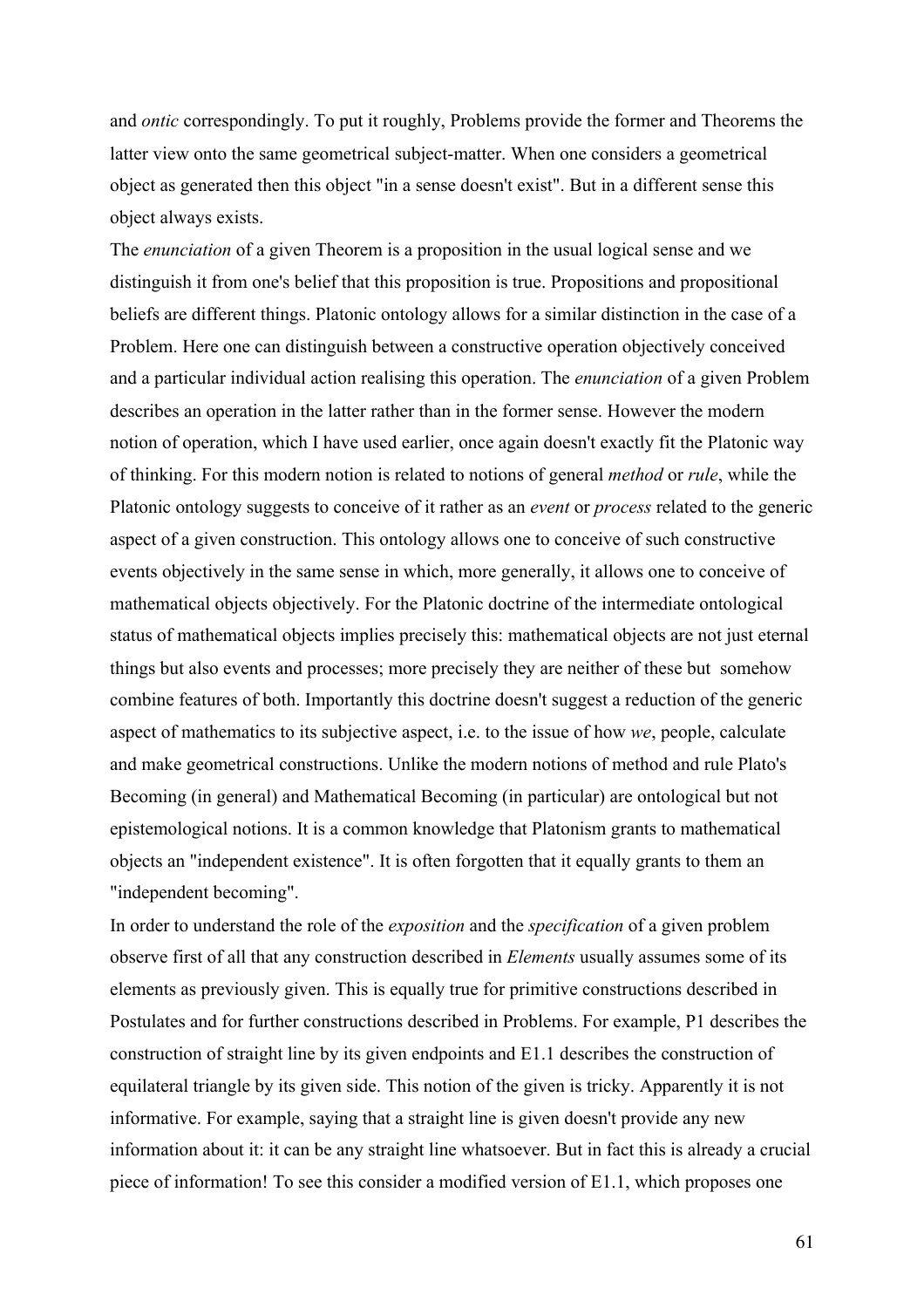#### E'1.1: to construct an equilateral triangle

without mentioning any data as previously given. This modification looks innocent but actually it is not. To solve the modified problem one starts with a choice of a straight line and then proceeds just like in E1.1. But now the whole construction depends on the choice made at the first step. It is easy to see that in this particular example the choice doesn't matter but this is not a general rule. For another example consider E1.2, which proposes one

E1.2: "To place a straight line equal to a given straight line at a given point"

[\(Note 43\)](#page-110-0) and drop the requirement concerning the given point:

E'1.2: To produce a straight line equal to a given straight line

Now the problem becomes trivial: given a straight line *AB* one can straightforwardly construct another straight line *AC* equal to *AB* using P3 and D1.15. or even offer as a solution the straight line *A'B'* congruent to *AB*. If we further drop the requirement concerning the given straight line:

E''1.2: to produce a straight line

the Problem in its usual sense disappears [\(Note 44\)](#page-110-0). We can see that saying that an object is *given* is tantamount to saying that it is chosen *arbitrarily* and not by some special purpose. And this condition is essential because it makes the solution of a given Problem into a *general method* valid for every possible choice of the initial data. E1.1 and E'1.1 equally allow one to construct an equilateral triangle. But E1.1 is general in a sense in which E'1.1 is not. For there is a sense in which E1.1 produces *all* equilateral triangles - each particular triangle corresponding to each particular choice of the given straight line - while E'1.1 produces only one particular triangle determined by the choice made at the first step. Keeping this notion of given in mind let's now consider the *exposition* and the *specification* of E1.1. The *exposition* of the Problem provides the given data (viz. a straight line) with a proper name (viz. *AB*). *Specification* restates the *enunciation* referring to what is given by its name (or names). Since details of the given data are already explicitly mentioned in the *exposition* they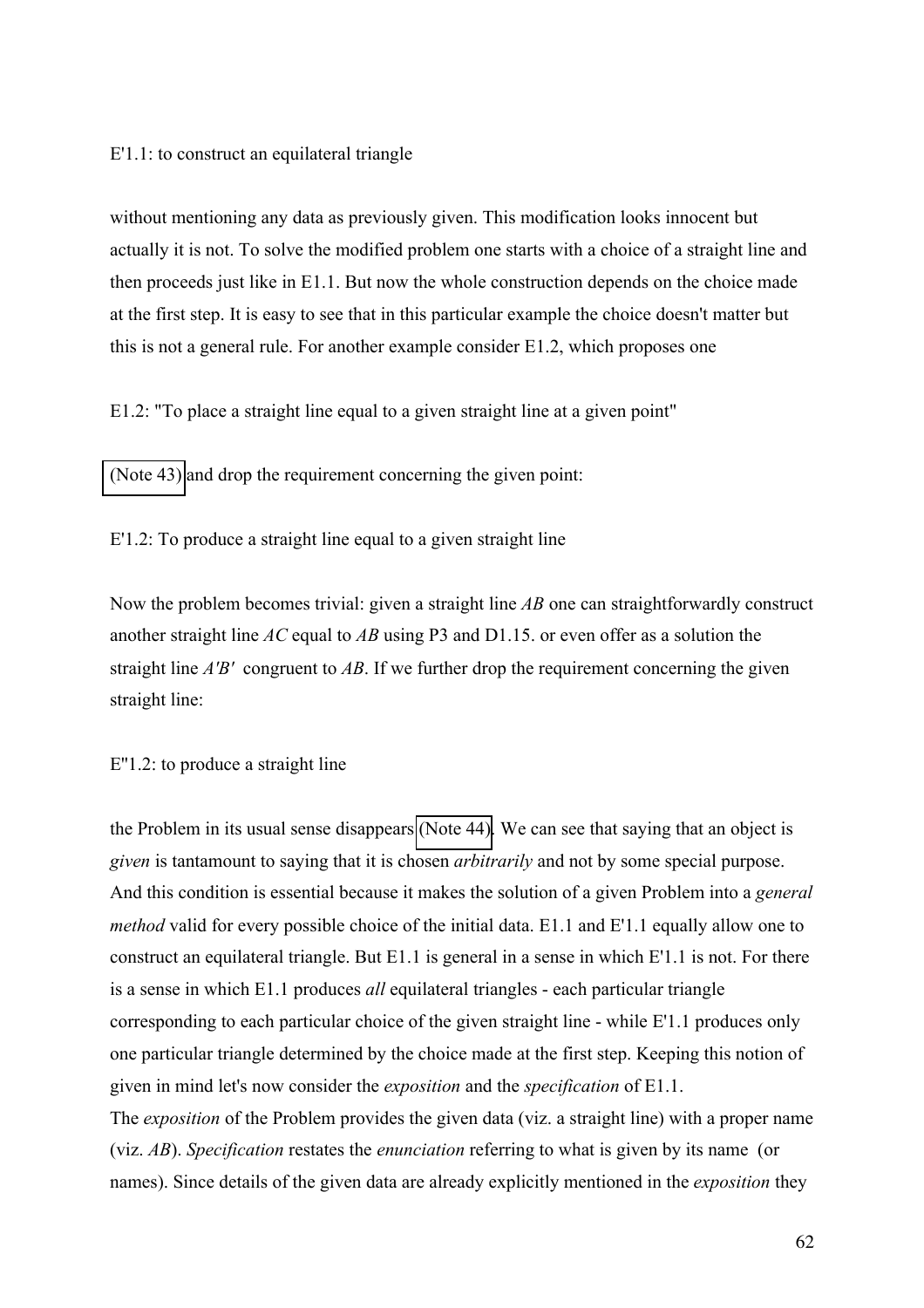can be omitted in the *specification* (like in E1.9, for example). Thus the *exposition* and the *specification* taken together make more explicit the distinction between what is given and what is sought. This analysis of the *enunciation* into the two components is obviously important. However it could be equally done without naming. Consider this modification of the *exposition* and the *specification* of E1.1:

A finite straight line is given. It is required to construct an equilateral triangle on it.

 It is rather evident that after this modification the *exposition* and *specification* cannot play the same role but it is not immediately clear why. What is the epistemological impact (if any) of giving the name "*AB* " to the straight line mentioned in the *enunciation* of E1.1? Notice that this naming doesn't restrict the generality : the given line can be still any straight line whatsoever. So *the given straight line* and *the given straight line AB* is exactly the same thing in E1.1.

One reason why Euclid nevertheless introduces the name "*AB* " in the *exposition* of E1.1 is that this is advantageous from a notational viewpoint. Let's see what precisely this advantage consists of.

An obvious remark is that the name "*AB* " is shorter than the expression "the given straight line", so using the former instead of the latter is economical [\(Note 45\)](#page-110-0). However as we shall now see this is not the only advantage of Euclid's mathematical notation. This system of notation based on the principle of identification of geometrical objects by their distinguished points is in fact very smart and perfectly adapted to Euclid's geometrical reasoning. Giving the name "*AB* " to a straight line Euclid also provides names to its endpoints, which can be now referred to as *A* and *B* without a special notice (provided the reader knows how this system of notation works). So when Euclid mentions point *A* in the *construction* of E1.1 he doesn't need to explain that *A* is one of the two endpoints of the straight line described as *given* in the *enunciation*. To show that the gained economy is indeed significant I shall reformulate the beginning of the *construction* of E1.1 in English without using any special notation:

Draw a circle with the centre at one of the two endpoints of the given finite straight line and the radius equal to this given straight line. Draw another circle with the centre at the other endpoint of the given finite straight line and the radius again equal to this given straight line. Then produce a straight line from one of the two endpoints of the given straight line to the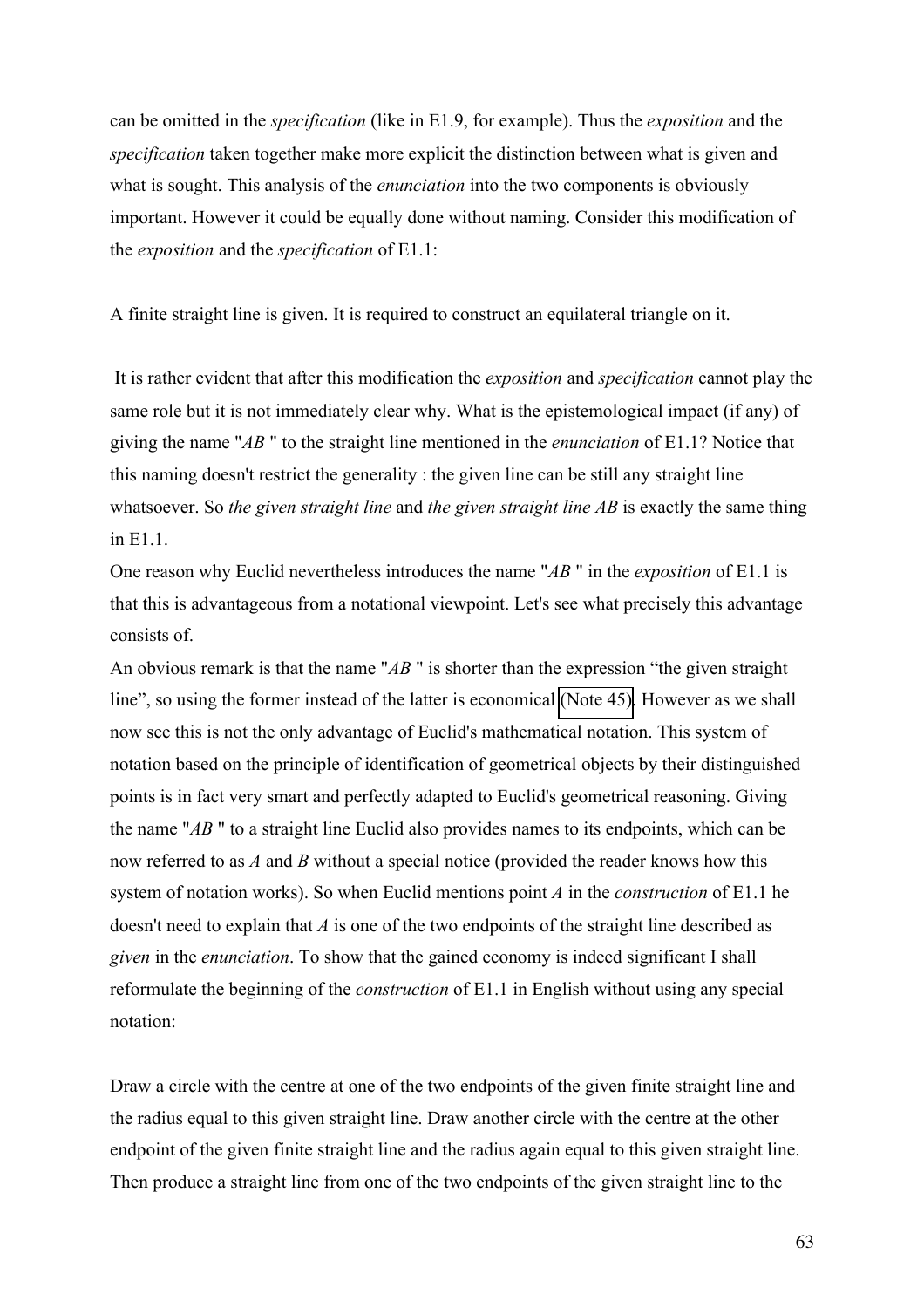point where the two drawn circles cut each other. Produce also a straight line from the other endpoint of the given straight line to the point where the two drawn circles cut each other.

In spite of the fact that the geometrical construction described here is very simple it is difficult to grasp it through the above description. In case of more complicated constructions (and associated proofs) the purely verbal description becomes impossible or at least practically useless. One may wonder why Euclid doesn't explain the reader the basic syntax of his notation, in particular the fact that the name "*AB* " of a straight line is composed of the names "*A* " and "*B* " of the two endpoints of this line. An obvious reason for it is the following: Euclid's notation is not a system of shortcuts to verbal descriptions but an interface between the verbal discourse and diagrams. Letters involved into Euclid's mathematical notation appear both in the written text side-by-side with words of the natural language and on diagrams side-by-side with drawn figures. Thus Euclid's notation serves not only for the economy of thought and/or the economy of writing but also for linking the verbal reasoning with the diagrammatic reasoning. To see more precisely how it works consider the following two scriptures:

### $(i)$  *A B*

#### (ii) straight line *AB*

(i) is a diagram supplied with a letter notation and (ii) is a linguistic expression supplied with a letter notation. In (i) the letters *A*, *B* play the role of hieroglyphics: what matters in this case is only the ability of their users to identify and distinguish their shapes correctly. In (ii) the same symbols are used as letters of a phonetic alphabet along with all the other letters used for writing down sentences of the natural language. This allows for spelling out (ii) without difficulties. So the linguistic expression (ii) can be described as *voicing* of the diagram (i). Clearly the voicing of mathematical diagrams doesn't reduce to a simple exchange of one material means of representation for another; it is a cognitive procedure laying at the core of Euclid's geometrical thinking.

Now I would like to stress another aspect of *exposition*, which is related to the issue of notation but doesn't reduce to it. Observe that in the *enunciation* of E1.1 the expression "straight line" stands with the indefinite article *a* while in the following *exposition* the same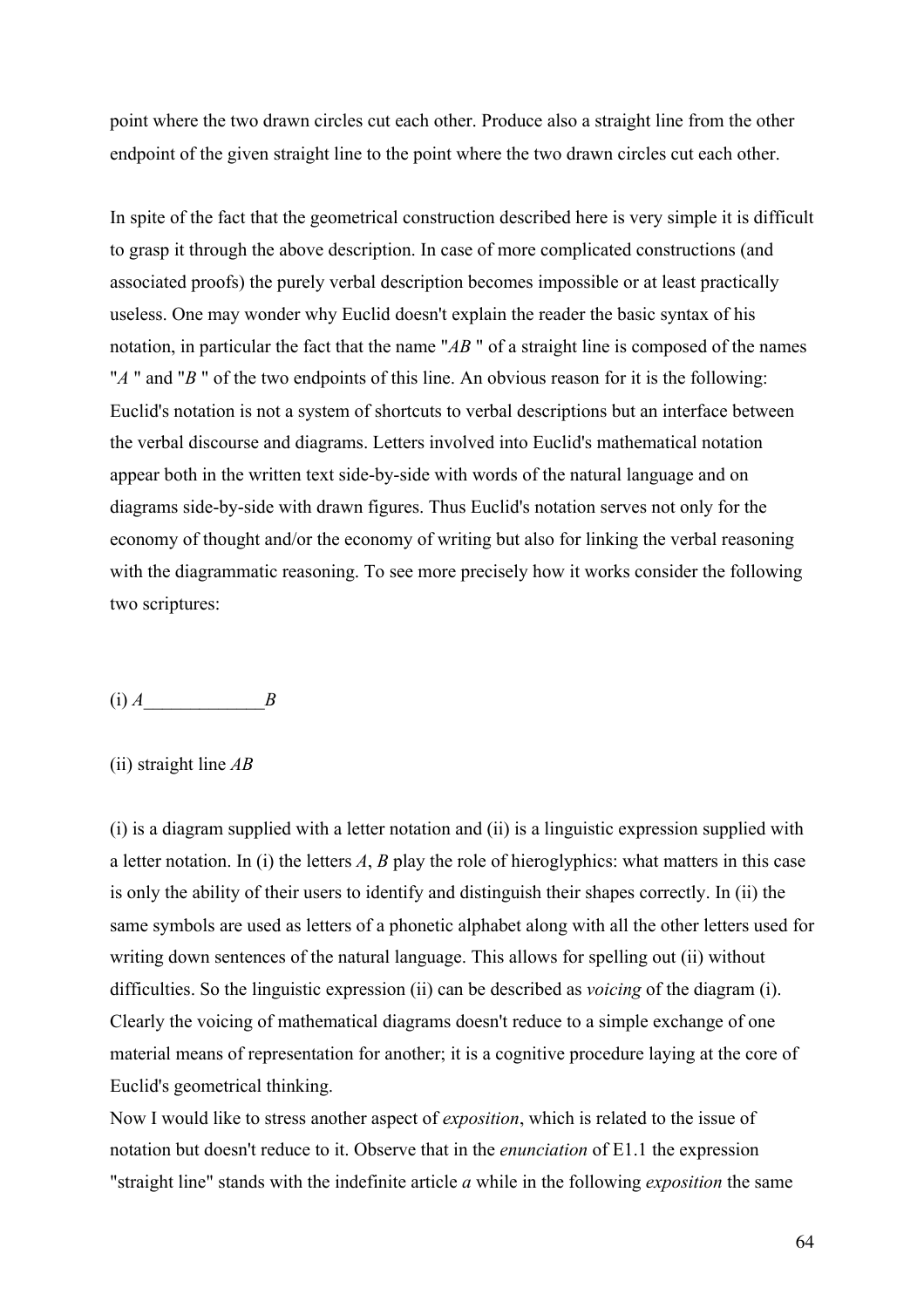expression stands with the definite article *the*. This is a mere artefact of translation since Greek has no indefinite article. Nevertheless the translator quite correctly expresses here by means of modern English an important difference between the meaning of the expression "straight line" in the *enunciation* and in the *exposition*: the *enunciation* tells us about *some* given straight line while the *exposition* points to a particular straight line *AB*. The expression "straight line" in the *enunciation* of E1.1 refers to a general concept rather than a concrete mathematical object. The *exposition*, on the contrary, refers to a particular object, which is a concrete instance of the general concept described in the *enunciation*. At the stage of *exposition* one can forget for a while (namely, until the *conclusion*) about the general aspect of *enunciation* and work with a particular object. I shall call such switching from general concepts to particular instances of these concepts *instantiation*. The instantiation doesn't lead to any loss of generality because instances of general concepts are supposed to be arbitrarily chosen. As I have already stressed, the *straight line AB* referred to in the *exposition*, *specification*, *construction* and *proof* of E1.1, on the one hand, and *a given straight line* mentioned in the *enunciation* of E1.1, on the other hand, is one and the same thing. This is what the *exposition* of E1.1 explicitly tells us. Or more precisely this is what the *exposition* stipulates. And this stipulation doesn't reduce to introduction of a notational convention but involves instantiation of a given concept (the concept of straight line in our example). Let me now show that this instantiation concerns not only mathematical objects but also mathematical *subjects*. This latter issue is no longer about *what* is involved into a given mathematical reasoning but about *who* reasons mathematically in a given case. Observe that the name "*AB* ", which Euclid uses in E1.1, is conventional in a sense in which the general name "straight line" is not. One may repeat E1.1 using letters *L*, *M*, *N* instead of letters *A*, *B*, *C* used by Euclid without changing anything essential. One cannot do the same with the term "straight line" or any other general name. As we shall see in the Episode 3 Hilbert in his *Foundations* made general names of mathematical concepts exchangeable in the same way but this modern approach is, of course, very different from Euclid's. In the traditional Euclid's geometry an individual mathematician is allowed to choose letters for denoting points but not allowed to choose general terms in anything like the same way. One cannot, for example, to call straight lines "points" and to call points "straight lines". For these general terms belong to a mathematical community but not to an individual mathematician. This different use of proper names (letter notation) and general names reveals something deeper: while the *enunciation* is attributed to a collective thinking subject (or, if one prefers, to a universal mathematical mind) the *exposition* and all the following parts of a given Problem until the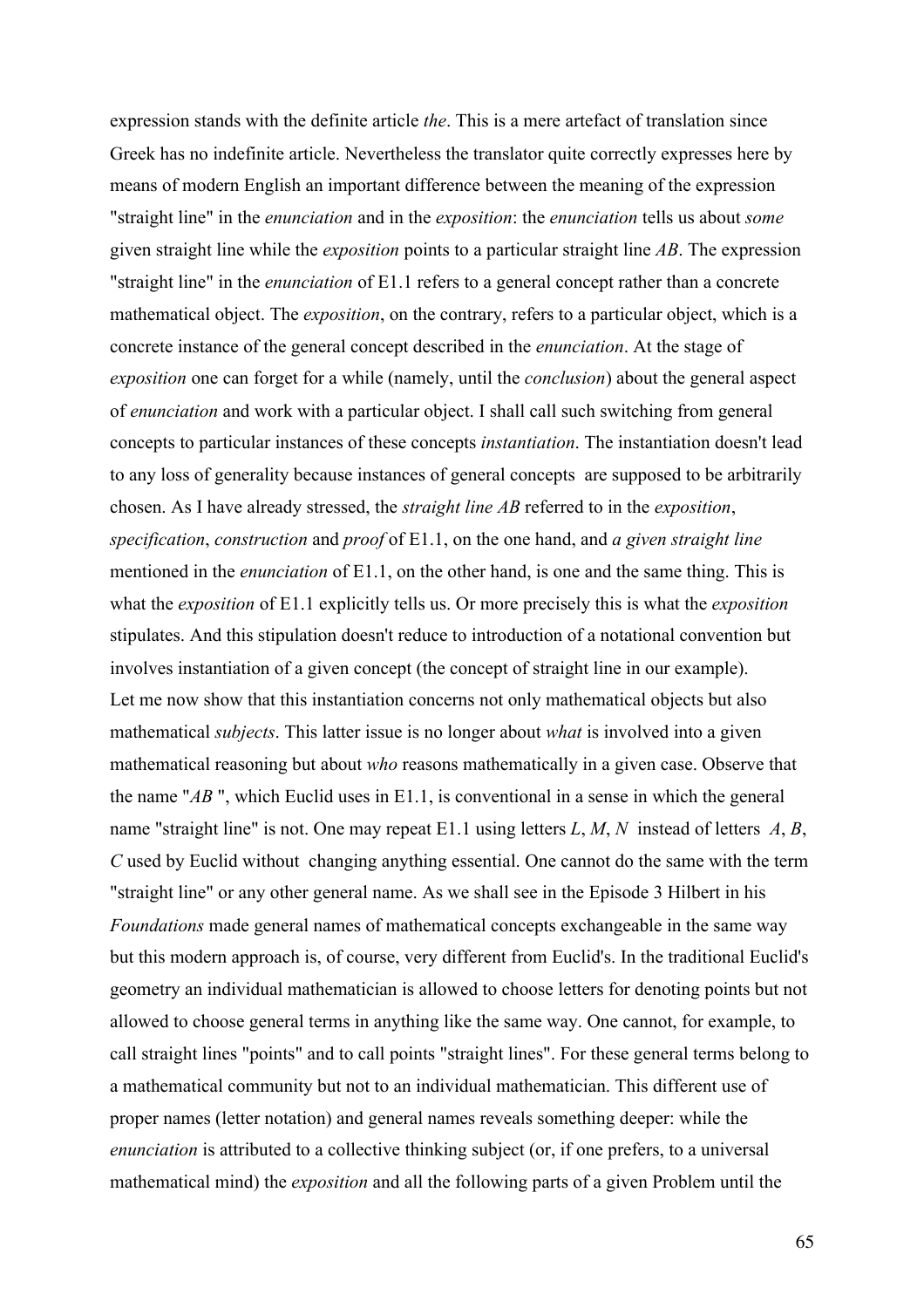*conclusion* have a direct appeal to an individual thinker. This can be also seen through a more precise analysis of Euclid's wording. In the *exposition* of E1.1 he uses the imperative form of the verb "einai" (to be), which makes it clear that the name "*AB* " is given here to a straight line by an individual act of naming. Formally speaking this is a *performative* but not a descriptive sentence: it realises this act here and now (i.e. in any particular reading) rather than describes some objective state of affairs. This is Euclid who speaks to the reader here, not the universal mathematical mind. (We shall shortly see that in the case of a Theorem this feature is expressed even more explicitly.) In the *specification* (but not in the *enunciation*!) there first appears the word "dei" translated into English by the expression "is required", which in the given context only makes sense as an appeal to an individual. While the *enunciation* merely describes an operation the *specification* urges the reader to work it out. An individual act of reasoning instantiates here an universal (or collective) reasoning in a sense similar to which an individual object like straight line *AB* instantiates a general mathematical concept .

The switch from general concepts to their instances achieved through the *exposition* and the *specification* can be also described as *imagining*. When in the *enunciation* of E1.1 one reads about a straight line it is appropriate to consult definition D1.4, which defines this very notion. The following *exposition* pushes the reader into a new direction, namely to imagining the straight line mentioned in the *enunciation*. At this stage one normally starts to draw a diagram. The following *specification* restates the *enunciation* in terms of the straight line imagined by the reader. This is a prerequisite for the next step.

*Construction* is the main part of a Problem. It realises the operation described in the *enunciation* through combination and reiteration of primitive constructions described in P1-P3 and of further constructions realised in preceding Problems (if any). This is what one usually means by construction by ruler and compass. Arguably Euclid doesn't make explicit some important details here. In particular, many modern commentators point to the fact that in E1.1 Euclid refers to the point *C* of intersection of the two circles without having any appropriate principle allowing him to identify such a point. I would like however to stress a different issue, namely that a pure *construction* by itself doesn't constitute a Problem or a solution of a Problem. First of all a Problem should be stated in general terms. This is what the *enunciation* serves for. Second, one's imagination should be switched on. This is done through the *exposition* and the *specification* as I have already explained. Finally and crucially, one should *prove* that the proposed *construction* indeed produces what is required in the *specification* . This is why a *proof* is an indispensable element of any Problem. This shows that the generic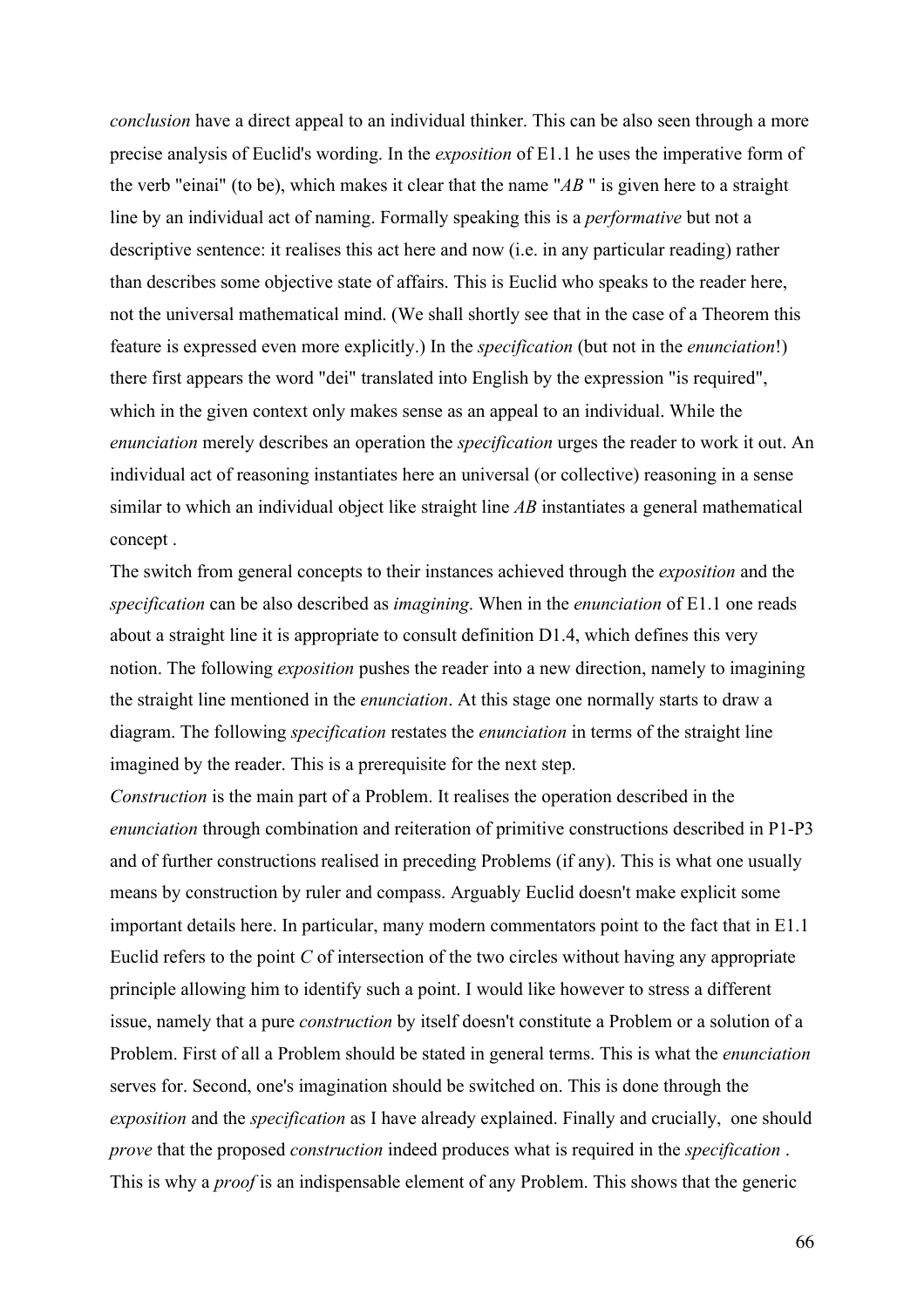aspect of geometry cannot be autonomous. A pure combination and reiteration of primitive constructions granted by P1-P3 leads to nowhere. This generic process needs to be tightly controlled by ontic means, i.e. by *proofs* based on Axioms. I leave a more detailed analysis of the *construction* of E1.1 to the reader and postpone further generalities concerning *construction* until the next paragraph.

The *proof* of E1.1 relies on D1.15 and A1: D1.15 implies that *AB*=*AC* and *AB*=*BC*; then A1 implies that *AC*=*BC* . Hence the *conclusion*: triangle *ABC* is equilateral. *Enunciation* and *conclusion* in the case of a Problem look differently: while *enunciation* refers to an operation ("to construct") *conclusion* refers to its result ("triangle ... has been constructed"). Moreover the resulting triangle is referred in E1.1 by its proper name "*ABC*". The straight line given in the *enunciation* is also referred in the *conclusion* by its proper name "*AB* ". However in this case Euclid also repeats its complete description as the "given finite straight line". This allows for a return to the general point of view expressed in the *enunciation* : the *conclusion* achieves exactly what the above *enunciation* merely describes. [\(Note 46\)](#page-111-0)

### **[C2\) Theorem](#page-1-0)**

*Enunciation* of a given Theorem is a proposition in the familiar Fregean sense: it is a truth about a specific mathematical subject-matter. *Enunciations* of Theorems always refer to general concepts like that of isosceles triangle but not to particular mathematical objects like triangle *ABC*. In the case of a Theorem this contrast between general concepts and their instances is even more obvious than in the case of a Problem discussed above. The general character of the *enunciation* of Theorem E1.5 can be described by saying that this Theorem holds for *all* isosceles triangles or equivalently - that it holds for *any* isosceles triangle. However this modern interpretation, in my view, is not quite appropriate or at least it doesn't precisely fit the Platonic viewpoint to which I stick here. For it assumes that all the individual isosceles triangles are in some sense previously given and form a domain on which one can quantify. This view might square well with what is often called Mathematical Platonism today but it doesn't square with Platonism in the historical sense of the term. On Plato's account the existence should be attributed to the concept itself rather than to its instances. From this point of view the instances belong to the generic but not to the ontic aspect of mathematics; they *become* rather than exist, and they don't *become* all at once. I shall come back to this point shortly.

The *exposition* and the *specification* work in the case of a Theorem in a way very similar to which they work in the case of a Problem. The *exposition* of E1.5 amounts to picking up a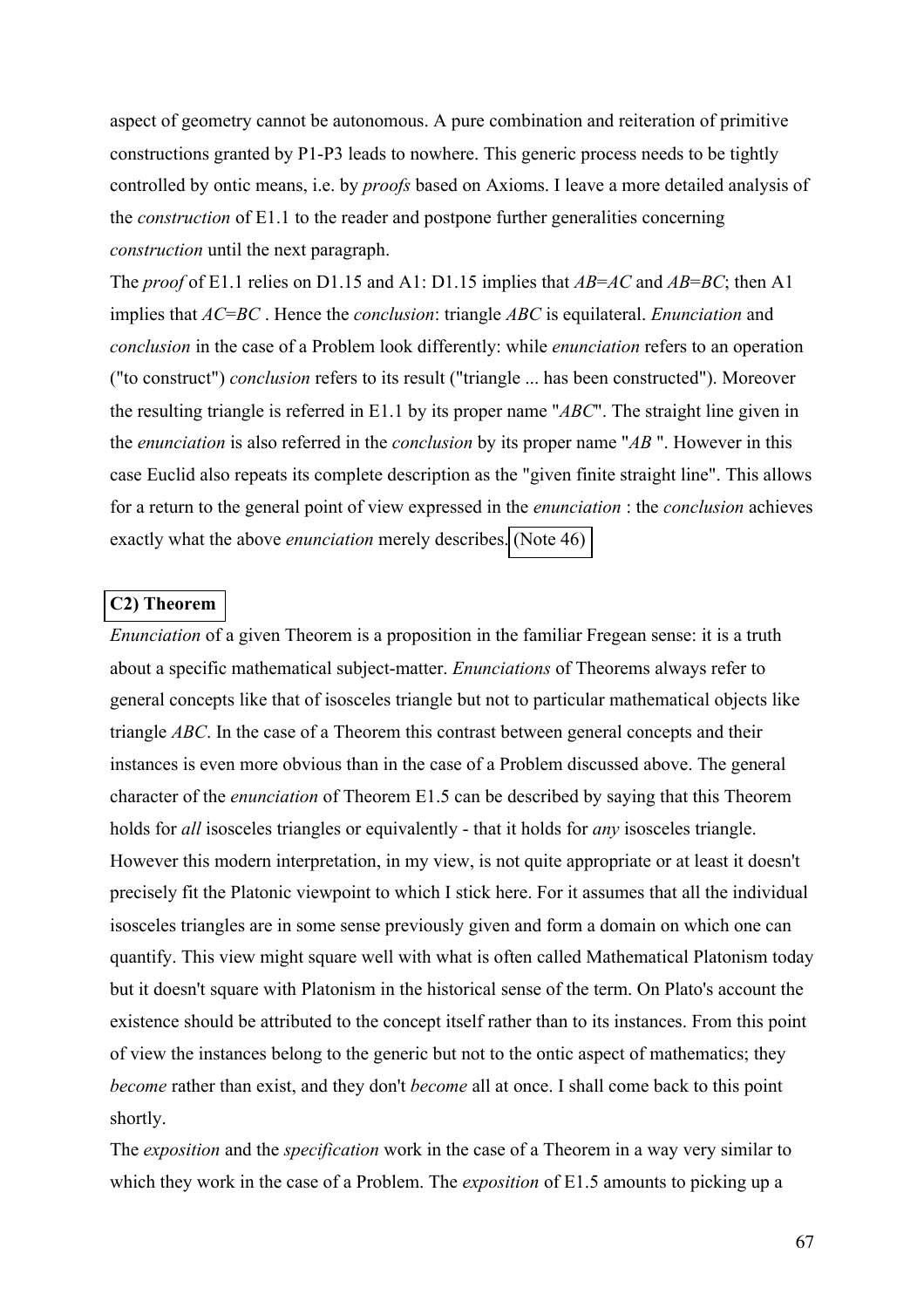particular isosceles triangle *ABC* (instantiation) while the *specification* amounts to restatement of the *enunciation* applied to the case of this particular triangle. The *exposition* and the *specification* together make explicit the distinction between what is assumed in this Theorem and what is supposed to be further shown. (In E1.5 it is assumed that the given triangle is isosceles and it is to be shown that its angles at and under its base are equal.) Just like in the case of a Problem the instantiation is realised through naming. And once again one observes that this instantiation has a subjective aspect. While the *enunciation* claims an universal truth the *exposition* involves choices of notation left to an individual mathematician. The *specification* of any Euclid's Theorem including E1.5 makes this subjective aspect even more explicit: this part of the Theorem is formulated as a personal claim of the form "I say that..." This expression can be used as a formal criterion for distinguishing between Problems and Theorems along with the other criterion mentioned above (the *specification* of a Problem always begins with the words "It is required...").

The instantiation doesn't restrict the generality of the Theorem because the instance *ABC* is supposed to be picked up arbitrarily. There is a sense in which this triangle *ABC* - in spite of the fact that it is a particular triangle of the given kind, just one among many of its likes represents *all* possible triangles of its kind and hence fully represents the corresponding general concept. The arbitrariness involved into the constitution of *ABC* turns to be equivalent to generality. For similar reasons the instantiation doesn't restrict the generality on the subjective side. When Euclid says in the *specification* of E1.5 " I say that the angle ABC is equal to ACB, and (angle) CBD to BCE." he doesn't simply express his personal opinion. Anybody at his place - noticeably, the reader - would be obliged to tell the same (possibly using a different letter notation) if he or she is a rational being and accepts the same fundamentals. The individual choice concerns here only the letter notation and insignificant features of wording. The author instantiates a universal mathematical mind like isosceles triangle *ABC* instantiates the general concept of isosceles triangle. The Theorem works equally for any other competent thinker and for any other isosceles triangle. I shall provide more details concerning this fundamental trick of Euclid's mathematics shortly when we shall discuss the *conclusion* of E1.5. [\(Note 47\)](#page-112-0)

The presence of *construction* in E1.5 may appear surprising since the *enunciation* of this Theorem unlike the *enunciation* of Problem E1.1 doesn't say anything about constructing. However anyone having a basic experience in elementary geometry knows that proofs of geometrical theorems typically require constructions, which are called today *auxiliary*. Moreover one knows that in spite of this modest name these constructions are usually crucial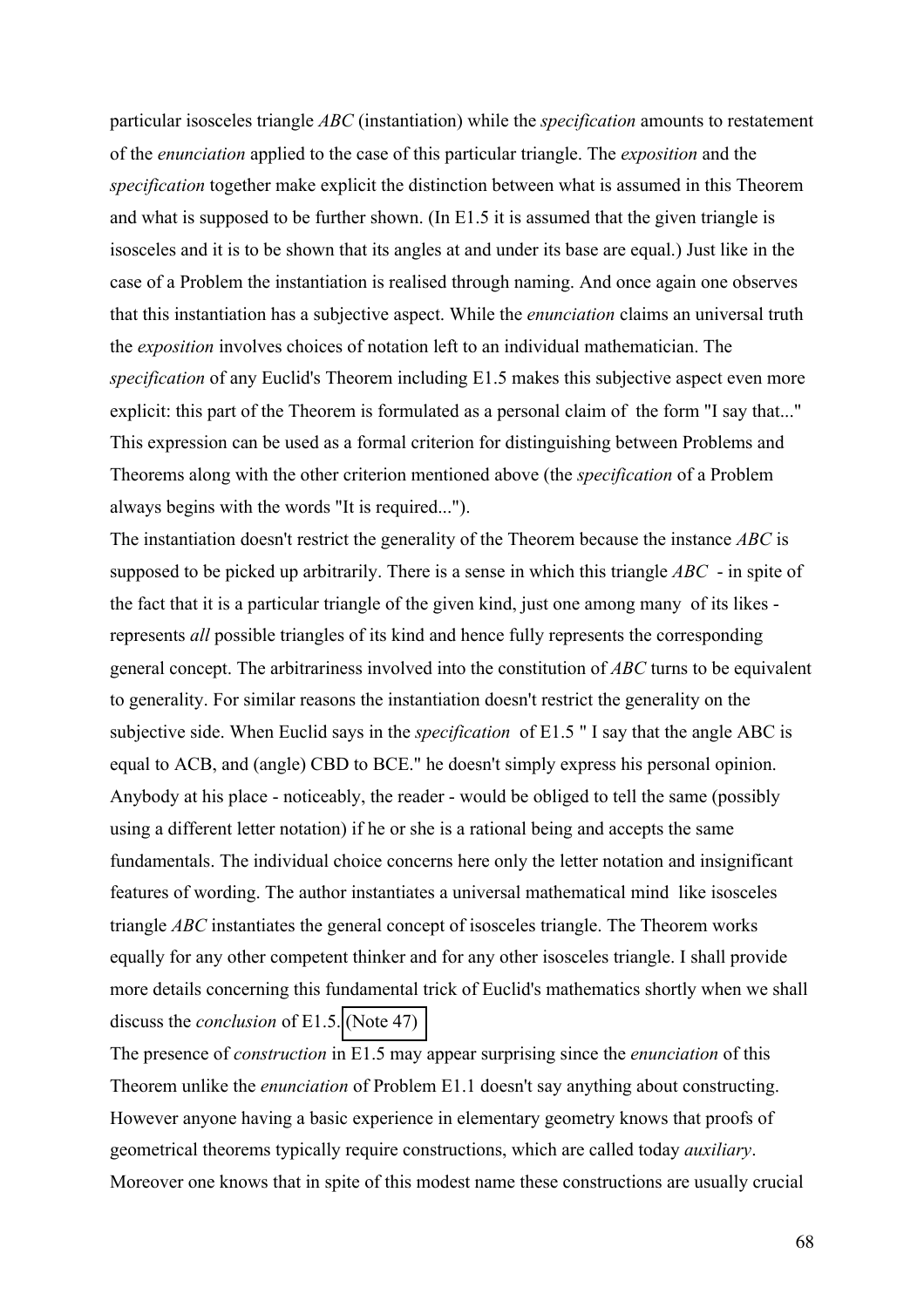elements of proofs. An appropriate auxiliary construction can make a non-obvious geometrical property obvious reducing the rest of the proof to mere formalities. Even if this is not exactly the case of E1.5 where the *construction* is followed by a relatively long *proof* this following *proof* essentially relies on this auxiliary construction [\(Note 48\).](#page-112-0) Thus constructions generally play a very important role in Euclid's Theorems even if *enunciations* of these Theorems don't make it immediately clear why.

Before continuing let me make an important terminological remark. Today we usually analyse a mathematical theorem into two parts: a proposition and its proof. Even if in Euclid's mathematics *enunciations* of Theorems also have a distinguished status, which allows one to use an *enunciation* as a shortcut to the corresponding Theorem, the modern bipartition of theorems hardly applies here. The notion of mathematical *proof* mentioned by Proclus is by far more specific than the corresponding modern notion (I am talking now about the current informal notion of mathematical proof, not about a proof in a refined logical sense). Notice that on Proclus' account the *proof* of a Theorem doesn't include the preceding *construction*, which we usually call today *auxiliary*. Talking above about auxiliary constructions as elements of geometrical proofs I meant today's notion of proof, not Proclus'. I think that this historical change of terminology is not without a reason, and in the next section I shall point to a possible reason for it. But it is worth mentioning already now that a part of the problem concerns translations from Greek to modern languages. There are two verbs in (the scientific) Greek, which are often translated by the same English verb to "prove": "deiknumi" and "apodeiknumi". Correspondingly, there are two Greek nouns, which are often translated by the word "proof": "deixis" and "apodeixis". But in fact they don't have quite the same meaning. This can be clearly see, in particular, in Aristotle's logical writings. Proclus uses the term "apodeixis" for denoting the part of a Problem or a Theorem, which we call here "*proof* ". Euclid in his turn finishes every Theorem by the standard expression "oper edei deixai", which is translated by Fitzpatrick as "which is the very thing it was required to show". The translator quite correctly distinguishes here between the verbs "deiknumi" and "apodeiknumi" and translates the former verb by the English verb to "show" but not by the verb "to prove". Thus Proclus' terminology agrees with Euclid's: as a whole a given Theorem *shows* (deiknusi) something while its *proof* proves (apodeiknusi) something; the latter procedure is a part of the former. However it was common already in early Latin translations of the *Elements* to pay no attention to this subtlety and translate Euclid's expression "oper edei deixai" by the Latin expression "quod erat demonstrandum". Since "demonstratio" is an established Latin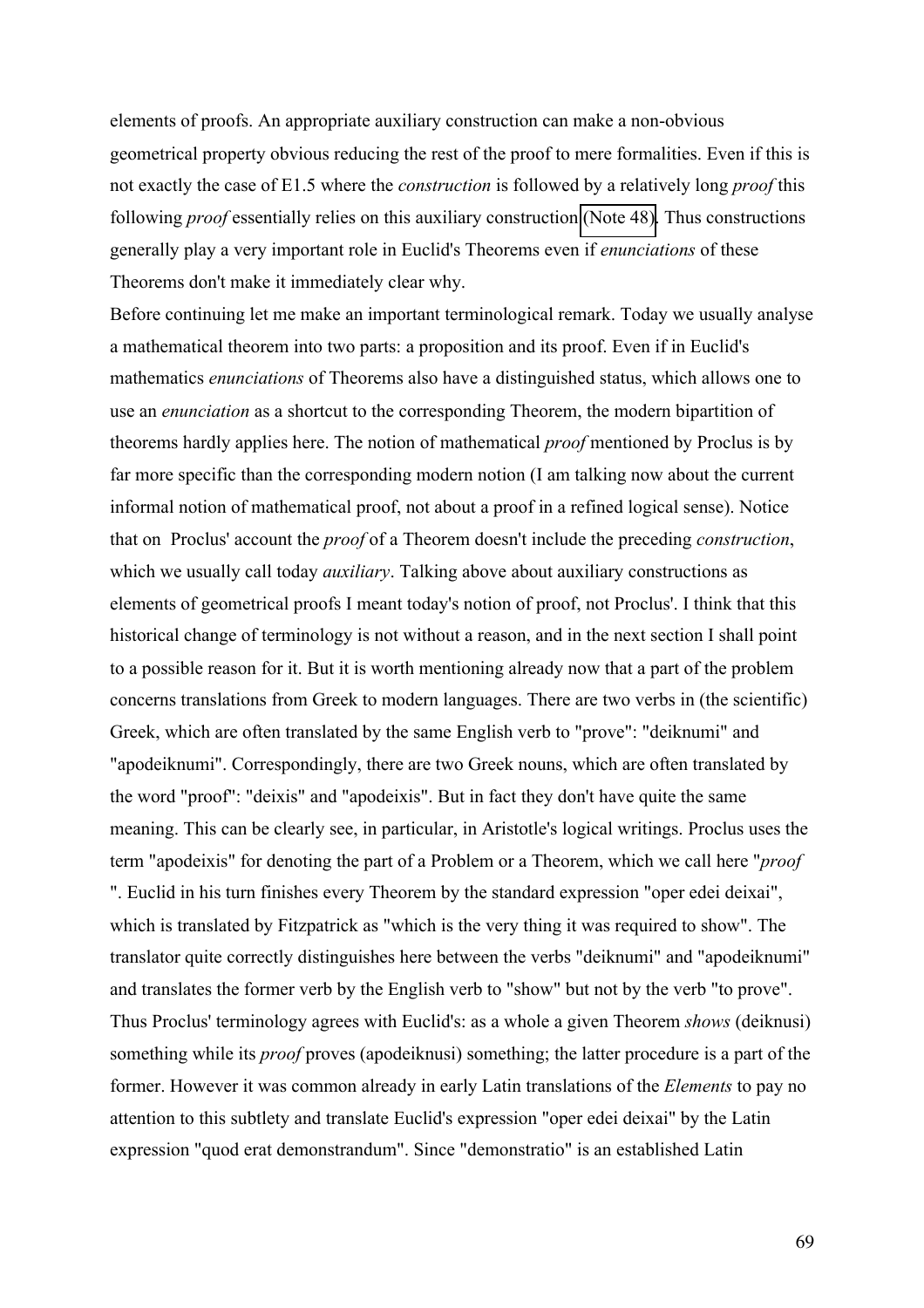translation of Greek "apodexis" widely used by Aristotle in his logical writings the difference between "deiknumi" (to show) and "apodeknumi" has been lost.

As one can see at the example of E1.5 the *construction* of a Theorem looks just like *construction* of a Problem: it is a combination of elementary operations granted by P1-P3. The only difference between the two cases concerns the purpose of a given *construction*. In the case of a Problem the purpose is evident: the *construction* realises a complex operation described in general terms in the corresponding *enunciation* through repeated application of the three Postulates; the following *proof* makes it sure that the *construction* fits the *enunciation* correctly. Thus the *construction* achieves the principle purpose of a given Problem while the proof plays an auxiliary role in it. In the case of a Theorem this relation of purposes is reversed. The main purpose of the whole reasoning in this case is to show that the *enunciation* of a given Theorem is true. This is achieved in the *proof* of this Theorem and the following *conclusion*. The purpose of the *construction* is in this case auxiliary: to make the *proof* possible via introduction of new elements into the initially given construction. However as I have already stressed the "auxiliary construction" involved into a Theorem is in fact crucially important. *Mutatis mutandi* the same can be said about the "auxiliary proof" involved into a Problem [\(Note 49\).](#page-113-0) These observations suggest that the subordination of purposes shouldn't be taken too seriously in either case, and that, more generally, to describe Problems and Theorems in terms of aims and purposes is not a particularly good idea. The role of *conclusion* of a given Theorem is not purely rhetorical in spite of the fact that it repeats the corresponding *enunciation* almost literally. Notice that each Euclid's *proof* results into a claim concerning particular geometrical objects like triangle *ABC* while the corresponding *enunciation* always tells us something about *any* object of a certain kind. In particular the *proof* of E1.5 results into the claim that in the isosceles triangle *ABC* angles *ABC* and *ACB* at its base *AB* are equal while the preceding *enunciation* says that angles at the base of any isosceles triangle are equal. The *conclusion*, which follows the *proof*, repeats the *enunciation* and thus marks a logically important step from the claim about the isosceles triangle *ABC* to the general claim about any isosceles triangle. We have already noticed a similar return to a general viewpoint in the *conclusion* of a Problem. In the case of a Theorem this return presents itself in a sharper form. While the *conclusion* of a Problem still involves the letter notation the *conclusion* of a Theorem doesn't: it repeats the *enunciation* literally. From a logical point of view the situation looks puzzling: the *proof* proves only a proposition concerning a particular mathematical object (the proposition specified in the *specification*) but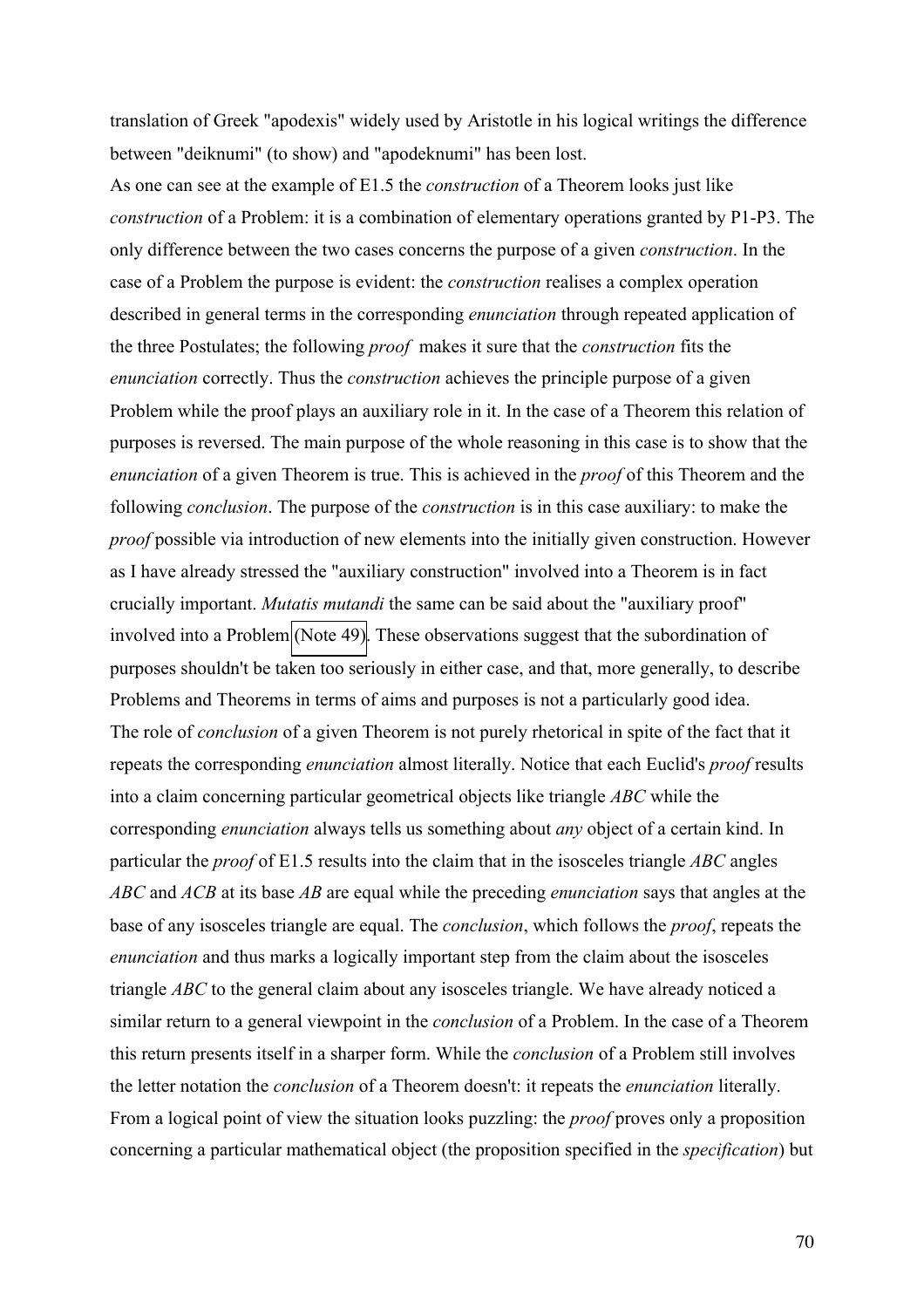in the following *conclusion* this proved proposition is claimed to hold for any object of the given type. One can reasonably ask for justification of this step.

One way to justified it I have already mentioned several times throughout this analysis: since the mathematical object in question is *arbitrarily* chosen among its likes everything that is proved about the chosen object (*ABC* in our example) equally applies to any other object of corresponding type (in our example - to any isosceles triangle). To assure this one should only avoid to take into account any specific feature that the chosen object might have but some differently chosen object of the same type might not have [\(Note 50\).](#page-113-0) But as I have already said this argument hardly fits the Platonic way of thinking. From a Platonic viewpoint the arbitrariness of instantiation should be thought of in terms of distortion of *ideas* rather than in terms of one's free choice. This distortion amounts to the following: mathematical *ideas* belonging to the domain of Mathematical Being have multiple *copies* with arbitrary accidental properties in the domain of Mathematical Becoming. This is why in E1.5 the general concept of isosceles triangle splits into particular triangles like *ABC*. The task of mathematical reasoning is to distinguish between essential and accidental properties of particular objects and disregard the latter in favour of the former. As far as its accidental properties are systematically ignored a distorted *copy* is just as good as its ideal prototype. One may argue that from a logical point of view there is no difference between Plato's story about *ideas* and their distorted *copies* and the modern story about arbitrarily chosen instances: both can be viewed as metaphors for the universal quantification. One's preferred metaphysics arguably is not essential for mathematical reasoning in this case. I don't think this argument is correct. The modern idea of logical semantics according to which quantifiers range over classes of individuals certainly makes part of modern logic. The talk of *all* or equivalently *any* isosceles triangle requires in this framework a notion of an infinite class comprising *all* isosceles triangles (i.e. of the extension of the concept of isosceles triangle). But such notion hardly makes sense for a Platonic. For elements of a given class are supposed to be fullfledged individuals with definite identity conditions. But this is not how Plato thinks about distorted *copies*. On his account only *ideas* have proper identities and can be distinguished clearly. On Plato's account the introduction of letter notation shouldn't be thought of as identification: the name "*ABC* " doesn't pick up in E1.5 one isosceles triangle among a bunch of others but points to the fact that we are dealing with an imaginary *copy* of the *idea* of isosceles triangle rather than with this *idea* directly. The principle epistemic trick of Platonic science amounts to "seeing the *idea* through its *copy*" without being misled by accidental features of this *copy*.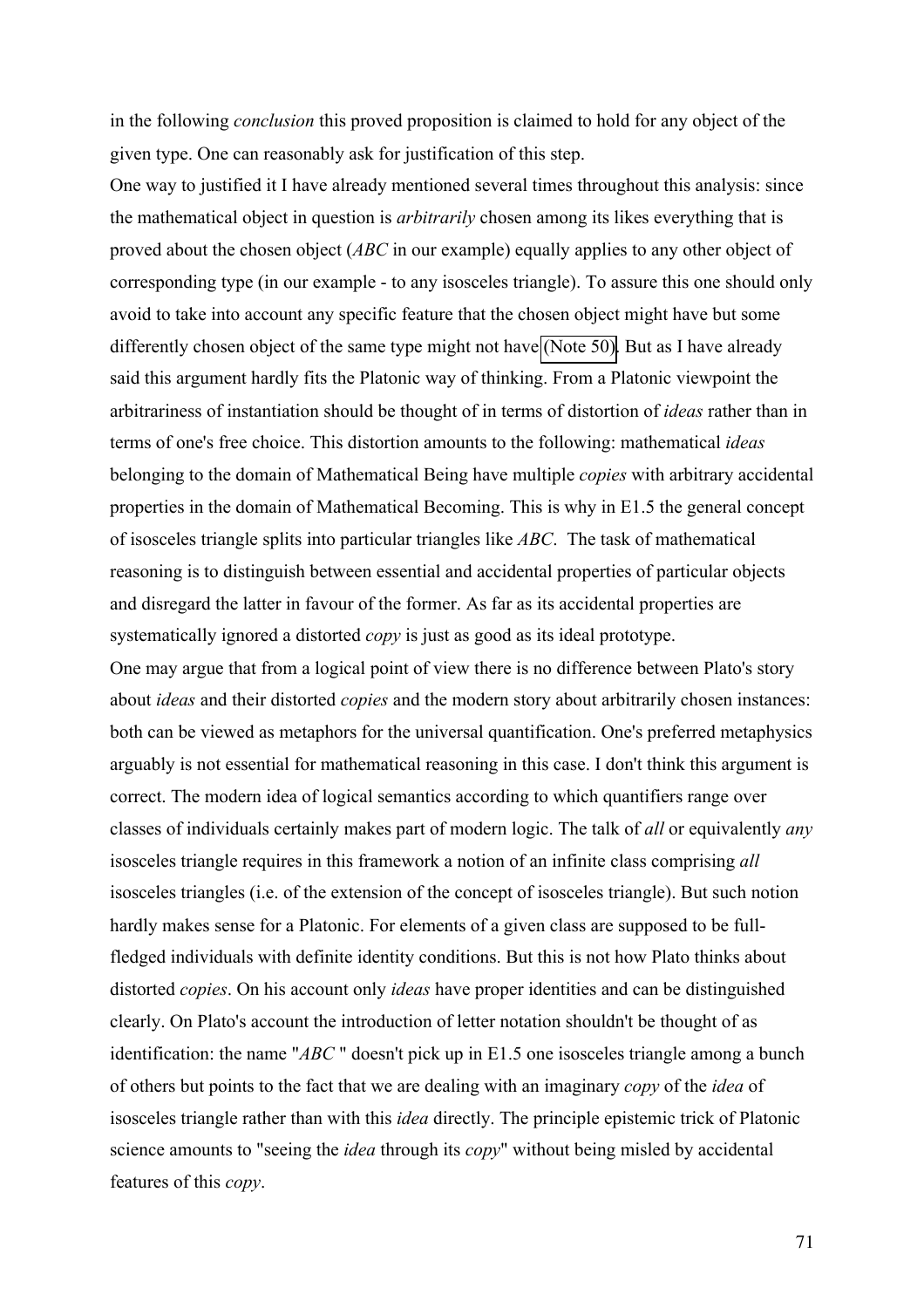From a logical point of view this still means that one should consider only those features of the *copy*, which are explicitly stated in the *enunciation*, and ignore any other feature, which could be later introduced by imagination or by drawing. But this logical puzzle - How a proof concerning one particular object can be valid for other objects of the same type? - simply doesn't arise in the Platonic setting. Or at least it doesn't arise in the same form. One can rather ask here the following: How it is possible to learn anything about *ideas* by looking at their material and imaginary *copies*? This is a central epistemological question of Platonic philosophy, to which Plato and his followed provided various elaborated answers. I cannot consider these answers here but want to stress that the question in the Platonic context sounds very radical. For the possibility of "ascending" from the sensual and imaginary experience to a purely intellectual conception of *ideas* is equivalent for Plato and Platonics to the very possibility of knowledge. It seems that mathematics - and more specifically the kind of mathematics one finds in Euclid's *Elements* - served for Plato and his followers as a strong evidence that this procedure actually works.

A Platonic may also wonder why after putting forward a general *enunciation* of a Theorem, which has a direct appeal to geometrical *ideas*, and before coming to its equally general *conclusion* Euclid needs to "descend" to the domain of imaginary "copies" of these *ideas*? Wouldn't it be better to stick to the general *ideas* without helping oneself with their distorted *copies*? From a Platonic viewpoint this might appear desirable: even if mathematics unlike dialectics is incapable to grasp *ideas* in their purity it would always work in this case at the upper level of its epistemic capacity. Expressed in a more modern language this suggestion amounts to the following: imagination should be barred from any serious mathematical reasoning. However as we shall see in the Episode 3 such a strategy of reforming mathematics became quite influential in 20th century,. But actually Platonic philosophy allows one to justify not only this proposed reform but also the more traditional Euclid's mathematical practice. Here is a Platonic argument in its defence.

The fact that the *enunciation* of a given Theorem is expressed in general terms doesn't provide any guarantee that the reader can immediately grasp appropriate *ideas* behind these general words. This might work for a divine universal mind but not for a human being. By a mere reading of an *enunciation* one (a human being) doesn't get any *knowledge*. That is why the use of bare *enunciations* is limited by the case of fundamentals (Definitions, Postulates and Axioms). A typical Theorem, on the contrary, requires a progressive "ascending" from particular imaginary objects to corresponding general *ideas*. This is what the four intermediate elements of a given Theorem (*exposition*, *specification*, *construction* and *proof*) serve for. It is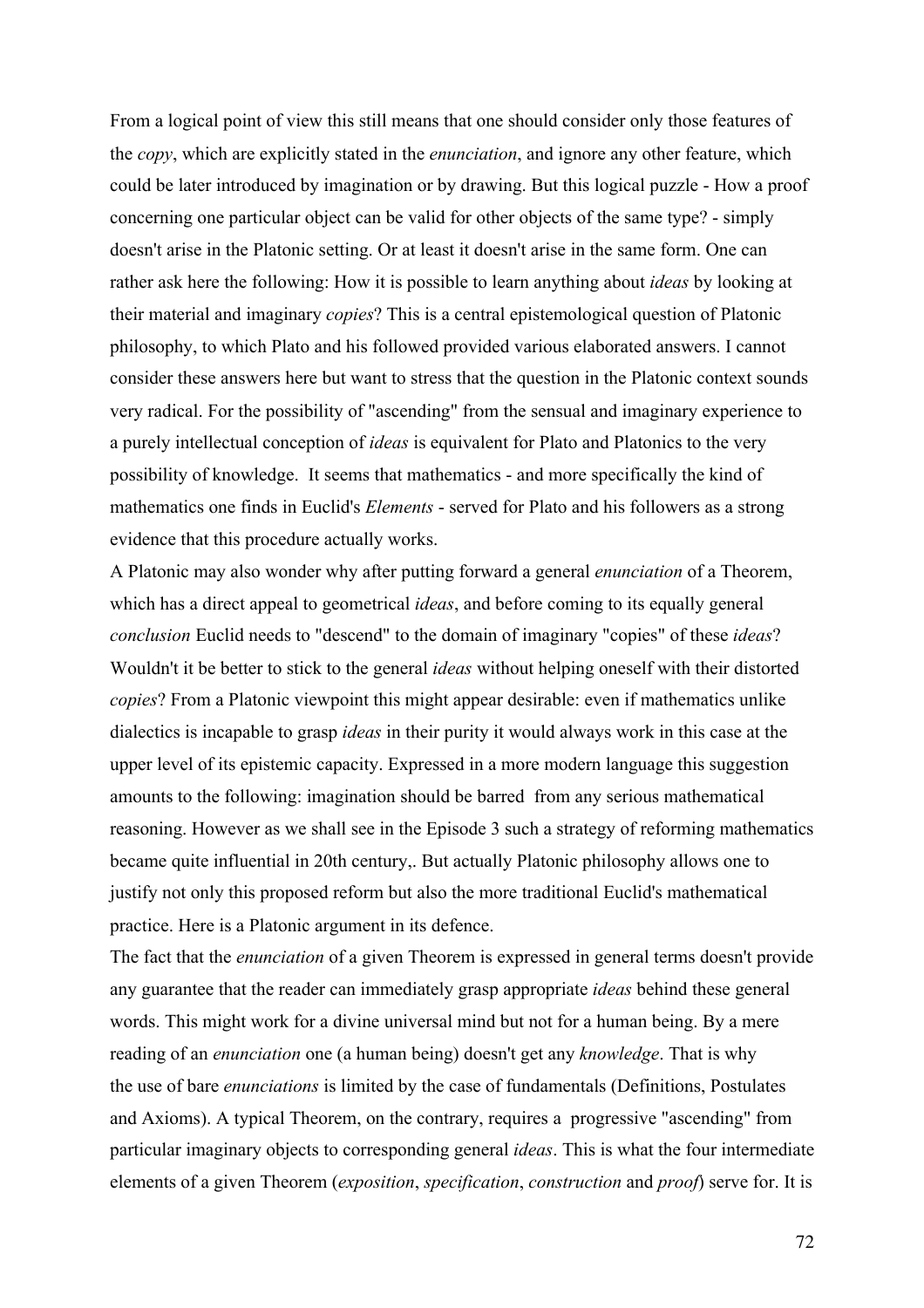naive to think that mathematical *ideas* can be immediately grasped by a miracle. In fact it is a technical procedure, which is obligatory for every particular geometrical *enunciation* unless it expresses a fundamental [\(Note 51\).](#page-113-0) By Euclid's legendary word there is no royal road to geometry.

#### **[C3\) Problems and Theorems in Arithmetic](#page-1-0)**

Proclus says that the distinction between Problems and Theorems applies only in geometry. But all Euclid's arithmetical Propositions except special cases mentioned in Note 40 have the same six-part structure. How this structure is realised in the arithmetical case can be seen at the example of E1.7 quoted in the Note 32. This example shows, in particular, that the notion of *construction* is not specifically geometrical as one might easily think. Using the first of two aforementioned formal criteria allowing for distinguishing between Problems and Theorems one can see that all Euclid's arithmetical Propositions without exceptions qualify as Theorems: all of them finish with "(what) it was required to show" but not with "(what) it was required to do". This observation squares well both with Proclus' remark that the Problem/Theorem distinction applies only in geometry, and with the fact that in the *Elements* there is no arithmetical Postulates, which I have earlier stressed. This also squares well with (albeit, in my understanding, is not implied by) the Platonic view according to which arithmetic stands in the Platonic hierarchy higher than geometry: on this ground a Platonic can argue that imagination and other things related to the generic aspect of mathematics are appropriate in geometry but not in arithmetic. What remains puzzling is that quite a few of Euclid's arithmetical Propositions nevertheless look very much like Problems

rather than Theorems. Consider, for example, *enunciation* of E7.2

"To find the greatest common measure of two given numbers (which are) not prime to one another."

Moreover this and some other Euclid's arithmetical Propositions qualify as Problems by the second criterion: their *specifications* begin with words "It is required..." but not with "I say that....". I don't have a definite solution of this puzzle but one thing seems to be clear. From a modern viewpoint the major difference between Problems and Theorems concerns the logical form of their *enunciations*: while *enunciations* of Theorems are propositions (i.e. have a truthvalue) *enunciations* of Problems are not. But for Euclid this difference seems to be not very significant and so he can render E7.2 into a Theorem on different grounds disregarding the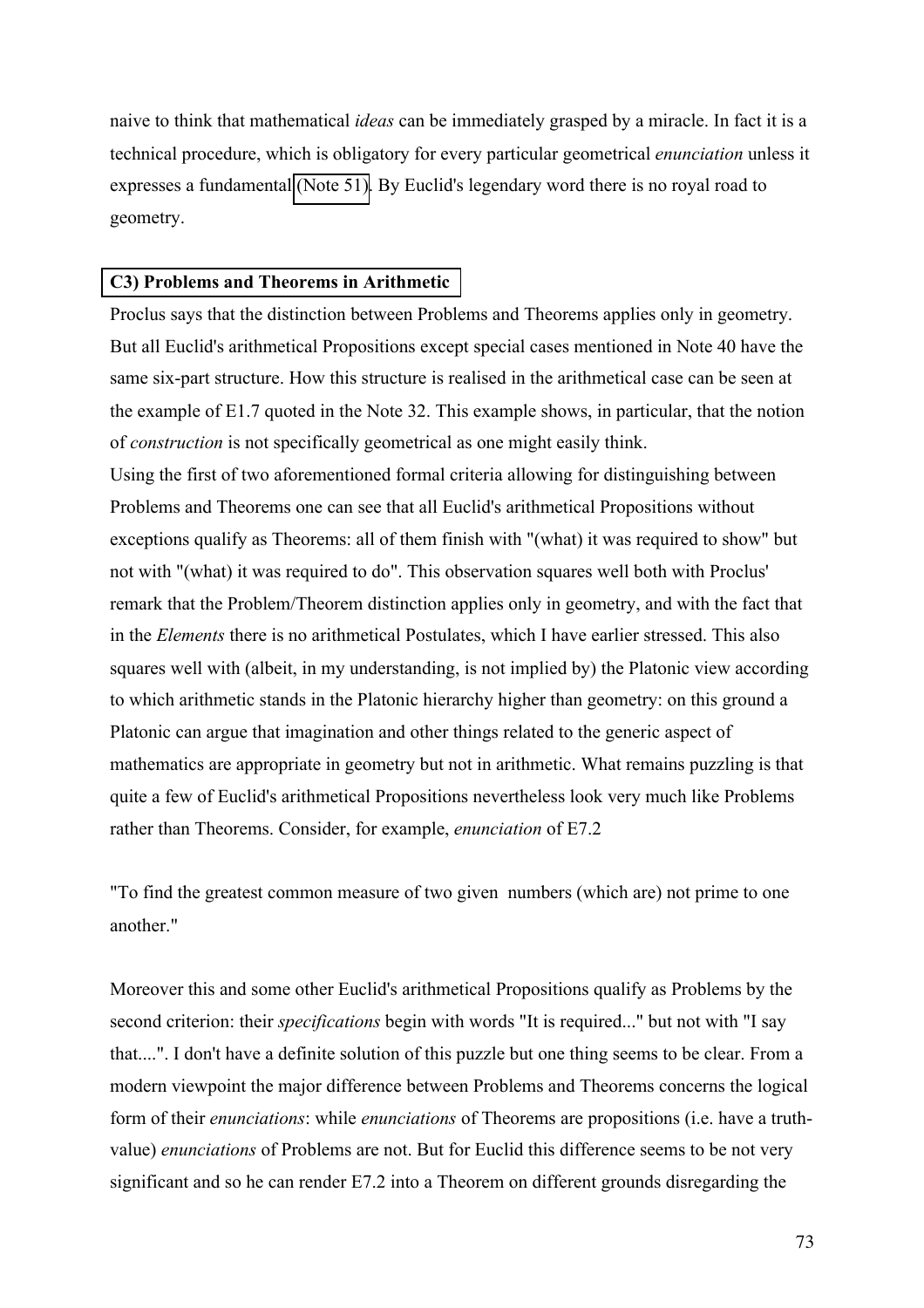distinctive logical form of its *enunciation*. What these other grounds could be is suggested by Euclid's wording of E7.2. He says "to find" the greatest common measure, not to produce or construct it. Numbers are not produced in a mathematical reasoning in anything like the same sense in which triangles and circles are produced. My guess is that pointing to this Platonic intuition provides at least a partial answer.

## **[C4\) Conclusion on Problems and Theorems](#page-1-0)**

Proclus relies on the distinction between Problems and Theorems for clarifying a less obvious distinction between Postulates and Axioms, which we have discussed earlier. This could give one a wrong impressions that the generic and the ontic aspects of mathematics can be perfectly separated one from the other, so that Euclid's mathematics would be split into two parts with different fundamentals. However as we have seen the two aspects of Euclidean mathematics are in fact tightly intertwined: every Problem involves a *proof* and hence depends on the Axioms while a typical Theorem involves a *construction* and hence depends on the Postulates. Proclus reports that already in ancient times some people tried to reformulate every Problem as a Theorem while some other people tried to reformulate every Theorem as a Problem. Among "radical Platonists" trying to banish Problems Proclus mentions Speusippus (Plato's nephew and his official successor as the Head of the Academy) and certain Amphinomus (about whom nothing else is known) (*Commentary* 77-78). According to Proclus these people argued that the notion of *generation* involved in Problems is irrelevant to mathematics because mathematical objects are eternal. Among "radical constructivists" trying, on the contrary, to banish Theorems in favour of Problems Proclus mentions Menaechmus (a pupil of Plato and of Eudoxus) and his pupils. I would like to stress that Proclus describes this controversy as internal for Platonic thinking; I called the first aforementioned position the "extreme Platonism" only in order to point to an obvious analogy with debates on foundations of mathematics taking place in 20th century (see Episode 3), where the name of Platonism was largely devoid of its historical content. This analogy provides a certain ground to Whitehead's view on European Philosophical tradition as "a series of footnotes to Plato" (Whitehead 1979, p. 39). But even if philosophy is indeed doomed to the endless repetition of positions and arguments it doesn't make it trivial and easy, as I have already explained in the Introduction.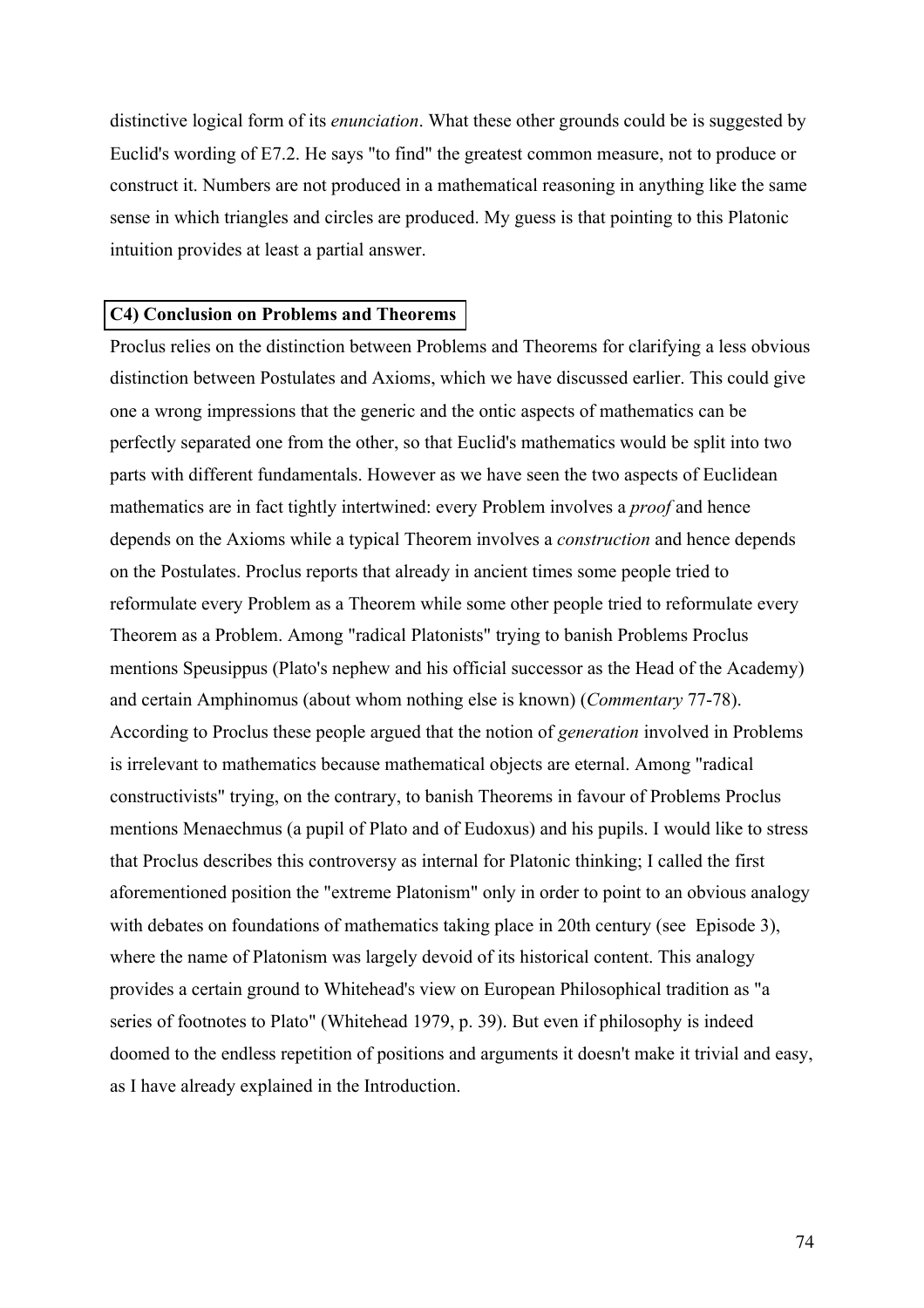## **[Section 1.4. Euclid via Aristotle](#page-2-0)**

We have seen that the historical Platonism allows one to clarify many features of the *Elements*, which otherwise look obscure like the distinction between the Postulates and the Axioms or plainly unsound like the presence of definitions, which are not used in the following theory. As we shall now see Aristotle's philosophy doesn't provide anything like the same effect in spite of the fact that this philosopher repeatedly refers to mathematical examples for illustration of his logical and epistemological points [\(Note 52\).](#page-113-0) In I.1.2 I have already mentioned one reason for it: while Plato basically identifies mathematics with science (as distinguished from *opinion*, one the one hand, and from *dialectics*, on the other hand) Aristotle aims at a more general notion of science supposed to include mathematics as a special case along with physics (i.e. natural science including biology - see section 2 above). Aristotle puts forward his mathematical examples along with examples coming from physics and everyday life, and so it is hardly surprising that his general scheme supposed to embrace that much doesn't provide a precise grasp on mathematical reasoning.

Another reason why Aristotle's philosophy seems to be less clarifying for interpreting the *Elements* is more prosaic: many of Aristotle's polemic points later became common places and are often taken by modern readers as a matter of course. This makes Aristotelian features of the *Elements* in the eyes of the modern reader clear to begin with, so one doesn't need any longer Aristotle for clarifying them. However this apparent clarity can be quite misleading as we shall shortly see. In any event the significance of Aristotle's philosophy and of Aristotelian philosophical tradition for later developments in the foundations of mathematics provides a strong reason to look at this author carefully. Let's now see how Aristotle's Classical Model of Science described in section 2 applies to Euclid's mathematics.

## **[A\) Definitions](#page-2-0)**

In his *Posterior Analytics* (Part 2, chapters 3-12) Aristotle systematically compares definitions and proofs as two different means of acquiring knowledge, and argues in favour of the latter at the expense of the former. So Aristotle shares the common today's view according to which definitions alone cannot provide knowledge. (Remind that Plato's philosophy allowed us to argue for the opposite; this helped us to make sense of some problematic Euclid's definitions.) But in spite of this important common point modern and Aristotle's views on definition are quite different. Aristotle considers but rejects the view according to which definitions explain nothing but meanings of defined terms; he still believes that they can say something essential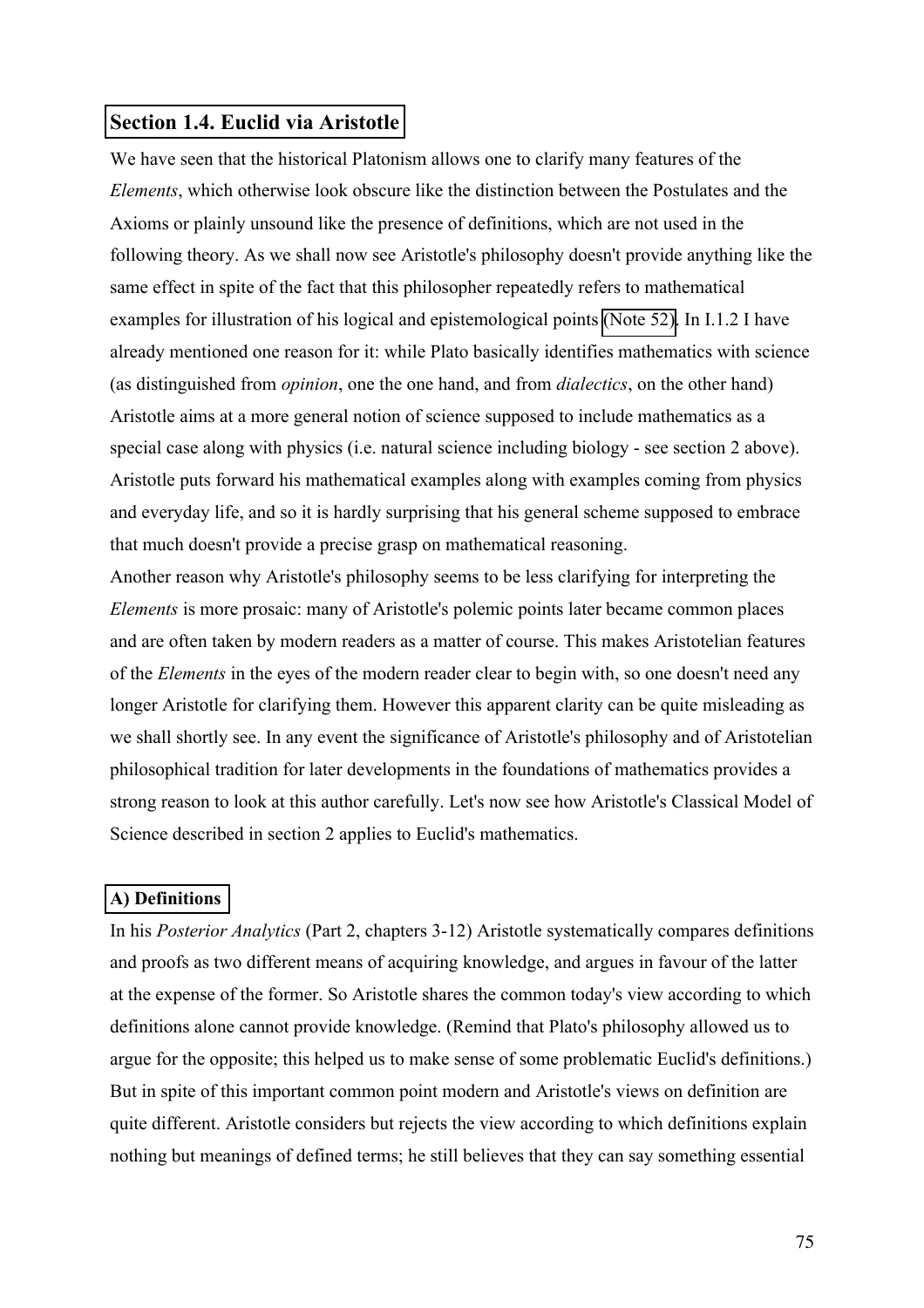about defined objects (definienda). His worry is that what definitions say about their definienda is never *proved* even if it is true. For example, if one defines a man as a wingless two-footed mortal animal, it is quite appropriate, in Aristotle's view, to ask questions like Why a man is wingless? and insist that the corresponding claim must be proved rather than merely postulated (*An. Post.* 92a1ff). Aristotle uses quite complicated arguments, which I leave here aside, for showing that definitions by themselves cannot provide answers to such questions [\(Note 53\).](#page-113-0) Aristotle doesn't say that *every* proposition implied by a given definition (like *men are wingless*) must be proved. Some of them can and should be taken for granted as *immediate premises*. This is why Aristotle doesn't dismiss definitions but considers them as a particular kind of fundamentals. His point is that people who try to use definitions for acquiring knowledge usually don't care whether the propositions implied by these definitions are to be proved or taken for granted as fundamentals. In order to put this issue under control Aristotle reserves for definitions the role of fundamentals and combines them with a deductive reasoning.

Let's now see how this Aristotle's account applies to Euclid's Definitions. Euclid's Definitions are listed in the *Elements* among fundamentals of other types (Postulates and Axioms); some (but not all) of them are used in the following proofs. For example, Euclid repeatedly uses the fact that radii of a given circle are equal, which is implied by D1.15 (definition of circle); see again E1.1. Since it is not unreasonable to take this premise as immediate rather then try to find a proof for it D1.15 satisfies Aristotle's epistemic requirements. Even if today we tend to consider the proposition *radii of a given circle are equal* as an immediate consequence of a terminological convention concerning the term "circle" rather than as a basic mathematical truth like  $2x2=4$  Aristotle's views on definition square well in this case not only with Euclid's mathematics but also with the today's common attitude. Talking about those of Euclid's Definitions, which are not used in the following proofs we should distinguish between two cases. I have already identified these cases in the previous section as "philosophical" and "technical" Definitions. Aristotle's views on definition don't really imply that "philosophical" Definitions like D1.1 or D7.1 are redundant as one might expect. Aristotle might well ask Euclid to clarify the impact of the immediate premise "a point has no parts" (cf. D1.1) in his theory. But he would hardly agree to drop this Definition out even if Euclid would reply him that this premise actually plays no role. Aristotle would rather try either to redefine the notion of point or show that Euclid somewhere uses D1.1 tacitly [\(Note 54\).](#page-113-0) The reason why Aristotle cannot leave the notion of point without a definition is not that he purports to "define everything" by explaining away every notion in terms of some other notions. He

76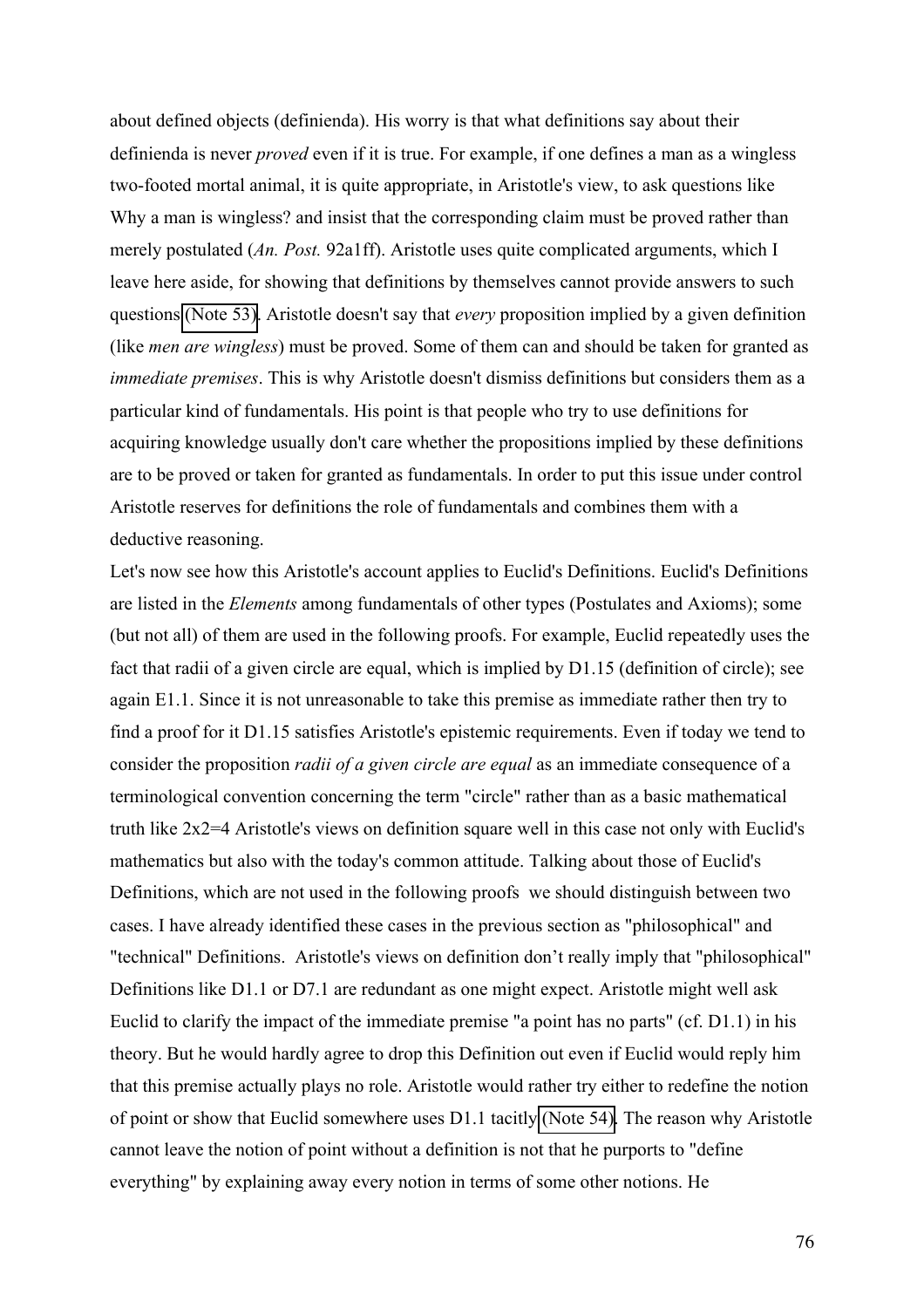systematically avoids an infinite regress in deduction and there is no reason to suggest that he would embrace it in definition. But on Aristotle's account, the two cases are not parallel: the regress in deduction is stopped by fundamentals (immediate premises) while definitions (or at least good definitions), in Aristotle's view, are themselves fundamentals. The role of definition is not to explain the definiendum away but to introduce it as a primitive [\(Note 55\).](#page-114-0) Primitive notions, on Aristotle's account, cannot be introduced only by their names; they should be introduced through a number of primitive propositions, i.e. of immediate premises. Hilbert's notion of "definition by axioms" (see Episode 3) is, in my view, not so alien to Aristotle's thinking as it might seem (but beware that Aristotle uses the term "axiom" in a different sense, which I explain later). In my understanding, Aristotle wouldn't see the difference between sentences "Point is that of which there is no part" and "Points have no parts" as logically and epistemically significant. What Aristotle's logic and epistemology really doesn't allow is the idea to define, for example, both points and straight lines by postulating propositions like "Two different straight lines share at most one point". This is because for Aristotle the notion of relation is secondary: in his view one should first make it clear what things are by themselves and only then describe how they relate to each other. This is indeed a major difference between Aristotle's and modern logic. In this sense Aristotle's logic and epistemology remain "essentialist" in spite of the requirement according to which definitions should be always followed by proofs. We shall shortly see that this feature of Aristotle's logic makes its applicability for analysis of Euclid's mathematical reasoning very **limited** 

For example of a "technical" definition not used by Euclid in his proofs consider the Definition of *romboid* D1.22d. Properties of a *romboid* postulated in D1.22d are later proved in E1.32 where the same thing is called by a different name of "parallelogrammic figure". Thus D1.22d is a clear example of the kind of definitions disapproved by Aristotle in the *Posterior Analytics*: they merely postulate what can and hence must be proved. The fact that Euclid uses here two different terms for the same geometrical notion, which seems particularly inappropriate from a modern viewpoint, would be for Aristotle less significant.

#### **[B\) Postulates](#page-2-0)**

Aristotle doesn't use systematically the term "postulate" (aithema) in his logic but in *Posterior Analytics* he provides the following distinction between a postulate and an hypothesis: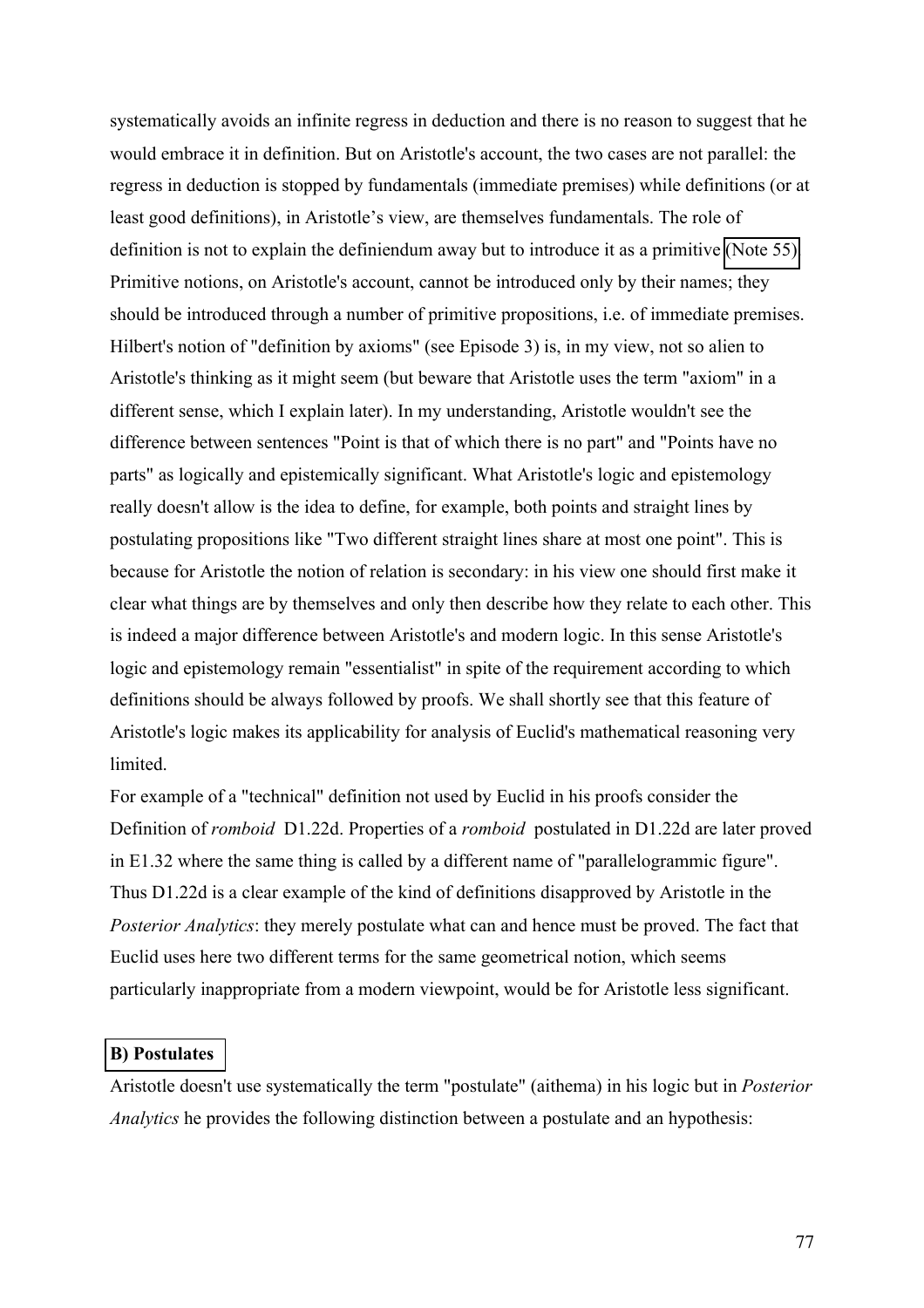[A]nything that the teacher assumes, though it is a matter of proof, without proving it himself, is an hypothesis if the thing assumed is believed by the learner [...] but, if the same thing is assumed when the learner either has no opinion on the subject or is of a contrary opinion, it is a postulate. This is the difference between an hypothesis and a postulate; for a postulate is that which is rather contrary than otherwise to the opinion of the learner, or whatever is assumed and used without being proved, although matter for demonstration". (*An.Post.* 76b26-34, Heath's translation)

The above passage tells us that a postulate is a provable hypothesis, which is non-obvious, so one is not inclined to belief it to begin with. There is little doubt that Aristotle reports to us here correctly a popular meaning of the word. However it is not so clear what this description has to do with the five Postulates found in the *Elements*. Although Euclid indeed begins his list of Postulates with the expression "let it have been postulated..." (literally "...asked for" or "demanded"), which squares well with the Aristotle's description, it is unclear what kind of proof of P1-P3 one could think of and why P1-P3 are non-obvious. Interestingly P4-P5, which in Proclus' view are not genuine Postulates at all, are in fact the only Postulates fitting Aristotle's description! However this is apparently not a matter of disagreement between Proclus and Aristotle about philosophical or mathematical principles but rather a terminological matter: with the accordance with Aristotle's notion of postulate Proclus believes that both P4-P5 can and should be proved as Theorems [\(Note 56\).](#page-114-0) It is however extremely unlikely - or even plainly impossible - that Euclid considered all his Postulates including P1-P3 in this way - as provisionary hypotheses to be eliminated in an improved version of the same theory. For even today it is fairly impossible to imagine what the required improvement might consist of. For this reason I am fully agree with Barnes who says commenting on *An. Post.* 76b that Euclid and Aristotle use the term "postulate" in quite different senses (see Aristotle 1993, p. 141). It is not however without a reason that Aristotle points to this meaning of the term rather than to the other. For Aristotle's model of science unlike Platonic model of science doesn't have any place for such specific non-propositional fundamentals as P1-P3. So the only way to make sense of Euclid's Postulates from an Aristotelian viewpoint is to render (i.e. paraphrase) them into propositions [\(Note 57\).](#page-114-0) This is actually the way in which Euclid's Postulates are usually read today. There are two principle ways in which P1-P3 are commonly paraphrased into propositions; I'll show them at the example of P1. Consider first this paraphrase: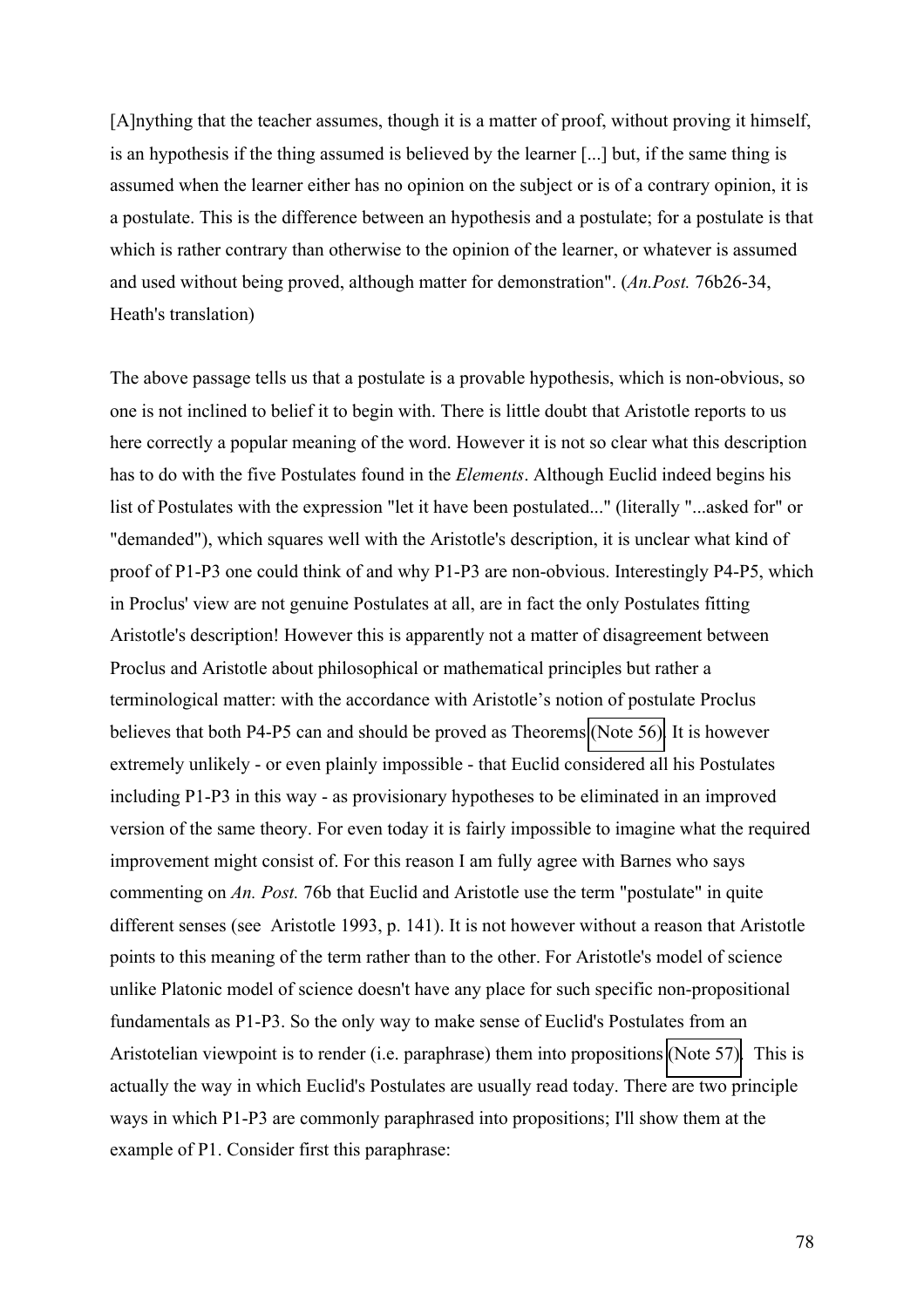P1M: Given two different points it is always *possible* to draw a straight line between them.

P1M asserts the feasibility of the operation described in P1. I shall call this paraphrase *modal* because it involves the notion of possibility. Apparently it squares very well with the Euclid's intended meaning. The principle problem concerning this paraphrase is that it remains logically sterile. It would be an interesting project to translate Euclid's geometry in terms of modal logic taking the modal interpretation of Postulates seriously but for the best of my knowledge it has been never done so far, and I'm not going to pursue this project in this book either. But usually the modal paraphrase serves a different purpose, namely a mere blurring of the Euclid's distinction between Postulates and Axioms; this can allow one to claim that every Euclid's Proposition follows from a number of unproved basic propositions (usually called "axioms"). The term "proposition" as a common name for Euclid's Problems and Theorems is introduced as a part of the same modification, which aims at rebuilding of Euclid's geometry after the Classical Model of Science. But unless these efforts are followed by much deeper changes of Euclid's setting they remain purely rhetorical. When one tries to make it precise what does it mean that Euclid's Propositions "follow from" assumed first principles, one immediately observes that modal notions play no role in it.

The idea of modal paraphrasing of Euclid's Postulates apparently stems from Aristotle's own attempts to use modal notions for resolving certain mathematical and mathematicophilosophical questions, in particular for making sense of mathematical infinity. (A different Aristotle's attempt to use modal notions for an analysis of a Theorem will be discussed below in the paragraph D of this section.) In Aristotle's view, what has been called in the later tradition *potential* infinity is the only sound notion of infinity. A given straight segment, in Aristotle's view, doesn't actually contain an infinite number of points but only provides a possibility to mark as many points on it as one wishes. This sounds appealing but rises this question: what is a precise difference between a conceived possibility to mark a point and marking it? What we can do about it on a diagram cannot provide an exhaustive explanation until one identifies the drawn straight line with the drawing itself - and Aristotle certainly wouldn't go that far. One can only imagine eating a cake and really eat it: in this case the modal distinction between possible and actual things seems to be clear. But to imagine a geometrical point and actually "get" it is arguably one and the same thing. If the distinction between actual and potential (i.e. merely possible) mathematical objects can make any sense at all it should be described more precisely but not only by an analogy with the common practice. In spite of the continuing work on formal mathematical theories of modal logic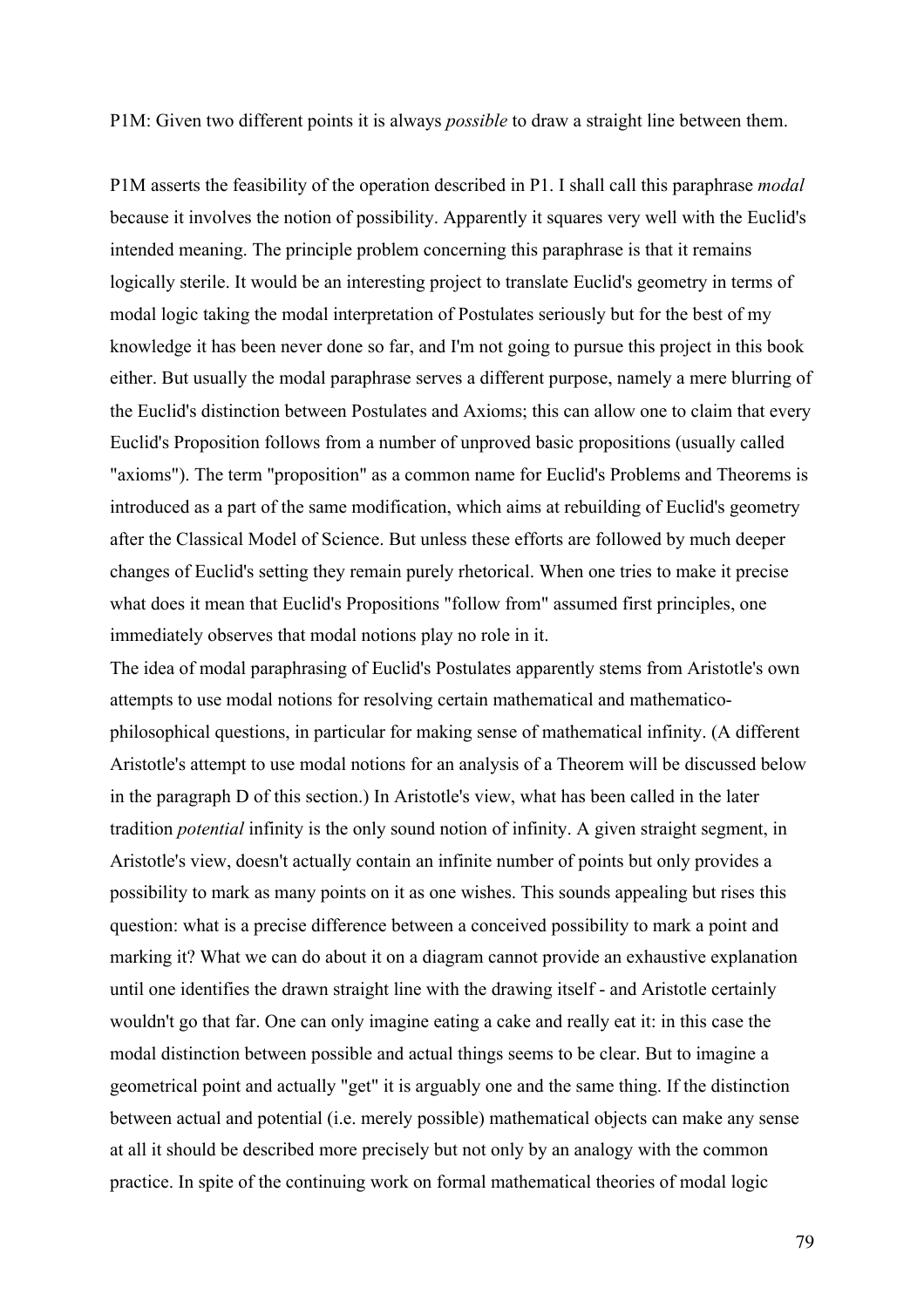philosophy and mathematics of 20th century hardly clarified this question significantly. In fact the mainstream developments in foundations of mathematics in 20th century rather followed the idea to lift the traditional Aristotelian ban of *actual* infinity and so get rid with modal distinctions in mathematics [\(Note 58\).](#page-115-0) This brought about another method of paraphrasing Euclid's Postulates into propositions, which I shall call *existential*. Consider the following paraphrase of P1:

P1E: Given two different points *there exist* a straight segment bounded by these points.

While P1M says that the straight line can be produced P1E says that it is already there, it eternally (or timelessly) exists. In 20th century this approach has been misleadingly called Platonic although, as we have seen, it has little to do with the historical Platonism. While the formalisation of P1M requires a modal logic P1E can be easily formalised with the usual modern First Order logic. There were few recent attempts to formalise Euclid's geometrical reasoning and more generally the traditional geometrical reasoning in terms of First Order logic (see Avigad et al. 2008). Such interpretations can demonstrate the power of modern methods and also clarify the mathematical content of ancient mathematical texts from a modern viewpoint but they can hardly clarify specific ancient foundations of mathematics, which are of our concern here.

#### **[C\) Axioms](#page-2-0)**

A comparison of Euclid's Axioms with the notion of axiom found in Aristotle brings a richer outcome. In *An. Post.* ch.10 and several other places Aristotle discusses the distinction between those first principles, which are specific for a given science, and those, which are shared in common by certain sciences. In this context Aristotle gives the following mathematical examples:

"Instances of first principles peculiar to a science are the assumptions that a line is of suchand-such a character, and similarly for the straight line; whereas it is a common principle, for instance, that if equals be subtracted from equals, the remainders are equal." (*An. Post*. 76a38- 43, Heath's translation)

Euclid's A3 is recognised in this quote immediately and uncontroversially. Aristotle's terminology agrees here with Euclid's: both writers describe A3 as *common* (common notion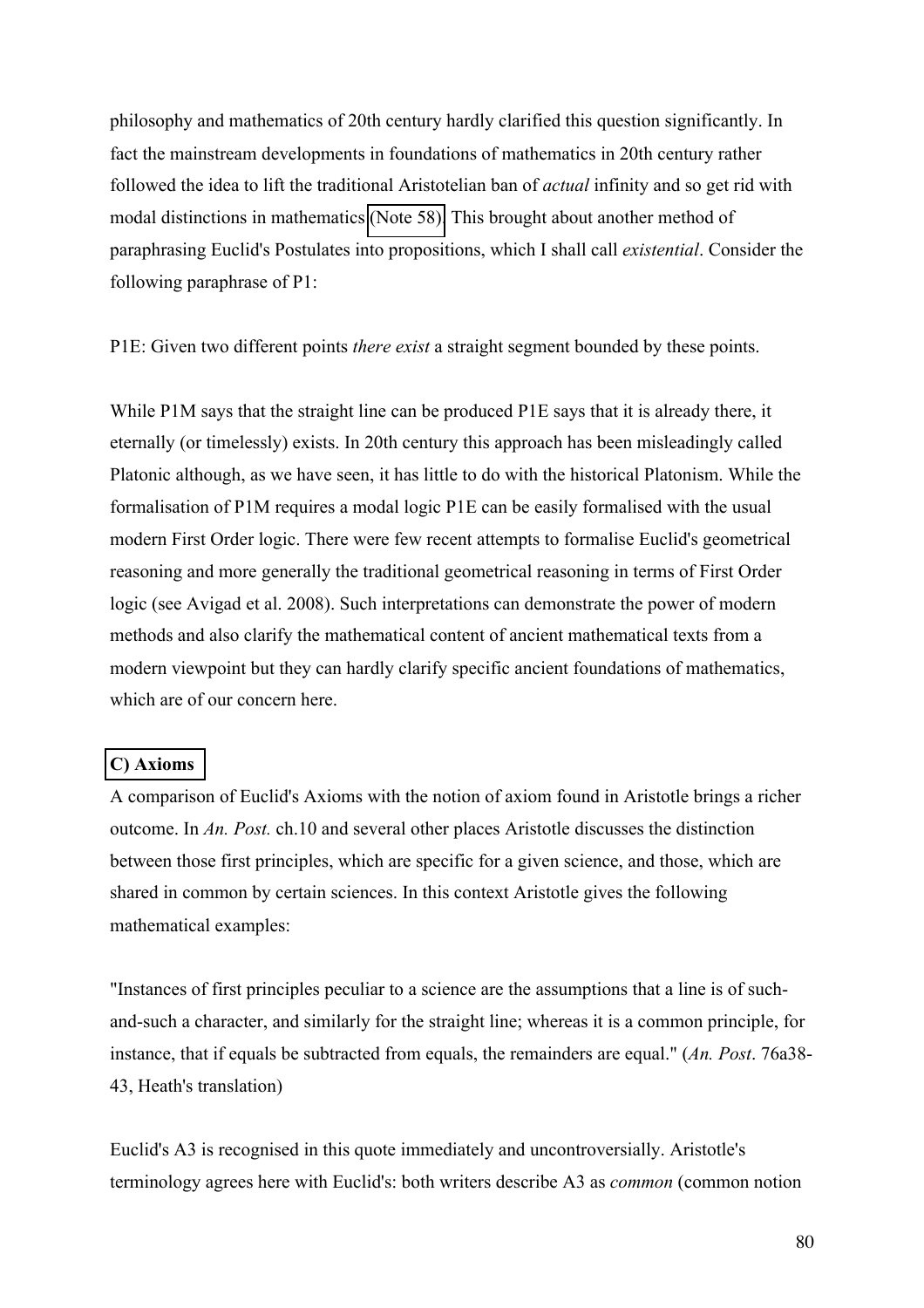or common principle). "Axiom" is Aristotle's alternative term for "common opinion" or "common principle" (see, for example, *Met.* 997a12); although one doesn't find in Aristotle's corpus a place where any of Euclid's Axioms would be called by this name (axioma) the tradition to use this name for Euclid's *common notions* also perfectly complies with Aristotle's terminology. Let's now look at non-mathematical examples of axioms given by Aristotle; they turn to be more relevant to our topic than one might expect. Says Aristotle:

"By first principles of proof [as distinguished from first principles in general] I mean the common opinions on which all men base their demonstrations, e.g. that one of two contradictories must be true, that it is impossible for the same thing both be and not to be, and all other propositions of this kind." (*Met.* 996b27-32, Heath's translation, corrected)

We see that by "common opinions" (=axioms) Aristotle calls here basic logical laws. This Aristotle's terminological peculiarity should be taken into consideration in any discussion of Aristotle's logic. This author doesn't call by the name "axiom" any assumed immediate premise like we do this today. Axioms for Aristotle are always "common" while immediate premises are usually specific. As first principles of demonstration the axioms (in Aristotle's sense) are common for all sciences, which involve demonstrations. This makes a difference between axioms and first principles, which are specific for geometry, astronomy, physics, etc. One may wonder how this later notion of axiom (universal logical law) relates to the notion of mathematical axiom. Although both kinds of axioms are "common" for many sciences they are not common for the same sciences: logical axioms are common for all demonstrative sciences without any exception while mathematical axioms are common only for mathematical sciences (in particular for geometry and arithmetic). The problem of relationships between mathematical and logical axioms is touched upon by Aristotle in the following two passages:

"We have now to say whether it is up to the same science or to different sciences to inquire into what in mathematics is called *axioms* and into [the general issue of] essence. Clearly the inquiry into these things is up to the same science, namely, to the science of the philosopher. For axioms hold of everything that [there] is but not of some particular genus apart from others. Everyone makes use of them because they concern being *qua* being, and each genus is. But men use them just so far as is sufficient for their purpose, that is, within the limits of the genus relevant to their proofs. Since axioms clearly hold for all things *qua* being (for being is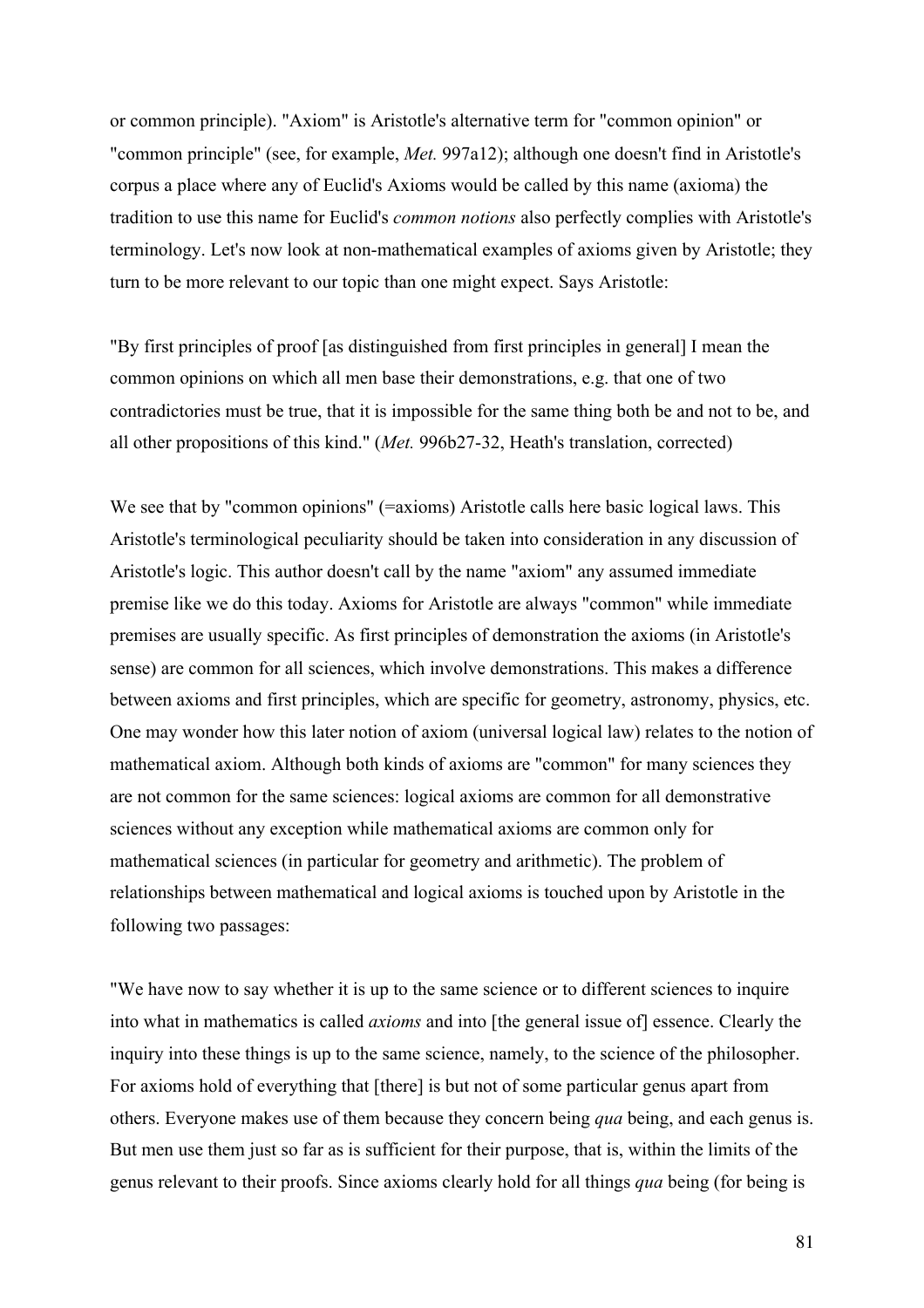what all things share in common) one who studies being *qua* being also inquires into the axioms. This is why one who observes things partly [=who inquires into a special domain] like a geometer or a arithmetician never tries to say whether the axioms are true or false" (*Met.* 1005a19-28, my translation)

"Since the mathematician too uses common [axioms] only on the case-by-case basis, it must be the business of the first philosophy to investigate their fundamentals. For that, when equals are subtracted from equals, the remainders are equal is common to all quantities, but mathematics singles out and investigates some portion of its proper matter, as e.g. lines or angles or numbers, or some other sort of quantity, not however *qua* being*,* but as [...] continuous." (*Met.* 1061b, my translation)

In order to see that the above passages indeed say something about logical laws one should take into consideration an important feature of Aristotle's thought, which I have briefly mentioned in I.1.2: Aristotle conceives of logical laws (like "one of two contradictories must be true" or "it is impossible for the same thing both be and not to be") as fundamental features of Being ("being *qua* being") but not (only) as rules of thought. This is why the title of "logical axiom" is in fact more appropriate in this case than that of "logical law". By the "science of philosopher" and "first philosophy" Aristotle means a "science of Being" called today *ontology*. Having in mind the traditional title of the collection of Aristotle's texts presenting this "science of philosopher", it is also appropriate to call this science *metaphysics*. (It is not now my aim to distinguish these philosophical disciplines precisely.) Thus when Aristotle says that the inquiry into the axioms makes part of the "science of the philosopher" which treats "being *qua* being" there is no doubt that by "axioms" he means here [what we call today] logical laws.

Mathematical axioms are mentioned in the beginning of the second quote. Since Aristotle repeatedly points in his writings at Euclid's A3 as a standard example of mathematical axiom the notion of mathematical axiom referred to in the above passage can be safely identified with that found in Euclid's *Elements*. But immediately after mentioning mathematical axioms Aristotle describes a notion of axiom, which is quite different: he obviously talks here about his notion of logical axiom. The problem is that Aristotle doesn't say it explicitely that he uses the word "axiom" in two different senses, so the reader might think that sentences like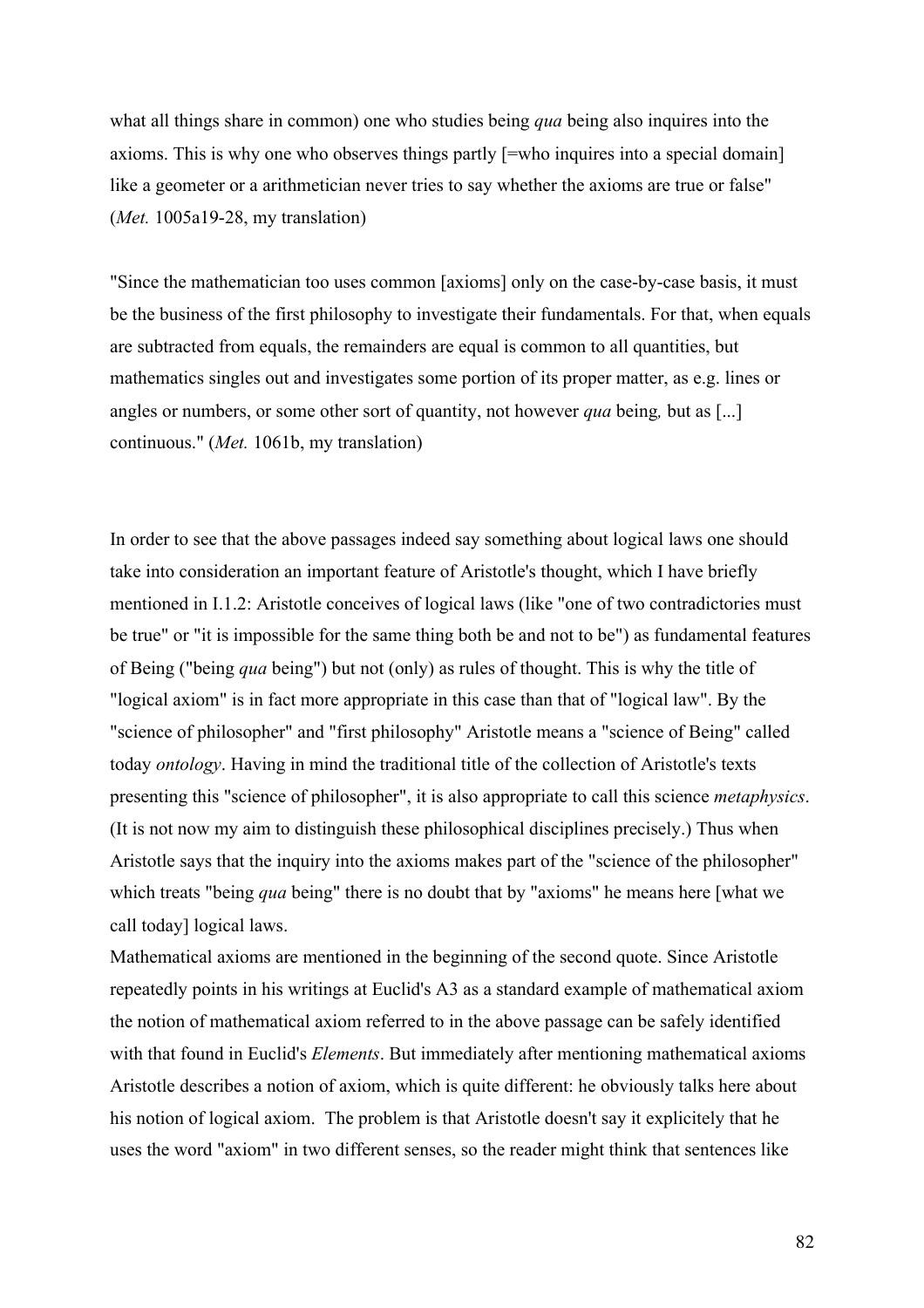"one of two contradictories must be true" could be found under the title of axiom in some mathematical writings known to Aristotle.

But this impression is superficial and most certainly wrong. In my understanding the following is going on here. Talking about mathematical axioms Aristotle refers to an established concept, about which he has learnt from his contemporary mathematics. But then Aristotle suggests an original and far-reaching generalisation of this notion supposed to cover not only mathematical disciplines but also other sciences including natural sciences. This is how the notion of logical axiom (logical law) came about: Aristotle didn't borrow it in mathematics but invented. Mathematical axioms like those used by Euclid in his *Elements* suggested to Aristotle this great invention.

Thus the unnoticed change of the meaning of the term "axiom" can be intentional. Aristotle perfectly knows what mathematicians call by the name "axiom" but he is not satisfied with this current notion; so he explains us what thinking people - including mathematicians *should* understand by this word. Aristotle couldn't see a mathematical treatise where explicitly stated logical laws would take the place of traditional mathematical axioms as we know them after Euclid's *Elements.* But Aristotle might dream that once such a treatise will be written. We shall shortly see why neither Aristotle nor any of his followers didn't make - and couldn't possibly make - any significant progress in this direction. But as we shall also see in Episode 3 this project in a different form was realised in 20th century: *Elements* of Bourbaki begin with a presentation of a system of logic (Bourbaki 1954).

The thesis according to which Aristotle's logic is of a mathematical origin is well-known and hardly controversial (see Smith 1978 and further references thereof). For a popular illustration let me show to the obvious analogy between Euclid's A1 and Aristotle's logical axiom of *perfect syllogism* (PS). In order to make this analogy more apparent I present here both A1 and PS in a modernised form:

A1M: If  $A=B$  and  $C=B$  then  $A=C$ PSM: If all A are B and all B are C then all A are C

The fact that Euclid is younger than Aristotle shouldn't confuse the reader: the core content of Euclid's *Elements* is older than Aristotle's logic; while the latter is a genuine invention of its author the former is not. So historically speaking it is more likely that Aristotle invented PS after the model of A1 rather than the other way round.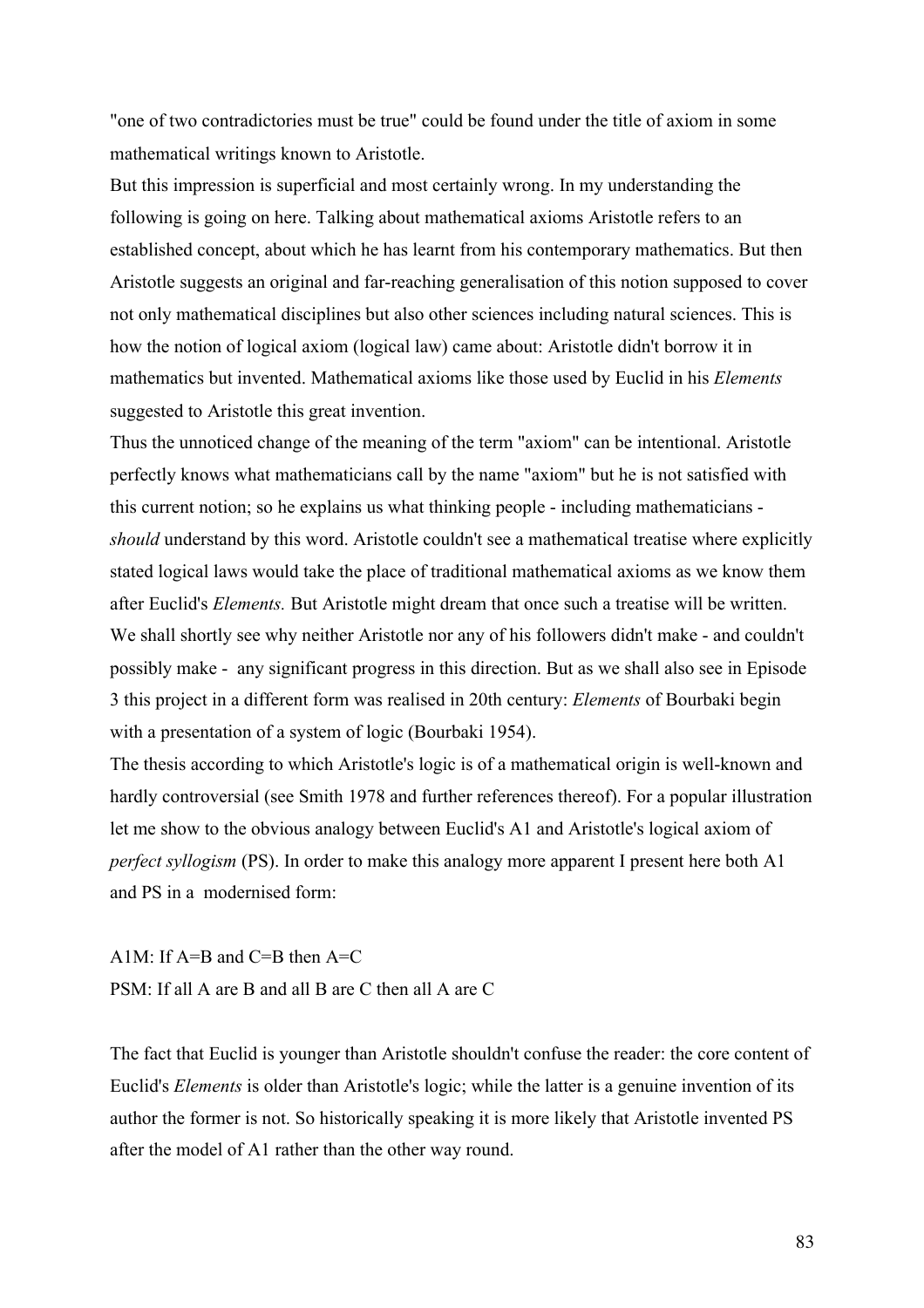It can be also mentioned that the core of Aristotle's logical terminology stems from the earlier established mathematical terminology. We have seen this already at the example of the term "axiom" but there are also other examples. A telling one is the expression "figure of syllogism" having an obvious geometrical origin. In what follows I shall also point to Aristotle's letter notation and show that it likely derives from the mathematical letter notation, which we discussed above. My principle aim here, however, is not to justify the thesis about mathematical origins of Aristotle's logic, which I take to be already established, but rather try to explain why and how Aristotle used his mathematical sources. One might suggest that Aristotle managed to grasp a logical form of his contemporary mathematics, and this allowed him to formulate his logic. But this is definitely wrong. As we shall shortly see Aristotle's logic in fact doesn't fit the kind of mathematical reasoning he could be aware of, namely one, which is present in Euclid's *Elements*. A plausible way in which Aristotle could proceed is different.

Notice that Euclid's Axioms are used only in *proofs* - now I'm talking about *proofs* in the technical sense of the term explained in 1.3C above - not in *constructions* or some other parts of Propositions. These *proofs* are all based on the same mathematical Axioms whether corresponding Propositions are geometrical or arithmetical. Aristotle's notion of proof generalises upon mathematical *proofs* in this technical sense - not upon mathematical reasoning generally. Aristotle's notion of logical axiom (law of logic) generalises upon the notion of mathematical axiom, as I have already explained. The main purpose of this generalisation was, in my view, the extension of the notion of science (episteme) beyond mathematics into the domain of natural sciences. The new notion of proof based on universal logical axioms was supposed to be applicable in all of these disciplines. Understandably Aristotle was more concerned about consequences of his project for physics (i.e. natural sciences) rather than for mathematics, which was already well-established. But as I have already mentioned in a longer run this project greatly influenced mathematics too. Let's now return to the two Aristotle's passages quoted above. The first passage begins with the question of whether axioms should be treated by the "science of essence", i.e. by ontology and metaphysics, or by some other science. What other science Aristotle could have here in mind? One possibility is that he conceives here of a notion of logic as distinguished from ontology, then asks whether or not it is appropriate to merge the two disciplines into one, and finally answers in positive. However from a historical viewpoint it seems more likely that Aristotle points here to the Platonic notion of *universal mathematics*, which provides an alternative approach to the same issue. I shall discuss this notion in paragraph E) below.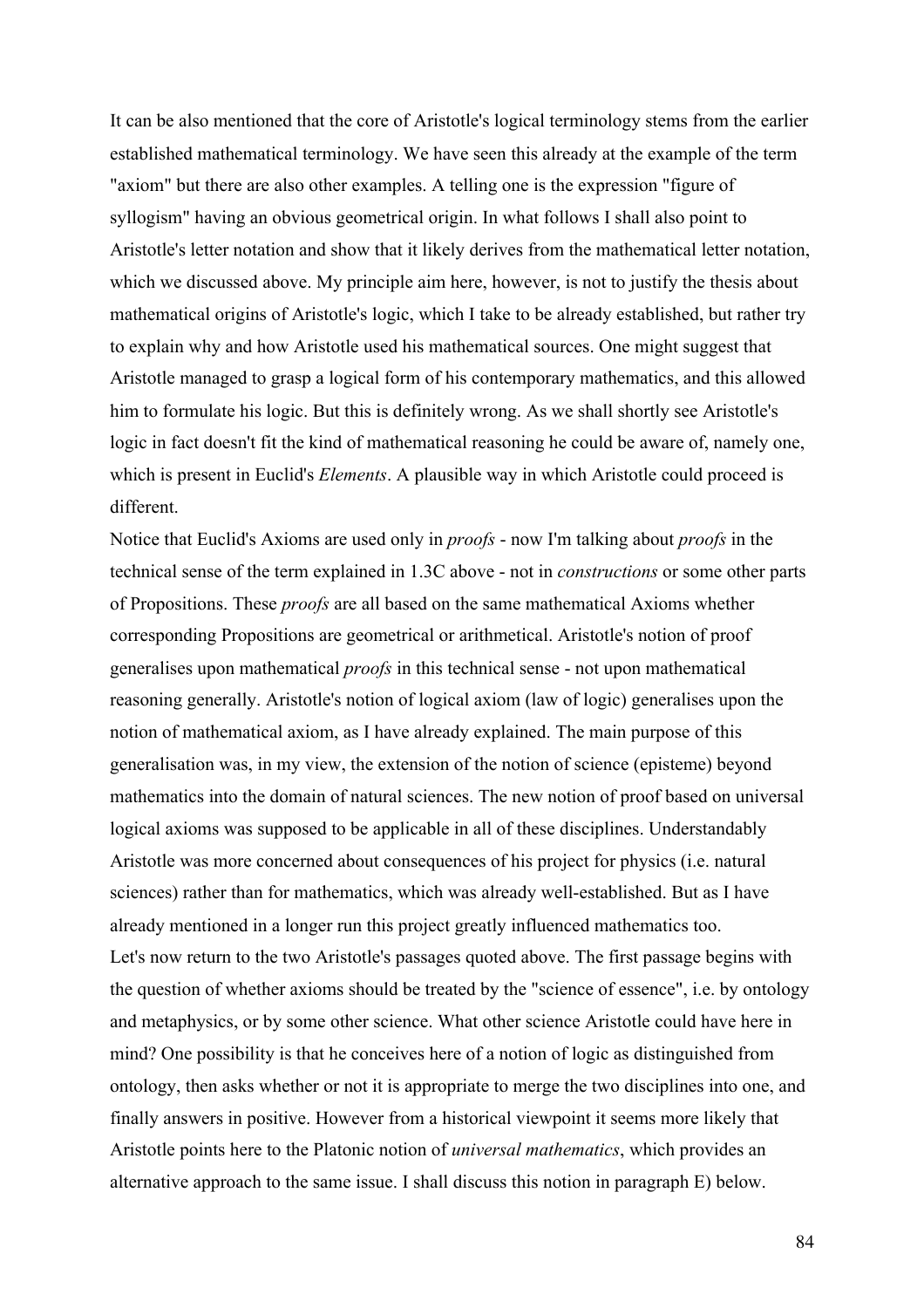In the second passage Aristotle mentions that mathematical axioms are common for all quantities (poson). Nevertheless he avoids here to discuss a possibility of treating quantities in general. The alternative he puts forward is this: on the one hand, there is mathematics, which applies axioms separately to particular genus, and on the other hand, there is ontology, which relates axioms to Being. But axioms relevant to this latter approach are logical axioms, not mathematical. If I'm right that in the first passage Aristotle tacitly rejects the *universal mathematics* this explains why he doesn't consider a possibility of general science of quantity in the second passage. For the *universal mathematics* can be described as such a science, as we shall see. In the next Episode we shall also see how this missed possibility was eventually realised in 17th century.

The specific relationships between mathematical and logical axioms just described make it difficult to analyse the former in terms of the later. When one tries to describe Euclid's Axioms in terms of Aristotle's logic and epistemology Aristotle's own notion of axiom strikes the eye first. But then one immediately sees that the two authors use the term in different senses. The reason is that unlike Plato's philosophy Aristotle's philosophy suggests a radical revision of his contemporary mathematics rather then accounts for it in ontological and epistemological terms. For this reason Aristotle's philosophy is less helpful for understanding Euclid. However it is more helpful for understanding what happened in foundations of mathematics afterwards. Consequences of Aristotle's philosophical reform for mathematics are described more precisely in the next paragraph.

#### **[D\) Propositions](#page-2-0)**

As it has been noticed by other scholars Aristotle's syllogistic is "hopelessly inadequate" for grasping Euclid's reasoning (Smith 1978 and Mueller 1974). [\(Note 59\).](#page-115-0) This is why instead of making another hopeless attempt I prefer to analyse a mathematical example, which Aristotle provides himself:

"Let *A* be two right angles, *B* triangle, *C* isosceles. Then *A* is an attribute of *C* because of *B*, but it is not an attribute of *B* because of any other middle term; for a triangle has [its angles equal to] two right angles by itself, so that there will be no middle term between *A* and *B*, though *AB* is matter for demonstration." (*An. Pr.* 48a33-37, Heath's translation, corrected)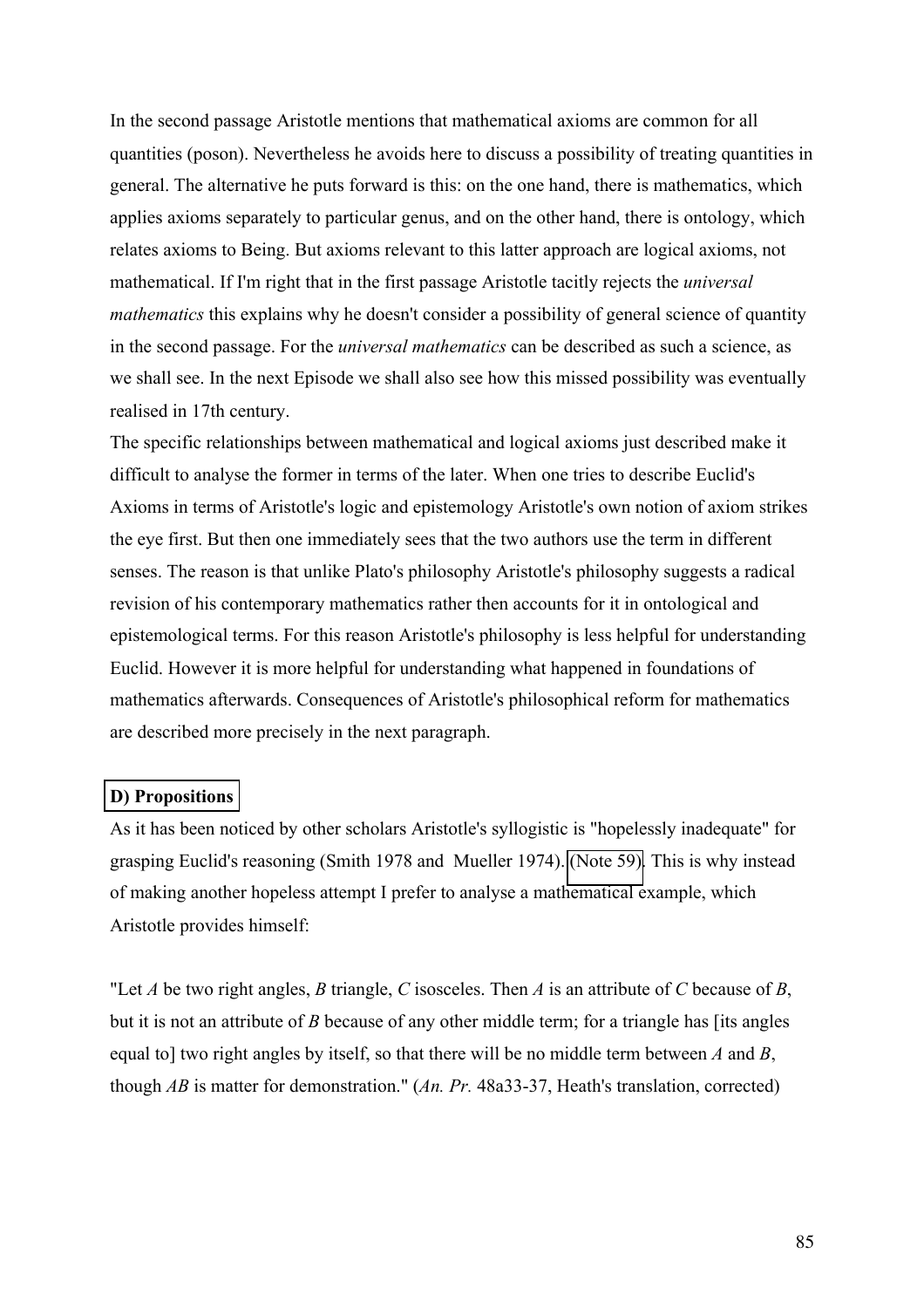Aristotle discusses here a syllogism, which amounts to application of the theorem about the sum of internal angles of a triangle to a special case of isosceles triangle. In a modernised form this syllogism can be written as follows:

All triangles have [...] two right angles (Premise 1: *AB*) [\(Note 60\)](#page-115-0) All isosceles triangles are triangles (Premise 2: *AC*)

---------------------------------------------------------------------

All isosceles triangles have [...] two right angles (Conclusion: *BC*)

The principle point made by Aristotle in the above passage is this: Premise 1 is *immediate* , i.e. it cannot be proved by introducing another middle term *D* "between" *A* and *B* and making a similar syllogism with the latter three terms. Aristotle tries to explain why Premise 1 is immediate using the traditional Platonic distinction between intrinsic features, which a given thing has "by itself" (kath'auto) and extrinsic features, which a given thing may have in virtue of some other things. Aristotle's argument is this: the two-right-angles property (*2R* ) of triangle (*T*) belongs to the very essence of triangle, so it cannot be proved by introducing any new intermediate term *S* such that *2R* would be an essential property of *S* and *S* would be an essential property of *T* [\(Note 61\).](#page-115-0) However Aristotle definitely knows that Premise 1 can be proved as a geometrical theorem (E1.32 in the *Elements*). So what he says here sounds like a sheer absurdity from the point of view of Aristotle's own logic: we have got an immediate premise, which is matter of demonstration! The problem, to which Aristotle points us here, is that the syllogistics turns to be incapable to grasp this latter demonstration. The best what it can do about E1.32 is to show how this general Theorem is applied to a special case. In order to show where lies the problem let me quote E1.32 in full:

"For any triangle, (if) one of the sides (is) produced, (then) the external angle is equal to the (sum of the) two internal and opposite (angles), and the (sum of the) three internal angles of the triangle is equal to two right-angles.

Let ABC be a triangle, and let one of its sides BC have been produced to D. I say that the external angle ACD is equal to the (sum of the) two internal and oppo site angles CAB and ABC, and the (sum of the) three

internal angles of the triangle ABC, BCA, and CAB is equal to two right-angles.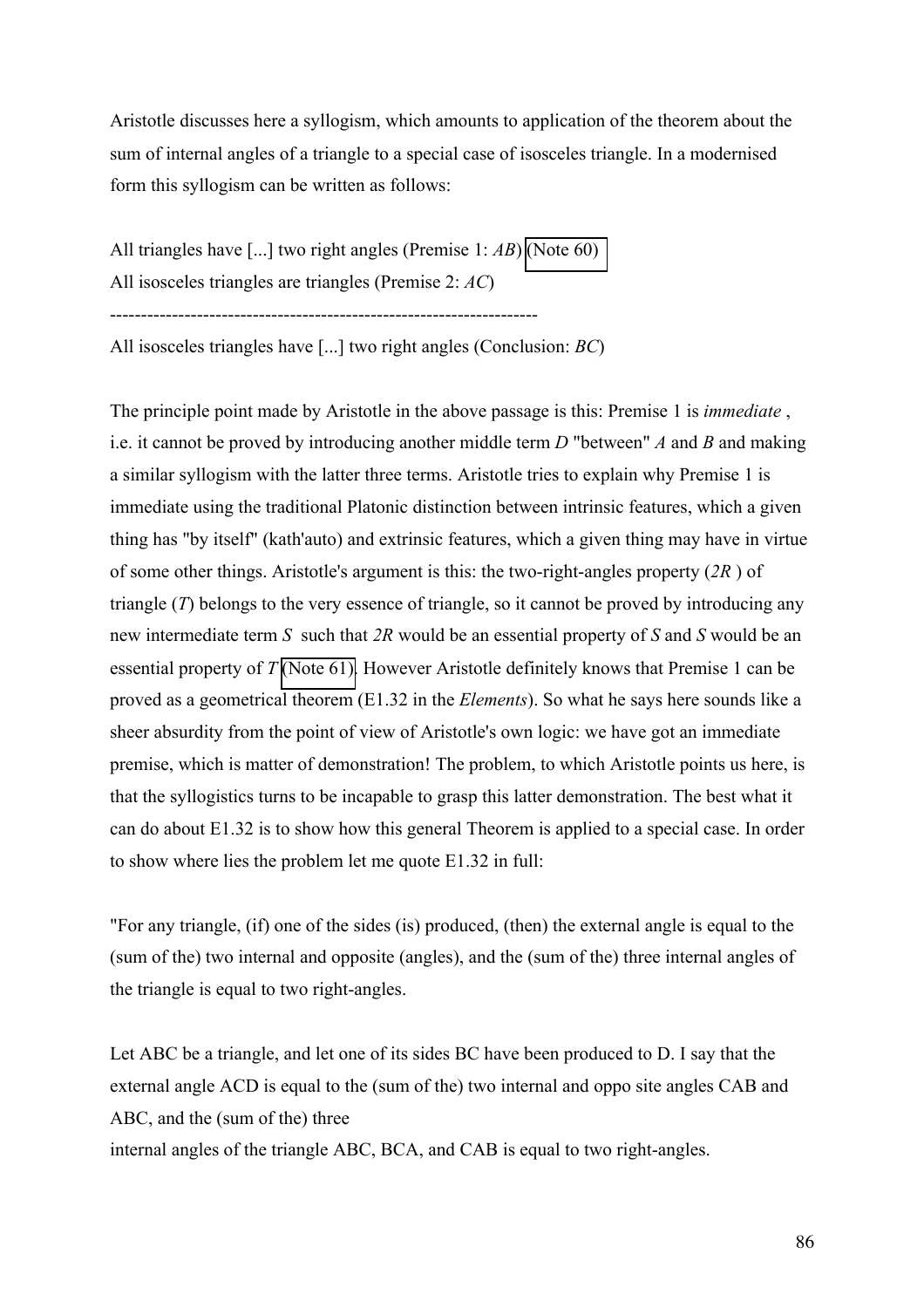

Fig.7

For let CE have been drawn through point C parallel to the straight-line AB [Prop. 1.31].

And since AB is parallel to CE, and AC has fallen across them, the alternate angles BAC and ACE are equal to one another [Prop. 1.29]. Again, since AB is parallel to CE, and the straightline BD has fallen across them, the external angle ECD is equal to the internal and opposite (angle) ABC [Prop. 1.29]. But ACE was also shown (to be) equal to BAC. Thus, the whole angle ACD is equal to the (sum of the) two internal and opposite (angles) BAC and ABC.

Let ACB have been added to both. Thus, (the sum of) ACD and ACB is equal to the (sum of the) three (angles) ABC, BCA, and CAB. But, (the sum of) ACD and ACB is equal to two right-angles [Prop. 1.13]. Thus, (the sum of) ACB, CBA, and CAB is also equal to two rightangles.

Thus, for any triangle, (if) one of the sides (is) produced (then) the external angle is equal to the (sum of the) two internal and opposite (angles), and the (sum of the) three internal angles of the triangle is equal to two right-angles. (Which is) the very thing it was required to show."

In this Theorem one can immediately identify the six part of Proclus' analysis. A general difficulty of application of Aristotle's syllogistic to Euclid's reasoning is that there is no obvious way to fit these six parts into this logical form. The best one can hope to achieve by applying syllogistics in this case is to render the *proof* of E1.32 into a syllogistic form. But this *proof* is preceded by the *construction* of the new straight lines *CD* and *CE*, and essentially depends on properties of the emerging construction *ABCDE*, not only on properties of the given triangle *ABC*. This shows two important things. First, it shows that Aristotle is quite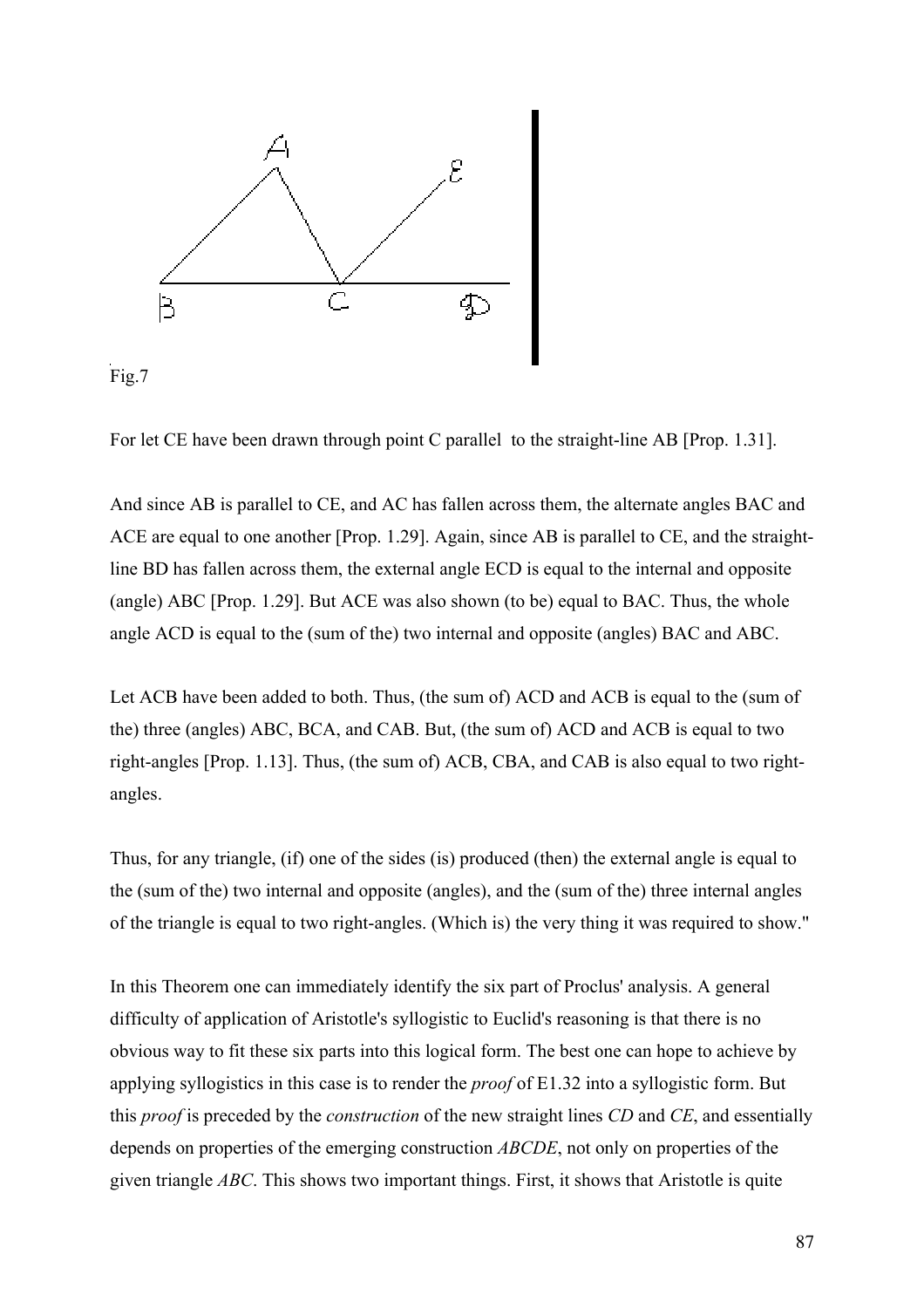right assuming that there is no hope to deduce E1.32 from a definition of triangle whatever this definition might be. Second, it shows that Aristotle is totally wrong assuming that the *2R* property of triangle is itself an intrinsic property, which can be considered as a basis for definition of triangle. For it becomes evident only through considering new "external" elements but not through a deepening of our grasp of triangle's intrinsic nature. Anachronistically one could say that the *2R* property of triangles actually reflects an essential property of Euclidean plane, namely the fact that this plane is flat. This news, however, would hardly help an Aristotelian to render the proof of E1.32 into syllogisms.

A more specific observation is this. Aristotle's syllogistics uses premises of the form *all A are B* (in fact the universal quantifier "all" is a modernisation but let me skip this point). In other words it operates only with *properties*. But assumptions used in mathematics more often have the logical form of *relations* like the relation of being parallel. That's why the modern logic, where the notion of property (one-place predicate) is seen as a particular case of a more general notion of relation (*n*-place predicate) has more power to support a mathematical reasoning. But in spite of this significant difference between Aristotelian and modern logic most of modern approaches to logical analysis and logical foundations of mathematical reasoning seem to assume - most often uncritically - few fundamental feature of Aristotle's approach, which I am now going to describe.

From Aristotle's viewpoint mathematics should assume, first, universal logical axioms (like any other science) and, second, certain special principles in the form of definitions and/or particular basic propositions (immediate premises). Then it should deduce further propositions from the basic propositions according to the assumed logical axioms. This is how a ready-made mathematical theory should look like accordingly to Aristotle's Classical Model of Science. I claim that in spite of significant modifications of logic this Aristotelian scheme had a great influence on mathematics and philosophy of mathematics of 20th century. Moreover the were no serious attempts to rebuild mathematics after the Classical Model of Science before 20th century. An obvious reason for it is that in spite of its ancient origin this Model clashes with the traditional mathematics (as we know it after Euclid) dramatically. I shall point here only to two major differences between Euclid's mathematics and the notion of mathematical theory implied by the Classical Model of Science.

The first difference concerns Axioms: in Euclid they cover only mathematical disciplines (geometry and arithmetic) while in Aristotle they cover all sciences including natural sciences. This implies that Euclid's mathematical reasoning prima facie is not based on any system of logic - if by logic we understand a normative theory of *formal* reasoning, i.e. a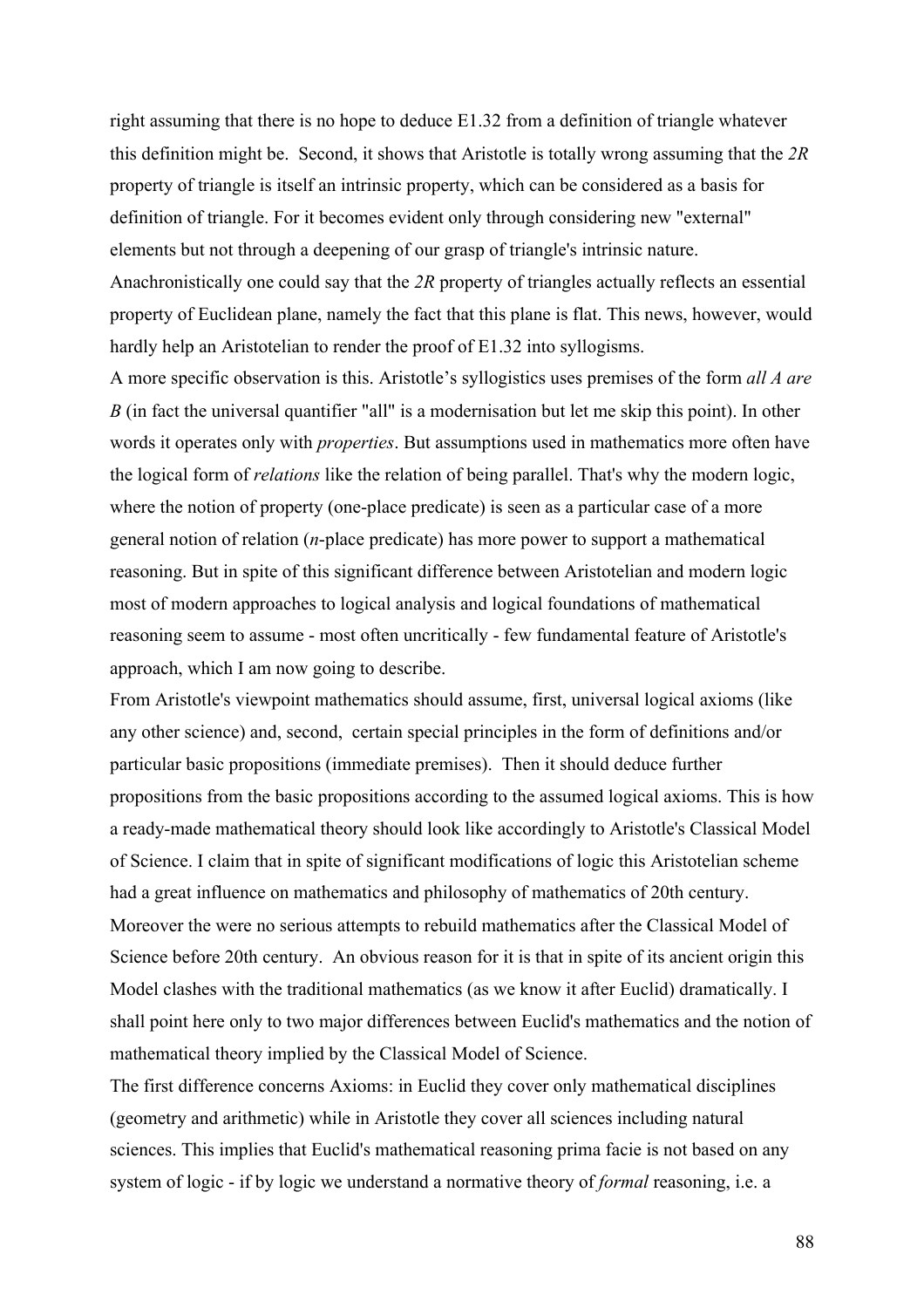theory of reasoning, which is neutral with respect to the *content* of this reasoning. Euclid's mathematics has only a tool of reasoning, which is neutral with respect to particular kinds of mathematical content but which is not supposed to be applicable outside mathematics. I mean, of course, the scheme of mathematical reasoning determined by Euclid's five Axioms. The second difference, which in my view is even more significant, concerns Euclid's Postulates, which has no counterpart in the Classical Model of Science. We have seen that Postulates are non-propositional fundamentals of Euclid's mathematics, which play a central role in it. Postulates are supposed to generate the whole of mathematical universe, and we have seen more precisely how it works in Euclid's *Elements*. One can disguise Postulates by calling them "axioms" but one cannot get rid of them (as Classical Model of Science actually requires) without destroying basics of Euclid's mathematical reasoning completely. The Classical Model of Science requires objects of study to be already there, it doesn't have anything like the notion of generation allowed by the Platonic scheme. This is why it implies in mathematics what today is (inappropriately) called Mathematical Platonism. This feature of the Model survives replacements of one system of logic for another.

I shall return to this important issue but already at this point I would like to encourage the reader to think about Classical Model of Science critically. Notice that modern physics began when this Aristotelian Model was largely abandoned in this domain. So at the very least we should not take the idea to apply it in mathematics as self-obvious.

To conclude this paragraph I would like to quote another Aristotle's passage where he analyses the same mathematical example from a very different viewpoint:

"Diagrams are devised by an activity, namely by dividing-up. If they had already been divided, they would have been manifest to begin with; but as it is this [clarity] presents itself [only] potentially. Why does the triangle has [the sum of its internal angles is equal to] two right angles? Because the angles about one point are equal to two right angles. If the parallel to the side had been risen [in advance], this would be seen straightforwardly" (*Met.* 1051a21- 26, my translation) [\(Note 62\)](#page-115-0)

The chapter of *Methaphysics* from which I took this quote concerns Aristotle's ontological distinction, which I only briefly mentioned above, namely one between *actual* Being (energeia) and *potential* Being (dunamis). At the first look this distinction seems analogous to Plato's distinction between Being and Becoming. But the above mathematical example shows that in fact it is quite different. From this new Aristotle's viewpoint one can indeed think of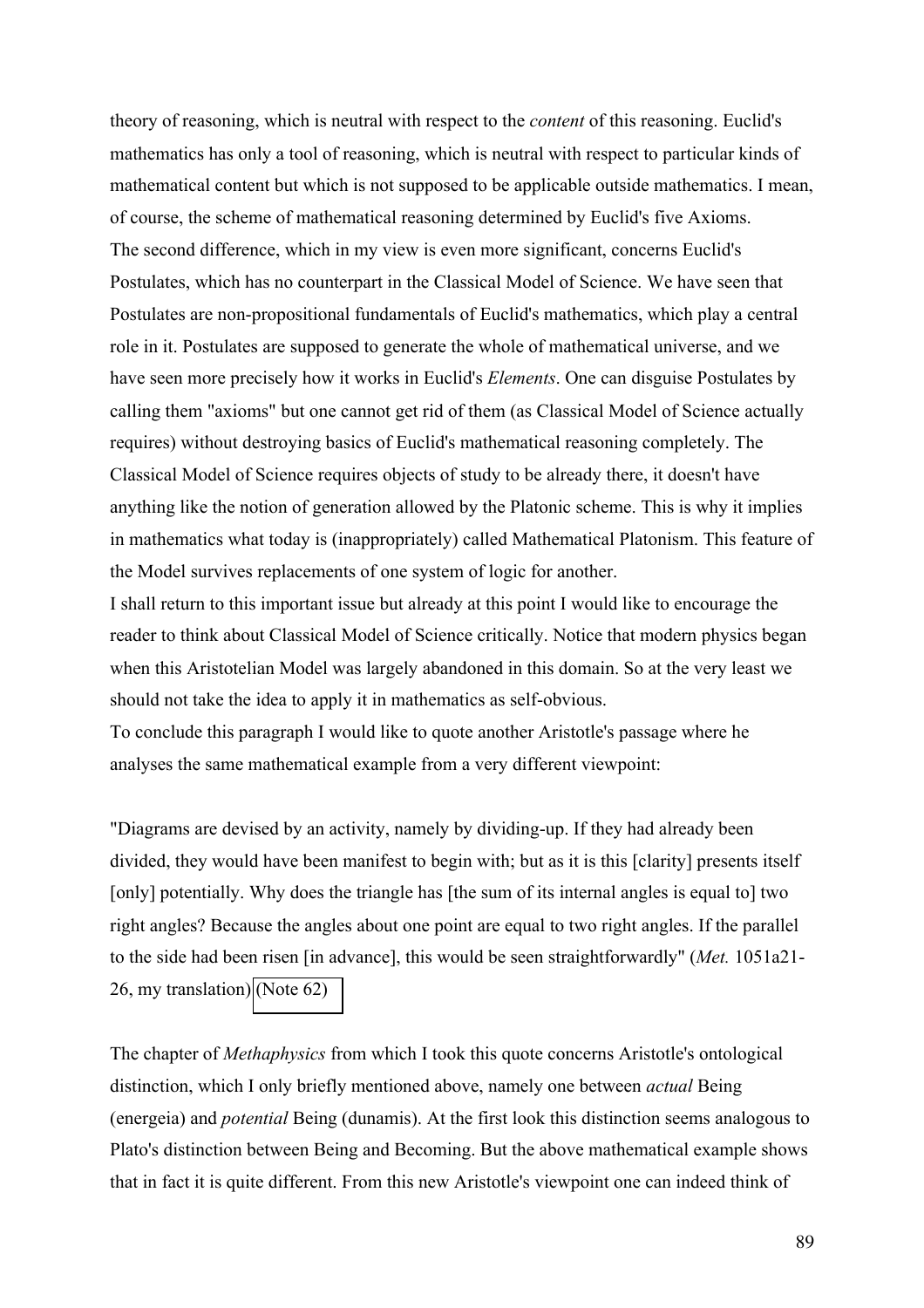geometrical constructions as pre-existent. However this pre-existence is only potential unless it is actualised through an act of mathematical thought. Aristotle considers such pre-existence as ontologically deficient; on his account *actual* Being determines *potential* Being rather than the other way round. This new view allows Aristotle to give a full justice of geometrical constructions: as the above quote clearly shows he is wholly aware about the fact that *construction* is a crucial element of geometrical theorems. Although Platonism equally allows for taking seriously the generic aspect of mathematics it cannot get rid with the basic principle according to which the generic aspect of mathematics is fully determined by its ontic aspect. But Aristotle turns here the Platonic hierarchy upside down: unless a construction is realised through an on-going mathematical activity it doesn't exist in the proper sense at all [\(Note 63\).](#page-117-0) We see that Aristotle's distinction between the actual and the potential Being suggests a view on mathematics, which differs dramatically from one implied by Aristotle's Classical Model of Science and his syllogistics. We encounter very different Aristotles in these two cases. It is a pity that this alternative modal approach to mathematics has been never further developed either by Aristotle himself or by the following tradition. At least it has been never developed up to a point where it could serve for rebuilding of foundations of mathematics. The idea is still waiting to be further developed in the future.

#### **[E\) Proportion, Metabasis and Universal Mathematics](#page-2-0)**

In Euclid's *Elements* the theory of proportion is developed separately for numbers (in Books 7-8) and for geometrical magnitudes (in Books 5 and 10). More precisely, the *Elements* don't contain such thing as *the* theory of proportion at all but do contain a theory of proportion of numbers and a theory of proportion of magnitudes. Obviously Euclid's theory of proportion of magnitudes cannot reduce to his theory of proportion of numbers because the former contains the case of incommensurable magnitudes. However Euclid also treats separately proportion of numbers and proportion of commensurable magnitudes. For this reason some Propositions in the *Elements* look nearly identical. Compare, for example, these two:

E10.13: "To find the greatest common measure of two given commensurable magnitudes."

E7.2: "To find the greatest common measure of two given numbers (which are) not prime to one another."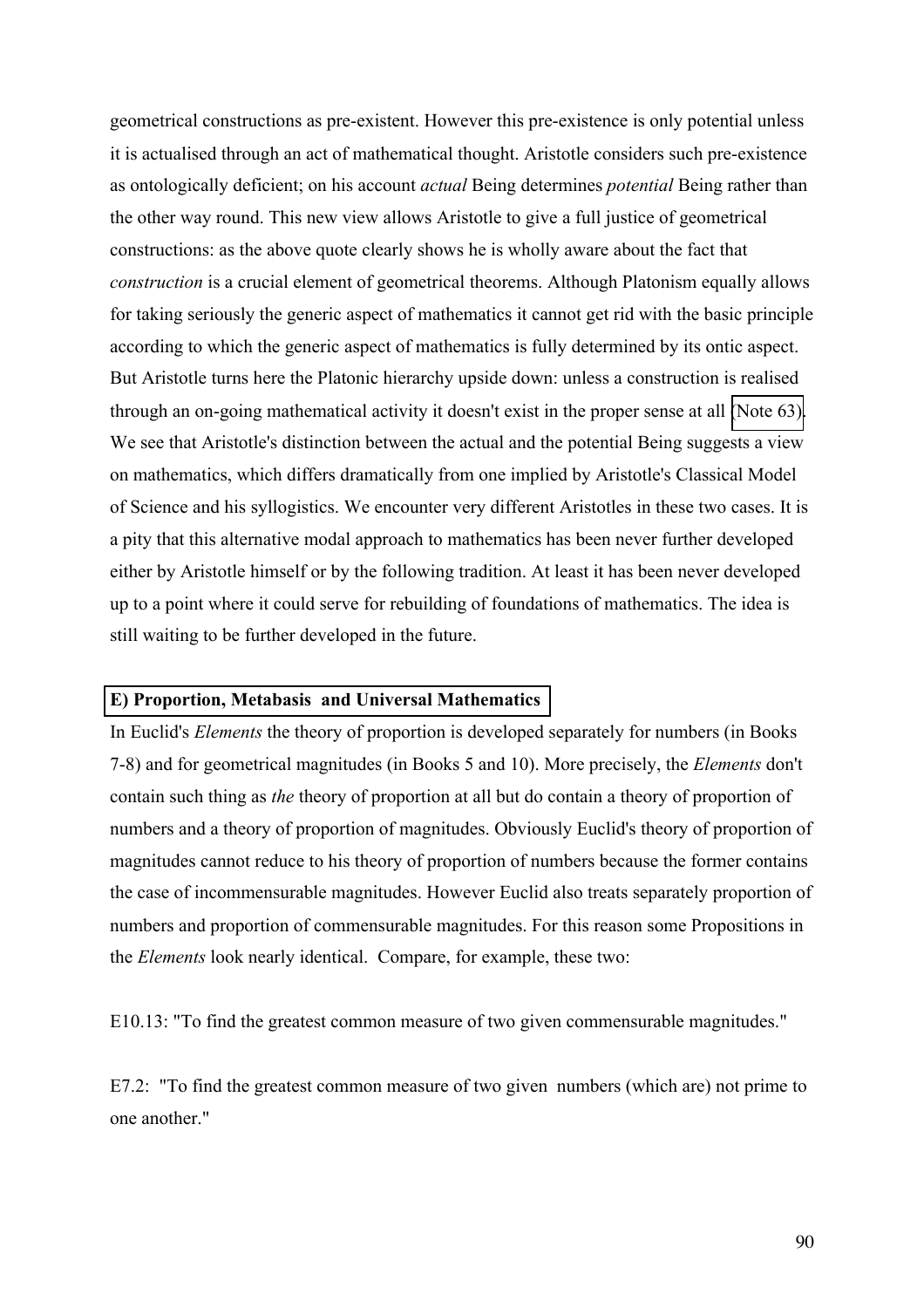I provide here only *enunciations* of these Problems and leave it to the reader to check that the rest is equally very similar: in both cases Euclid applies the same method known today as *Euclidean algorithm*. Euclid's quasi-geometrical proofs, which he uses in arithmetic (see paragraph 1.3C3) makes this similarity even more apparent. The following pair of Propositions looks as another example of the same sort but in fact it is different because here the second Proposition holds for incommensurable magnitudes too.

E7.13: "If four numbers are proportional then they will also be proportional alternately."

E5.16: "If four magnitudes are proportional then they will also be proportional alternately."

The rest of the last two Theorems is not quite the same because they rely on essentially different Definitions of proportion: E7.13 refers to D7.20, which defines proportional numbers while E5.16 refers to D5.6. which defines proportional magnitudes and applies (in particular) to the case of incommensurable magnitudes.

The fact that Euclid uses in both cases the same term "analogon" (proportion) and doesn't avoid the textual identity of Propositions concerning numbers and magnitudes shows that the analogy between the two theories of proportion couldn't be left unnoticed. From a modern point of view it looks very unnatural that Euclid didn't develop this obvious analogy into a genuine generalisation and didn't include into his *Elements* an universal proposition, which in modern algebraic notation would read

## if  $a : b = c : d$  then  $a : c = b : d$

and cover E7.13 and E5.16 as special cases. But at the same time this feature of Euclid's mathematics perfectly complies with Aristotle's Classical Model of Science, which, let me remind, assumes a fixed domain of studied objects and doesn't allow for switching between domains or merging them freely. Aristotle's views on this issue will help us to understand why Euclid didn't merge his two theories of proportion together like we do this today. But before I come to a more precise analysis of these Aristotle's views I would like to stress that the situation with the two theories of proportion in the *Elements* is in fact more involved than just described. The two theories are indeed first developed separately but at certain point Euclid makes a link between them. Namely Euclid includes into Book 10 of his *Elements* five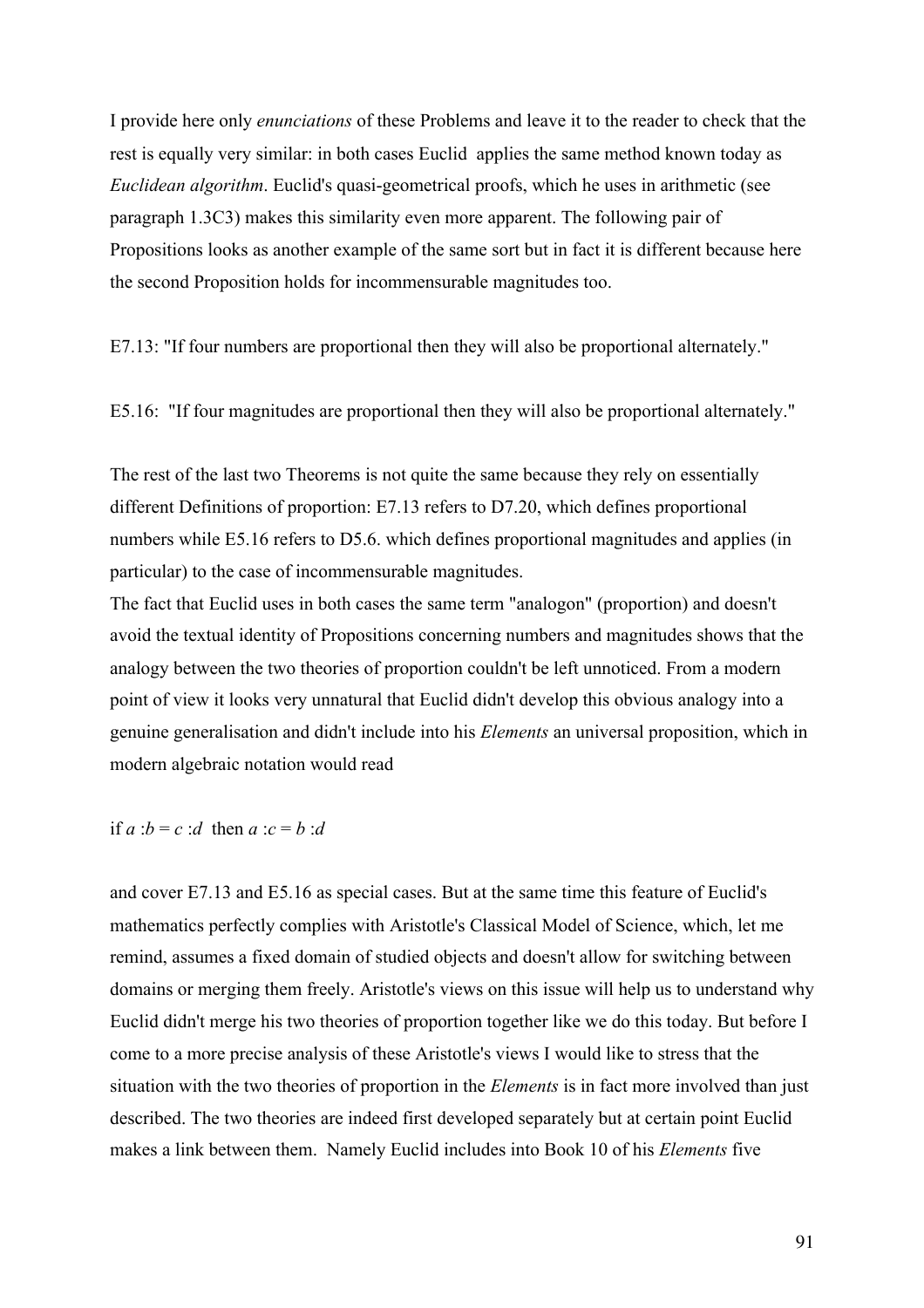Propositions, which involve *both* numbers and magnitudes. Here is the first of them, which is worth to be fully quoted: [\(Note 64\):](#page-117-0)

## E<sub>10.5</sub>:

"Commensurable magnitudes have to one another the ratio which (some) number (has) to (some) number.

Let A and B be commensurable magnitudes. I say that A has to B the ratio which (some) number (has) to (some) number.

For if A and B are commensurable (magnitudes) then some magnitude will measure them. Let it (so) measure (them), and let it be C. And as many times as C measures A, so many units let there be in D. And as many times as C measures B, so many units let there be in E.





Therefore, since C measures A according to the units in D, and a unit also measures D according to the units in it, a unit thus measures the number D as many times as the magnitude C (measures) A. Thus, as C is to A, so a unit (is) to D [D5.6 or D7.20?]. Thus, inversely, as A (is) to C, so D (is) to a unit [E5.7?]. Again, since C measures B according to the units in E, and a unit also measures E according to the units in it, a unit thus measures E the same number of times that C (measures) B. Thus, as C is to B, so a unit (is) to E [D5.6 or D7.20?]. And it was also shown that as A (is) to C, so D (is) to a unit. Thus, via equality, as A is to B, so the number D (is) to the (number) E [E5.22?].

Thus, the commensurable magnitudes A and B have to one another the ratio which the number D (has) to the number E. (Which is) the very thing it was required to show."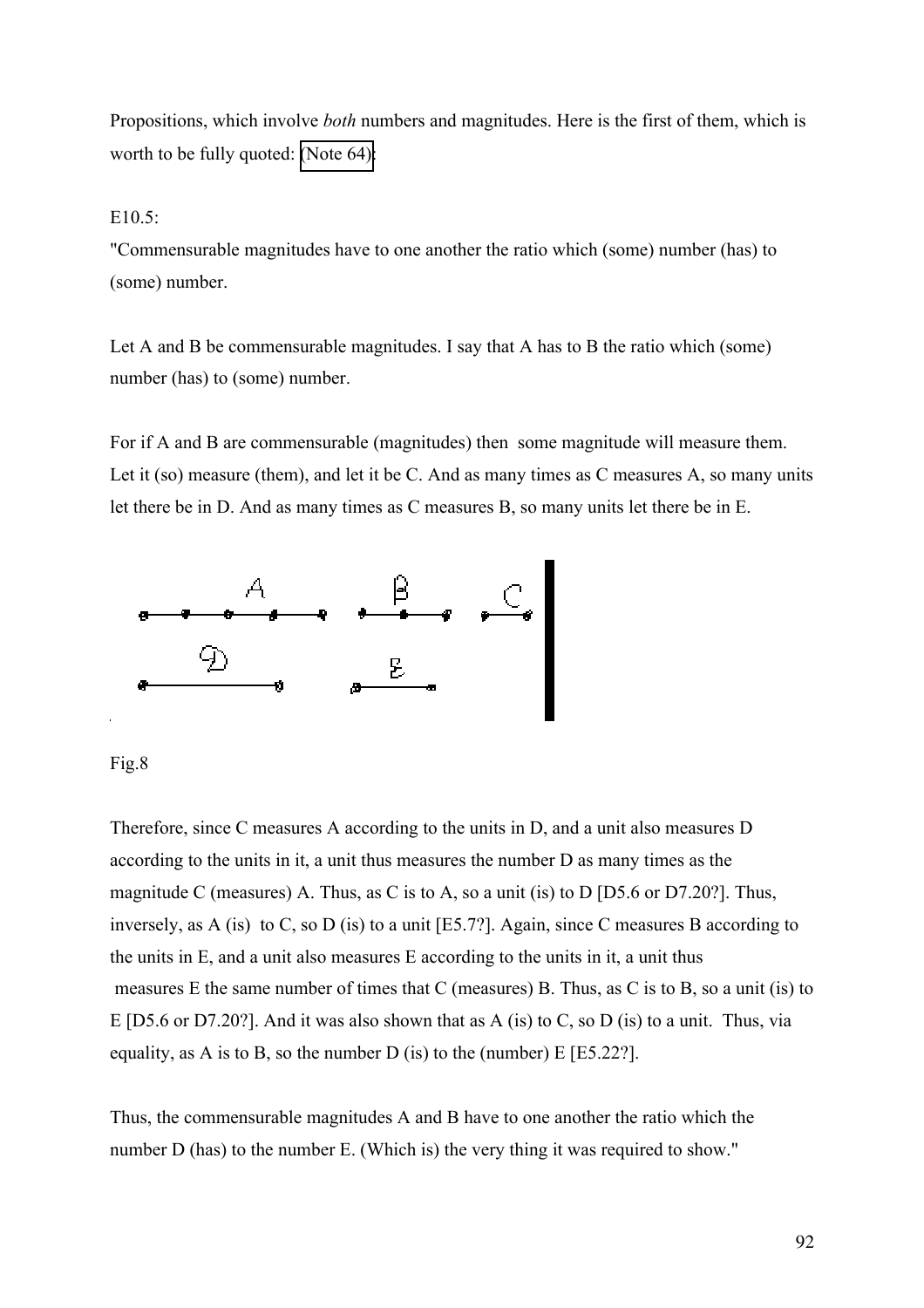The *construction* of E10.5 produces (by fiat) a pair of numbers, which Euclid denotes by letters "D" and "E" such that the given magnitudes A, B have the same ratio as numbers D, E. Notice that talking about the "same ratio" in the previous sentence I referred to a general notion of ratio, which applies both to numbers and to magnitudes. However the preceeding part of the *Elements* contains no Definition, which allows for the equality between a ratio of numbers and a ratio of magnitudes! Euclid never provides explicit references to Definitions, Postulates, Axioms and preceding Propositions leaving it to the reader to guess which reference would be appropriate in every particular case. Usually this task is easy but in the given case one may think of different Definitions of proportionality ( D5.6 or D7.20) and still none of them fits the purpose exactly. A similar observation concerns Propositions E5.7 and E5.22, which officially apply only to magnitudes but in E10.5 seem to be applied in a situation involving both magnitudes and numbers. I cannot see any way to avoid saying that E10. 5 and the following four Propositions, which are obviously supposed to fill the gap between the two theories of proportion (one for numbers and the other for magnitudes) don't actually achieve this goal.

Euclid's attempt to find a link between the two theories of proportion shows that he might be aware about the idea of a general theory of proportion. There are some independent evidences (Granger 1976) that Eudoxus, who invented the theory of proportion presented in Book 5 of the *Elements* as a geometrical theory, considered it himself as a genuine generalisation of the old Pythagorean arithmetical theory of proportion presented in Books 7-9. Eudoxus' term "magnitude" might originally stand for a general notion of quantity including numbers and geometrical magnitudes as its special cases. Another evidence, which shows that the idea of a general theory of proportion was around in Euclid's circle, is given by Proclus:

"As for unifying bond of the mathematical sciences, we should not suppose it to be proportion, as Erathosphenes says. For though proportion is said to be, and is, one of the features common to all mathematics, there are many other characteristics that are allpervading, so to speak, and intrinsic to the common nature of mathematics." (*Commentary* , 43.22-44.1, Murrow's translation)

Eratosphenes of Cyrene is an Alexandrian librarian contemporary to Euclid, who was, as Proclus tells us here, enthusiastic about the idea of unification of mathematical disciplines on the basis of a generalised theory of proportion. Evidences that generalised mathematical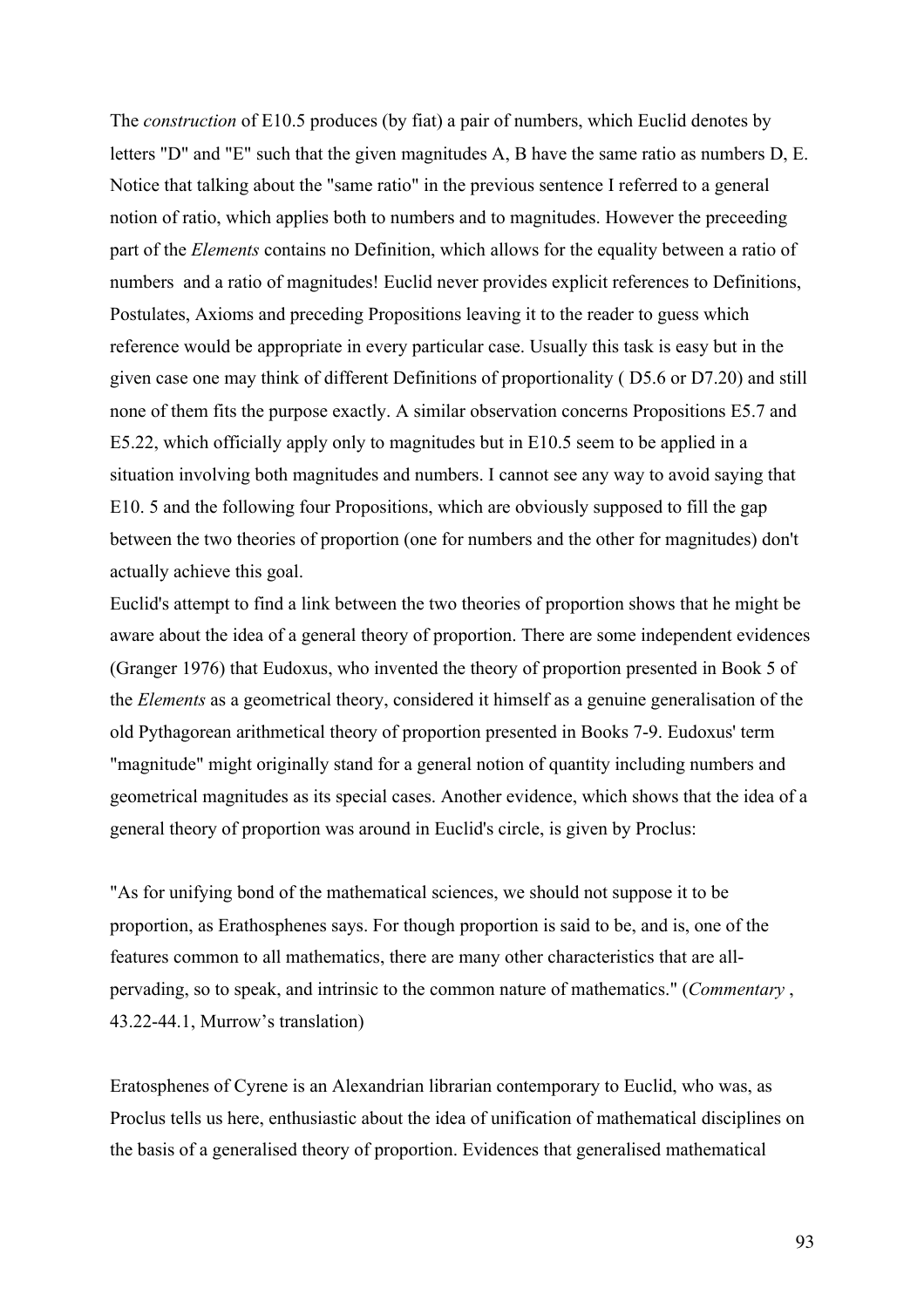theories of this sort were known already in Aristotle's times are found in *Metaphysics* where this author repeatedly refers to "universal mathematics":

"The question may be asked whether first philosophy is universal or deals with some particular genus or some one class of things. For not even in mathematical sciences is the method one and the same; geometry and astronomy, for instance, deal with a certain class of thing, but the universal science of mathematics is common to all branches." (1026a3-7, Heath's translation)

"For each of the mathematical sciences is concerned with some distinct genus, but universal science of mathematics is common to all" (1064b8-9, Heath's translation)

"Further some propositions are proved universally by mathematicians, which extend beyond these substances [belonging to special mathematical sciences]" (1077a9-10, Heath's translation)

"Just as the universal part of mathematics deals not with objects which exist separately, apart from extended magnitudes and numbers, but with magnitudes and numbers, not however *qua* such as to have magnitude or to be divisible, clearly it is possible that there should also be both propositions and demonstrations about sensible magnitudes, not however *qua* sensible but *qua* possessed of certain definite qualities." (1077b17-22, Ross' translation)

These passages show Aristotle's attitude to the issue : he never treats the notion of universal mathematics systematically (in his known writings) but refers to "universal mathematics" and "universal mathematical propositions" as something already known to the reader. In the first of the above passages Aristotle compares the *universal mathematics* and his *first philosophy*. This clearly concerns the issue discussed in the previous paragraph: while the *universal mathematics* covers all mathematical sciences the *first philosophy* covers non-mathematical sciences as well. In the last quoted passage Aristotle refers to universal mathematical propositions (i.e. theorems of the *universal mathematics*) in order to explain his theory of abstraction (see 1.2B): just like universal mathematical propositions take numbers and geometrical magnitudes in abstraction from the specific properties allowing for distinguishing between these two kinds of mathematical entities, mathematics in general abstracts from all sensible qualities of things and treats them *qua* mathematical objects. Most likely by universal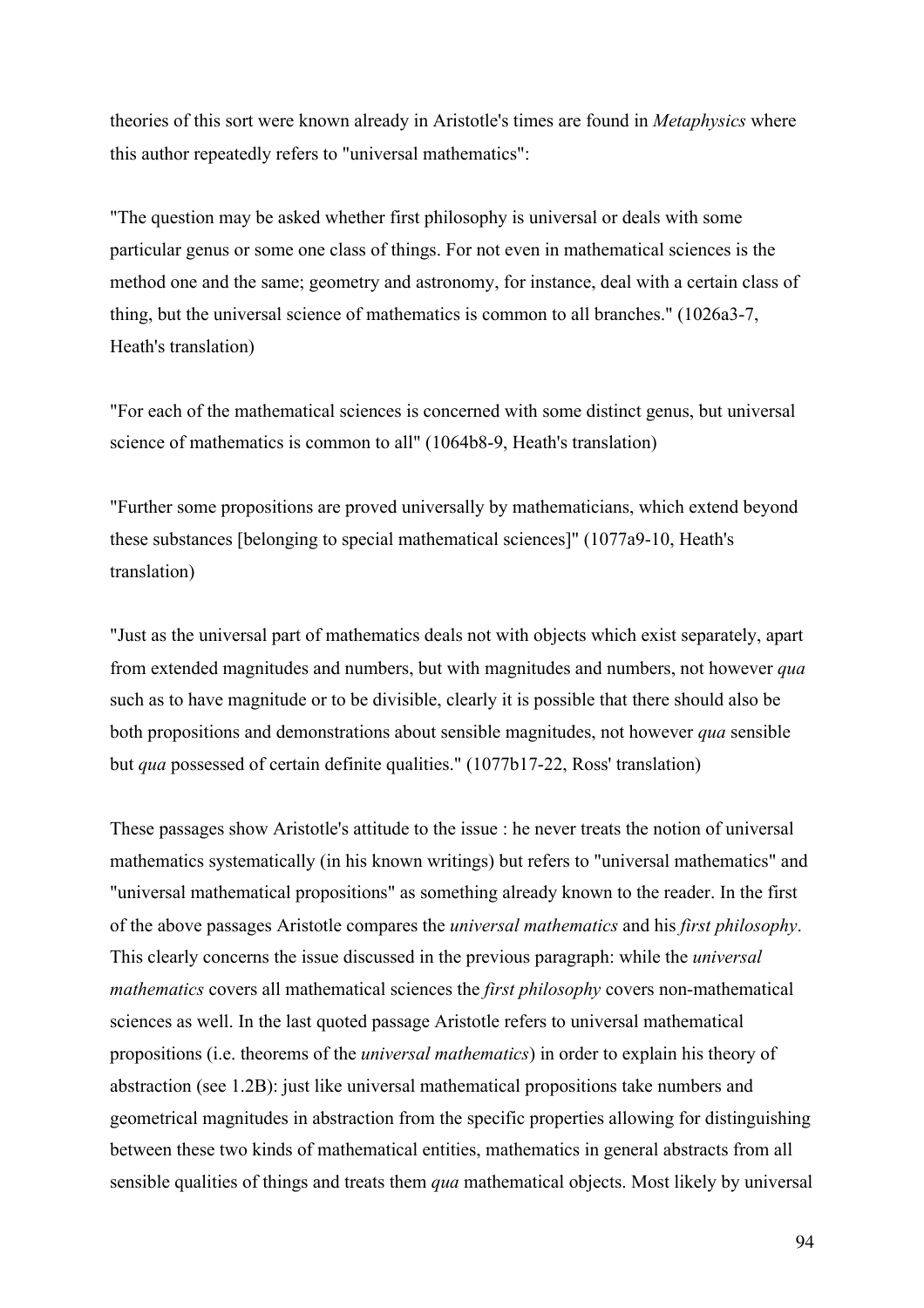mathematical propositions Aristotle means here certain theorems of Eudoxus' theory of proportion (conceived of as a generalisation of the Pythagorean theory of proportion rather than as a specific geometrical theory).

The fact that Euclid's separate treatment of arithmetical and geometrical proportion is compatible with the Classical Model of Science doesn't mean that this Model rules out any possibility of generalisation in this case. But it requires the following question to be clearly answered: *What* a given general theory is about? or What is its subject matter? As far as we are talking about Aristotle's original version of this Model rather than its later modifications this subject-matter is supposed to be a particular *genus*. The following passage, where Aristotle explains his notion of universal proposition using a mathematical example, shows that the aforementioned requirements has a clear logical aspect and cannot be dispensed with as a "pure metaphysics":

"Something holds universally when it is proved of an arbitrary and primitive case. E.g. having [the sum of internal angles equal to] two right angles doesn't hold universally of figures - you may indeed prove of a figure that it has two right angles, but not of an arbitrary figure, nor can you use an arbitrary figure in proving it; for quadrangles are figures but do not have angles equal to two right angles. An arbitrary isosceles [triangle] does have angles equal to two right angles - but it is not primitive: triangles are prior. Thus if an arbitrary primitive case is proved to have two right angles (or whatever else), then it holds universally of this primitive item, and the demonstration applies to it universally [...] [I]t does not apply to the isosceles [triangles] universally, but extends further." (*An.Pr*. 73b33-74a4, Barnes' translation)

For better understanding of this passage I shall analyse it into a number of separate claims:

(i) To *hold universally* amounts to being true about some case, which is both *arbitrary* and *primitive*.

This is a formal definition, which the following mathematical example is supposed to explain.

(ii) It is not the case that figures (in general) have the *2R* property *universally* .

This is in spite of the fact that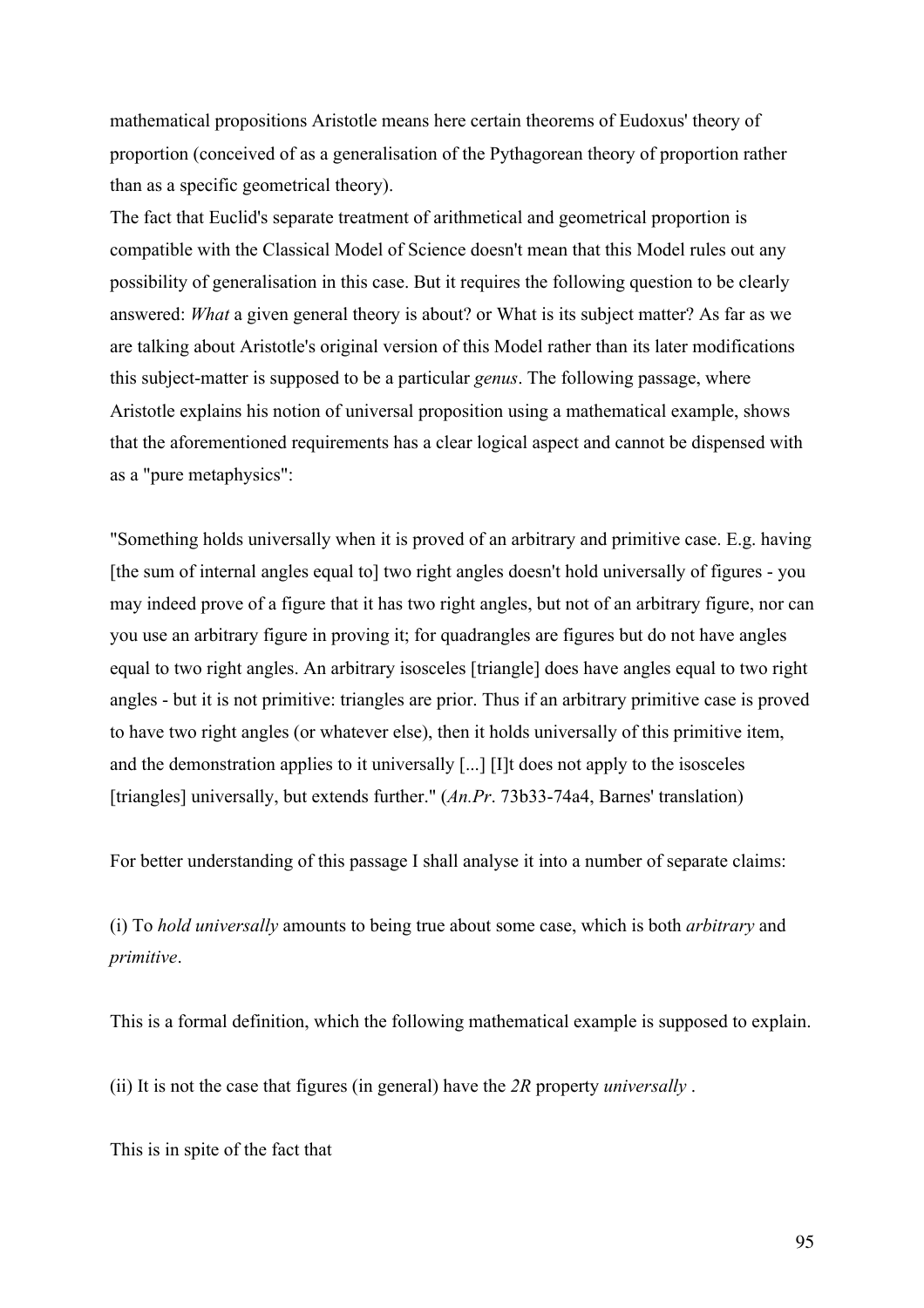(iii) Certain figures have the *2R* property.

What Aristotle tells us here is clear: some figures, namely, triangles, do have the *2R* property while some other figures, for example, quadrangles, don't. However Aristotle renders this conclusion in somewhat different form:

(iv) It is not the case that an *arbitrary* figure has the *2R* property because certain figures, for example quadrangles, don't have this property.

In order to understand why Aristotle uses here the term "arbitrary" remind the six-part structure of Problems and Theorems described in 1.3C above. Suppose one wants to prove that a triangle has the *2R* property. Then one proceeds as follows: takes an arbitrary triangle (*exposition*), applies the *enunciation* of the given theorem to this chosen triangle (*specification*), makes an appropriate *construction*, which allows for the wanted *proof*, and finally comes to the desired *conclusion*. The Theorem is tantamount to the claim that an *arbitrary* triangle has the *2R* property. "Arbitrary" refers to the *exposition* of this Theorem and to what Proclus calls "first conclusion" (see again Note 52). Thus saying that an *arbitrary* triangle has the *2R* property translates into saying that any triangle (or all triangles) has (have) this property. Saying that an arbitrary figure doesn't have *2R* property translates into saying that not any figure has the *2R* property.

Checking with (i) shows that to "be true about an arbitrary case" is indeed a necessary condition for being true (holding) universally. Since the proposition "a figure has the *2R* property" is not true about an arbitrary figure it doesn't hold universally. However, as we shall now see, this condition is not sufficient.

(v) An arbitrary isosceles triangle has the *2R* property.

This is not surprising: all isosceles triangles are triangles and all triangles have the *2R* property. Hence all isosceles triangles have the *2R* property.

(vi) Proposition "isosceles triangles have the *2R* property" doesn't hold universally; the corresponding proof doesn't apply to isosceles triangles universally.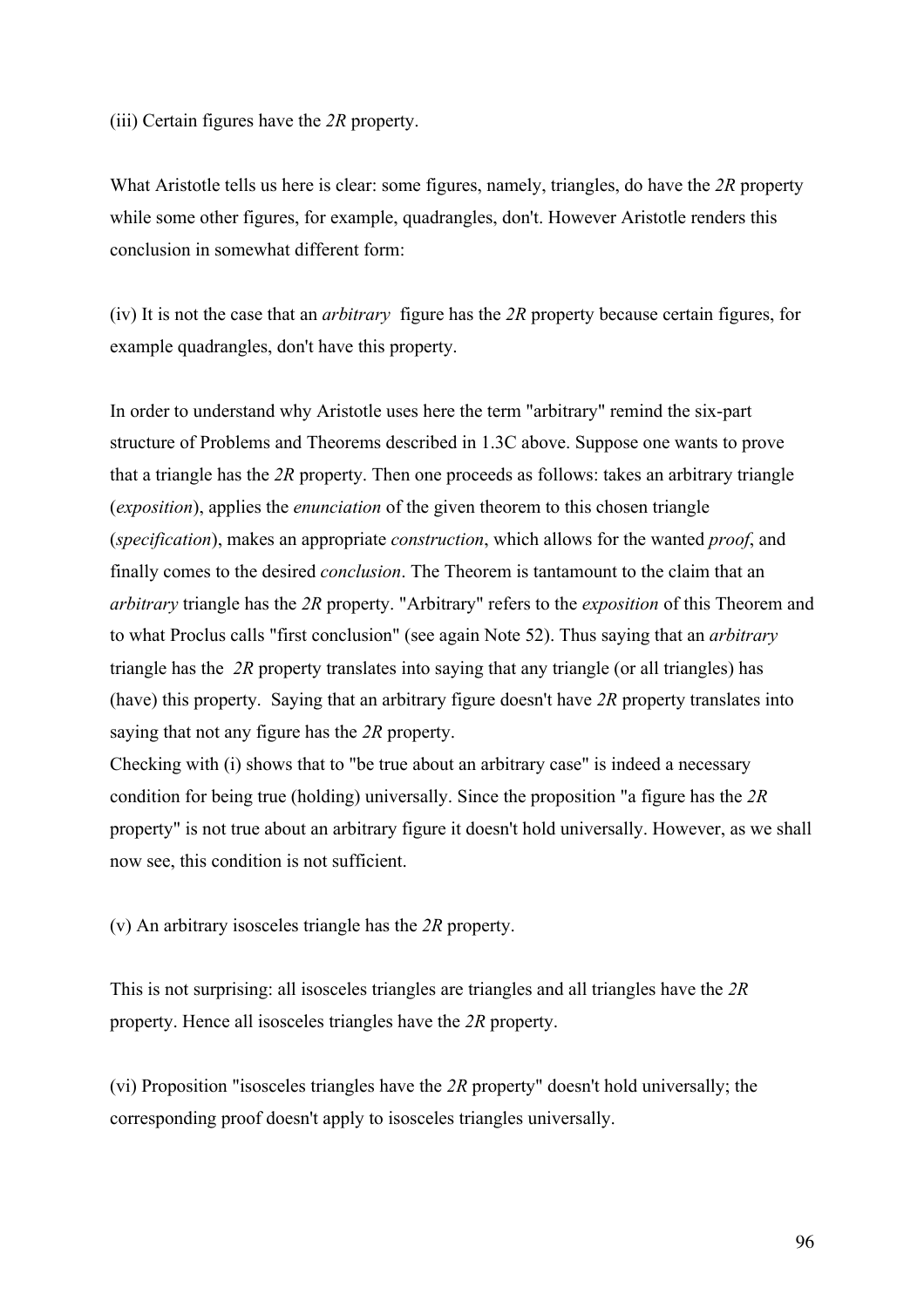This sounds surprising for one who expects that Aristotle uses his term "universally" in the sense of universal quantifier. But in fact he doesn't. Proposition "isosceles triangles have the 2R property" is true for any isosceles triangle but it nevertheless doesn't hold universally because

(vii) An isosceles triangle [in the given context] is not primitive, a [general] triangle is prior.

(vii) complies with (i): the condition of being true *primitively* turns out to be essential. We should now understand what it amounts to. For this end let me now make explicit one further assumption, which Aristotle makes here only tacitly:

(viii) A [general] triangle [in the given context] is primitive.

The last element needed for understanding of "primitive" is this:

(ix) Proposition "an isosceles triangle has the *2R* property" extends further, [namely, to triangles in general].

Proposition "a triangle has the *2R* property" holds universally because it holds for an arbitrary triangle and an arbitrary triangle is a *primitive* case with respect to this proposition. Thus "holds universally about *T*s" in Aristotle's language means roughly this: "true of all *T*s and of nothing else".

This is, of course, another rendering of Aristotle's notion into the modern extensional language. Aristotle himself thinks of general triangles and isosceles triangles not in terms of logical extensions of these notions but in terms of their "generic cases" appearing in *expositions* of corresponding Problems and Theorems. The *arbitrary* character of a given case guarantees that every proposition *P*, which is true in this arbitrary case *A*, also holds for its genus *G*. Another relevant issue is whether or not *P* holds for *G* "by itself" or it holds in virtue of some other genus *G'* . The former situation occurs if and only if the case *A* is primitive with respect to *P*. An arbitrary isosceles triangle is not primitive with respect to the *2R* property because this property belongs to its genus (of isosceles triangles) in virtue of another genus (that of triangles). In terms of syllogistics this is tantamount to saying that the premise "triangle has the *2R* property" is immediate while the premise "isosceles triangle has the *2R* property" is not (see again *An.Pr.*48a33-37 discussed in the previous paragraph).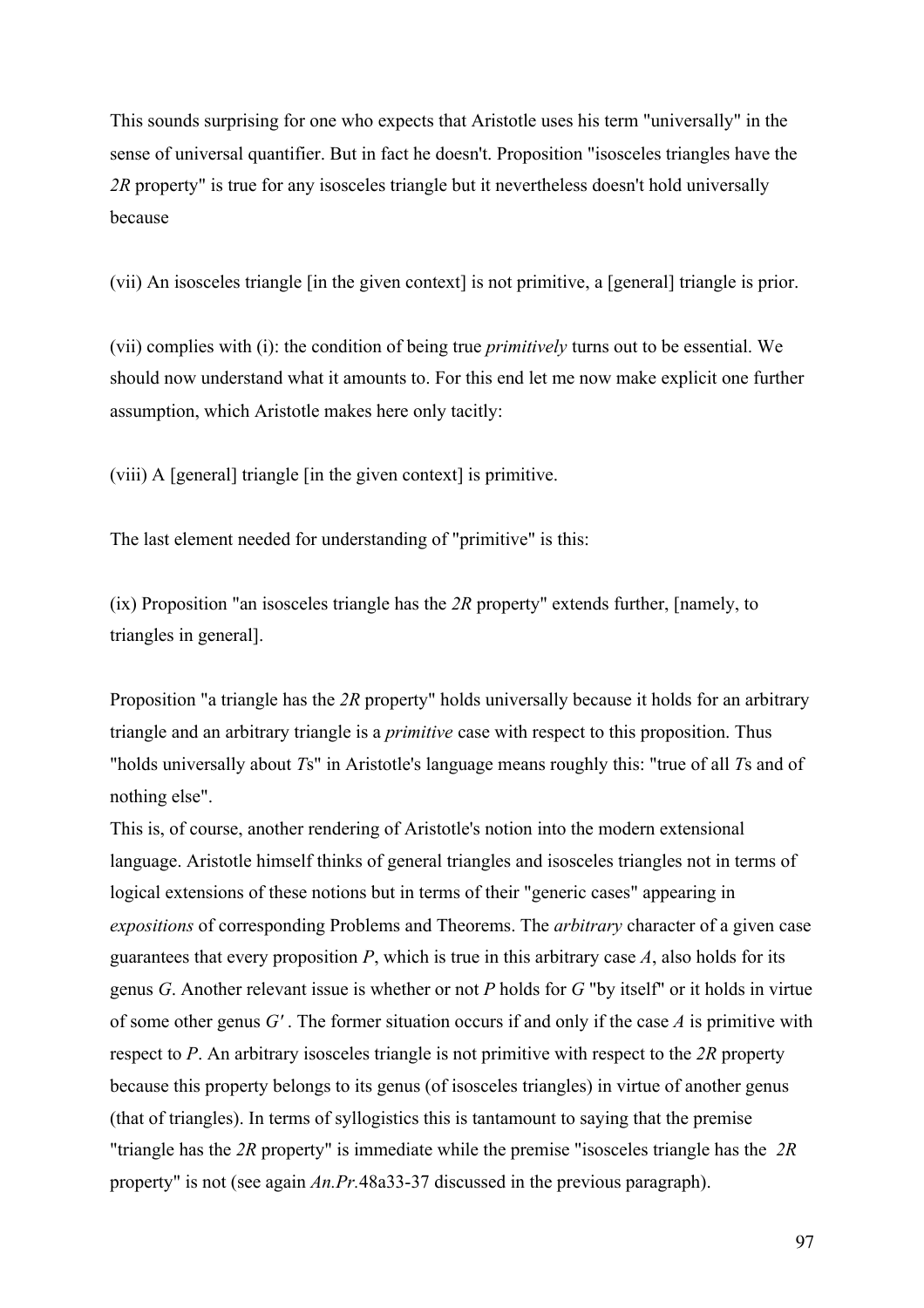Let's now see what kind of constraints this Aristotle's notion of being universal imposes onto possible generalisations of mathematical theories. Let me first illustrate this with a dummy example. Imagine that the *2R* property of triangles has been noticed and proved only in some very special cases, say, only for regular triangles and for isosceles right-angled triangles (these two kinds of triangles appear in Plato's *Timaeos*). Then in Aristotle's view it wouldn't be appropriate to call these two kinds of triangles by some general name (say, that of *simple* triangles) and to state a general theorem according to which all *simple* triangles have the *2R* property. For this general theorem would anyway reduce to considering the two known cases. In this sense *simple* triangle wouldn't constitute a genus. Then imagine that a further research brought into the light the fact that the *2R* property belongs to all *isosceles* triangles but not only to the isosceles triangles of the two aforementioned kinds. Although this looks like a real progress Aristotle wouldn't consider the corresponding general theorem about isosceles triangles as a sound generalisation either. For he already knows that the *2R* property belongs to isosceles triangles not in virtue of their proper genus but in virtue of a "higher" (i.e. more general) genus of triangles! So Aristotle would dismiss the proposed generalisation as incomplete.

This dummy example shows, in my view, what Aristotle could feel about generalised theories of proportion and the "universal mathematics". A mere merging of the two existing theories of proportion, on Aristotle's account, couldn't produce anything deserving the name of a theory. Calling numbers and magnitudes by a common name like *quantity* and stating general theorems about *quantities*, in Aristotle's view, can be only misleading unless a general theory of quantity is developed independently. Only in this latter case *quantity* could be considered as a *genus* and earlier known theories about numbers and magnitudes could be reduced to a general theory of quantities. Until the higher genus of quantity is properly understood and its properties are effectively used for proving theorems about numbers and magnitudes one should avoid the talk of general theory of proportion and stick to the traditional separation of mathematical disciplines.

As a matter of fact Aristotle (as we know him after his preserved writings) doesn't say much about the universal mathematics or about generalisation in mathematics. For mathematics, as I have already argued, was Aristotle's starting point rather than his field of study. It seems that Aristotle considered the generalisation aimed at by the universal mathematics as insufficient, and for this reason not worth trying. Aristotle's project of "first philosophy" was similar to (by Aristotle's own word) but by far more ambitious than that of universal mathematics: it aimed at covering everything that there is but not only what is mathematically treatable. Anyway the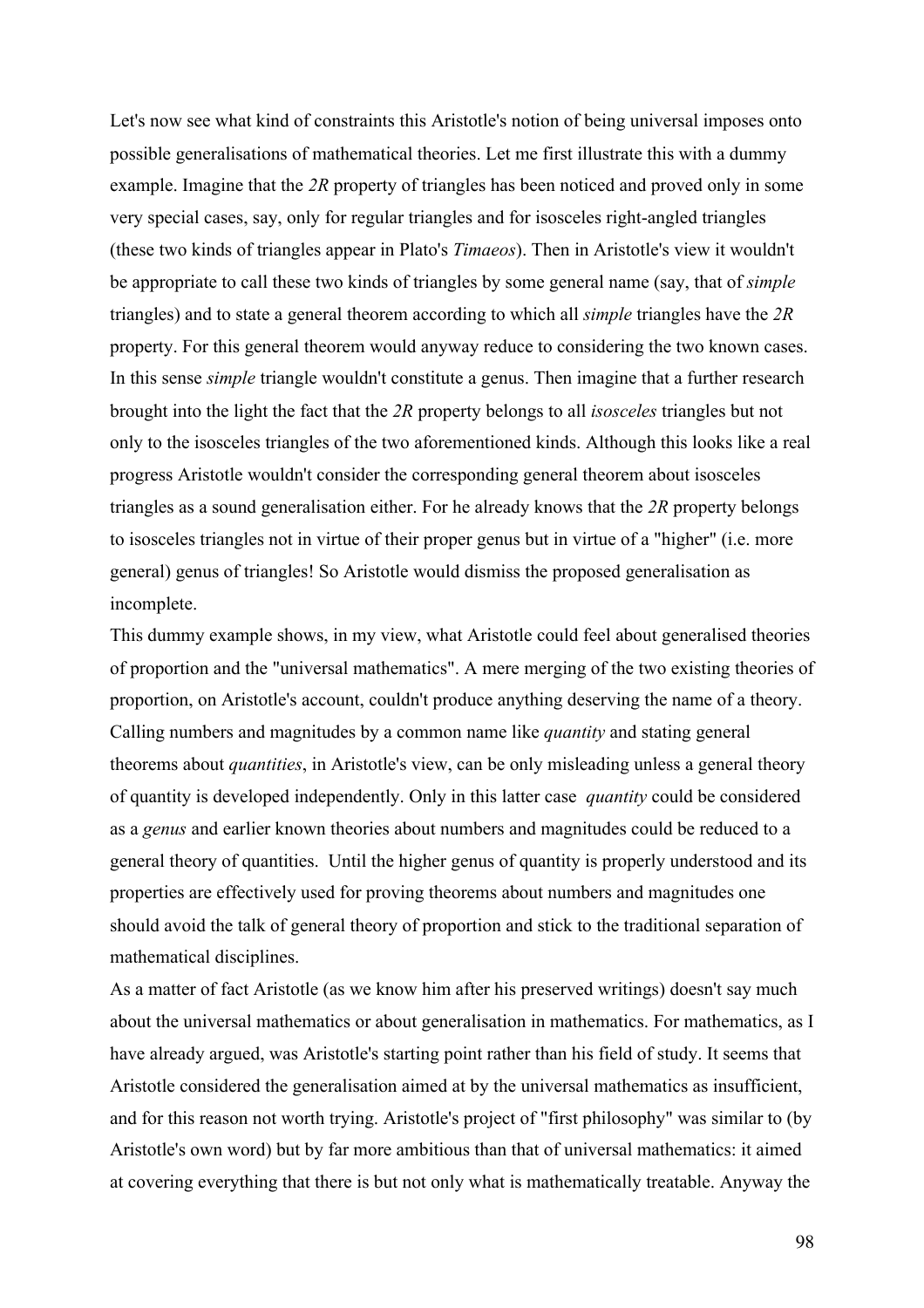idea to find for mathematics its proper *genus*, and develop various mathematical disciplines on the basis of a single general theory treating this proper genus, remained pertinent during the whole history of mathematics until today. In Modern times, as we shall see, people identified the universal mathematics with algebra, while in 20th century people tried to base the whole of mathematics on Set theory. This pattern greatly influenced the current notion of foundations of mathematics.

## **[Conclusion of Episode 1](#page-2-0)**

In the above philosophically-laden presentation of Euclid's *Elements* I told very little about its mathematical content; its detailed analysis can be found elsewhere, in particular in Heath's edition of the *Elements*. But I hope I managed to present the reader some philosophical aspects of Euclid's *Elements*, which, in my view, remain pertinent for today's mathematics. We have seen that Plato's and Aristotle's philosophy provide rather different perspectives on Euclid's mathematics. Aristotle's approach is by far more revisionary with respect to his contemporary mathematics than Plato's approach. This is why Plato's philosophy and the later Platonic philosophical tradition turn to be more helpful for understanding Euclid than Aristotle's philosophy and its tradition. However when one studies the history of Greek mathematics in a wider historical perspective Aristotle's approach turns to be at least equally important since many of later trends in foundations of mathematics followed the Aristotelian line. This in particular concerns the notion of *logical* foundations of mathematics, which played a central role in foundations of mathematics in 20th century.

It is difficult to imagine that writing his *Elements* Euclid intended to produce a book, which would be later qualified by anyone as *the* foundations of mathematics. For Proclus' *Commentary* and some other sources tell us about a variety of concurrent approaches to the issue existing in Euclid's times. However this is exactly how Euclid's *Elements* were conceived of at certain point in the later tradition, which tried to improve upon Euclid rather than treat the issue of foundations of mathematics independently. The history of these improvements is very telling and could be a subject of a special study (which was never systematically done so far) but it lies out of the scope of this present book. The principle issue of this present study is the renewal of foundations, not their progressive development. Even if the difference between the renewal and the progressive development is a matter of degree, and even if it is too often confused by authors' rhetoric, I shall not make an attempt to build a narrative covering the whole history of foundations of mathematics from ancient times to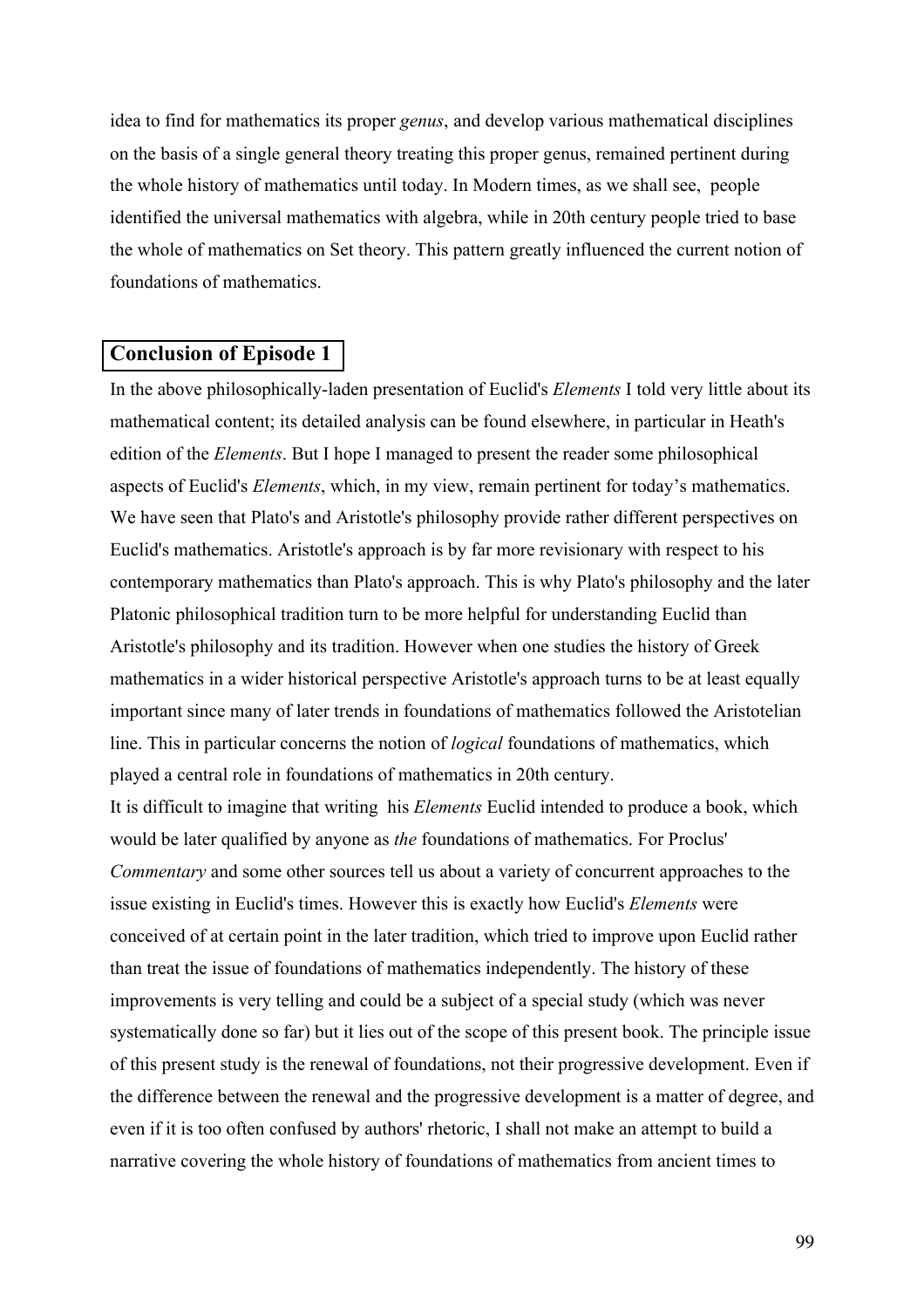today. I shall jump instead immediately into 17th century and consider several mathematical works which explicitly aim at the renewal of foundations. I don't want to hide that this Early Modern spirit of renewal greatly motivates the notion of foundations developed in this book.

# **[Endnotes](#page-2-0)**

#### **[Note 1](#page-3-0)**

The case of cosmology is particularly interesting. Taking the possibility of empirical check as a necessary condition of science Kant qualified cosmology as a part of metaphysical speculation. For it seemed him obvious that the past of the universe we are living in is beyond any possible human experience. However it turned out that new observational methods together with new theoretic backgrounds allow for empirically-grounded claims about the remote past of our universe. Kant's views can be probably salvaged by arguing that cosmology in his sense is not today's empirical cosmology. This example shows that boundaries between the philosophical speculation and the empirical science cannot be determined once and for all.

## **[Note 2](#page-5-0)**

How this works in a given community depends on how it works in minds of its individual members, and how it works in an individual mind obviously depends on how it works globally in a community in which this given mind participates. I think about individual minds and communities of minds as complex systems without trying to reduce one level of organisation to the other and to claim that one of them is fundamental while the other is not.

#### **[Note 3](#page-5-0)**

The difference between a "genuine understanding" of an earlier tradition and a "genuine invention", which brakes an existing tradition and starts a new one, is often conventional and sometimes even merely rhetorical. In some epochs like late Antiquity and Middle Ages new developments are usually presented as improvements on the common understanding of older sources; in some other epochs like ours it is more common to express oneself through refuting older doctrines and putting forward new ones. One may often switch between the two strategies by playing with identity conditions of older and new doctrines.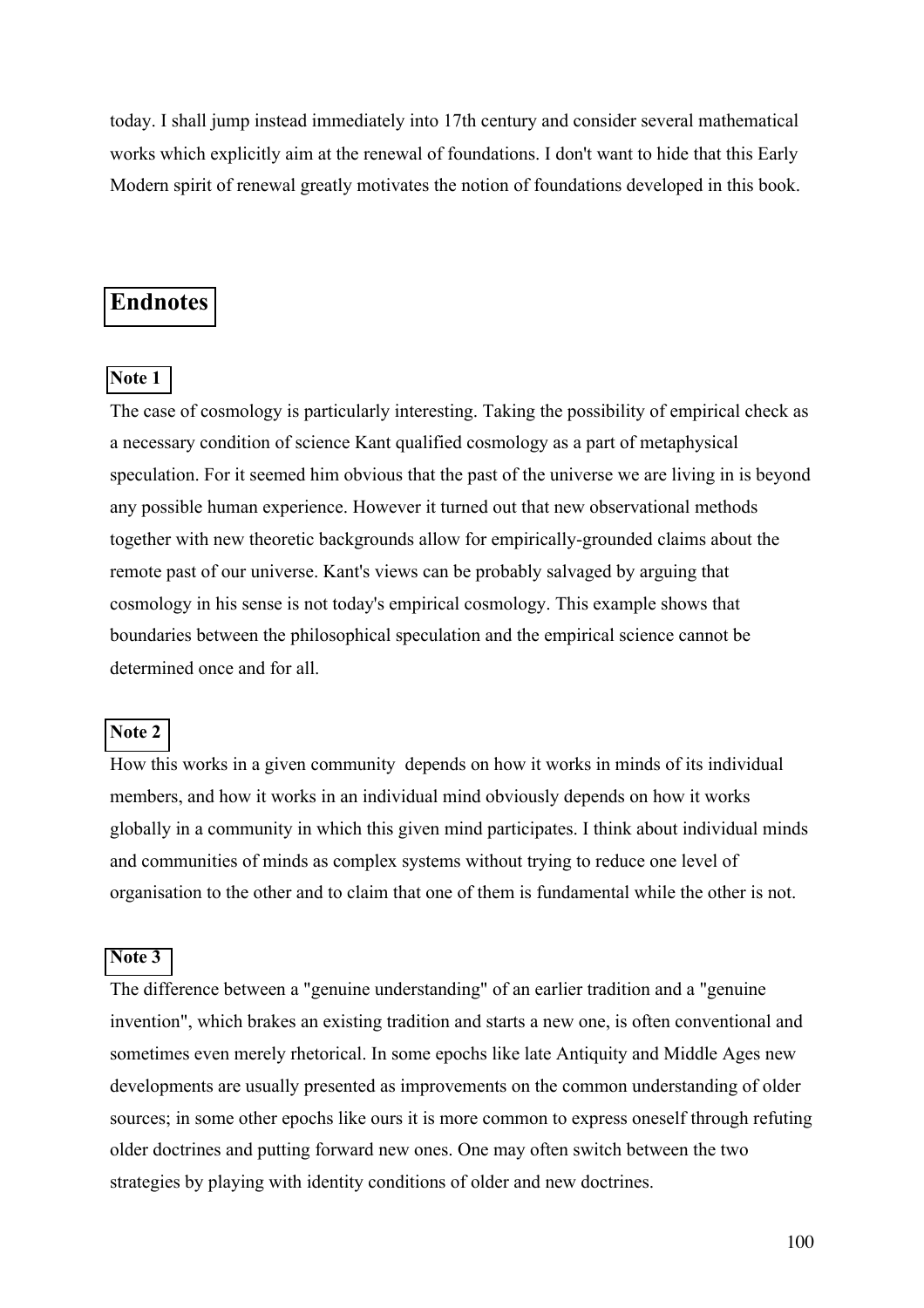#### **[Note 4](#page-6-0)**

One may ask where proposition T comes from. This is a matter of discovery, which I leave here aside. In any event it doesn't come first through a deduction from given premises, except trivial cases. All interesting theorems are first conjectured and only then proved. Remarkably this order is preserved in academic papers and textbooks, that is, in standard presentations of a ready-made knowledge.

#### **[Note 5](#page-8-0)**

The fact that foundations of a given discipline unify and organise the given discipline into a systematic whole explains why philosophy as an art of renewal of foundations is doomed to be disorganised. In order to be organised like a science philosophy would need its proper foundations and it's own cumulative research programmes. Such organisation may be appropriate for particular philosophical projects (which can eventually develop into new scientific disciplines) but not for philosophy in general. A science-like philosophy is incapable to perform a full-scale revision of foundations of science. This is unfortunate both for science and for philosophy. Sometimes cumulative philosophical projects indeed give birth to new scientific disciplines as it happened with psychology and is about to happen with neuroscience. But far more often they degenerate into a sheer scholasticism. The birth of a new scientific discipline is a good thing but notice that to perform a sustainable progress a newly born discipline still needs a continuing philosophical questioning of its foundations.

#### **[Note 6](#page-10-0)**

One may argue that non-scientific doctrines cannot possibly have foundations. I assume here that they can. Think about a well-developed religious doctrine like Christianity. What I told above about educational, conceptual and systematic foundations seems to be applicable in this case: Christianity involves basic texts and basic beliefs reproduced and transmitted through education as well as a room for further developments. What is specific for scientific foundations is, in my view, the way in which these foundations are reproduced, namely the kind of radical revision, which has no analogues in religious doctrines or elsewhere.

#### **[Note 7](#page-11-0)**

The scientific consensus is based on grounds (in particular empirical evidences and theoretical conclusions) which appeal to individual minds. Because of specialisation of science any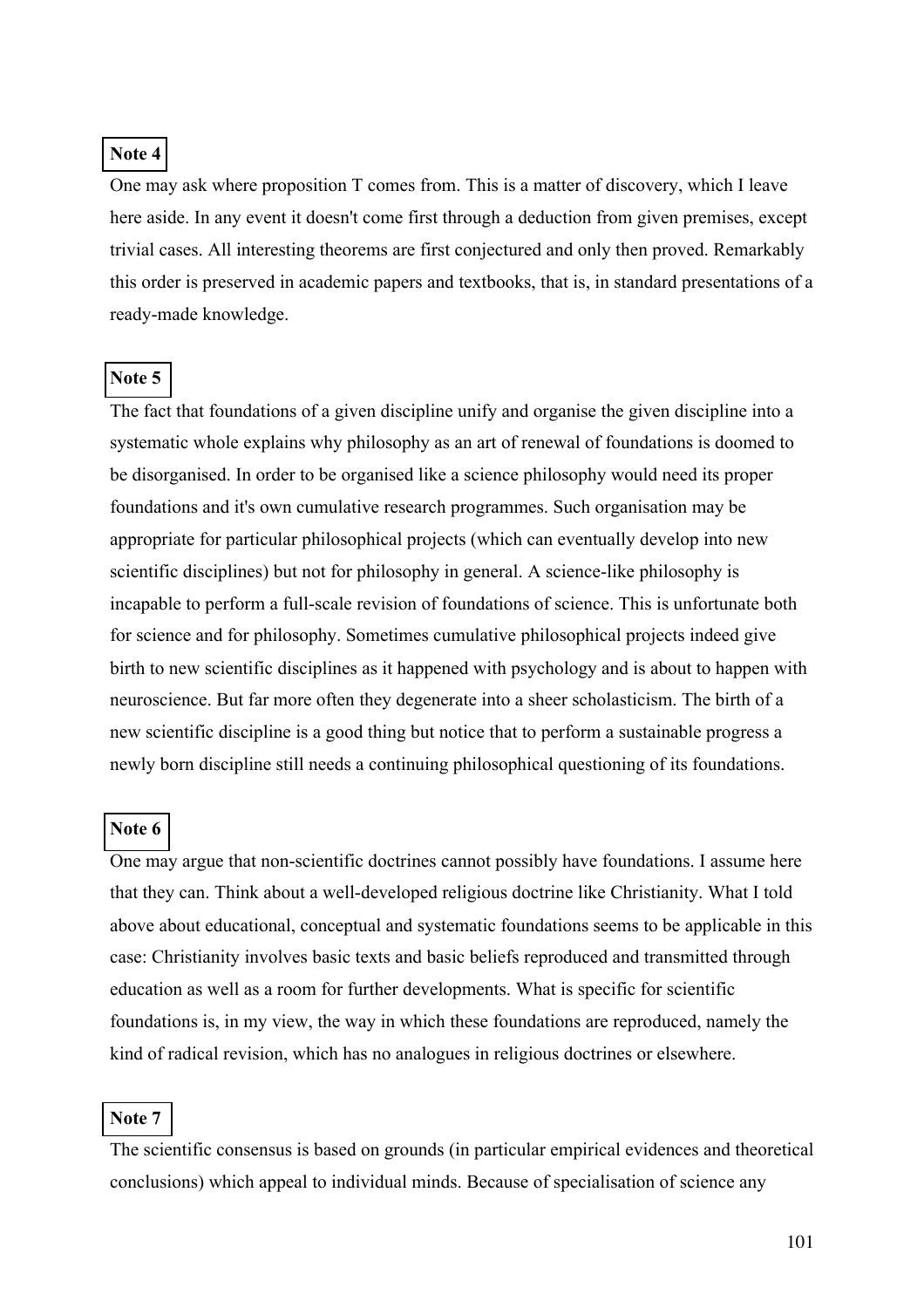individual scientist has the full access only to grounds related to his or her limited domain of study. The global scientific consensus is possible only because scientists trust each other: although an individual scientist has only very limited access to scientific grounds outside his or her domain of study he or she trusts his or her colleagues working in different domains. This double mechanism combining the direct access to grounds and mutual trust produces the global scientific consensus.

## **[Note 8](#page-20-0)**

The discovery of Non-Euclidean geometries certainly played a role in this change of the view on the *Elements* but this role was not as crucial as it is often claimed. See Episode 3 for a further discussion.

#### **[Note 9](#page-21-0)**

Cf. this passage:

"[W]e must make a distinction and ask, What is that which always is and has no becoming; and what is that which is always becoming and never is? That which is apprehended by intelligence and reason is always in the same state; but that which is conceived by opinion with the help of sensation and without reason, is always in a process of becoming and perishing and never really is." (*Tim.* 27d-28a, Jowett's translation)

## **[Note 10](#page-22-0)**

Today's term "Mathematical Platonism" stems from (Bernays 1935); for a recent account of Mathematical Platonism see, for example, (Balaguer 1998). For a recent study of Plato's philosophy of mathematics see (Pritchard 1995).

## **[Note 11](#page-25-0)**

English term "understanding" is a reasonably good translation of Greek "dianoia" but it certainly should not be taken here along the line of philosophical hermeneutics of 19-20th centuries. One may rather think of Kant's "Verstand" also usually translated as "understanding" .

## **[Note 12](#page-25-0)**

See *Seventh Letter* where Plato disqualifies written literature as an appropriate means for doing philosophy.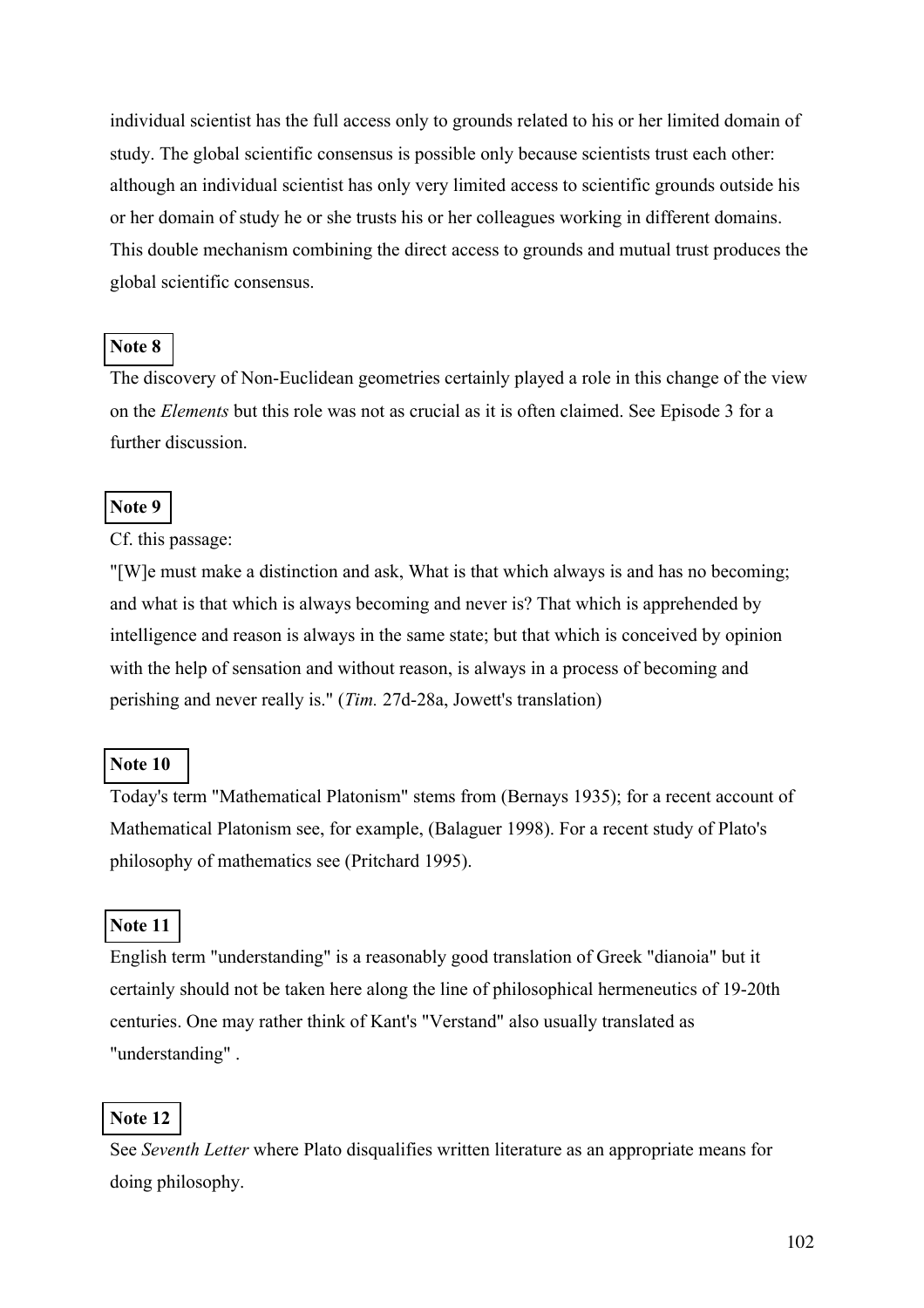## **[Note 13](#page-26-0)**

In this dialog Plato (as usual through the voice of Socrates) argues that it is inappropriate to think of number 2 as the sum of two units because one may obtain 2 by the inverse operation, namely by dividing a given unit into two halves. Thus, Plato argues, one should rather think of 2 "through itself", that is, through the idea of 2.

#### **[Note 14](#page-26-0)**

Thus Plato's view according to which only ideas properly exist Plato perfectly agrees with Quine's dictum "no entity without identity".

## **[Note 15](#page-28-0)**

"[T]he world has been framed in the likeness of that which is apprehended by reason and mind and is unchangeable, and must therefore of necessity, if this is admitted, be a copy of something. Now it is all-important that the beginning of everything should be according to nature. And in speaking of the copy and the original we may assume that words are akin to the matter which they describe; when they relate to the lasting and permanent and intelligible, they ought to be lasting and unalterable, and, as far as their nature allows, irrefutable and immovable-nothing less. But when they express only the copy or likeness and not the eternal things themselves, they need only be likely and analogous to the real words. As being is to becoming, so is truth to belief. If then, Socrates, amid the many opinions about the gods and the generation of the universe, we are not able to give notions which are altogether and in every respect exact and consistent with one another, do not be surprised. Enough, if we adduce probabilities as likely as any others; for we must remember that I who am the speaker, and you who are the judges, are only mortal men, and we ought to accept the tale which is probable and enquire no further."

(*Tim.* 29a-d, Jowett's translation)

#### **[Note 16](#page-31-0)**

It is not quite clear whether this Aristotle's argument is directed against Plato himself or rather against some of Plato's followers, who improperly vulgarise Plato's doctrine. Many of Aristotle's arguments against Platonics can be in some form found in Plato himself; some of these arguments can be interpreteded as a defence of "true" Platonism against its vulgarisation. Arguably Plato himself didn't conceive of ideas as separate : remind his notion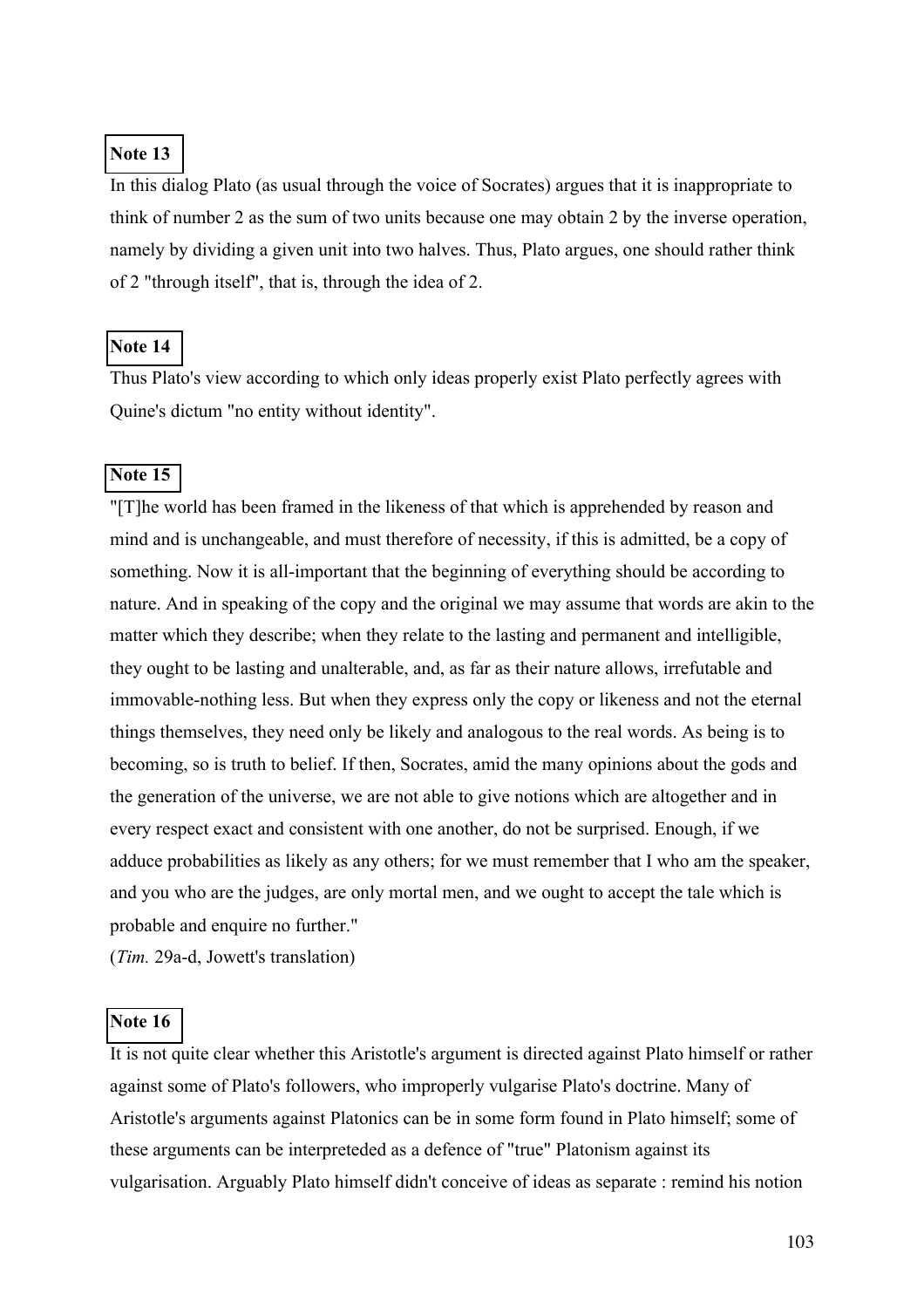of partaking. I skip these nuances in my presentation and don't distinguish between Plato and early Platonics attacked by Aristotle. Although Aristotle's philosophy for the obvious historical reason has a Platonic background it certainly doesn't reduce to it.

## **[Note 17](#page-32-0)**

Ross translates Aristotle's "too logoo proteron" (literally "prior in logos") as "prior in definition" or "prior in formula". Although Greek word "logos" in a technical sense indeed means "definition", the meaning of the term is larger and also includes "reasoning". By "prior in logos" Aristotle means prior in a theoretical order.

Ross translates "the ousia proteron" as "prior in substance" or "prior in the order of substantiality". Arguably Ross' translation is better than mine, since Aristotle indeed aims here at the ontological order (as distinguished from the epistemological order), while the term "essence" in its common today's sense refers to conceptual priority rather than to ontological priority. I opt nevertheless for "prior by essence" because "essence" is the standard English translation (derived from the Latin translation tradition) of Aristotle's "ousia", which is widely used by Ross and other translators in other contexts. I feel very uneasy about translating a term like "ousia", which clearly stands in the original text for a single notion, by different terms depending on a given context, even if I realise that such equivocacity can be hardly always avoided.

#### **[Note 18](#page-32-0)**

Aristotle's physics comprises all of the natural science but not only physics in today's more restricted sense. The principle Aristotle's example of physical entity is a living organism rather than an inanimate object like a stone.

## **[Note 19](#page-33-0)**

Compare this notion of hypostatising abstraction with Plato's notion of hypothesis, which helps him to distinguish between mathematics and dialectics (see the previous section).

#### **[Note 20](#page-36-0)**

The modern history of mathematical physics begins only with Galileo's attempts to change the scholastic pattern of doing physics developed by Schoolmen after (their reading of) Aristotle. It is not surprising that Galileo looked for a support of Platonic rather than Aristotelian philosophy.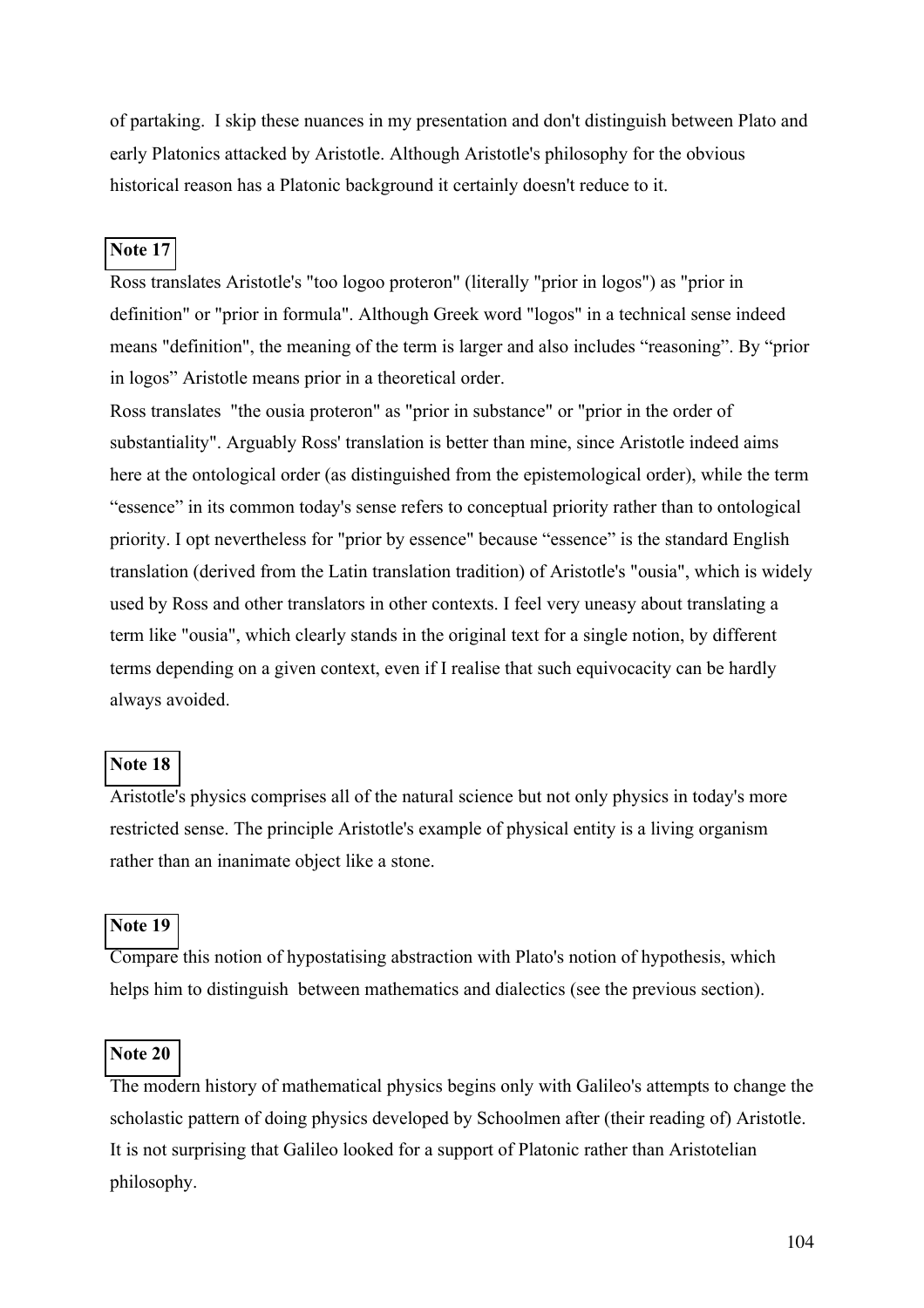# **[Note 21](#page-38-0)**

In Greek we have two different terms here : "stoiceia" for the title of the book and "archai" for the general notion, which (according to Aristotle in *Posterior Analytics*) comprises Definitions, Postulates and Axioms. I translate the former term as "foundations" and the latter term as "fundamentals".

## **[Note 22](#page-42-0)**

It is a plausible historical speculation that Euclid copied the list of definitions of Book 1 from an older source and didn't pay attention to the fact that some of these definitions are useless as far as further propositions are concerned. But this speculation doesn't explain why Euclid could do this (provided he was a rational being). My point is that he could consider this list of definition as having an independent epistemic value, not as an auxiliary device for proving theorems.

# **[Note 23](#page-43-0)**

Postulate 3 allows for drawing a circle with the center in one of the two ends of a given straight segment and the radius equal to this segment. The Postulate doesn't immediately allow for drawing a circle with a given centre and the radius equal to any given straight segment. However this latter construction is also doable on the basis of the complete set of Postulates and Axioms as it is shown in Proposition 2 of Book 1.

## **[Note 24](#page-44-0)**

Here is the appropriate diagram:



Fig.N1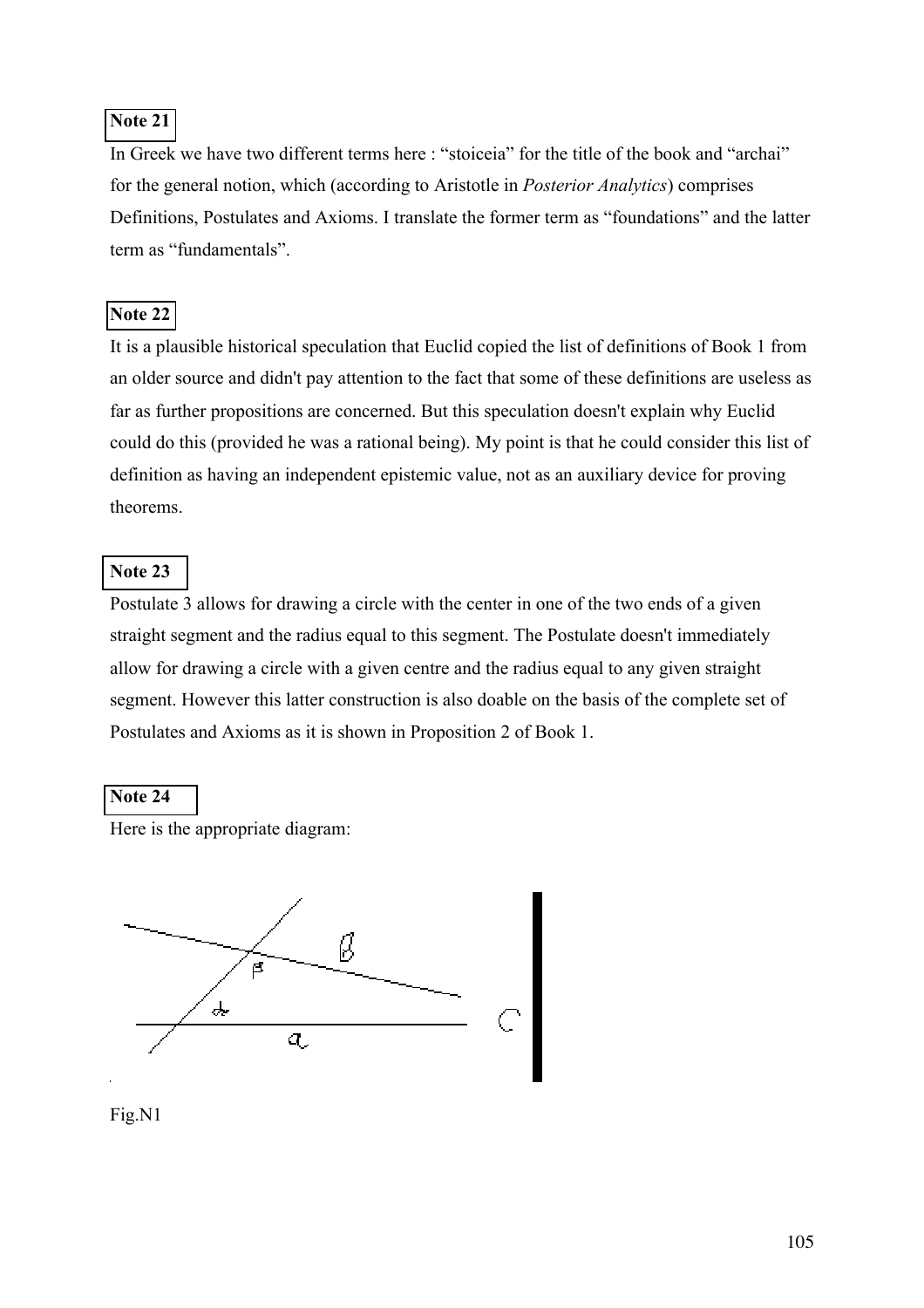P5 says that if ALFA+BETA <2d (=two right angles) then straight lines *a* and *b* intersect at certain point C. This famous postulate distinguishes Euclidean, i.e. in modern word "flat", geometry among a wider family of geometries developed in 19th century.

## **[Note 25](#page-44-0)**

A comprehensive history of attempts to prove P5, which eventually resulted into the discovery of Non-Euclidean geometry, can be found in (Bonola 1955)

## **[Note 26](#page-45-0)**

P1-P3 determine a precise mathematical sense in which the straight line and the circle generate the universe of geometrical objects dealt with in Euclid's Elements. But the notion of straight line itself is not given in the Elements any precise mathematical treatment. Instead Euclid mentions somewhat cryptic D1.4, which appeals to the intuition of "straight", "even" and the like.

## **[Note 27](#page-45-0)**

#### Cf. in Proclus:

"The drawing of a line from any point to any point follows from the conception of the line as the flowing of a point and of the straight line as its uniform and undeviating flowing. For if we think of the point as moving uniformly over the shortest path, we shall come to the other point and so shall have got the first postulate without any complicated process of thought. And if we take a straight line as limited by a point and similarly imagine its extremity as moving uniformly over the shortest route, the second postulate will have been established by a simple and facile reflection. And if we think of a finite line as having one extremity stationary and the other extremity moving about this stationary point, we shall have produced the third postulate." (*Commentary* 185.8-2, Morrow's translation)

#### **[Note 28](#page-46-0)**

In A5 the copula is made explicit by the translator. I think this is perfectly justified; I can see no point in elaborating on the fact that there is no explicit copula in the original text here.

## **[Note 29](#page-47-0)**

Think about "equal copies" 2=2=2=... of the "ideal number" **2**. This ideal number can be thought of as a type shared by all equal 2s.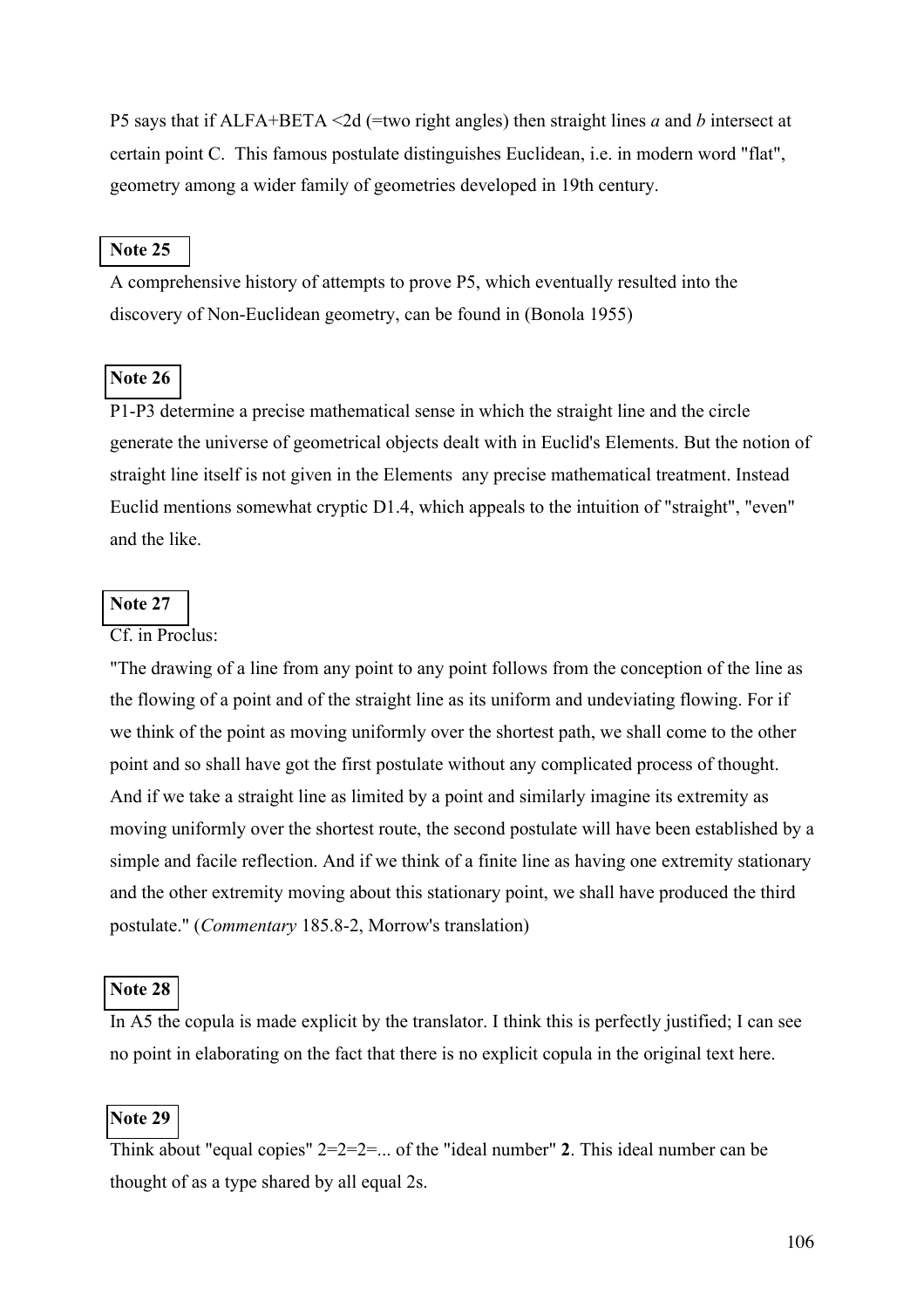# **[Note 30](#page-48-0)** I owe this remark to John Mayberry and Michael Wright

# **[Note 31](#page-49-0)**

Consider, for example, Proposition 7.1:

"Two unequal numbers (being) laid down, and the lesser being continually subtracted, in turn, from the greater, if the remainder never measures the (number) preceding it, until a unit remains, then the original numbers will be prime to one another.

For two [unequal] numbers, AB and CD, the lesser being continually subtracted, in turn, from the greater, let the remainder never measure the (number) preceding it, until a unit remains. I say that AB and CD are prime to one another—that is to say, that a unit alone measures (both) AB and CD.



# Fig.N2

For if AB and CD are not prime to one another the some number will measure them. Let (some number) measure them, and let it be E. And let CD measuring BF leave FA less than itself, and let AF measuring DG leave GC less than itself, and let GC measuring FH leave a unit, HA.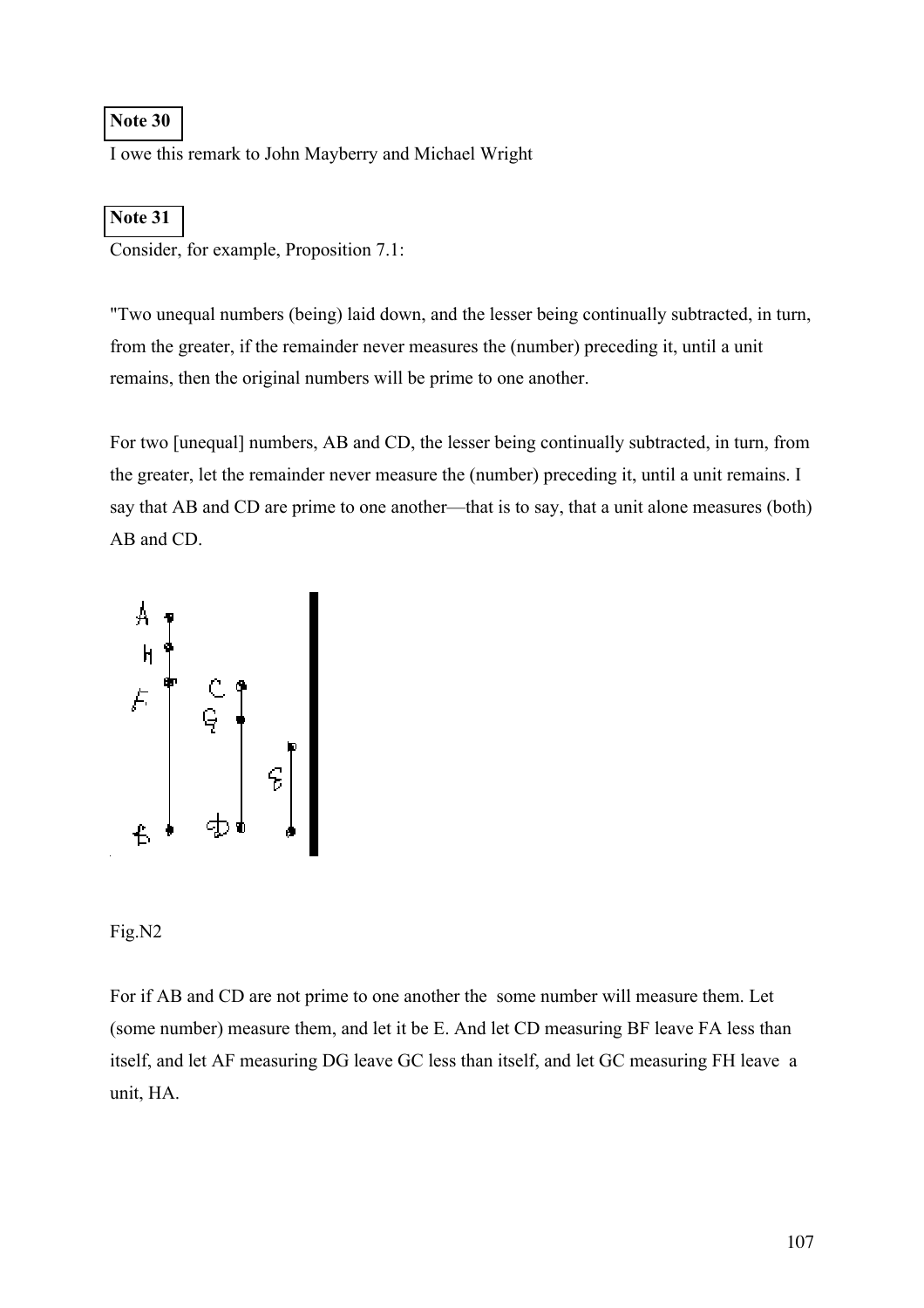In fact, since E measures CD, and CD measures BF, thus also measures BF. And (E) also measures the whole of BA. Thus, (E) will also measure the remainder and AF measures DG. Thus, E also measures DG. And (E) also measures the whole of DC. Thus, (E) will also measure the remainder CG. And CG measures FH. Thus, E also measures FH. And (E) also measures the whole of FA. Thus, (E) will also measure the remaining unit AH, (despite) being a number. The very thing is impossible. Thus, some number does not measure (both) the numbers AB and CD.

Thus, AB and CD are prime to one another. (Which is) the very thing it was required to show."

The talk of representation of numbers by Euclid straight segments from a Platonic viewpoint requires some reservations. Remind the Platonic theory according to which geometrical objects are "distorted images" of numbers, while material drawings are distorted images of geometrical objects. This theory provides an explanation of Euclid's method used in the arithmetical Books of the *Elements*, which doesn't involve the modern notion of representation. First of all it justifies the practice of using the same drawings for numbers and for geometrical magnitudes: since the Platonic relation "to be an image of" is assumed to be transitive one and the same picture can stand both for a number and for a straight line. This allows one to think of images used in arithmetic as images of numbers ignoring the fact that in a different context the same pictures can refer to lines.

Beware that all drawings found in modern editions the *Elements* are made by editors. But there is little doubt that geometrical diagrams were widely used in Euclid's times too. See (Netz 2005).

# **[Note 32](#page-49-0)**

After discussing A1-A5 Proclus considers an additional axiom proposed by some people, which reads as follows:

"Two straight lines don't contain a space"

The axiom says that the two lines making part of the construction below cannot be straight lines: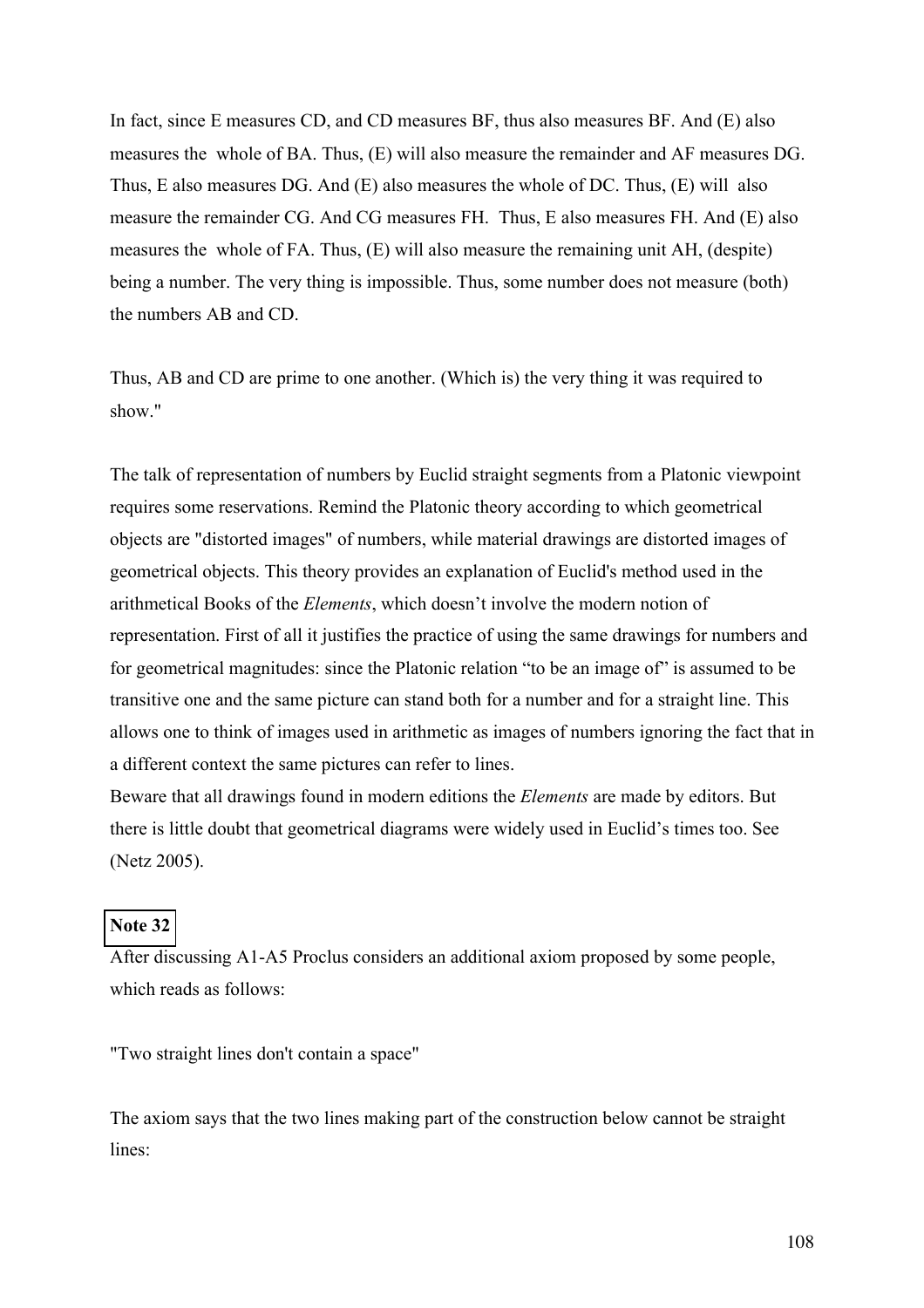

Fig.N3

Proclus rules out this additional axiom on the ground that it doesn't have any arithmetical meaning but applies only in geometry (while axioms should apply universally). This shows that he believes that A4 like any other axiom from Euclid's list applies both in geometry and arithmetic.

# **[Note 33](#page-49-0)**

Remind that the equivalence of the equicomposability and the sameness of areas of polygons doesn't generalise to the case of polyhedra: polyhedra having the same volume are not always equicomposable.

### **[Note 34](#page-50-0)**

It seems me suggestive to think of the content of Books 1-2 as a theory which aims at the "regularisation" of any given polygon, i.e. at the construction of a square equal to a given polygon. In the end of Book 1 (E1.45) Euclid makes the first important achievement toward this strategic goal, namely he constructs a rectangle equal to an arbitrary polygon. After studying rectangles in Book 2 Euclids resolves in E2.14 (the last Proposition of this Book) the problem of construction a square equal to an arbitrary polygon. One may speculate that an ultimate aim of this theory was to construct a circle equal to a given polygon, which would require to square a circle (or, better, to say, to "circle a square"). Remarkably in Books 3-4 Euclid studies circles and their relations to polygons.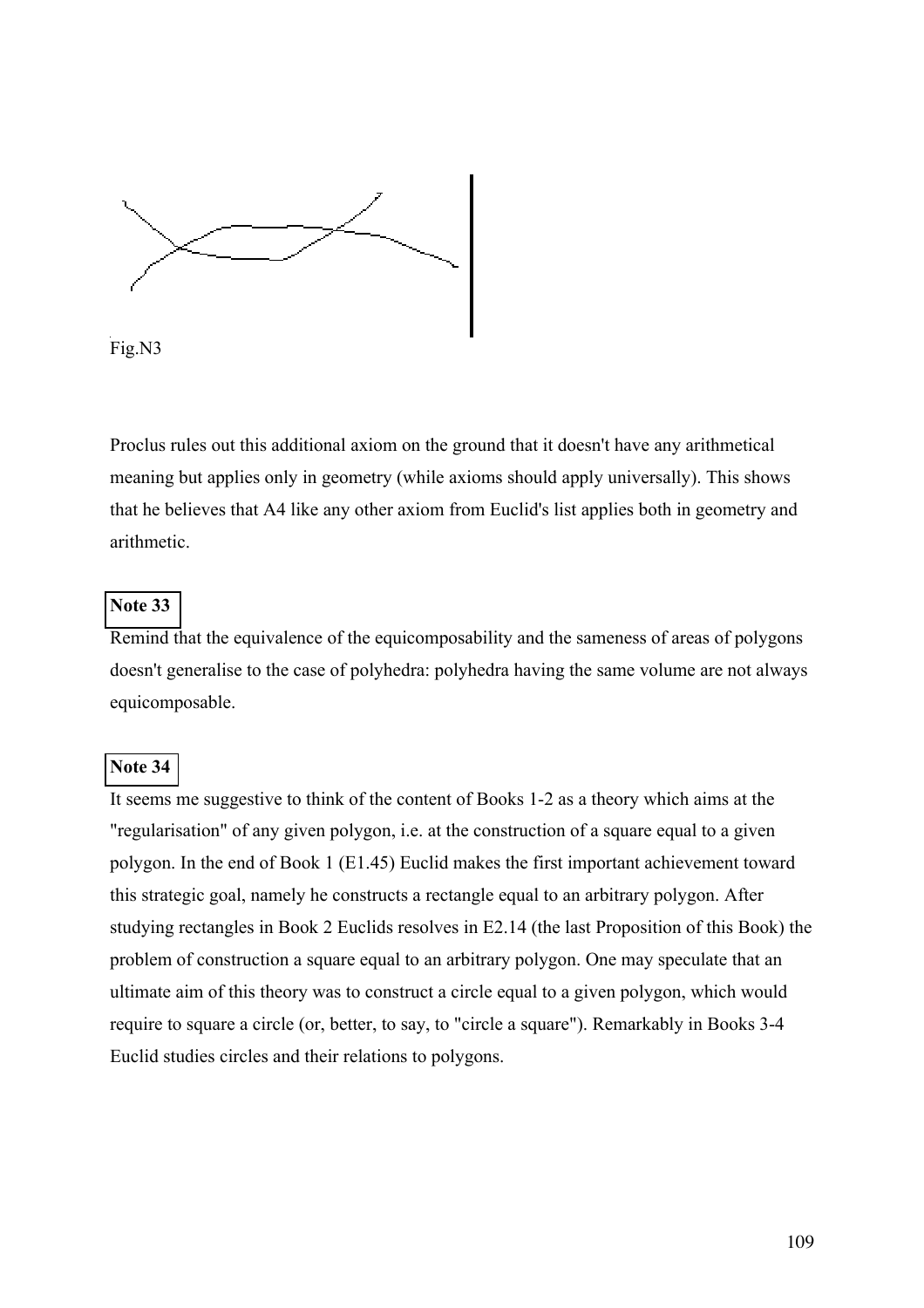One may notice that conic sections were given a precise treatment in Greek geometry. But this is exactly because there is a sense in which they are generated by the straight line and the circle involved into the construction of a cone!

### **[Note 36](#page-51-0)**

Cf. "Plato himself dislikes Eudoxus, Archytas, and Menaechmus for endeavouring to bring down the doubling the cube to mechanical operations; for by this means all that was good in geometry would be lost and corrupted, it falling back again to sensible things, and not rising upward and considering immaterial and immortal images, in which God being versed is always God." (Plutarch 1909)

#### **[Note 37](#page-53-0)**

This formal criterion works perfectly in the geometrical Books of the *Elements*. In the case of the arithmetical Books 7-9 there arises an interesting problem concerning this criterion, which I discuss in paragraph C3 of the same section. So far I follow Proclus and limit my discussion to the geometrical case. Beware that in spite of its very general philosophical *Prologue* Proclus' *Commentary* technically concerns only the Book 1 of the *Elements*, and leaves out of its scope the arithmetical Books and all specific questions concerning arithmetic.

#### **[Note 38](#page-55-0)**

Greek terms are respectively - "protasis", "ekthesis", "diorismos", "kataskeuhe", "apodeixis", "sumperasma". In order to stress that the corresponding English terms have in the given context a specific technical sense I always write them in *italic*.

#### **[Note 39](#page-58-0)**

Exceptions from this rule are of the following two types. (i) Some simple geometrical Theorems of the *Elements* lack any *construction* (called today *auxiliary* construction), or they involve only a minimal *construction*, which is difficult to separate from the following *proof*. Such is, for example, E1.8. This situation is more common for Euclid's arithmetical Propositions, see, for example, E7.4. (For a clear example of arithmetical *construction* see E7.1.) Thus (i) presents a reduced form of the same six-part pattern rather than a different pattern. (ii) Some Problems like E4.10 lack both an *exposition* and a *specification*. This deviation from the basic pattern is more profound and I shall discuss it in what follows in the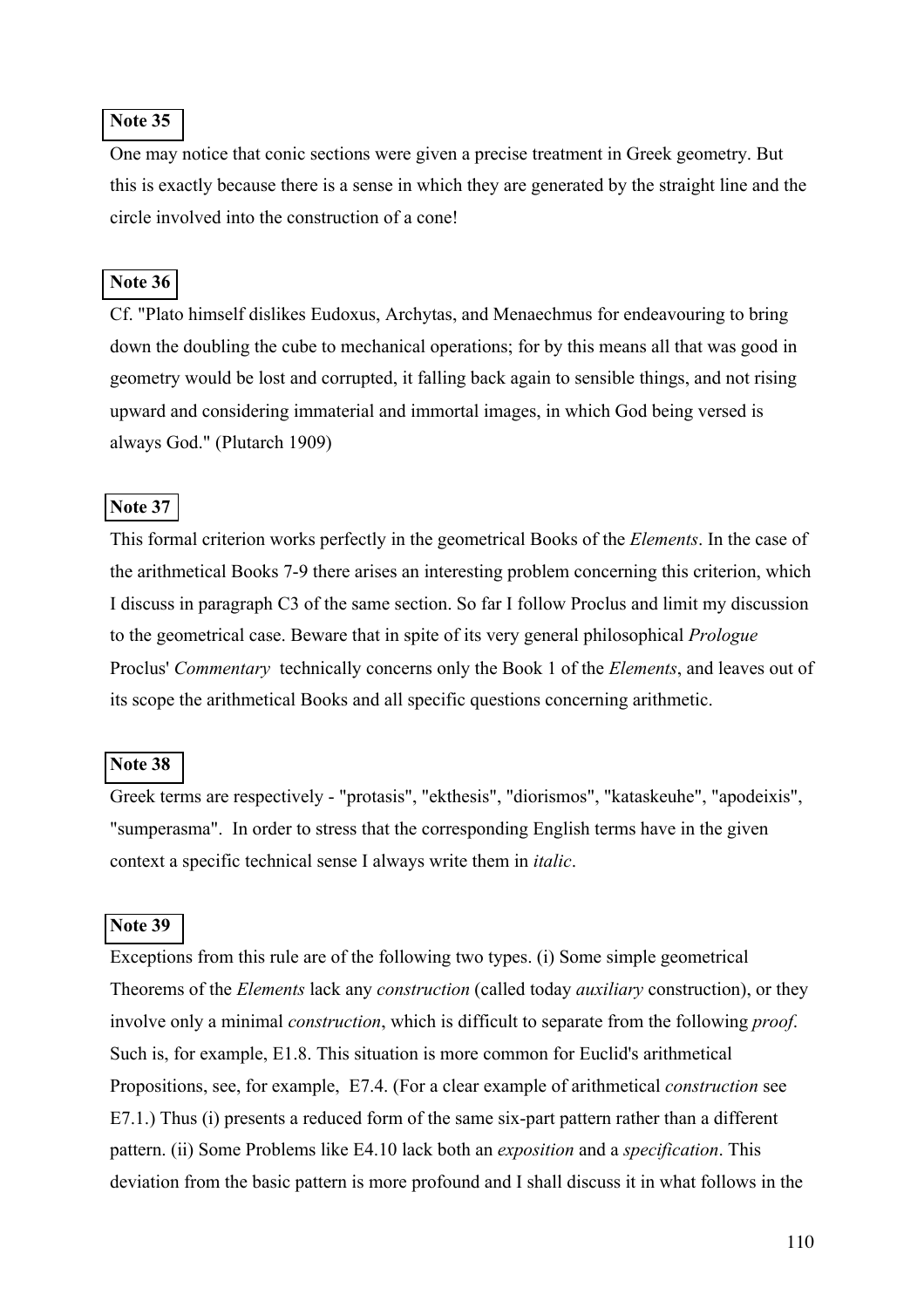main text. However I don't think that these deviations are sufficiently systematic for talking about the presence of a different pattern of reasoning in certain Euclid's Propositions.

### **[Note 40](#page-58-0)**

I owe this remark to Svetlana Mesjatz

# **[Note 41](#page-59-0)**

Here is the Greek text: ADD QUOTE

# **[Note 42](#page-59-0)**

A more popular translation of this Greek term is *proposition* (through Latin *propositio* which translates the Greek word literally). I don't use it here because this would make the terminological situation yet more complicated.

# **[Note 43](#page-61-0)**

Beware that P3 assures only the construction of a circle with the centre at one of the two endpoints of a given straight line. So the compass used for geometrical constructions is not supposed here to preserve the distance between its legs when one moves it from one place to another. E1.2 shows that this latter assumption, which looks stronger than P3, doesn't in fact bring a stronger theory.

### **[Note 44](#page-61-0)**

Notice that P1 assures the construction of straight line by its endpoints, not the construction of straight line without any qualification. One might argue on this basis that E''1.2 is impossible rather than trivial. However as one can see at the example of E1.5 Euclid in fact admits the arbitrary choice of points as a justified constructive step. Thus to chose a couple of points and then use P1 would qualify for Euclid as a solution of E''1.2.

# **[Note 45](#page-62-0)**

Notice however that in the *conclusion* of E1.1 Euclid uses the full expression "the given straight line *AB* ", which from a notational viewpoint is redundant. One can explain this redundancy by saying that Euclid reminds here the reader what the name "*AB* " stands for. In what follows I shall provide another explanation of this apparent redundancy.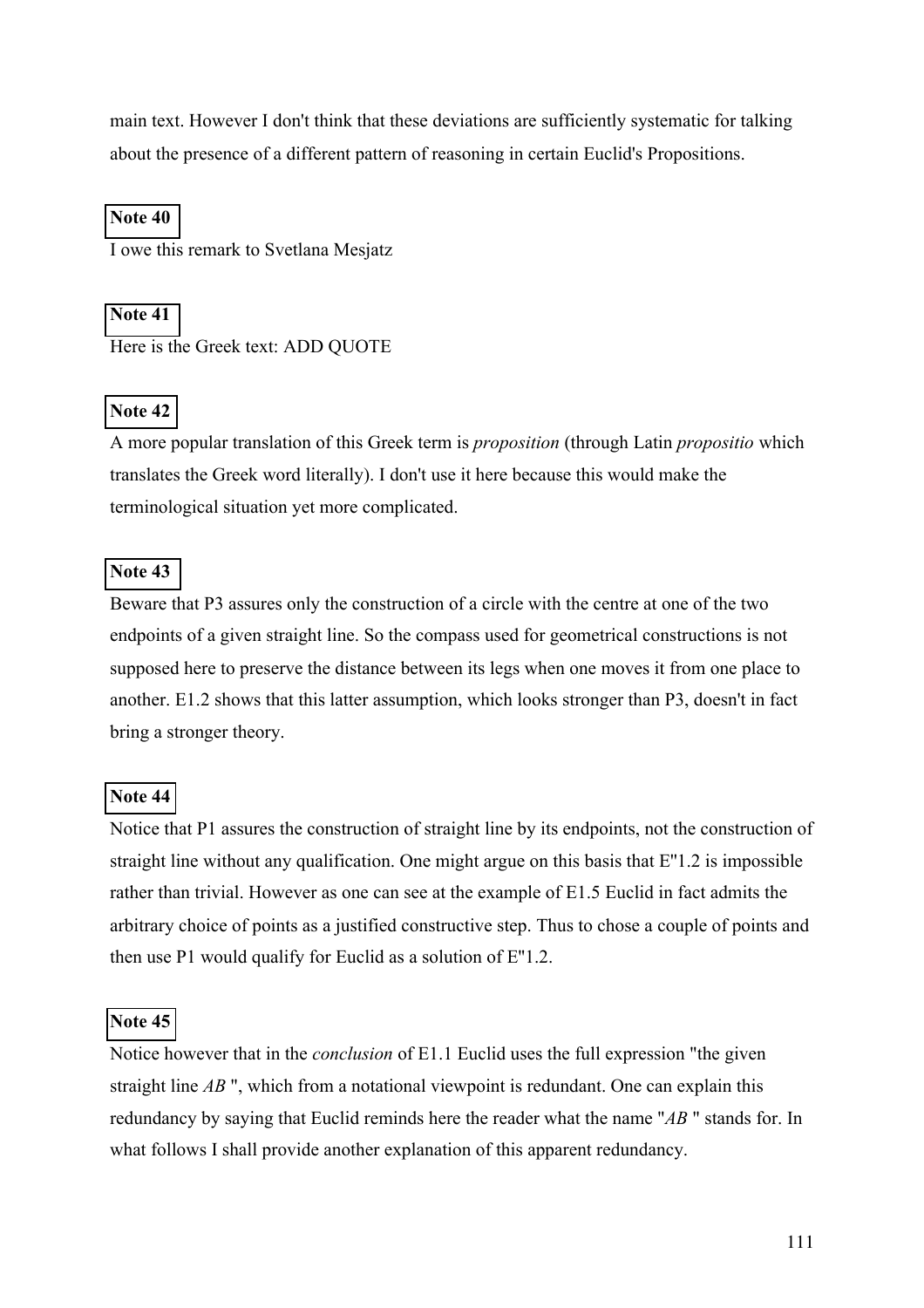Here is Proclus' account of how the six-part structure is realised in E1.1:

"Let us view the things that have been said by applying them to this our first problem. Clearly it is a problem, for it bids us devise a way of constructing an equilateral triangle. In this case the enunciation consists of both what is given and what is sought. What is given is a finite straight line and what is sought is how to construct an equilateral triangle on it. The statement of the given precedes and the statement of what is sought follows, so that we may weave them together as "If there is a finite line, it is possible to construct an equilateral triangle on it." If there were no straight line, no triangle could be produced, for a triangle is bounded by straight lines; nor could it if the line were not finite, for an angle can be constructed only at a definite point, and an unbounded line has no end point.

Next after the enunciation is the exposition: "Let this be the given finite line". You see that the exposition itself mentions only the given, without a reference to what is sought. Upon this follows the specification: "It is required to construct an equilateral triangle on the designated finite straight line". In a sense the purpose of the specification is to fix our attention; it makes us more attentive to the proof by announcing what is to be proved, just as the exposition put us in a better position for learning by producing the given element before our eyes. After the specification comes the construction [...]. In general the postulates are contributory to constructions and the axioms to proofs. Next comes the proof [...]. "The three lines therefore are equal, and the equilateral triangle [ABC] has been constructed". This is the first conclusion following upon the exposition. And then comes the general conclusion: "An equilateral triangle is therefore been constructed upon the given straight line". For even if you make the line double that set forth in the exposition, or triple, or of any other length greater or less than it, the same construction and proof would fit it."

(*Commentary* 208.1-210.16 Morrow's translation, slightly corrected)

In the end of this passage Proclus distinguishes between a preliminary conclusion given in the end of the *proof* and the general *conclusion*, which concludes the whole Problem. While this preliminary conclusion concerns only the particular straight line *AB* identified in the *exposition* the general conclusion applies to any given straight line. Beware that Proclus doesn't quote here Euclid's text but paraphrases it. About the two conclusions see the next Note.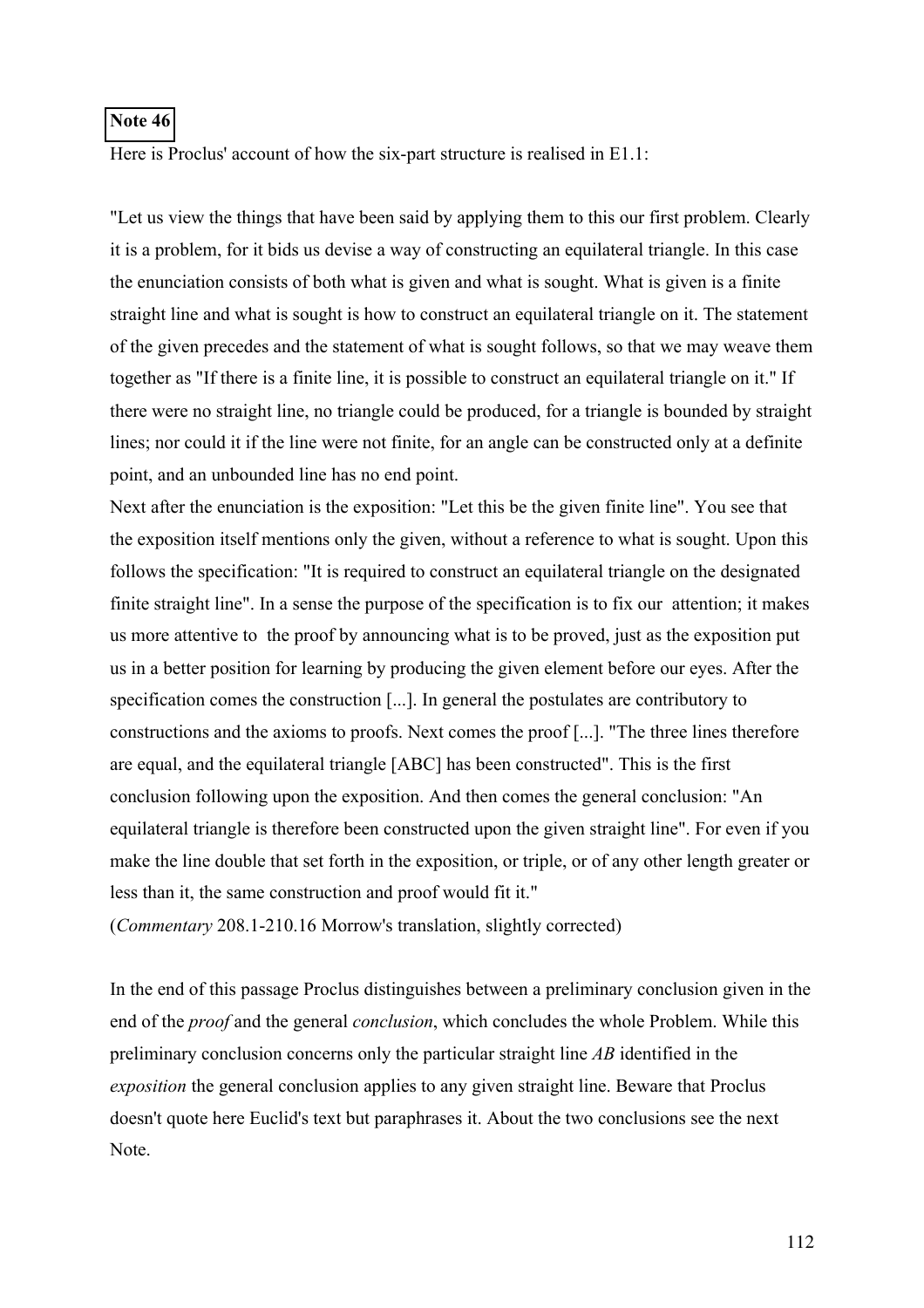Here is what Proclus says about it:

"[M]athematicians are accustomed to draw what is in a way a double conclusion. For when they have shown something to be true of the given figure, they infer that it is true in general, going from the particular to the universal conclusion. Because they do not make use of the particular qualities of the subjects but draw the angle or the straight line in order to place what is given before our eyes, they consider that what they infer about the given angle or straight line can be identically asserted for every similar case. They pass therefore to the universal conclusion in order that we may not suppose that the result is confined to the particular instance. This procedure is justified, since for the demonstration they use the objects set out in the diagram not as these particular figures, but as figures resembling others of the same sort. It is not as having such-and-such size that the angle before me is bisected, but as being rectilinear and nothing more. Its particular size is a character of the given angle, but its having rectilinear sides is a common feature of all rectilinear angles. Suppose the given angle is a right angle. If I used its rightness for my demonstration, I should not be able to infer anything about the whole class of rectilinear angles; but if I make no use of its rightness and consider only its rectilinear character, the proposition will apply equally to all angles with rectilinear sides. (*Commentary* 207.4-25, Morrow's translation)

In the last part of the quote Proclus takes as an example a *rectilinear* angle, that is, a "usual" angle sides of which are straight lines. In the *Elements* rectilinear angles are defined in D1.9 while D1.8 defines a more general notion of angle, which allows sides of an angle to be curve. Curvilinear angles appear in E3.16.

I shall not elaborate on Proclus' notion of "double conclusion" but in what follows (in the main text) propose my own "Platonic" account of this phenomenon, which is partly based on Proclus'.

#### **[Note 48](#page-68-0)**

For Aristotle's example of a construction, which makes a non-obvious theorem nearly obvious see 1.4D below in the main text.

### **[Note 49](#page-69-0)**

As Proclus' rightly points out (see his *Commentary* 203-204) the situation is not wholly symmetric: some Theorems lack any (auxiliary) *construction* but each Problem without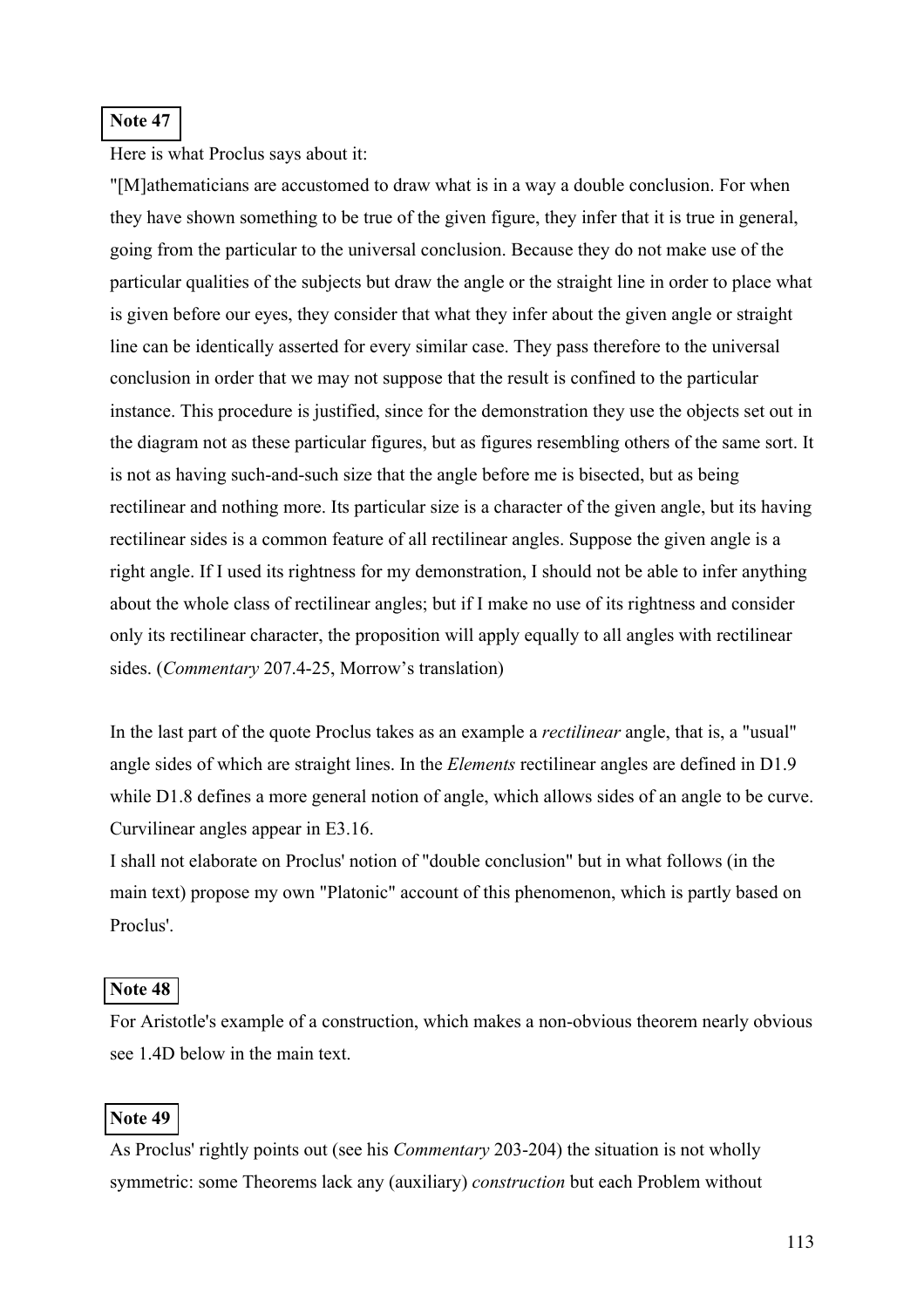exception involves a *proof*. This remark only strengthens my point: *proofs* are not only important but also indispensable in Problems. About Theorems lacking *construction* see also Note 39 above.

### **[Note 50](#page-70-0)**

A more involved but in sometimes the only available way to proceed in the same situation is to consider a number of special cases separately. Then one should make sure that the list of cases is complete, i.e. that the considered cases exhaust all the possibilities. In such situations the use of special properties is not any longer forbidden but still tightly controlled. Naturally this strategy can work only when the number of special cases is finite.

### **[Note 51](#page-72-0)**

Concerning the question of first principles (fundamentals) remind section 1.1: on Plato's view the first principles cannot be adequately grasped by mathematical reasoning (which Plato calls "understanding") alone; it requires a different epistemic capacity and a different theoretical activity (viz. dialectics).

#### **[Note 52](#page-74-0)**

All Aristotle's mathematical references are collected, translated and commented in (Heath 1949).

# **[Note 53](#page-75-0)**

Cf. "Division is a sort of weak deduction; for it postulates what it has to prove. ... But at first this escaped the notice of all those who made use of it..." (*An. Pr.* 46a 32-7, Barnes' translation). By "division" Aristotle means here the standard procedure of getting a definition through dividing a given genus into species.

#### **[Note 54](#page-75-0)**

In Aristotle's own writings one finds a proof, which involves the proposition *a point has no parts* as a premise. In his *Physics* (226b) Aristotle defines a binary relation "in continuity with" as follows: *A* is in continuity with *B* iff boundaries of *A* and *B* are the same. Then (231a) he uses this definition for proving that two points cannot be in continuity, and hence that no collection of points can constitute a continuous line (or any other continuum). For suppose they can and consider two neighbouring point. Since the line is supposed to be continuous the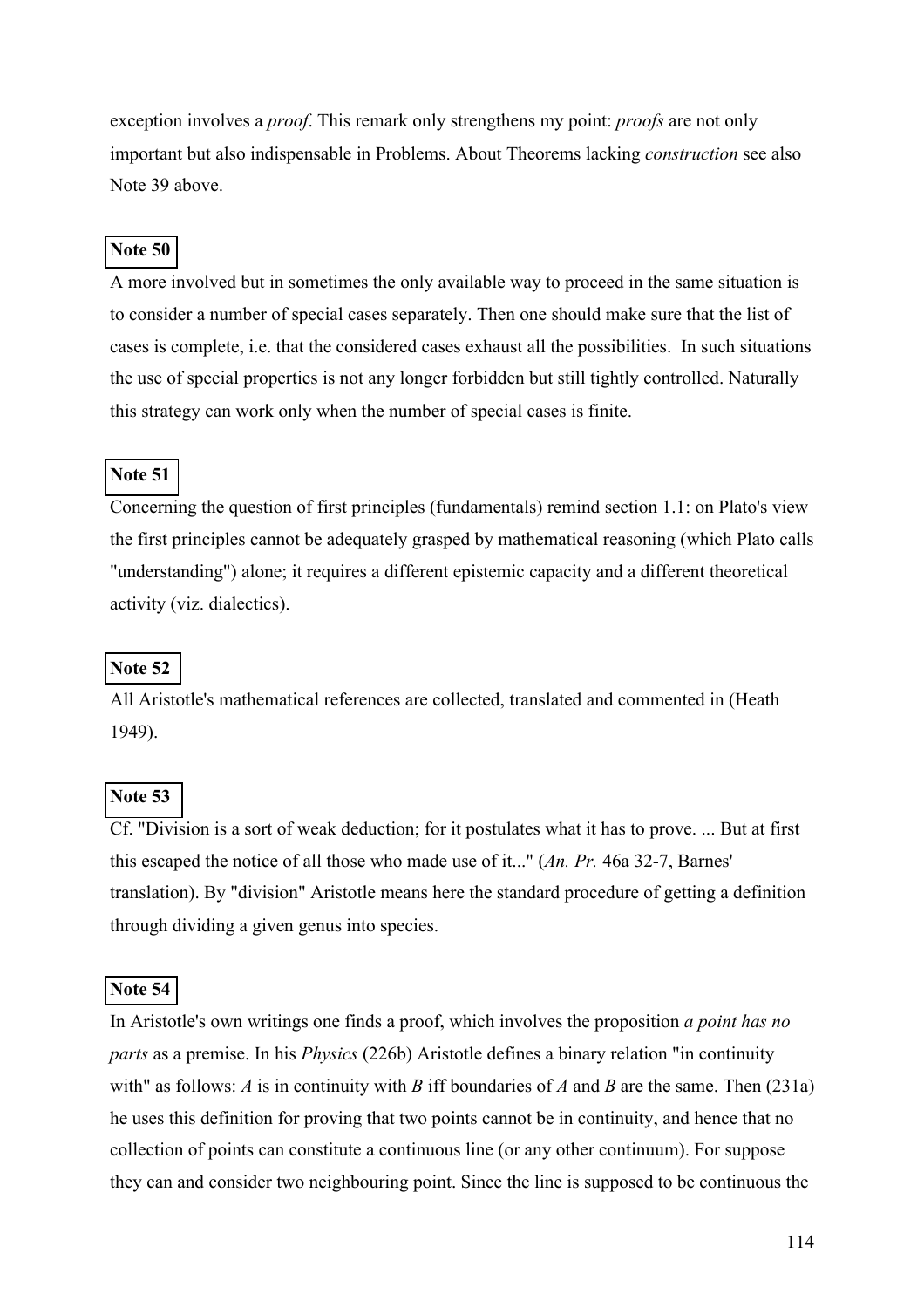two points are in continuity. The above definition implies that boundaries of these points are the same. But since a point has no parts it is identical with its own boundary. Hence the two points are the same. Hence any collection of points such that each point is in continuity with at least one (possibly the same) point from this collection reduces to a single point.

### **[Note 55](#page-76-0)**

Cf. "[I]t is impossible that there should be demonstration of absolutely everything, for there would then be an infinite regress, so that even then there would be no proof" (*Met.* 1006a7-9, Ross' translation). Even if Aristotle recognises a semantic regress in definitions, i.e. the fact that a definitions explains the *meaning* of its definiendum in terms of the meaning of its definiens, this is, in Aristotle's eyes, only a secondary function of definition. This is why he never discusses the notion of "semantic primitive" stopping the semantical regress.

### **[Note 56](#page-77-0)**

Proclus says this definitely about P5. He is less sure about P4 but also quotes its known proof, which he tends to accept. See the *Commentary* on P4-P5. Talking about attempts to prove P5, which in a long while led to the discovery of non-Euclidean geometries, it should be stressed that at least ancient mathematicians and their commentators like Proclus didn't look specifically for a proof of P5 based only on the rest of the Euclid's fundamentals. They would be quite ready to embrace a proof P5 like that proposed by Wallis in 1663 (Bonola 1955), which proves P5 on the basis of an additional principle having a stronger intuitive appeal than P5 itself.

### **[Note 57](#page-77-0)**

This fact is related to different ontologies of the two thinkers. Both consider mathematical objects as ontologically deficient but not in the same sense: in Plato's view they are "intermediate" while in Aristotle's view they are abstract. While Plato's basic ontological distinction between Being and Becoming can be well interpreted within mathematics Aristotle's distinction between abstract and non-abstract is rather meta-mathematical than mathematical. The fact that mathematical objects exist only in a specific sense of "exist", which is appropriate for abstract objects, doesn't have any direct impact on mathematical reasoning itself; it is relevant only when mathematics is applied elsewhere, notably in physics.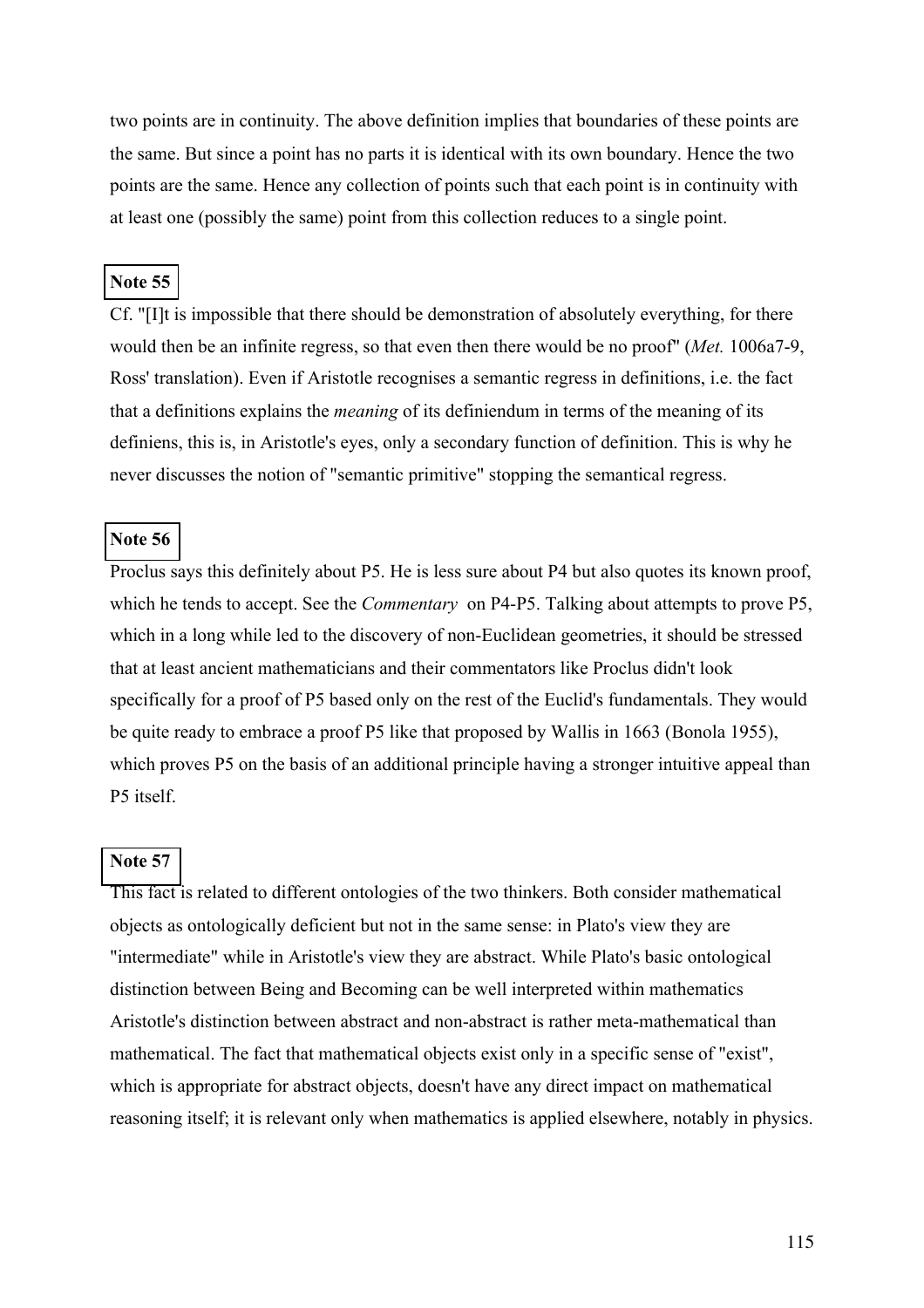I refer here after Cantor to the scholastic distinction between potential and actual infinity, which is indeed helpful in the given context. But it must be stressed that the modern notion of infinity developed in mathematics of 20th century is free from *any* associated modality - be it potentiality or actuality. I shall explain this issue providing more details in section I.3.

### **[Note 59](#page-84-0)**

For attempts to rewrite Euclid's proofs in terms of Aristotle's syllogisms see (Euclid 1845) and (Euclid 1848).

### **[Note 60](#page-85-0)**

Let me demonstrate my earlier claim that Aristotle's letter notation derives from Euclid's (I mean, of course, from an earlier geometrical practice, which is similar to Euclid's). After specifying referents of symbols "*A* " and "*B* " Aristotle introduces the new name "*AB*", which stands for the proposition formed out of *A*, *B* and the copula – similarly to a geometer who uses the name"*AB* " for a line drawn between points *A* and *B*. This observation suggests that Aristotle took an earlier established system of geometrical notation and used it for a different purpose.

#### **[Note 61](#page-85-0)**

Remind how it works in this schoolish example. One needs to prove that Socrates is mortal. One assumes that (i) Socrates is a man (i.e. it is Socrates' essential property) and (ii) that all men are mortal (once again it is an essential property of men). Then the desired conclusion follows by the perfect syllogism. The proof can be described as the introduction of the middle term "man" between terms "Socrates" and "mortal". Premises (i) and (ii) are supposed to be immediate, which means that they cannot be proved similarly by introduction of new additional terms between terms "Socrates" and "man" and between terms "man" and "mortal".

#### **[Note 62](#page-88-0)**

Here is the original text ADD QUOTE

Heath translates it is follows:

"Propositions too in mathematics are discovered by an activity; for it is be a process of dividing-up that we discover them. If the division had already been performed, the proposition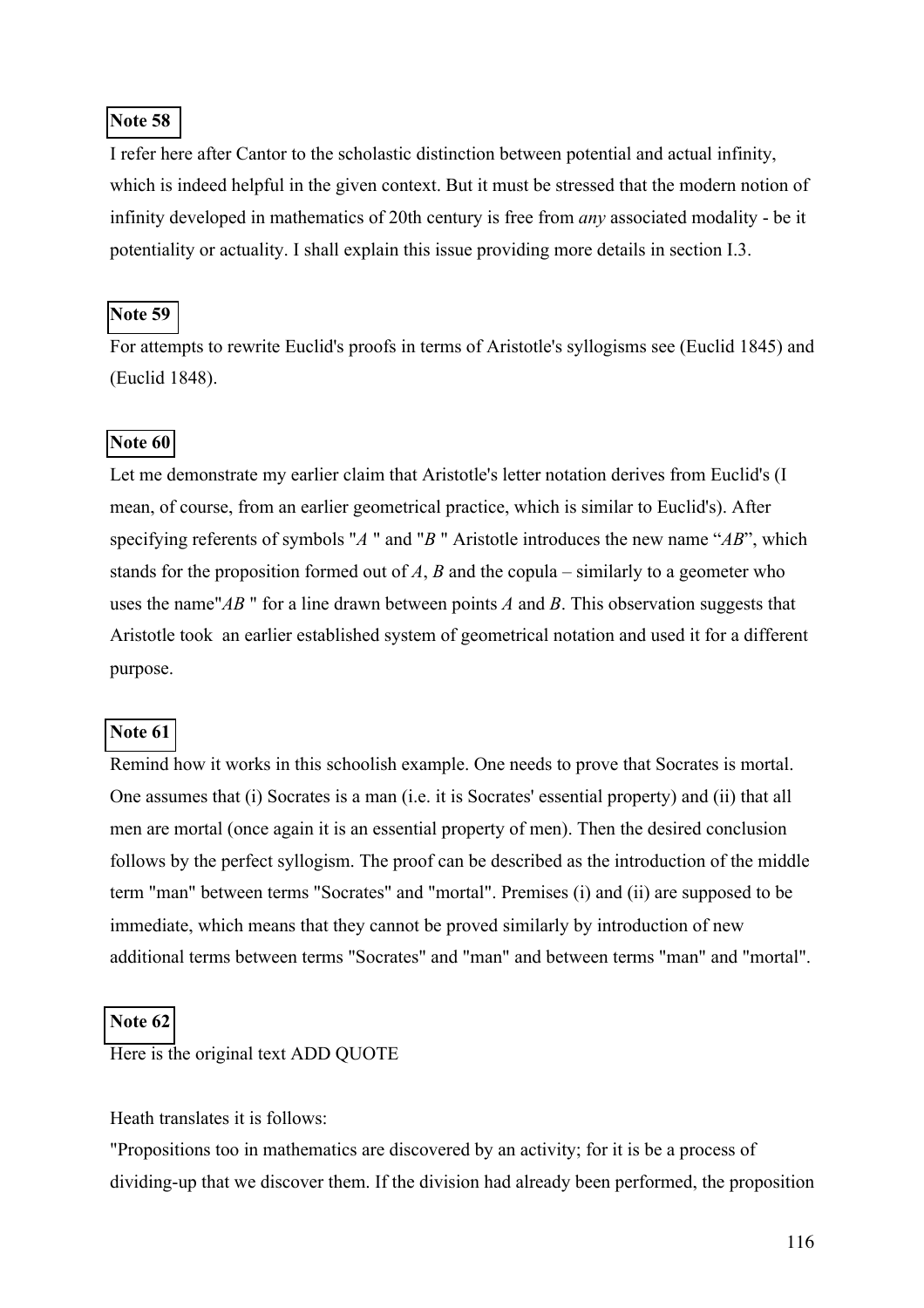would have been manifest; as it is they are present only potentially. Why does the triangle imply two right angles? Because the angles about one point are equal to two right angles. If, therefore, the straight line parallel to the side had been drawn upwards, the reason why would at once have been clear."

### Ross translates it as follows:

"It is by actualisation also that geometrical relations are discovered; for it is by dividing the given figures that people discover them. If they have been already divided, the relations would have been obvious; but as it is the divisions are present only potentially. Why are the angles of the triangle equal to two right angles? Because the angles about one point are equal to two right angles. If, then the line parallel to the side had been already drawn, the theorem would have been evident to anyone as soon as he saw the figure."

It is not easy to be as laconic in English as Aristotle manages to be in Greek but in my proposed translation I tried to avoid as far as possible any additional words and expressions and particularly logically charged terms like "proposition", "relation" or "imply" absent in the original. Explaining his translation of Aristotle's "diagrammata" by "propositions" Heath writes<sup>.</sup>

"I feel no doubt that "ta diagrammata" in 1051a22 are, as in *Categ.*14a39 and *Metaph.* 1014a36, geometrical *propositions* including the proofs of the same, and not merely "diagrams" or even "constructions".

I opted for "diagrams" in spite of this warning. Heath is right that Aristotle is talking here about the process of proving a theorem, not about a diagram in a narrow sense. But he tells us about proving a theorem *with* a diagram. Aristotle, in my understanding, describes here an informal reasoning, which combines talking and drawing, rather than an accomplished result in the form found in the *Elements*. The additional line referred to by Aristotle makes the theorem obvious only in an informal sense: to prove it rigorously one still needs a solid theoretical basis like one provided by Euclid for E1.32. This is why I think that the litteral translation of Aristotle's "diagrammata" is more appropriate. Another reason for it is that in the second sentence of the quoted passage the word "diherhemena" (divided)" uncontroversially relates to "diagrammata". As Heath himself stresses quite rightly Aristotle's "diarountes" (dividing-up) should be understood here in a literal non-technical sense but not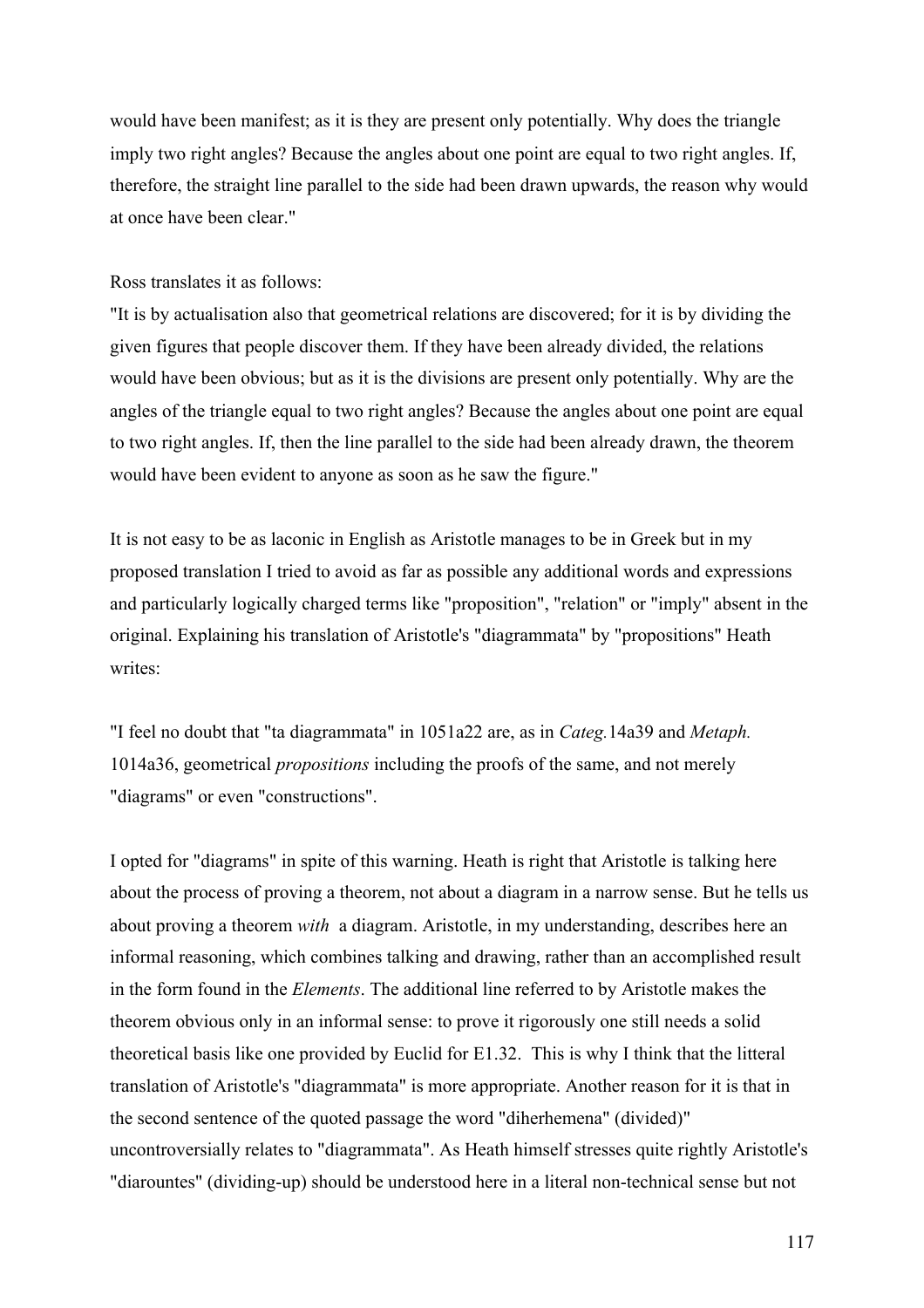in an abstract logical sense. Heath finds his way to avoid talking about "divided propositions" in his translation but it seems me artificial.

What Aristotle means here by "diarountes" is quite clear from the following examples: he talks about geometrical constructions made on the basis of some given figures or constructions. It is less clear why Aristotle uses here this word, which doesn't seem to be quite appropriate in the given case. I think that this fact has to do with Aristotle's theory according to which additional constructions are potentially present *in* a given figure rather that in an outer space. We can see behind this term the same Aristotle's intuition, which we have already encountered elsewhere: every essential property of a figure is discovered by an analysis of its "proper nature" rather than through its relations to anything else. The fact that additional constructions in geometry don't reduce to cutting given figures into parts suggests that Aristotle's approach doesn't actually square with his contemporary mathematics. This is not particularly surprising because this approach, as I have already stressed, is mainly motivated by physical and biological rather than mathematical examples.

### **[Note 63](#page-89-0)**

The idea to distinguish between "Being properly speaking" and various kinds of deficient "Being in a special sense" Aristotle obviously took from his teacher.

### **[Note 64](#page-91-0)**

Here are *enunciations* of all the five:

E10.5: "Commensurable magnitudes have to one another the ratio which (some) number (has) to (some) number."

E10.6: "If two magnitudes have to one another the ratio which (some) number (has) to (some) number, then the magnitudes will be commensurable."

E10.7: "Incommensurable magnitudes do not have to one another the ratio which (some) number (has) to (some) number."

E10.8: "If two magnitudes do not have to one another the ratio which (some) number (has) to (some) number, then the magnitudes will be incommensurable."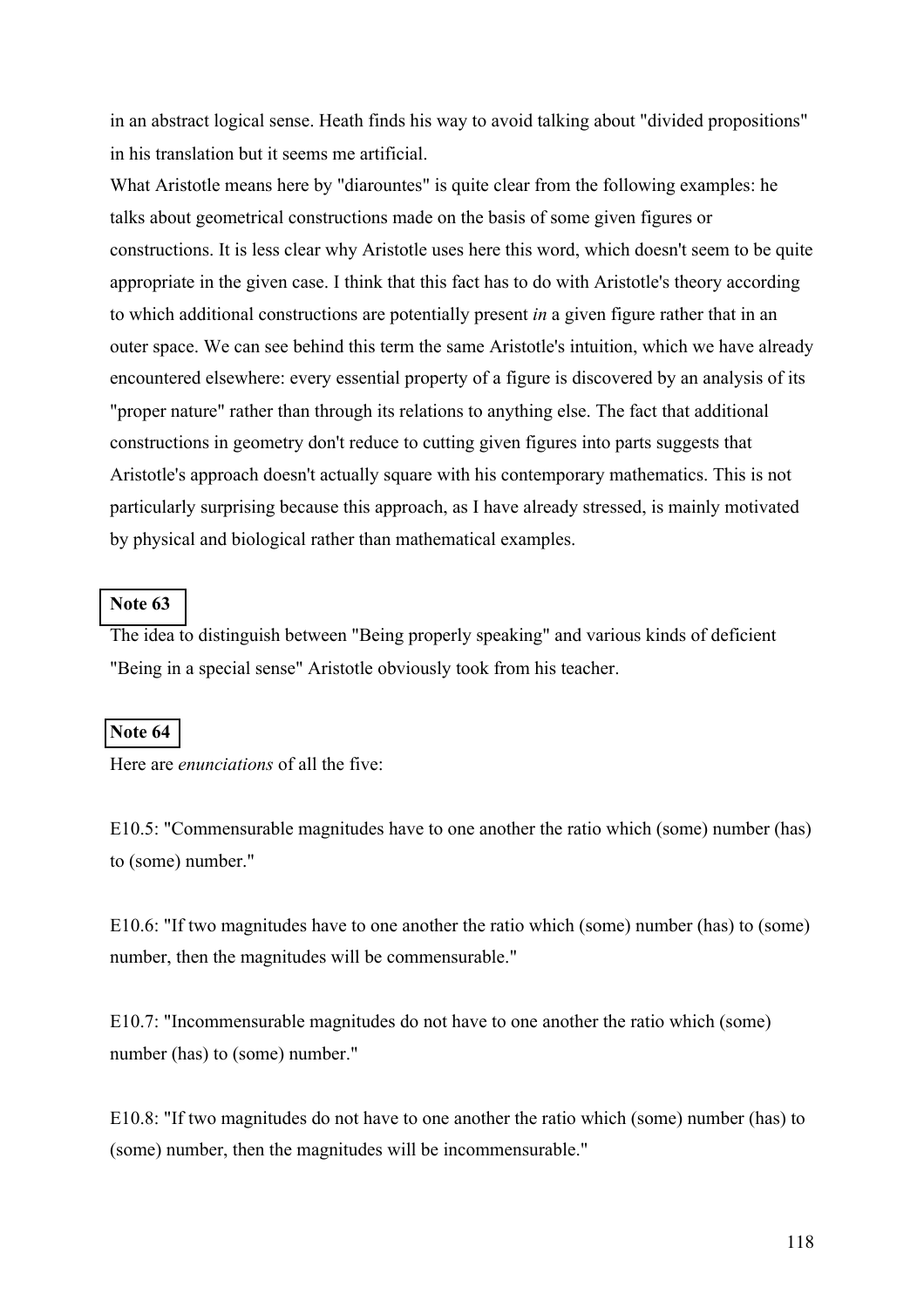E10.9: "Squares on straight-lines (which are) commensurable in length have to one another the ratio which (some) square number (has) to (some) square number. And squares having to one another the ratio which (some) square number (has) to (some) square number will also have sides (which are) commensurable in length. But squares on straight-lines (which are) incommensurable in length do not have to one another the ratio which (some) square number (has) to (some) square number. And squares not having to one another the ratio which (some) square number (has) to (some) square number will not have sides (which are) commensurable in length either."

# **[Bibliography:](#page-2-0)**

Aristotelis *Opera*, 1960, ex recensione Im. Bekkeri, Berolini apud W. de Gruyter et socios

Aristotle,1908, *Metaphysica* in: *The works of Aristotle* translated into English under the editorship of J.A.Smith and W.D.Ross, vol. VIII, Oxford: Clarendon Press

Aristotle, 1930, *Physica* in: *The works of Aristotle* translated into English under the editorship of W.D.Ross, vol. II, Oxford: Clarendon Press

Aristotle,1993, *Posterior Analytics*, translated with a Commentary by J. Barnes, Oxford: Clarendon Press

Arnauld, Antoine, 1667, *Nouveaux Elements de Geometrie*, Paris

Avigad, J., Dean, E., Mumma, J., 2008, "A formal system for Euclid's *Elements*" arXiv: 0810.4315v1

Backer, O., 1957, *Das Mathematische Denken der Antike*, Goettingen

Balaguer, M., 1998, *Platonism and Anti-Platonism in Mathematics*, Oxford University Press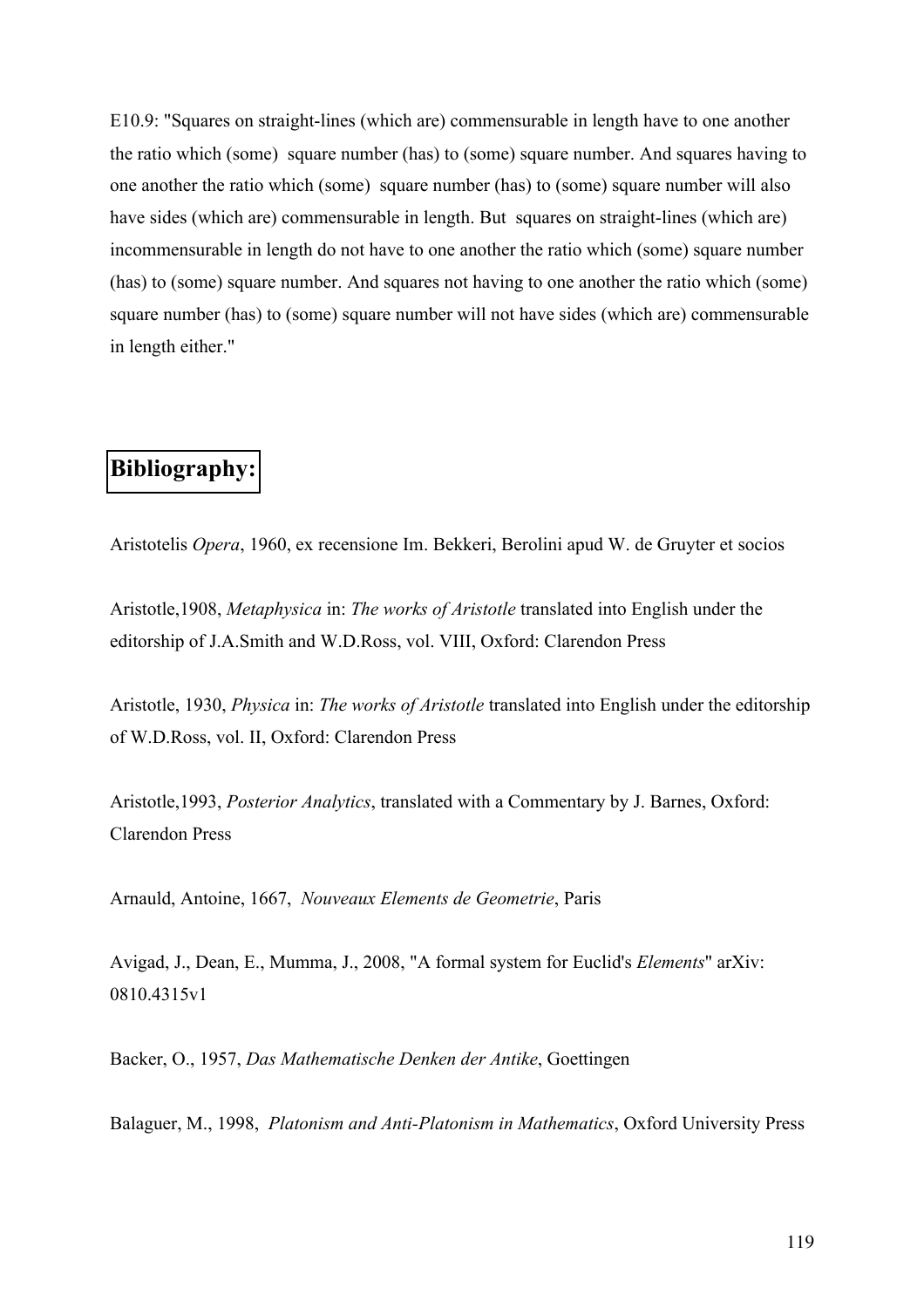Bernays, P., 1935, "Sur le platonisme dans les mathematiques" in *L'Enseignement Mathematique* (Geneve) **34**, pp. 52-69

Bonola, R., 1955, *Non-Euclidean Geometry*, New York: Dover Publications, Inc.

Bourbaki, N., 1954, *Eléments de Mathématiques*, Livre I, *Théorie des Ensembles*, Paris: Hermann

*Euclidis Elementorum libri octo: Ad faciliorem captum accommondati*, 1660, M. Dechales (ed.), Lughuni (pub.)

*Elementa Euclidea Geometriae Plane ac Solidae* [...], 1725, auctore Andrea Tacquet, Amsterdami: Petrum de Coup

*Euclid's* Elements, 1733, *The whole fifteen Books compendiously Demonstrated*, by Isaac Barrow, London

*Euclid's Elements of Geometry*, 1754, by J. Keill, London

*Euclid in syllogisms*, 1845, London: Bogue

*Euclid in syllogisms with diagrams and symbols in colours*, 1848, by O. Byrne, London: Pickering

*Euclidis Opera omnia ediderunt*, 1883-1885, by I. Heiberg et H. Menge, Vol. 1-4, Leipzig: Teubner

*Euclid's Books 1 and 2*, 1875, by C.L. Dodgson, Oxford

*The Thirteen Books of Euclid's Elements translated from the text of Heiberg with introduction and commentary*, 1908, by Th. Heath, Vol.1-3, Cambridge University Press

Euclid's *Elements ,* 2008, translated by R. Fitzpatrick, available at http://farside.ph.utexas.edu/euclid.html and in a printed form from Lulu.com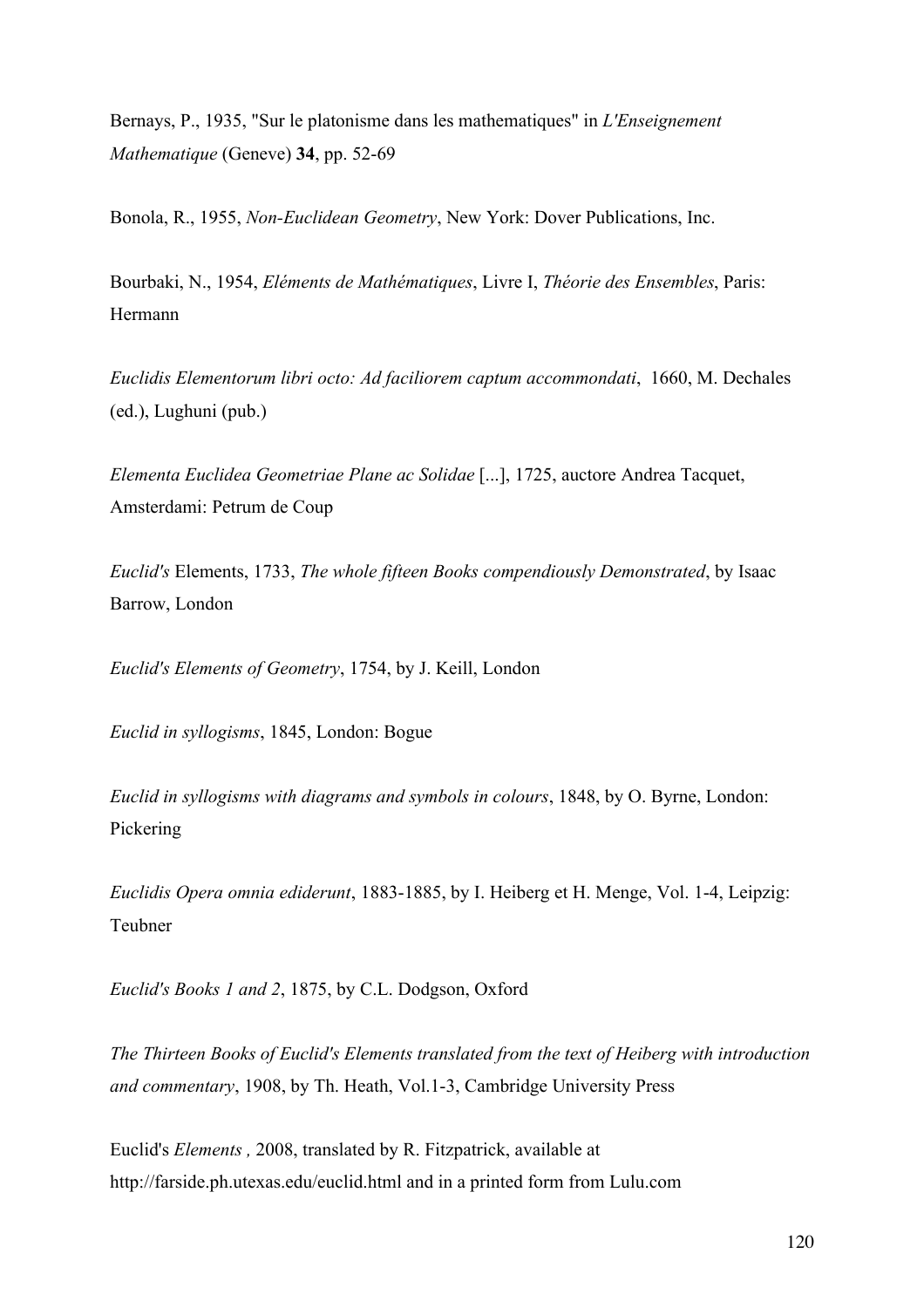Granger, G.G., 1976, *La Théorie aristotélicienne de la science*, Paris: Aubier Montaigne

Heath, Th., 1949, *Mathematics in Aristotle*, Oxford: Clarendon

Hilbert, D., 1899, *Grundlagen der Geometrie*, Leipzig: Teubner

Jong, R., Betti, A., forthcoming ,"Classical Model of Science: a millenia-old model of scientific rationality", *Synthese*

Kuhn, T., 1962, *The Structure of Scientific Revolutions*, University of Chicago Press

Mueller, I., 1974, "Greek Mathematics and Greek Logic," in Concoran, J., ed., *Ancient Logic and Its Modern Interpretations*, Dordrecht: D. Reidel, pp. 35 70

Netz, R., 2005, *The Shaping of Deduction in Greek Mathematics: A Study of Cognitive History*, Springer

Plato, 1953, *The Dialogues of Plato*, translated with analyses and introductions by B. Jowett, Oxford

Plutarch, 1909, *Symposiacs*, Book VIII, Question 2. See *The complete works of Plutarch : essays and miscellanies*, Vol.III, New York : Crowell,

Pritchard, P., 1995, *Plato's philosophy of mathematics*, International Plato Studies 5, Sankt Augustin : Academia Verlag

Popper, K., 1945, *The Open Society and Its Enemies*, London: Routledge

Proclus, 1873, *Procli Diadochi in Primuum Euclidis Elementorum Librum Commentarii ex Recognitione Godofredi Friedlein*, Lepzig

Proclus, 1970, *A Commentary on the First Book of Euclid's Elements*, Translated with Introduction and Notes by G.R. Morrow, Princeton University Press